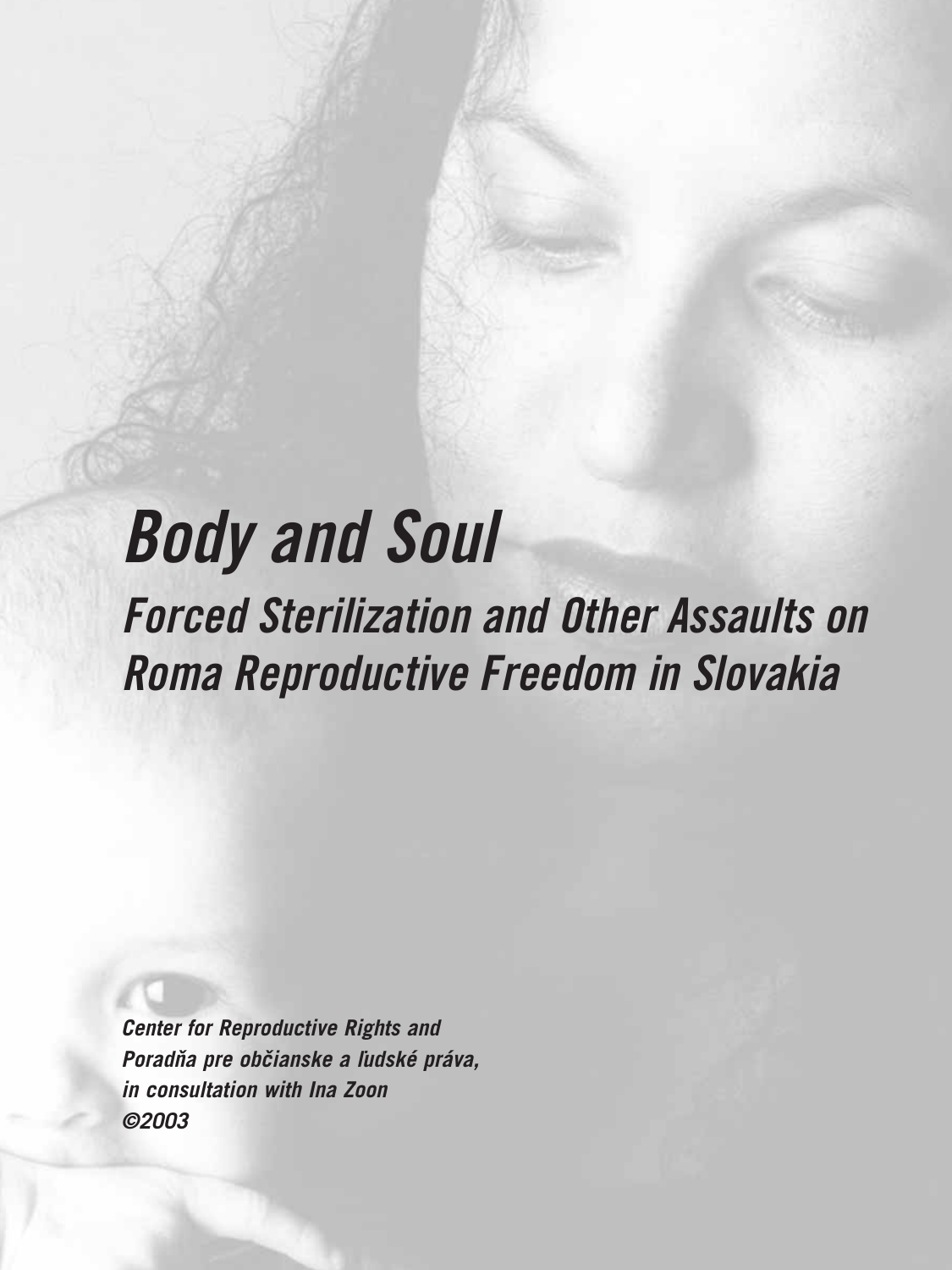© 2003 The Center for Reproductive Rights and Poradňa pre občianske a ľudské práva (Centre for Civil and Human Rights or Poradňa). Any part of this report may be copied, translated or adapted with permission from the authors, provided that the parts copied are distributed free or at cost (not for profit) and the Center for Reproductive Rights and Poradňa are acknowledged as the authors. Any commercial reproduction requires prior written permission from the Center or Poradňa. The Center for Reproductive Rights would appreciate receiving a copy of any materials in which information from this report is used.

ISBN 1-890671-28-2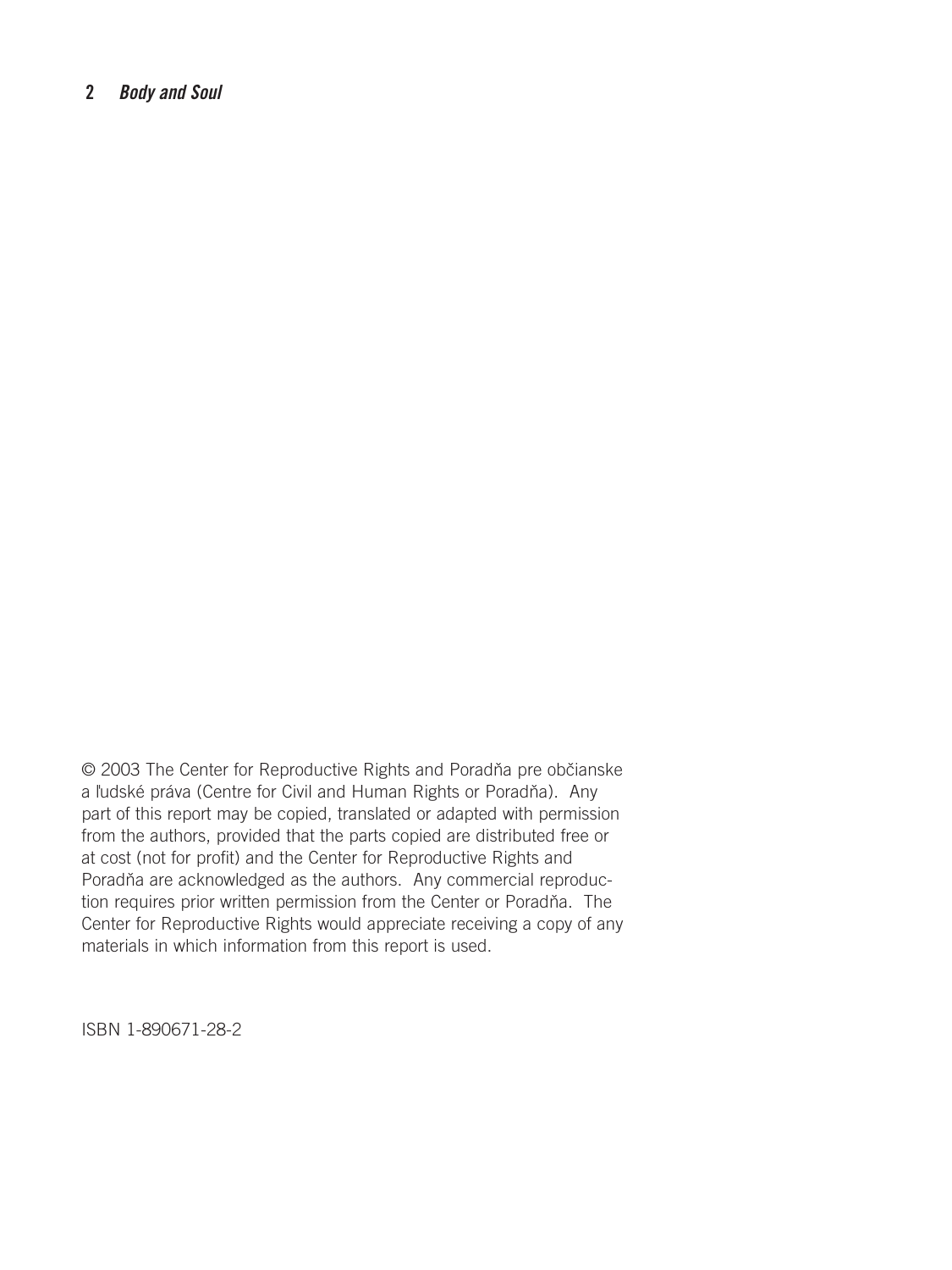# **Table of Contents**

| <b>ACKNOWLEDGEMENTS</b>                                        | 5              |
|----------------------------------------------------------------|----------------|
| TABLE OF ABBREVIATIONS AND GLOSSARY                            | $\overline{7}$ |
| <b>EXECUTIVE SUMMARY</b>                                       | 13             |
| <b>RECOMMENDATIONS</b>                                         | 19             |
| <b>INTRODUCTION</b>                                            | 31             |
| <b>METHODOLOGY</b>                                             | 33             |
| <b>BACKGROUND</b>                                              | 37             |
| General                                                        | 37             |
| Situation of Roma                                              | 38             |
| History of Coerced and Forced Sterilization                    | 41             |
| Medical Aspects of Caesarian Delivery and Female Sterilization | 48             |
| <b>TESTIMONIES</b>                                             | 53             |
| Coerced, Forced and Suspected Sterilization                    | 55             |
| Abuse and Discrimination in Maternity Wards                    | 74             |
| Denial of Access to Medical Records                            | 90             |
| <b>LEGAL STANDARDS</b>                                         | 95             |
| <b>CONCLUSION</b>                                              | 119            |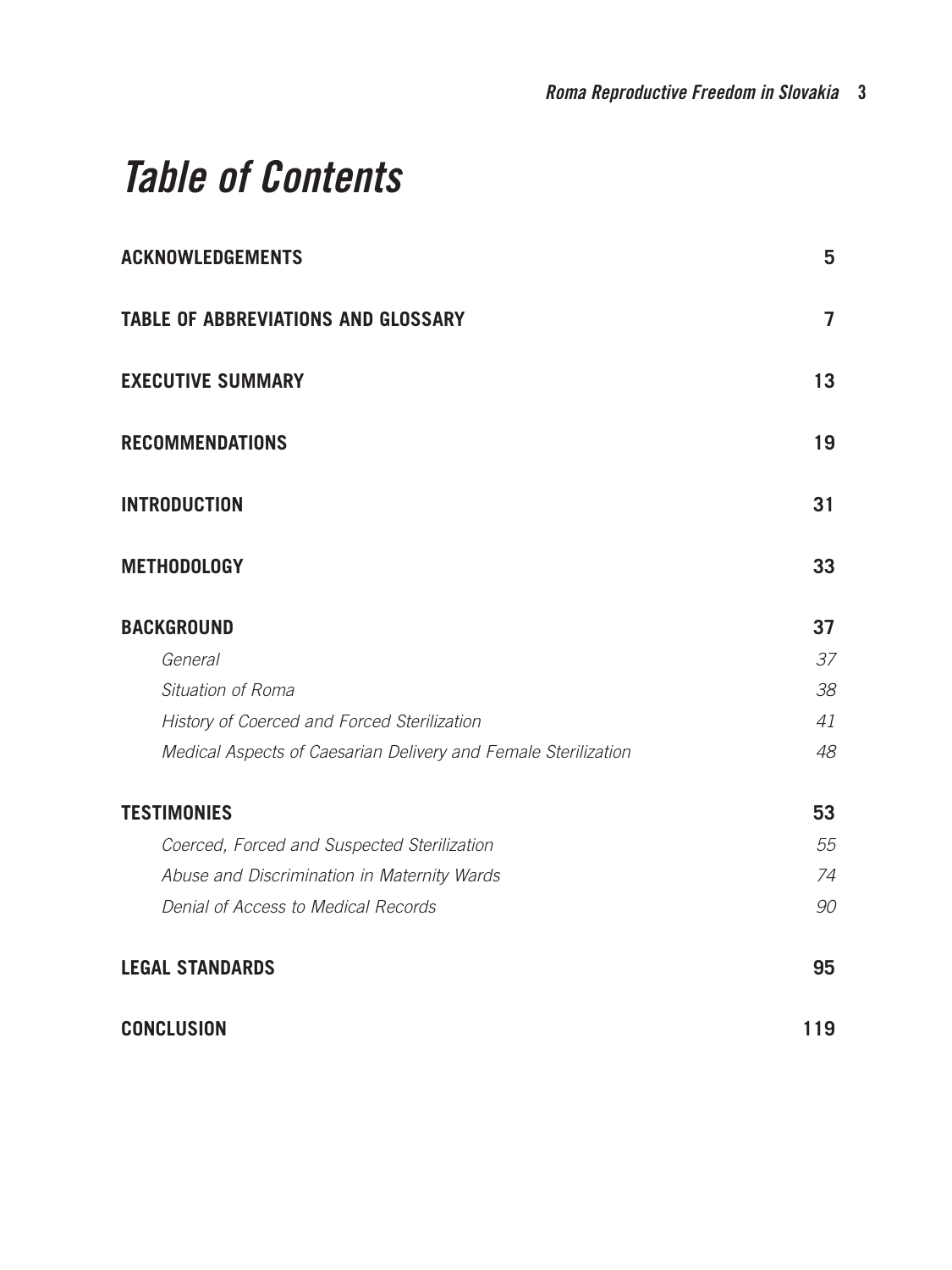œ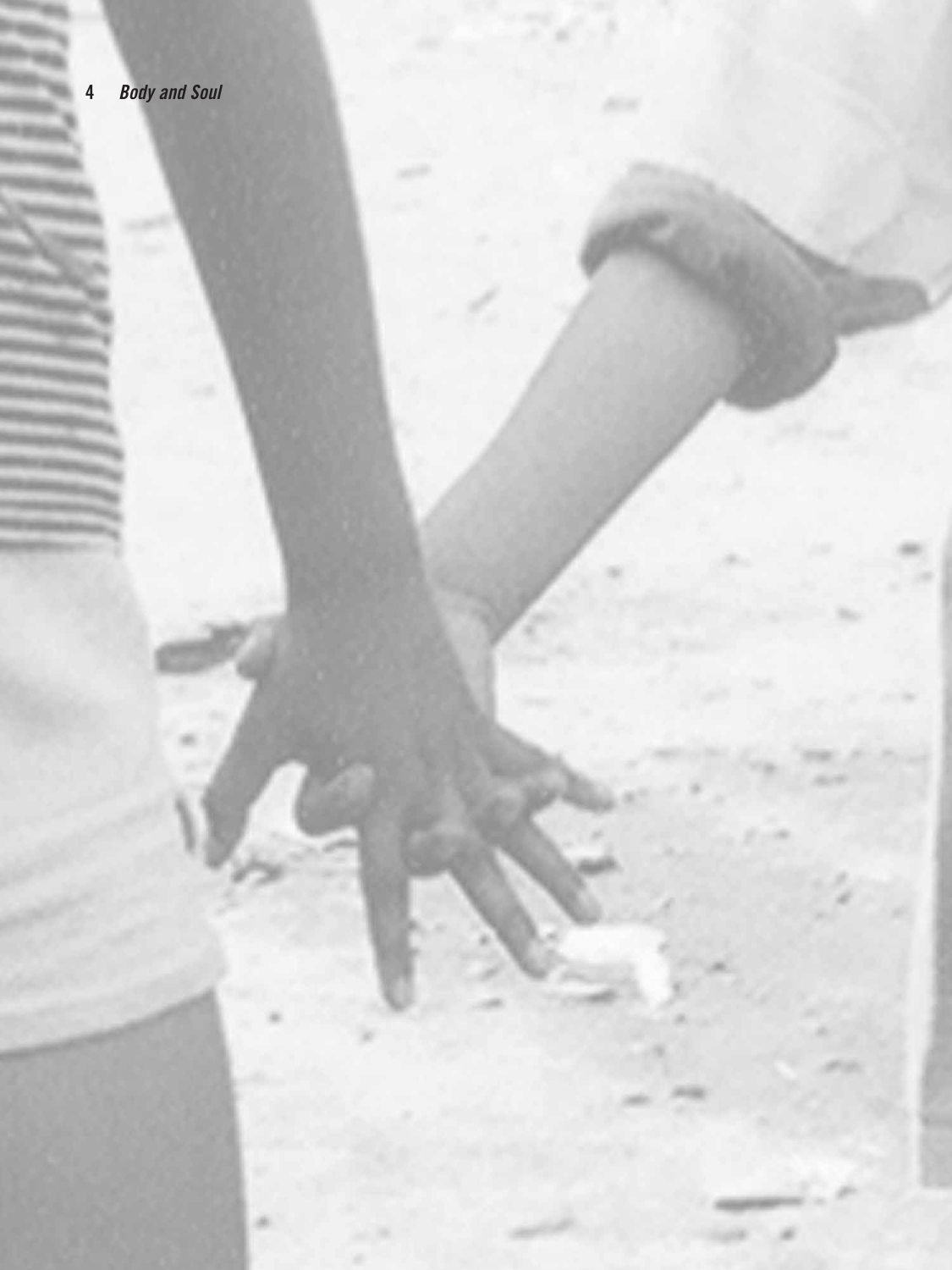### **Acknowledgements**

We are grateful to the Romani and non-Romani women in eastern Slovakia who agreed to be interviewed for this report. Without their cooperation and trust, this report would never have been possible.

The Center for Reproductive Rights and Poradňa pre občianske a ľudské práva (Centre for Civil and Human Rights or Poradπa) produced the report. It was written by Christina Zampas, legal adviser for Europe, and Sneha Barot, legal fellow in the International Legal Program of the Center for Reproductive Rights, and by Barbora Bukovska, executive director of Poradňa, in association with Ina Zoon, an expert consultant on minority rights issues.

The report is based on fact-finding missions undertaken in eastern Slovakia between August and October 2002 by Ms. Bukovska, Vierka Kusendová of Poradňa, Ms. Zoon, Ms. Zampas, and Ms.Barot, jointly with the staff of Poradna, including Ladislav Zamboj, Andrea Gruberová, Alena Svobodová, and Rastislav Hanulak. In addition, Dr. Timothy Holtz of Doctors for Global Health and Ruben Pellar, human rights activist, participated in portions of the fact-finding.

Several people at the Center for Reproductive Rights contributed to the realization of this report. Katherine Hall-Martinez, international program director, provided guidance, editing and input regarding the report's structure and content. Ghazal Keshavarzian, Shannon Kowalski-Morton and Andrea Lipps, international program assistants, provided research, editing and administrative support throughout the drafting and finalizing of the report as well as support during the production process. Preliminary research and other assistance was provided by Pardiss Kebriaei and Clara Padilla, international legal fellows, and Zahra Ahmed, Julie Greenspoon, Rosy Kalfus, Monika Ladmanová, Eszter Kismodi, and Katrine Thomasen, former international program interns.

We are also grateful to members of the Communications Department at the Center for Reproductive Rights, who offered guidance and input on various aspects of the report. Anaga Dalal, managing editor, reviewed several drafts, edited the text and provided input. Deborah Dudley art directed design and cover. Jonathan Weiss, production associate, worked on layout production and created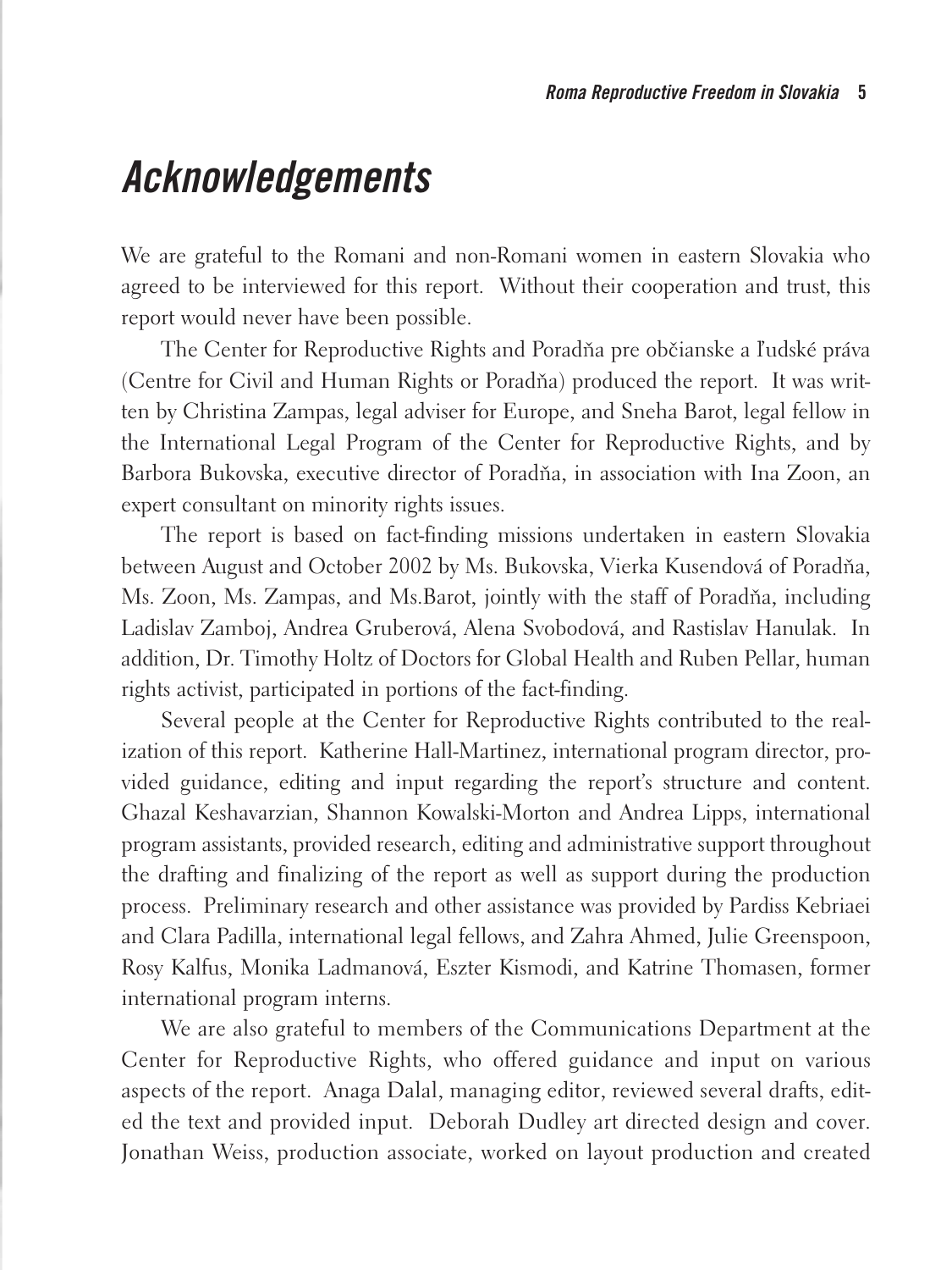the necessary Slavic typography.

We are indebted to many people inside and outside of Slovakia who were particularly generous with their time and provided invaluable information. While there are too many to name here, we are particularly grateful to the following (in alphabetical order):

Claude Cahn, European Roma Rights Center; Kveta ∫onková, Roma Community Centre Future (Vranov nad Top∂ou); Agnes Darócozi; Dr. Chuck DeProsse, retired professor of obstetrics and gynecology, University of Iowa; Erika Godlová, Association of Roma Women (Prešov); Dr. Timothy Holtz, Doctors for Global Health; Anna Koptová, Foundation of Good Roma Fairy Kesaj (Košice); Edmund Mûller, Centre for Roma Rights (Ko≥ice); Dimitrina Petrova, European Roma Rights Center; Amália Pompová, Association of Roma Citizens ZOR (Kežmarok); and Professor Judit Sándor, Central European University.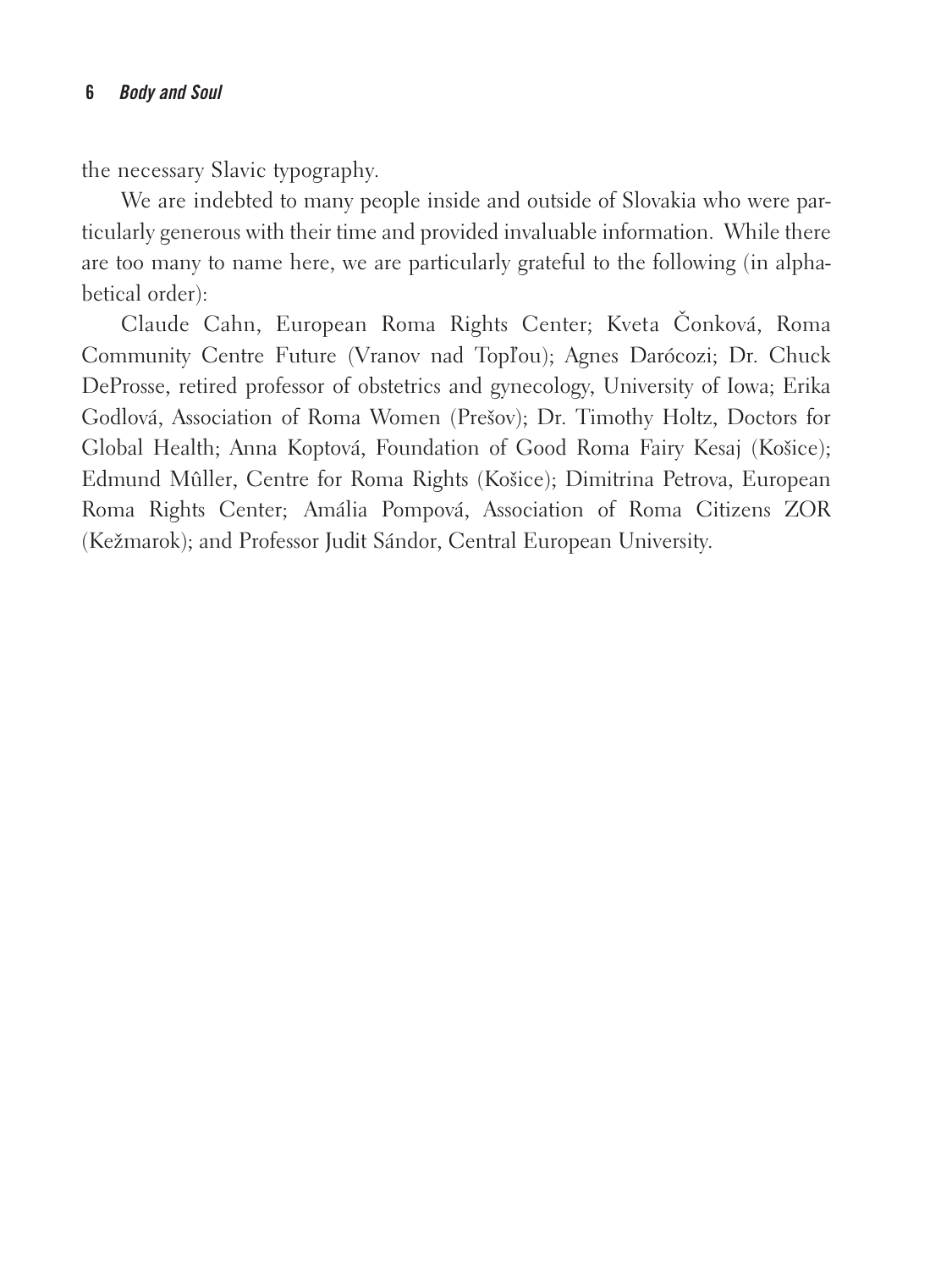# **Table of Abbreviations and Glossary**

| <b>ABBREVIATION</b>                  | <b>COMPLETE TERM AND DEFINITION</b>                                                                                                                                                                      |
|--------------------------------------|----------------------------------------------------------------------------------------------------------------------------------------------------------------------------------------------------------|
| <b>Beijing Conference</b>            | 1995 United Nations Fourth World Conference on<br>Women: Global conference on women's human<br>rights                                                                                                    |
| <b>Beijing Platform for Action</b>   | Beijing Declaration and Platform for Action, United<br>Nations Fourth World Conference on Women:<br>Consensus document adopted by nations<br>participating in the Beijing Conference                     |
| <b>CEDAW</b>                         | Convention on the Elimination of All Forms of<br>Discrimination against Women: International treaty<br>codifying states' duties to eliminate discrimination<br>against women                             |
| <b>CEDAW Committee</b>               | Committee on the Elimination of Discrimination<br>against Women: UN body charged with monitoring<br>states' implementation of CEDAW                                                                      |
| <b>CERD</b>                          | Committee on the Elimination of Racial<br>Discrimination: UN body charged with monitoring<br>states' implementation of the Racial Discrimination<br>Convention                                           |
| <b>Charter of Fundamental Rights</b> | Charter of Fundamental Rights of the European<br>Union: European Union charter upholding the civil,<br>political, economic, and social rights of European<br>citizens and all persons residing in the EU |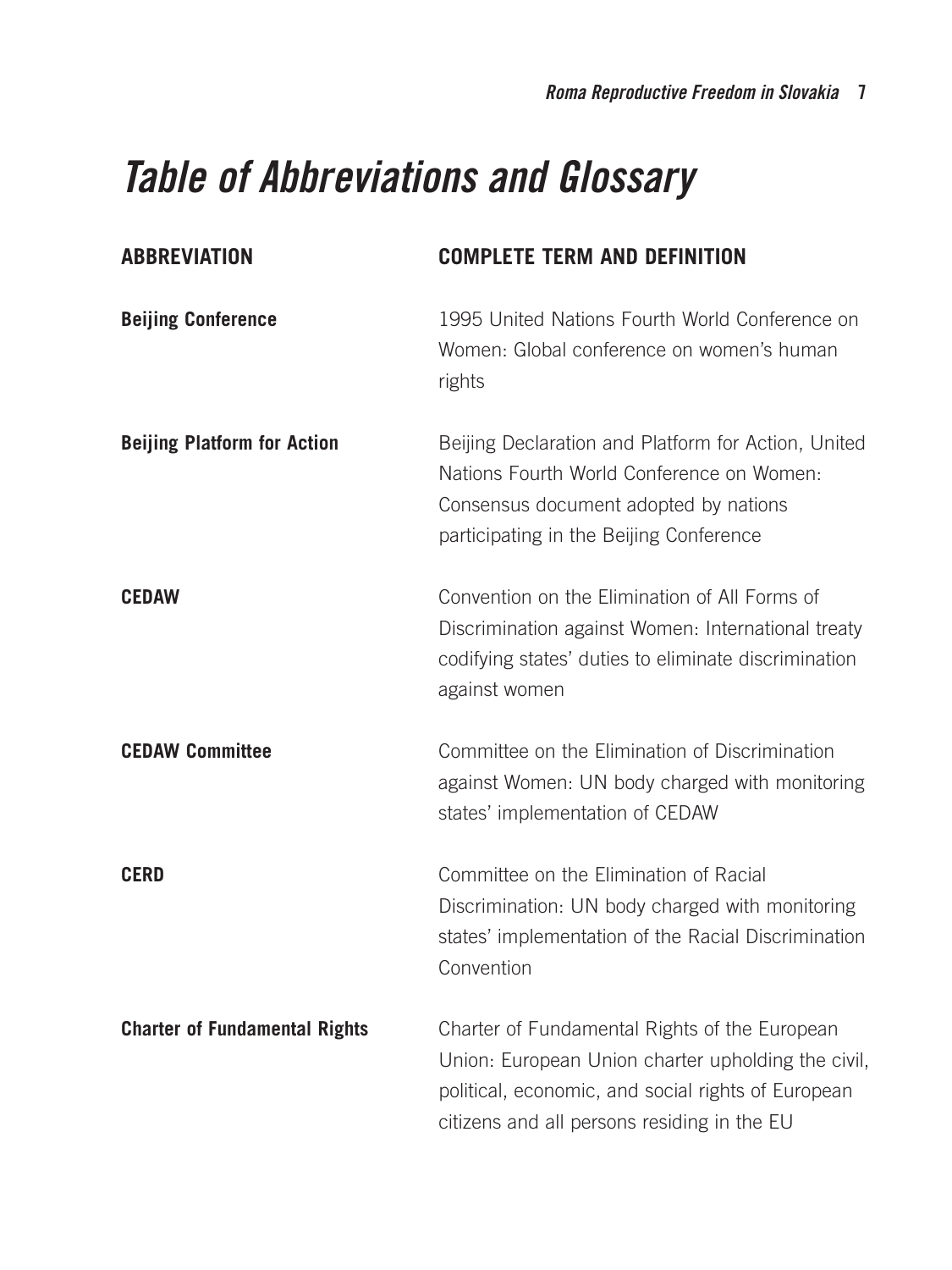| <b>Civil and Political Rights Covenant</b>                     | International Covenant on Civil and<br>Political Rights: International treaty<br>protecting individuals' civil and political<br>human rights                                                              |
|----------------------------------------------------------------|-----------------------------------------------------------------------------------------------------------------------------------------------------------------------------------------------------------|
| <b>Convention against Racial Discrimination</b>                | International Convention on the<br>Elimination of All Forms of Racial<br>Discrimination: International treaty<br>upholding individuals' human rights to be<br>free of discrimination on the basis of race |
| <b>Convention against Torture</b>                              | Convention against Torture and Other<br>Cruel, Inhuman or Degrading Treatment<br>or Punishment: UN treaty upholding<br>individuals' rights to be free from torture<br>and other forms of cruelty          |
| <b>Council on Europe</b>                                       | Council on Europe: Regional<br>intergovernmental body consisting of 44<br>European member states dedicated to<br>promoting human rights and fundamental<br>freedoms of European citizens and residents    |
| <b>Declaration on Violence against Women</b>                   | Declaration on the Elimination of Violence<br>against Women: International agreement<br>protecting women's right to be free of<br>violence                                                                |
| <b>Economic, Social and Cultural</b><br><b>Rights Covenant</b> | International Covenant on Economic,<br>Social and Cultural Rights: International<br>treaty protecting individuals' economic,<br>social and cultural human rights                                          |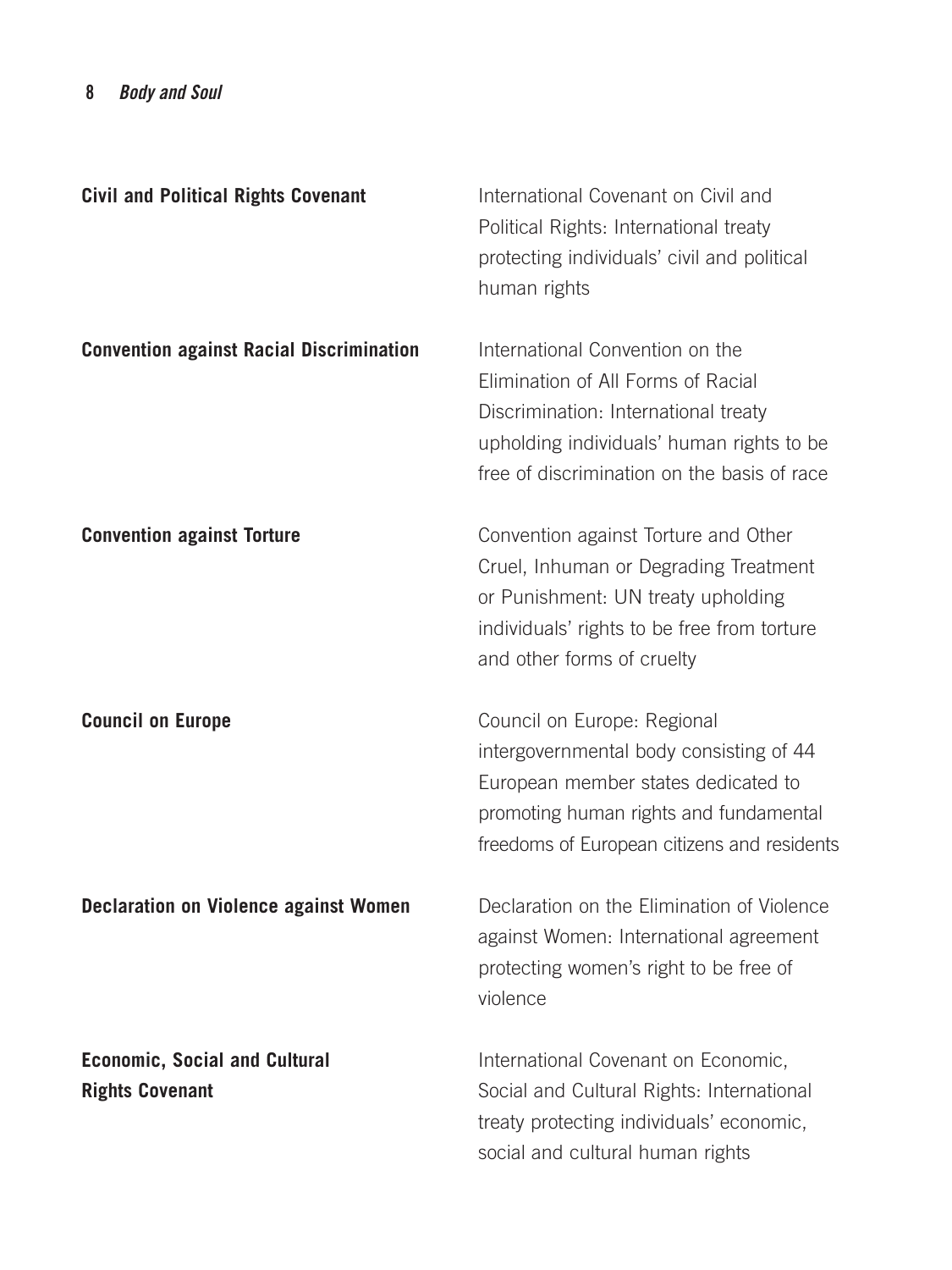| EU                                                            | European Union: Regional<br>intergovernmental body consisting of 15<br>Member States and 10 Candidate<br>Countries dedicated to promoting<br>European integration                                                                                                                                      |
|---------------------------------------------------------------|--------------------------------------------------------------------------------------------------------------------------------------------------------------------------------------------------------------------------------------------------------------------------------------------------------|
| <b>European Convention Against Torture</b>                    | European Convention of the Prevention of<br>Torture and Inhuman or Degrading<br>Treatment or Punishment: European<br>treaty upholding individuals' rights to be<br>free from torture                                                                                                                   |
| <b>European Convention on Human Rights</b>                    | European Convention on Human Rights<br>and Fundamental Freedoms: European<br>treaty upholding the rights of the<br>Universal Declaration                                                                                                                                                               |
| <b>European Convention on Human Rights</b><br>and Biomedicine | Convention for the Protection of Human<br>Rights and Dignity of the Human Being<br>with Regard to the Application of<br>Medicine: European treaty safeguarding<br>human dignity and the fundamental rights<br>and freedoms of the individual with regard<br>to the application of biology and medicine |
| <b>FIGO</b>                                                   | International Federation of Gynecology<br>and Obstetrics                                                                                                                                                                                                                                               |
| <b>Framework Convention for Minorities</b>                    | Framework Convention for the Protection<br>of National Minorities: European treaty<br>upholding the protection of the rights of<br>national minorities                                                                                                                                                 |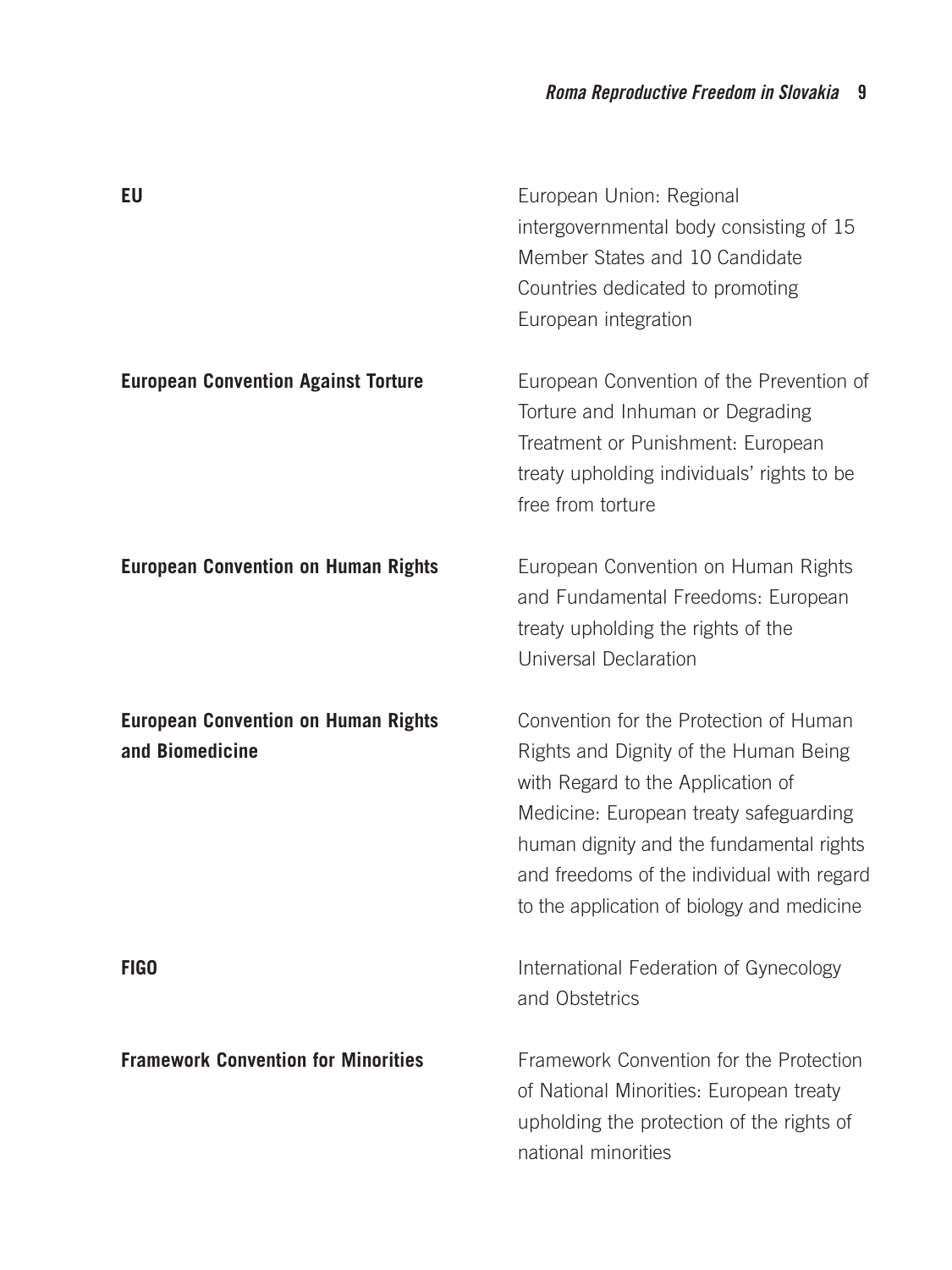| <b>Genocide Convention</b>      | Convention on the Prevention and<br>Punishment of the Crime of Genocide:<br>UN treaty upholding individuals' rights to<br>be free from genocide                                                                                                          |
|---------------------------------|----------------------------------------------------------------------------------------------------------------------------------------------------------------------------------------------------------------------------------------------------------|
| <b>Human Rights Committee</b>   | Human Rights Committee: Treaty<br>Monitoring Body charged with monitoring<br>states parties' compliance with the Civil<br>and Political Rights Covenant                                                                                                  |
| <b>ICPD</b>                     | International Conference on Population<br>and Development: United Nations<br>Conference on population and<br>development held in Cairo in 1994.                                                                                                          |
| <b>ICPD Programme of Action</b> | Programme of Action of the International<br>Conference on Population and<br>Development: Consensus document<br>adopted by nations participating in the<br>International Conference on Population<br>and Development                                      |
| iud                             | Intrauterine Device                                                                                                                                                                                                                                      |
| NGO                             | Non-governmental organization                                                                                                                                                                                                                            |
| <b>OSCE</b>                     | Organization of Security and Cooperation<br>in Europe: Regional intergovernmental<br>organization with 55 participating states<br>from Europe, Central Asia and North<br>America active on a range of security-<br>related issues including human rights |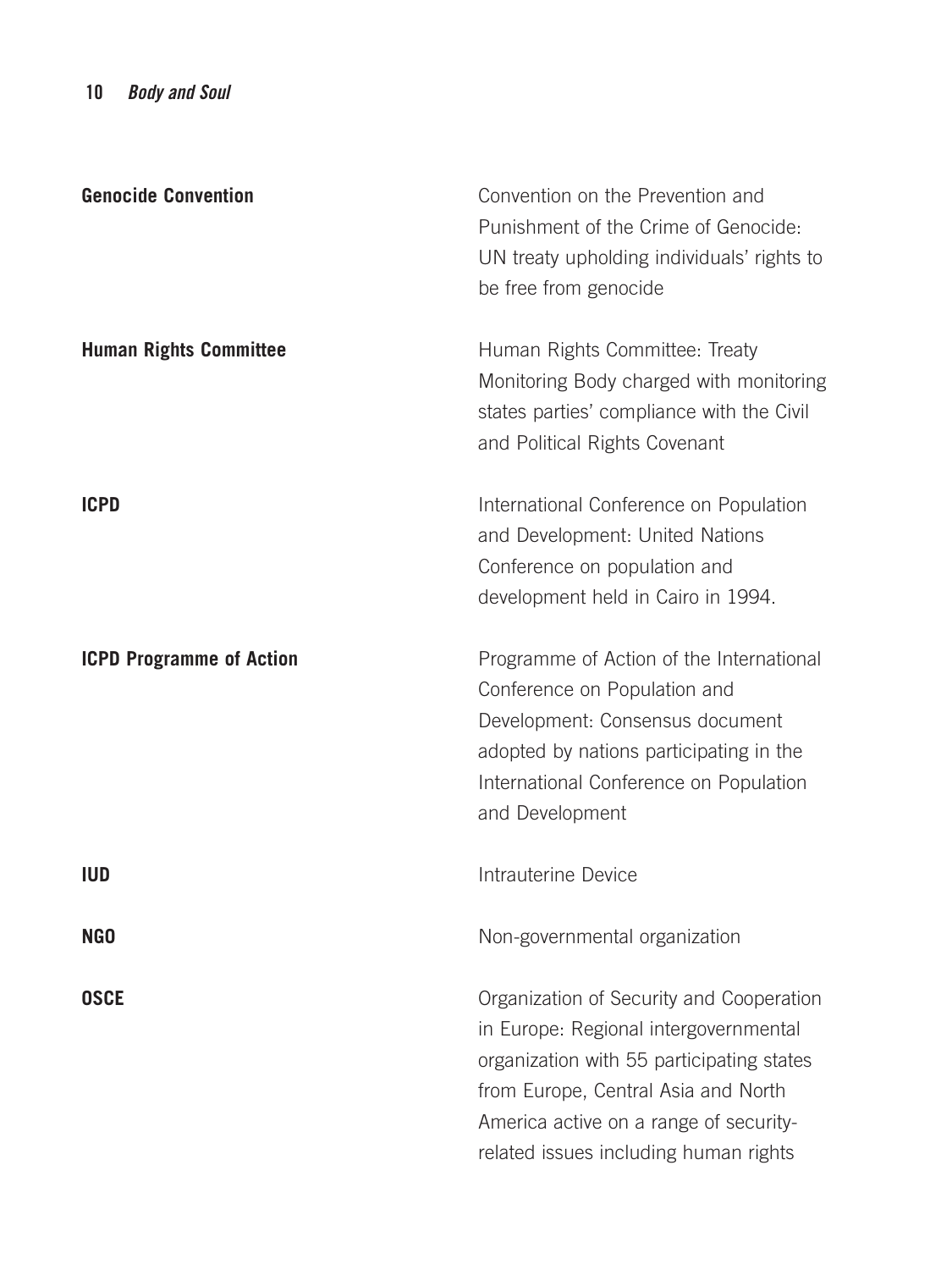| <b>Race Directive</b>                      | Council of the European Union Directive<br>2000/43/EC                                                                                                                                 |
|--------------------------------------------|---------------------------------------------------------------------------------------------------------------------------------------------------------------------------------------|
| <b>Rome Statute of the ICC</b>             | Rome Statute of the International<br>Criminal Court: UN treaty establishing a<br>global criminal tribunal devoted to crimes<br>of genocide, war crimes and crimes<br>against humanity |
| <b>SKK</b>                                 | Slovak Crowns: Unit of currency for<br>Slovakia                                                                                                                                       |
| <b>Universal Declaration</b>               | Universal Declaration of Human Rights:<br>UN human rights instrument at the<br>foundation of modern international<br>human rights law                                                 |
| <b>WCAR</b>                                | World Conference against Racism, Racial<br>Discrimination, Xenophobia and Related<br>Intolerance                                                                                      |
| WHO                                        | World Health Organization: UN agency<br>devoted to researching and promoting<br>public health worldwide                                                                               |
| <b>WHO Declaration on Patients' Rights</b> | A Declaration on the Promotion of Patients'<br>Rights in Europe: WHO sponsored<br>document defining principles and<br>strategies for the promotion of patients'<br>rights             |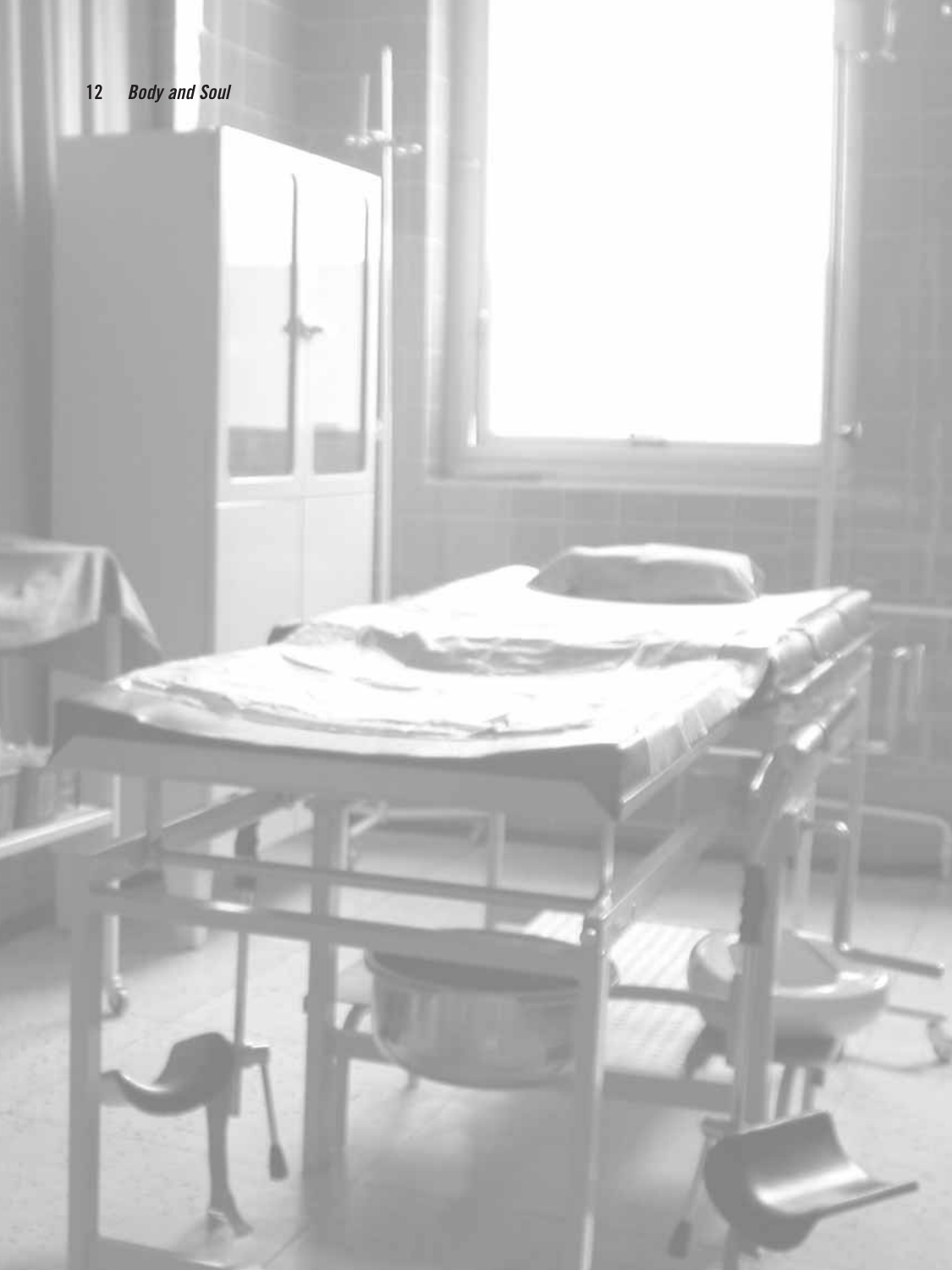### **Executive Summary**

In late 2002, the Center for Reproductive Rights in collaboration with Poradna pre ob∞ianske a ∂udské práva (Centre for Civil and Human Rights, hereinafter Poradňa), a Slovak human rights organization, and Ina Zoon, an expert consultant on minority rights issues, conducted a human rights fact-finding mission involving in-depth, private interviews with more than 230 women in almost 40 Romani settlements throughout eastern Slovakia, the region with the highest concentration of Roma, on topics including sterilization practices, treatment by health-care professionals in maternal health-care facilities and access to reproductive health-care information. We also interviewed Slovak hospital directors, doctors, nurses, patients, government officials, activists, and non-governmental organizations regarding these same issues. Our research has uncovered widespread violations of Romani women's human rights, specifically reproductive rights, in eastern Slovakia that include the following:

- coerced and forced sterilization;<sup>1</sup>
- misinformation in reproductive health matters;
- racially discriminatory access to health-care resources and treatment;
- physical and verbal abuse by medical providers; and
- denial of access to medical records.

Slovakia is scheduled to become a member state of the European Union (EU) in 2004. This membership confers economic benefits as well as political and social responsibilities on members in accordance with the *aquis*, the EU's legal framework. Overshadowing this historic moment, however, is the Slovak government's continued denial of the human rights of minority Romani women.

Discrimination against the Roma is historically based, stretching back several centuries. In modern times, persecution of the Roma was enforced under the Nazi regime through, among other things, a policy of forced sterilization. This practice was continued during communist times in Czechoslovakia, when Romani women were specifically targeted for sterilization through government laws and programs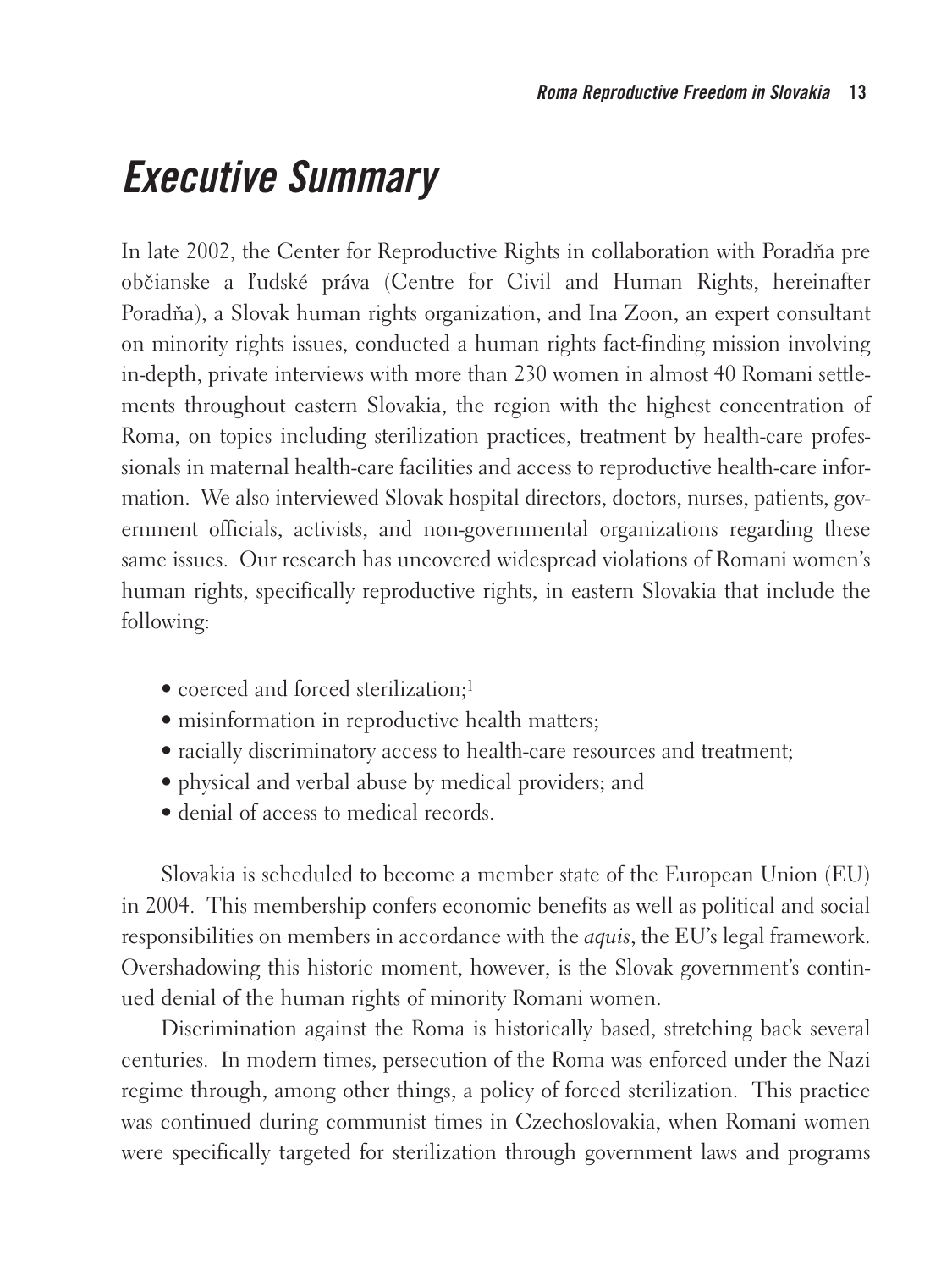that provided monetary incentives and condoned misinformation and coercion. The Slovak government claims these programs were dismantled following the fall of communism in 1989. However, our fact-finding reveals that serious human rights violations continue despite the official change in the most obviously problematic law. Indeed, our fact-finding clearly indicates that discrimination against Romani women remains deeply and disturbingly entrenched in Slovak society. Government officials and health-care providers today openly condone attitudes and practices that violate the bodily integrity, health rights and human dignity of Romani women in need of reproductive health-care services. Romani women are particularly vulnerable to multiple forms of discrimination because they bear the double burden of both race and gender stereotypes

#### **Findings**

#### Coerced and Forced Sterilization

Slovak health-care providers throughout eastern Slovakia are complicit in the illegal and unethical practice of sterilizing Romani women without obtaining their informed consent. Our fact-finding uncovered clear and consistent patterns of health-care providers who disregarded the need for obtaining informed consent to sterilization and who failed to provide accurate and comprehensive reproductive health information to Romani patients, resulting in the violation of their human rights. We held in-depth interviews with more than 140 women who were coercively or forcibly sterilized or have strong indications that they were forcibly sterilized. Approximately 110 of these women have been sterilized or have strong indications that they have been sterilized since the fall of communism. The approximately 30 remaining interviews in this category were with women who were sterilized during the communist regime's practice of providing monetary incentives for women to undergo sterilization. This report focuses on our findings of coerced and forced sterilization practices since the fall of communism.

In many of these cases, doctors and nurses furnished misleading or threatening information to Romani women in order to coerce them into providing last-minute authorizations for sterilizations that were performed when women were undergoing a cesarean delivery. These medical practitioners appeared to unnecessarily and irre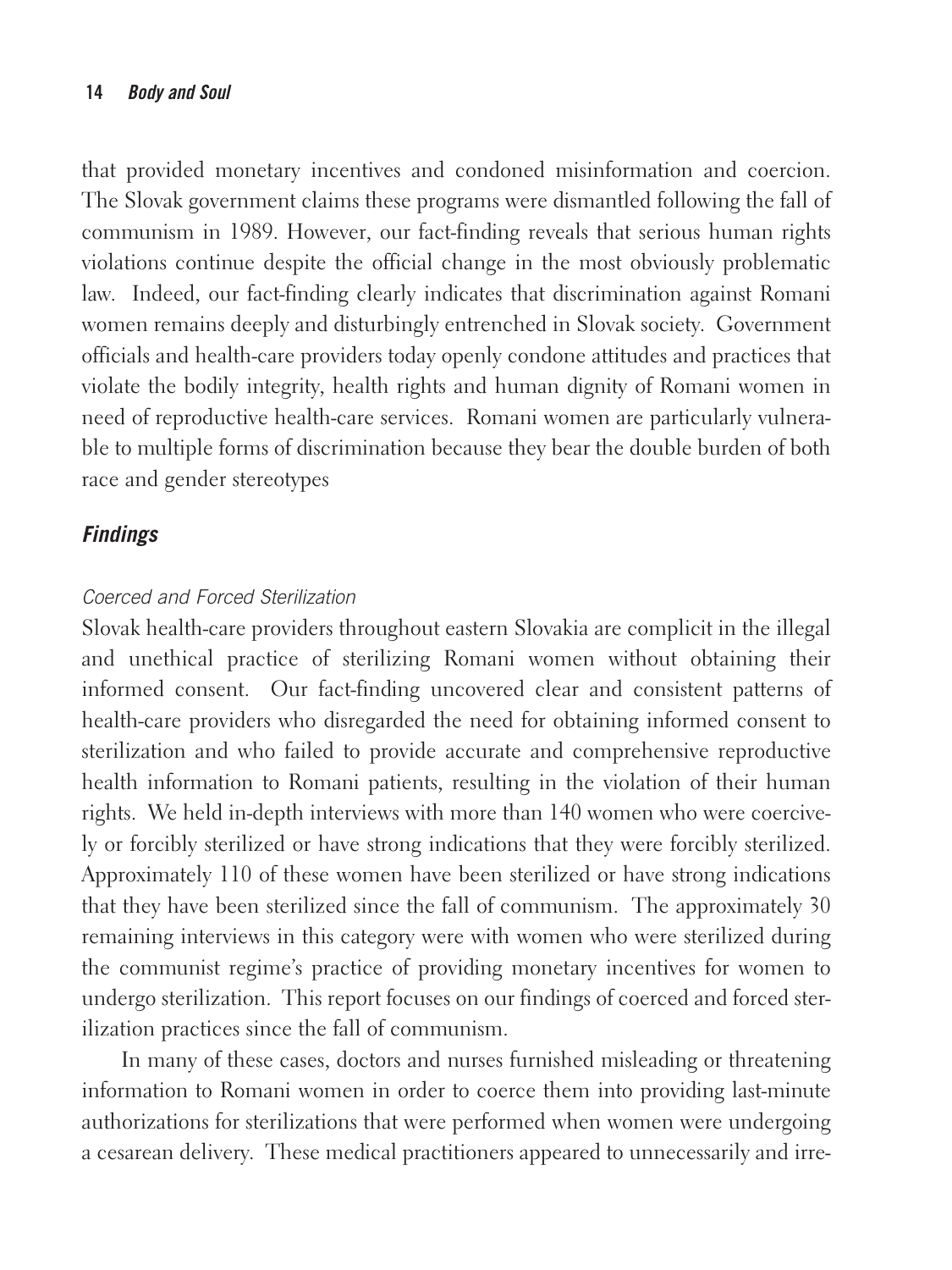sponsibly perform C-sections on Romani women at least in part as a pretext for sterilizing them. After two or three cesarean births, doctors told Romani women that they needed to be sterilized because another pregnancy will result in either the death of their baby or themselves. Health-care personnel used misleading medical premises, such as 'repeat cesareans are fatal,' to justify sterilizations. Neither accurate information on the actual risks of future pregnancies nor other options, such as alternative contraceptive methods, were discussed. As a result, threatening and medically inaccurate statements allowed doctors to scare women into succumbing to medically unnecessary sterilizations in the midst of childbirth.

In other cases, Romani women were given no information about sterilization procedures nor were they informed that they would be sterilized *prior* to undergoing the procedure. In these instances, doctors or nurses obtained authorization papers from Romani women after the fact or simply notified them of the procedure once it had been completed. In a few cases, women under the age of 18 were forcibly sterilized without the authorization required by law from their legal guardians. Many other women were never even told that they had been sterilized, leaving them to simply suspect an unwanted gynecological intervention. It sometimes took these women years, if ever, to confirm that they had been sterilized.

In sum, the fact-finding demonstrates that Slovak doctors are consistently derelict in their duty to provide Romani women with information about their reproductive health status and options. These doctors instead choose to make intimate health decisions for women without supplying them with the information they need and are entitled to as the primary decision-makers over their bodies and future reproductive capacity.

#### Discriminatory Standards of Care

Our investigation of the services and care provided to Romani women in maternity wards and gynecology departments of many hospitals in eastern Slovakia discloses patterns of systematic and glaring racial discrimination, including segregation. Romani women are placed in separate rooms from white women and are often prohibited from using the same toilets and dining facilities as their white counterparts. Their requests to be moved to integrated rooms are ignored or met with insults from doctors and nurses. Romani women are also provided substandard treatment or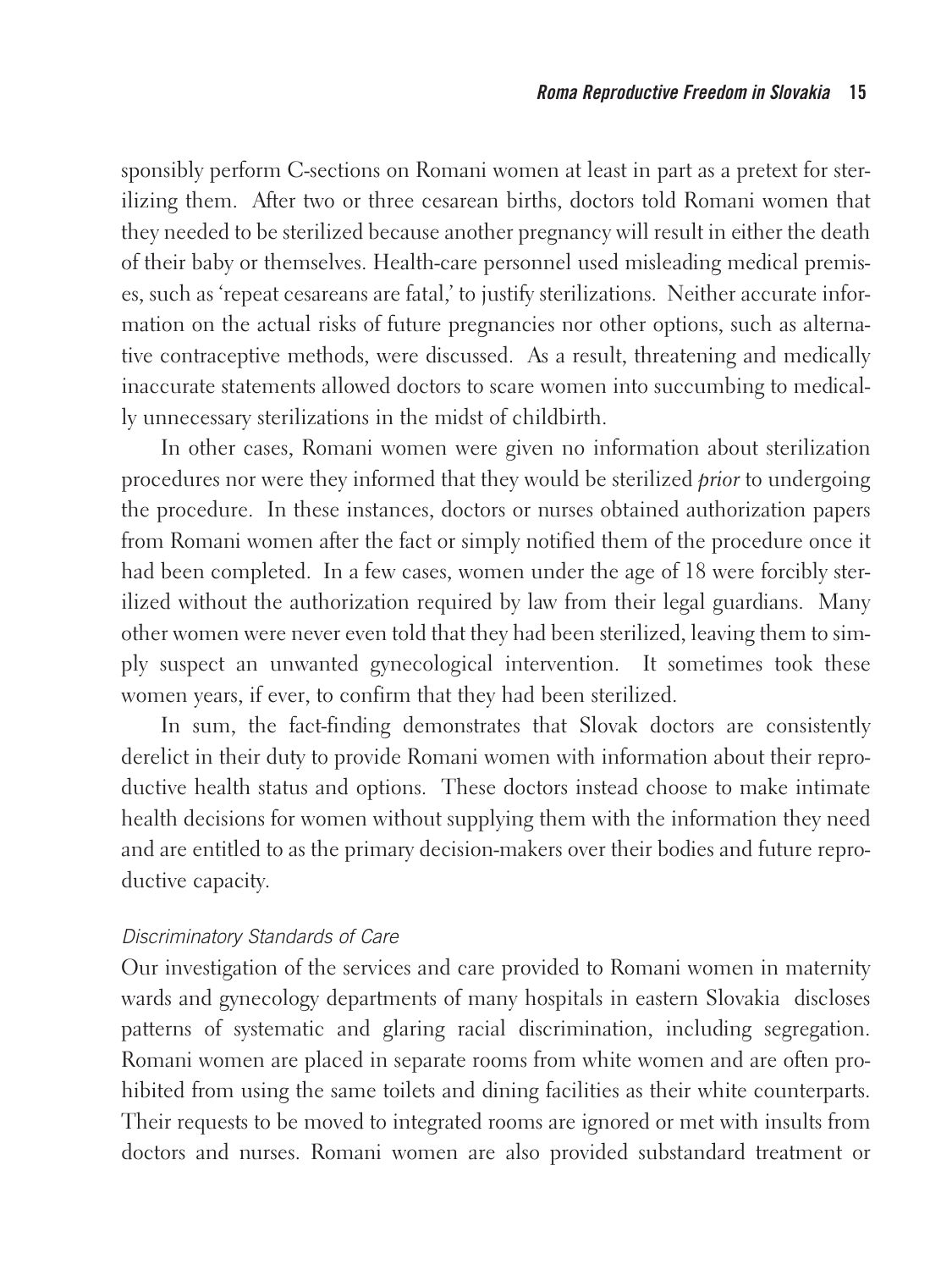sometimes are denied treatment altogether. Some doctors have limited office hours for Romani women or force them to wait for urgent services until all white women have been examined. Ambulances from certain hospitals in eastern Slovakia either refuse or delay services for pregnant women in Romani settlements, even when the woman is about to deliver. Corruption is endemic among health-care personnel, who request payment from women for services that are covered by health insurance or provide low-quality treatment when they feel the bribe is insufficient. Romani women, who are often singled out due to racial hostility and who may be less able to afford bribes because of their lower economic status, feel this corruption more acutely.

#### Physical and Verbal Abuse

Physical and verbal abuse driven by racial hatred taints the Slovak health-care system, undermining trust in health-care personnel and creating an atmosphere of fear and anxiety among Romani patients. Interviews with Romani women accessing maternal health services in eastern Slovak hospitals unveiled accounts of devastating encounters with doctors and nurses who beat, insult, humiliate, and neglect their Romani patients. Hospital administrators, doctors and nurses openly express racist views to their Romani patients, whom they regard as morally defective, unable to provide for their children and unworthy of medical services. Many health-care workers complain about the fertility rates of Romani women and see these birth rates as a direct threat to Slovakia. These stereotypes inform the behavior of health-care personnel toward Romani patients, who in turn suffer from poor reproductive health care and increased marginalization, with negative repercussions on the overall health status of Romani women.

#### Denial of Access to Medical Records

During the course of our fact-finding, we uncovered repeated violations of patients' legal right to access their medical records. When our research team, with the women present or with a power-of-attorney, attempted to access Romani women's medical records, to further our investigation of forced sterilization practices, hospital authorities impeded these efforts. Though Slovak law guarantees individuals the right to view their medical records, Romani patients are arbitrarily and unjustly denied this right and are also not allowed to learn about the medical procedures per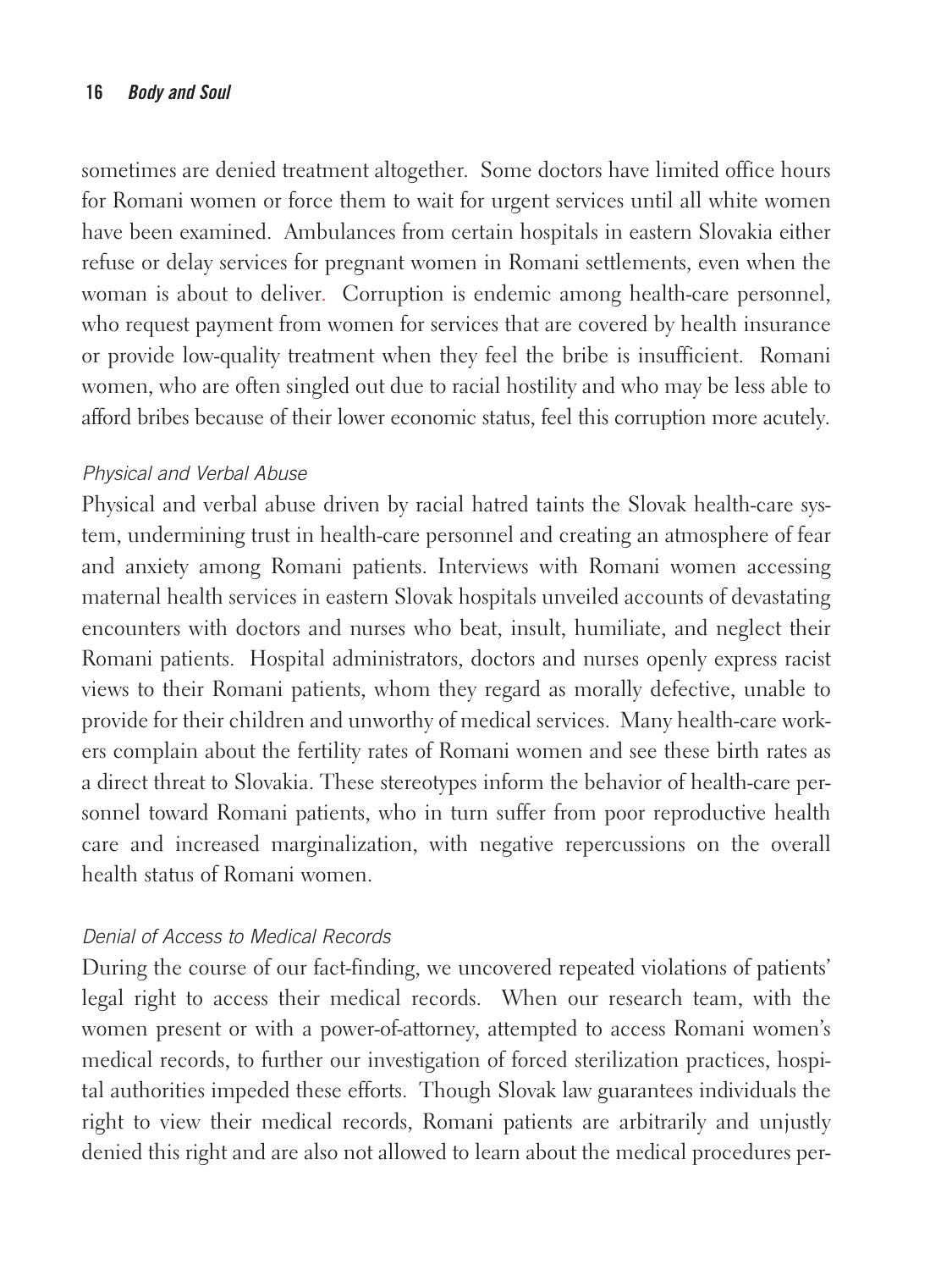formed on them. Appointed and qualified legal counsel for Romani patients are also not permitted to view medical records on behalf of their Romani clients. This obstruction of access prevents Romani women who suspect that they have been sterilized from obtaining confirmation through their medical records.

There are no clear government regulations or hospital rules on ensuring patients access to their medical records. Implementation of the law is left to the discretion of the director and doctors of individual hospitals. Because it is extremely rare for Slovak patients to request their medical records, doctors often feel threatened by these requests and instinctively block access with nearly complete impunity. Moreover, the Ministry of Health, the government body that regulates health-care services, has not only failed to instruct hospitals to provide access to medical records, but in several cases has effectively supported officials in eastern Slovak hospitals who denied women access to their records in cases of suspected sterilization. Limiting access to medical records denies Romani women any opportunity to challenge possible violations, seek vindication of their rights in Slovak courts or obtain legal remedies for violations of their rights within the health-care system.

#### **Government Complicity**

The Slovak government has a duty to promote, protect and fulfill the human rights of all its citizens, including, and especially, the minority Romani population. The importance of this duty is heightened as coerced and forced sterilizations and other human rights abuses are occurring in publicly funded hospitals by government personnel. Despite the mounting evidence of human rights abuses against Romani women throughout the decade following the fall of communism, government officials in Slovakia have failed to condemn and put an end to these practices. And despite several coerced and forced sterilization complaints filed in Slovak courts and with Slovak law enforcement, health-care workers have yet to be sanctioned for their discriminatory and abusive treatment of Romani women. The Ministries of Health and Justice and the Office for Human Rights, Minorities and Regional Development have also failed to document and investigate reproductive rights violations, sanction those responsible or adopt policies designed to curb the practices that help perpetuate these abuses. Instead, the Slovak government and hospital administrators dismiss evidence of discriminatory treatment as either inconsequential or untrue. Other dis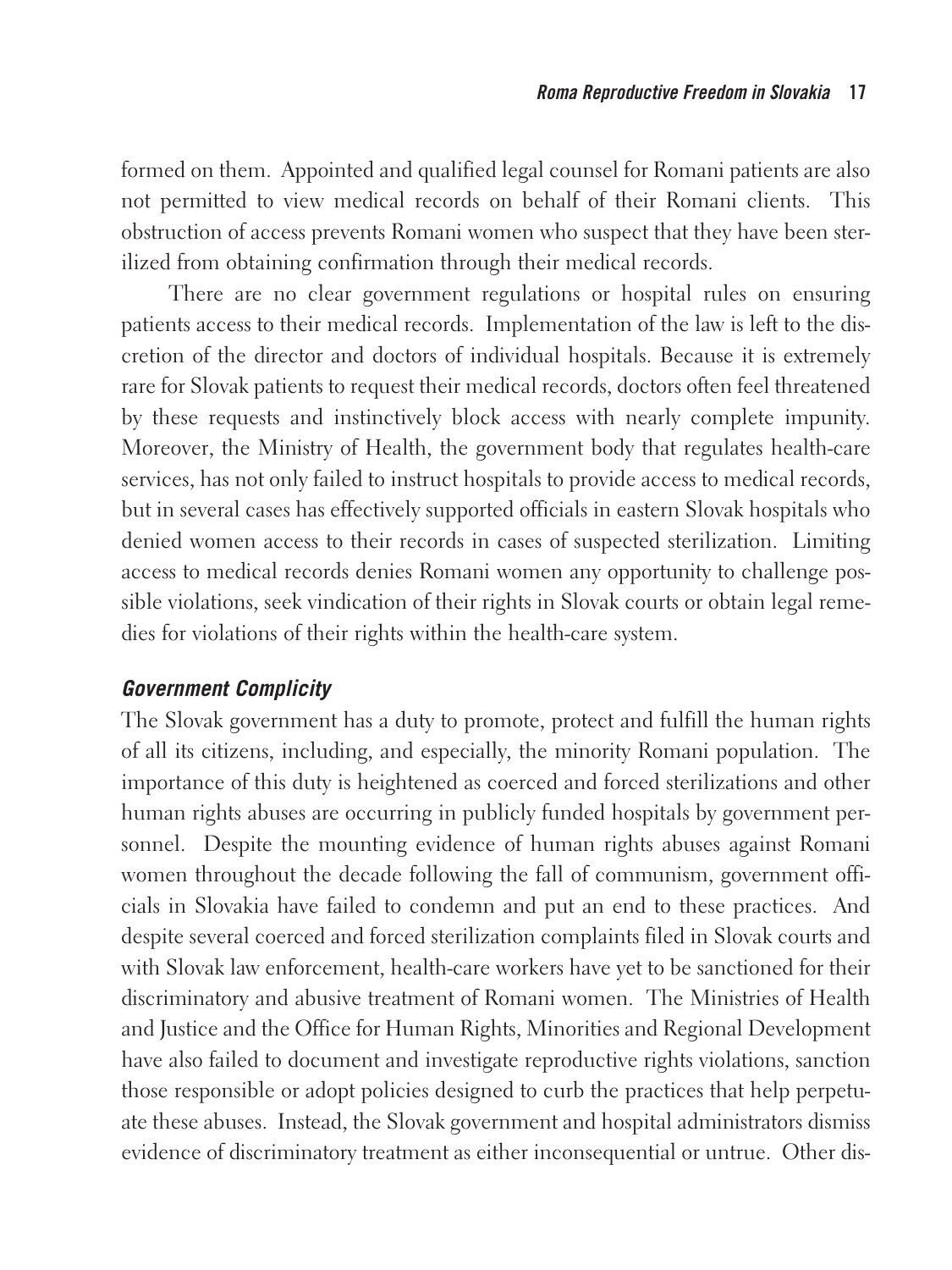criminatory practices are defended as necessary for medical and social reasons. Such rationalizations misrepresent or conceal insidious practices and attitudes that are contrary to fundamental human rights principles and can only lead to destructive results for a newly democratic society.

#### **Transition to a Democratic and Just Society**

As the countries of Eastern and Central Europe transition into market economies and integrate into the European Union, their commitments to and obligations under international and regional law and policy must be demonstrated and, where necessary, strengthened. Indeed, the EU requires stable democratic institutions, the rule of law, human rights, and respect for minorities as prerequisites for membership. However, the region's treatment of its minority Roma population is testing these standards. The situation of Roma in eastern Slovakia is among the worst in all of Europe. Though the country has one of the largest populations of Roma in the region, they have an abysmal standard of living in all areas of Slovakia. They face discrimination in accessing health care, housing, education, the criminal justice system, and social assistance. Romani women are further marginalized through the double burden of both gender and race discrimination. The confluence of these prejudices is apparent in the egregious reproductive rights violations Romani women suffer, including coerced and forced sterilization and other severe forms of discrimination in accessing reproductive health care. This treatment is in contravention of fundamental human rights standards supported by international and regional law. As Slovakia seeks membership to the European Union, which requires a commitment to human rights, it has a duty to investigate and end the violations committed within its borders.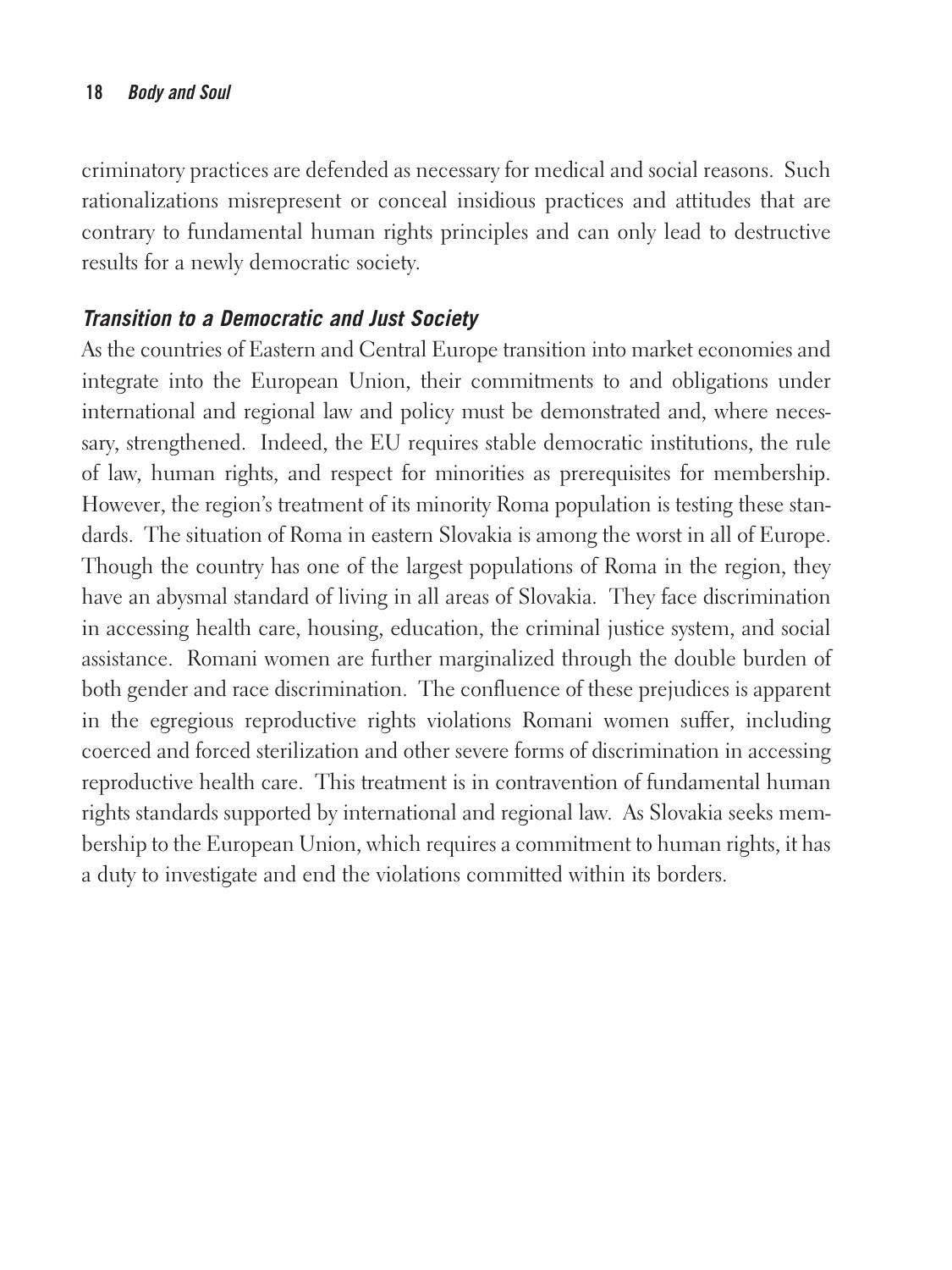# **Recommendations**

The human rights violations documented in this report are directly attributable to the actions of Slovak government employees and officials, as well as officials' failure to investigate and punish those responsible for violations. Thus, primary responsibility for their redress lies with the government. The recommendations below highlight specific actions that the government should take immediately to remedy past violations and deter future ones. The violence and discrimination to which Romani women have been subjected in the context of maternal health services in eastern Slovakia is not the only arena of severe violations against the Slovak Roma. Indeed, the magnitude of discrimination against the Roma in all aspects of life is shocking. It will require concerted and long-term government action to end this discrimination by both governmental and private entities. But addressing coerced and forced sterilization cuts to the very heart of the challenge the Slovak government must meet if it is to become a member of the European community of nations devoted to equality and the rule of law.

The recommendations below include measures to address the severe violations to the bodily integrity, freedom and autonomy of Romani women inherent in coerced and forced sterilization. They also include recommendations related to legal reform, programmatic responses, and improved enforcement of existing domestic legal rights and protections to address Romani women's rights to accurate and comprehensive health information, non-discrimination in health services, and unimpeded access to medical records. Finally, they include recommendations to the European Union, the Council of Europe, and the United Nations to investigate and pressure Slovakia to appropriately redress violations of Romani women's reproductive rights, in light of their mandate under the applicable European and international instruments to which Slovakia is legally bound.

#### **TO THE GOVERNMENT OF SLOVAKIA:**

• *Create a new independent body or assign an existing governmental body to examine all allegations and complaints of coerced and forced sterilization.* The body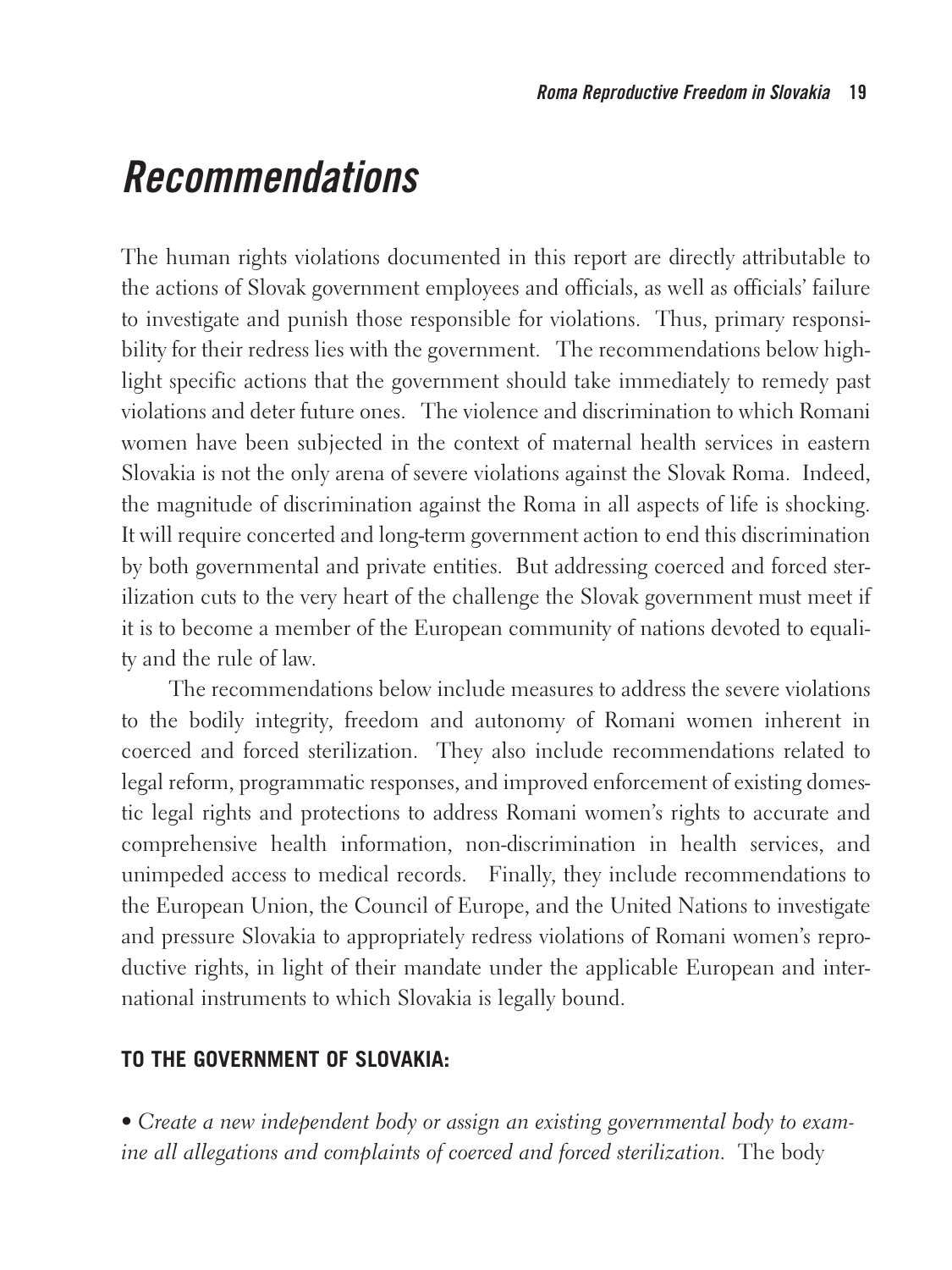should be empowered to issue findings of fact and to order remedial measures for victims and should include independent, highly qualified members of civil society and members of the Romani community. Its processes should be transparent, its findings should be publicized, and annual reports of its activities and findings should be published. The body should publicly condemn coerced and forced sterilization, both in the communist and post-communist periods. The body should be empowered to:

• *Investigate individual complaints on an ongoing basis.* The body's role should be publicized and details of its existence and procedures be made readily accessible to the Romani community, taking into account the geographical remoteness of some Romani settlements as well as the cultural and language barriers faced by the Romani population. In cases where a woman suspects that she was sterilized without her knowledge, medical records should be reviewed and appropriate medical examinations should be carried out to ascertain whether she was in fact sterilized.

• *Conduct fact-finding missions to ascertain the full extent of coerced or forced sterilization in the post-communist period*. Gather statistics and examine all other relevant information to ascertain the prevalence of sterilization in the Romani population.

• *Investigate sterilization policies under communism.* Examine the archives of the relevant governmental entities to ascertain the extent to which the Romani population was a target of sterilization policies. An analysis of the number of Romani women who were sterilized both before and after the monetary grant was introduced, should also be conducted.

• *Provide remedial measures and award monetary damages* to women who were sterilized coercively or forcibly. The body should establish reasonable evidentiary standards to determine whether coerced or forced sterilization occurred, as well as procedures to fairly determine physical, emotional and moral damages. Available remedies should include the provision of accu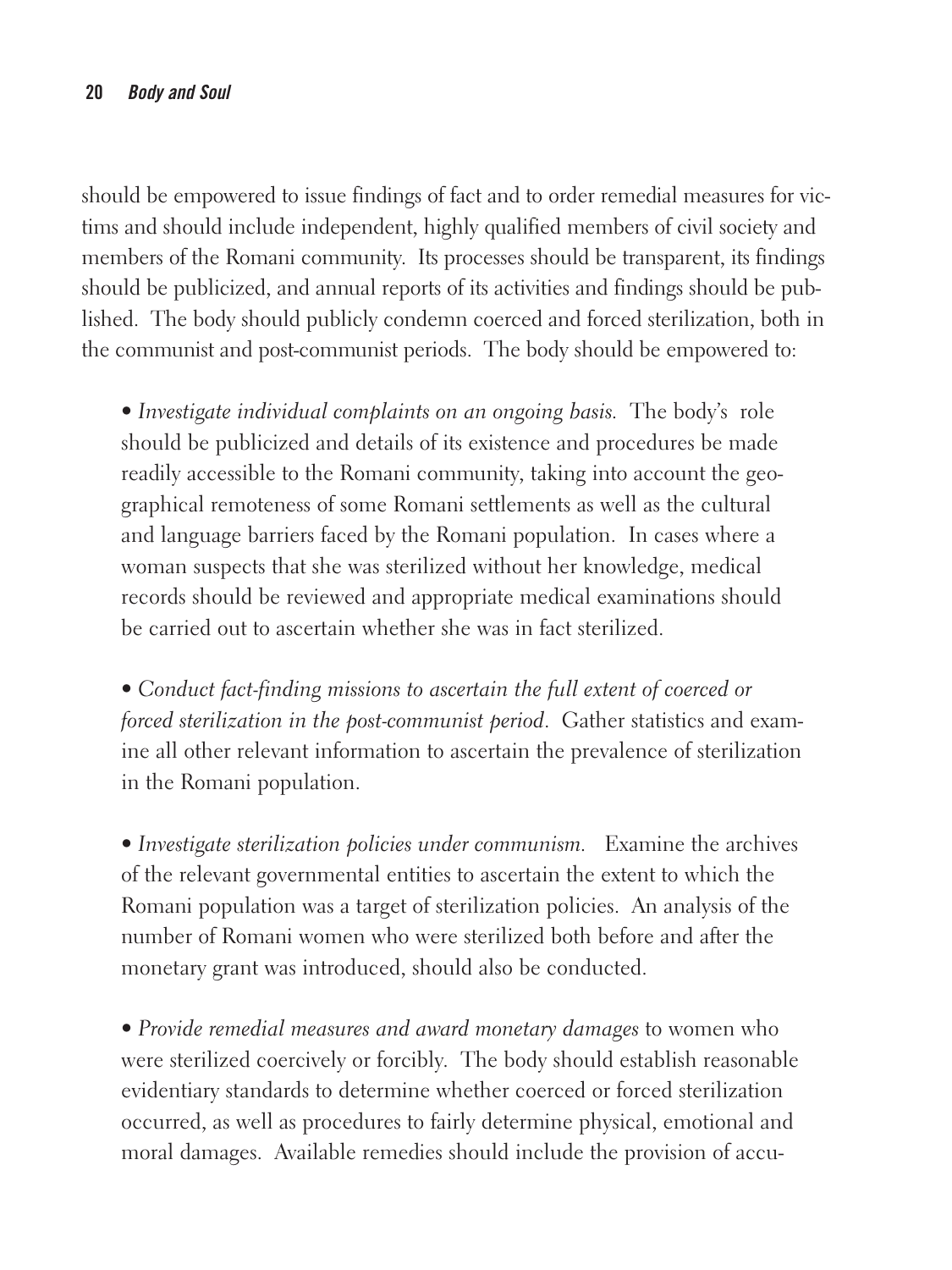rate medical information about procedures to reverse sterilization and ensuring that those women who want more children have access to such procedures where medically advisable.

• *Recommend to the Ministry of Justice criminal prosecution for all medical professionals implicated in coerced and forced sterilizations.* Ensure that medical professionals who are not held criminally responsible are referred to their professional associations for appropriate professional sanction. If investigations reveal policies or practices intended to reduce the Romani population, those responsible should be prosecuted under the relevant national and international law governing genocide. In any criminal proceedings, the findings of the body should be deemed admissible evidence.

• *Create a Ministry of Women's Affairs* whose mandate is to promote and protect women's equality in the social, economic and political spheres, with an emphasis on fully ensuring women's human rights, including the rights of minority women.

#### **To the National Council (Parliament):**

• *Ratify Additional Protocol No. 12* to the European Convention for the Protection of Human Rights and Fundamental Freedoms, which prohibits discrimination on any grounds.

• *Adopt anti-discrimination legislation that comports with the principles established in the EU Race Directive*. Special attention should be paid to the establishment of a body with competence to analyze the problems of discrimination, to study possible solutions and to provide concrete assistance for the victims. This body should also be mandated to systematically monitor, investigate and sanction cases of abuse and discrimination in health-care services.

• *Allocate more budgetary resources* to addressing discrimination against the Roma in all relevant ministries and offices.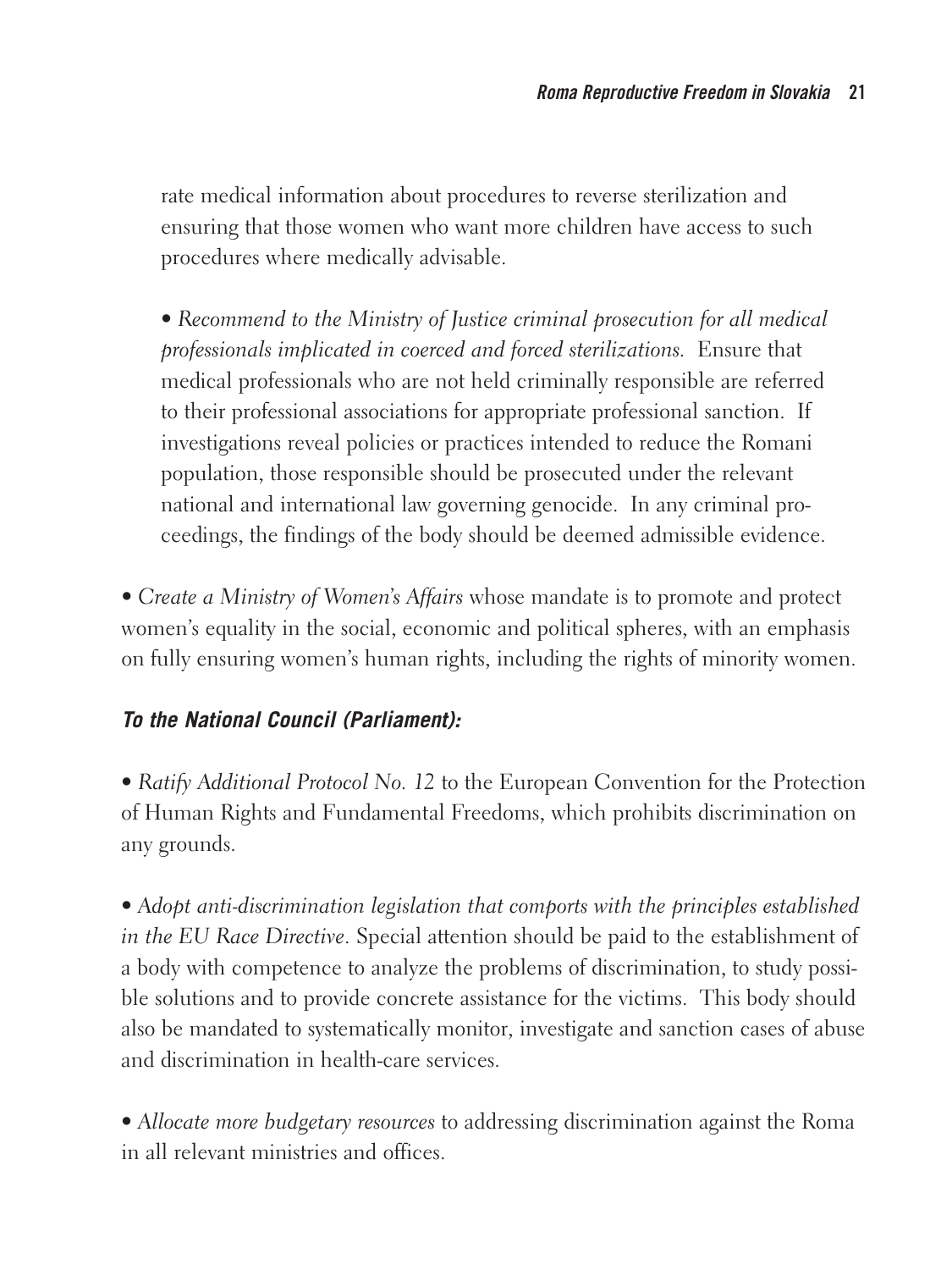#### **To the Ministry of Justice and Law Enforcement Officials:**

• *Ensure the safety of Romani women and their families who were or are suspected of having been interviewed for this report.* It is of grave concern that Romani women or the settlements that they belong to will face the brunt of any backlash stemming from this report. Given the record of violence and intimidation against Romani communities, Slovak government officials must take proactive steps to prevent any forms of violence or retaliation against the Roma, particularly by health-care providers on whom the Roma depend.

• *Take measures to ensure all medical records* and other potential evidence of coerced and forced sterilization are protected.

• *Investigate and prosecute* doctors who have engaged in coerced or forced sterilization, both those referred through the body described above and those who are otherwise reported through normal law enforcement channels.

• *Provide free legal assistance to indigent patients* who wish to bring administrative and judicial claims of abuse in the provision of health services.

• *Provide training to law enforcement, including the judiciary*, to appropriately investigate, prosecute and adjudicate allegations of violations against reproductive autonomy.

#### **To the Ministry of Health:**

• *Draft a comprehensive reproductive health policy*, as recommended by the European Parliament's report on Sexual and Reproductive Health and Rights. The policy should be based on respect for reproductive rights, including the rights to non-discrimination, to informed consent and to comprehensive family planning information and services. It also should ensure equal access to health-care services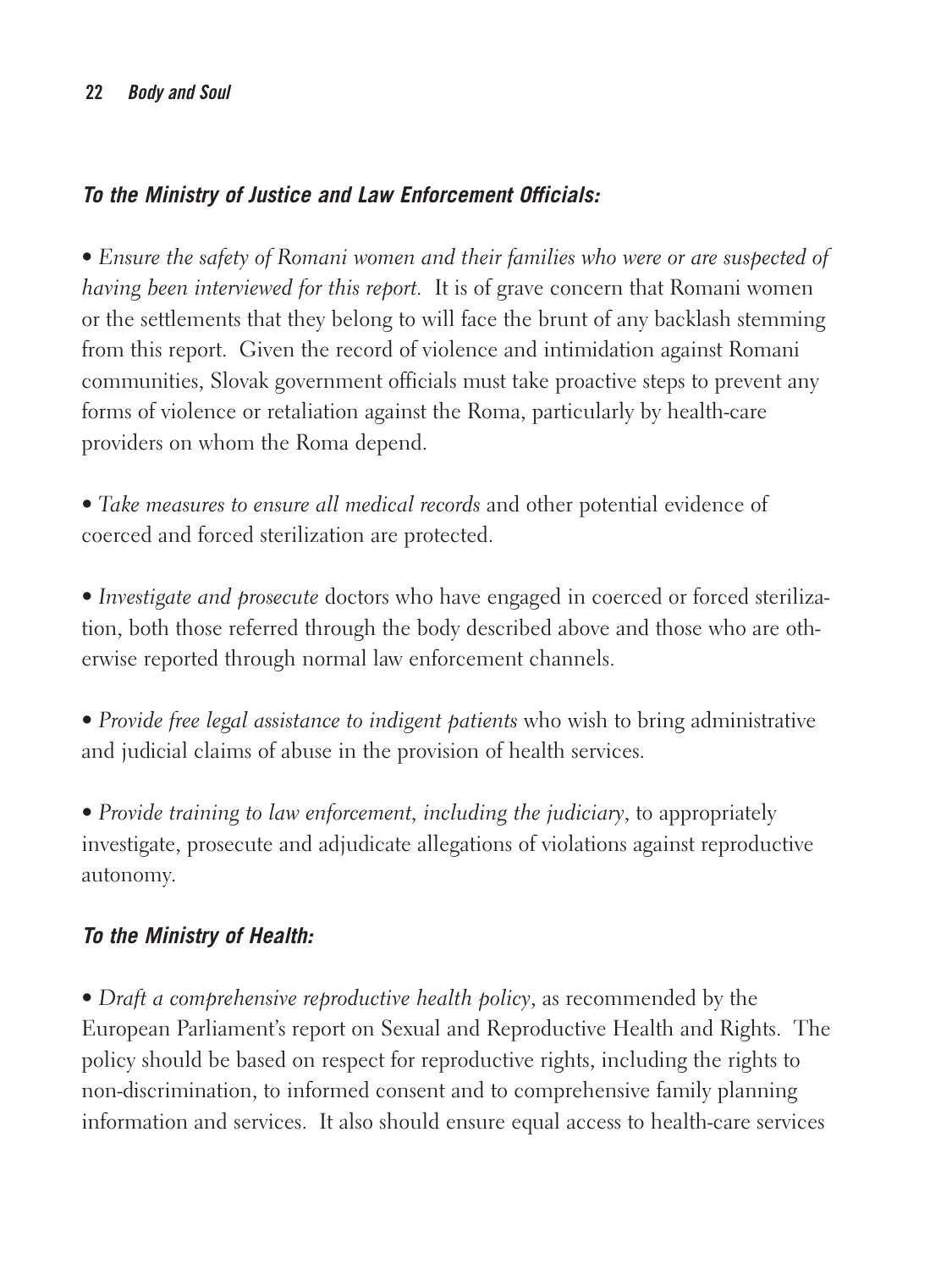for all Slovaks and prohibit direct and indirect racial segregation and all other forms of racial discrimination, including verbal and physical abuse in health-care facilities. The policy should impose effective sanctions on individuals and institutions engaging in such discriminatory practices.

• *Clarify national legal standards on patients' rights to comport with international human rights standards*, including patients' rights to access their medical records and their right to full and accurate information on their medical condition and all the implications of proposed treatment. This includes supporting the revision of the Law on Health Care to include precise steps doctors and other health-care professionals must take in order to ensure patients are fully informed when making decisions about their health. Adopt the Charter on Patients Rights in the form of a law and support its revision to ensure patients and their authorized legal representatives full and complete access to their medical records, including a photocopy of such records.

• *Require all obstetricians/gynecologists* in Slovakia to attend training on cesarean delivery indications, the preferred use of horizontal cut c-sections, and medical indications for sterilization. Provide comprehensive information from the international medical community regarding sterilization and cesarean delivery, including the debunking of myths apparently prevalent among medical professionals in Slovakia that sterilization is required after multiple C-sections.

• *Adopt a sterilization law* to comport with the Constitution and other laws of Slovakia and with international medical norms. Because of the abuses that have occurred, the sterilization law should provide that the requirements for obtaining voluntary, informed, written consent in advance of surgery must be strictly adhered to. The regulation should expressly prohibit obtaining "consent" while the woman is in full labor, on the delivery table and/or under anesthesia. Procedures should be developed that favor a gynecologist discussing sterilization and other family planning options with the woman well before her delivery. In addition, it should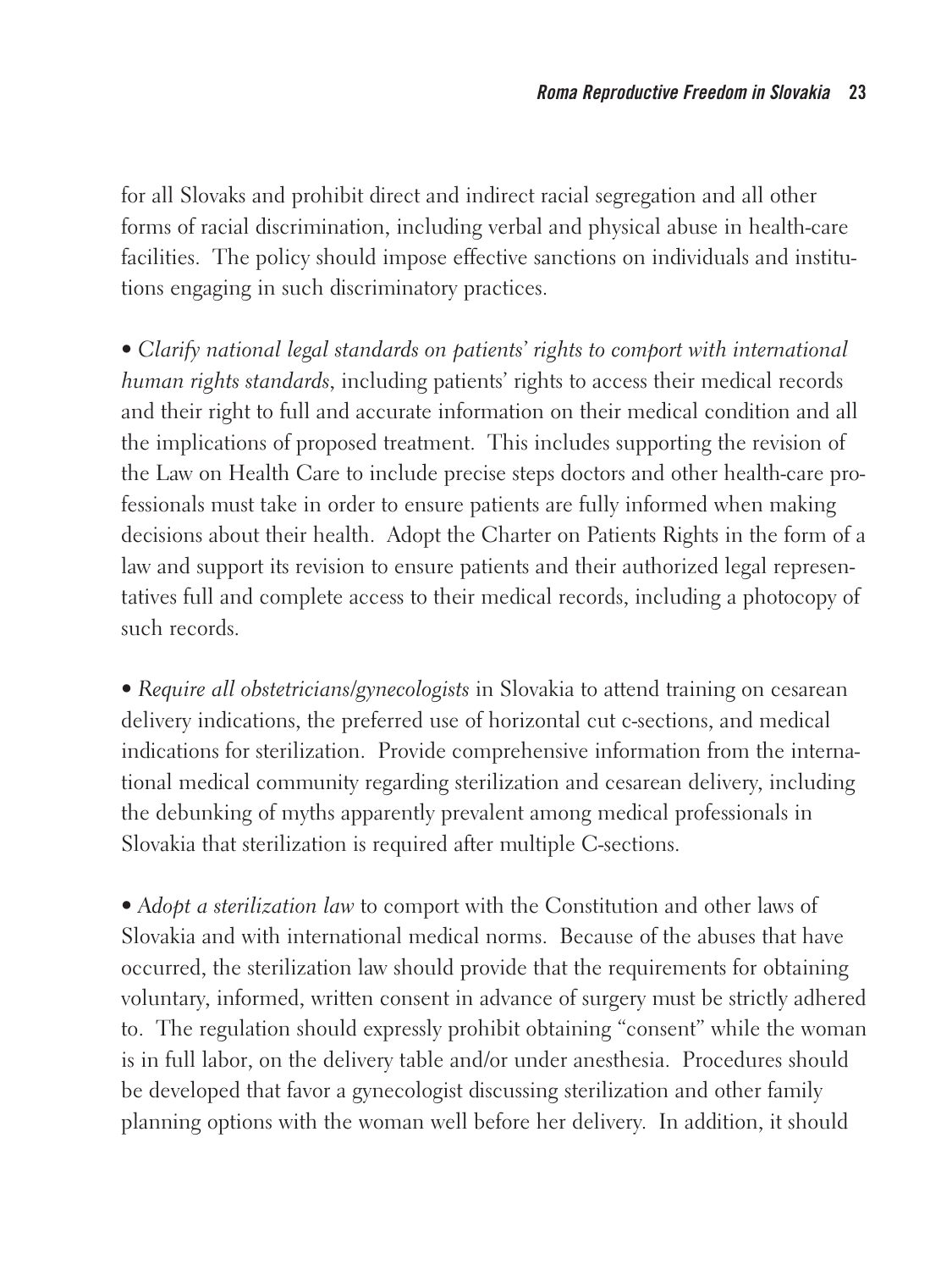provide that doctors observe at least a 72-hour waiting period between women's voluntary, informed, written consent and the surgical procedure. C-sections should not be listed as a medical indication for sterilization.

• *Continue to support the provision of comprehensive family planning services, including voluntary sterilization.* Under no circumstances should access to voluntary sterilization be curtailed or prohibited. Accurate information on and access to a range of family planning methods, including short- and long-term methods, as well as sterilization, should be ensured.

• *Provide human rights training to all health-care professionals*, especially those in the reproductive health field in Slovakia. This training should focus on professionals' obligation to provide respectful and non-discriminatory treatment of all patients, the provision of high-quality services to all, including comprehensive and accurate information, and ensuring patients' informed consent, confidentiality and privacy. The trainings should also concentrate on rooting out providers' verbal and physical abuse of patients and should emphasize gender and cultural sensitivity.

• *Ensure all health-care personnel are fully informed about all laws and policies pertaining to women's reproductive rights*. This should include ensuring that gynecologists and other health-care professionals know that they are required to provide comprehensive and accurate information in clear and simple language on family planning, including all modern methods of contraception, to all patients.

• *Regulate medical professionals' associations* to ensure that they are appropriately and fully carrying out their mandate to oversee and sanction, where necessary, medical professionals who violate professional and ethical standards of practice. Where associations fail to act, the Ministry of Health itself must take action to ensure the proper provision of medical care, for example by itself disqualifying medical providers who violate applicable standards from practicing or by referring cases of malpractice to the Ministry of Justice where appropriate.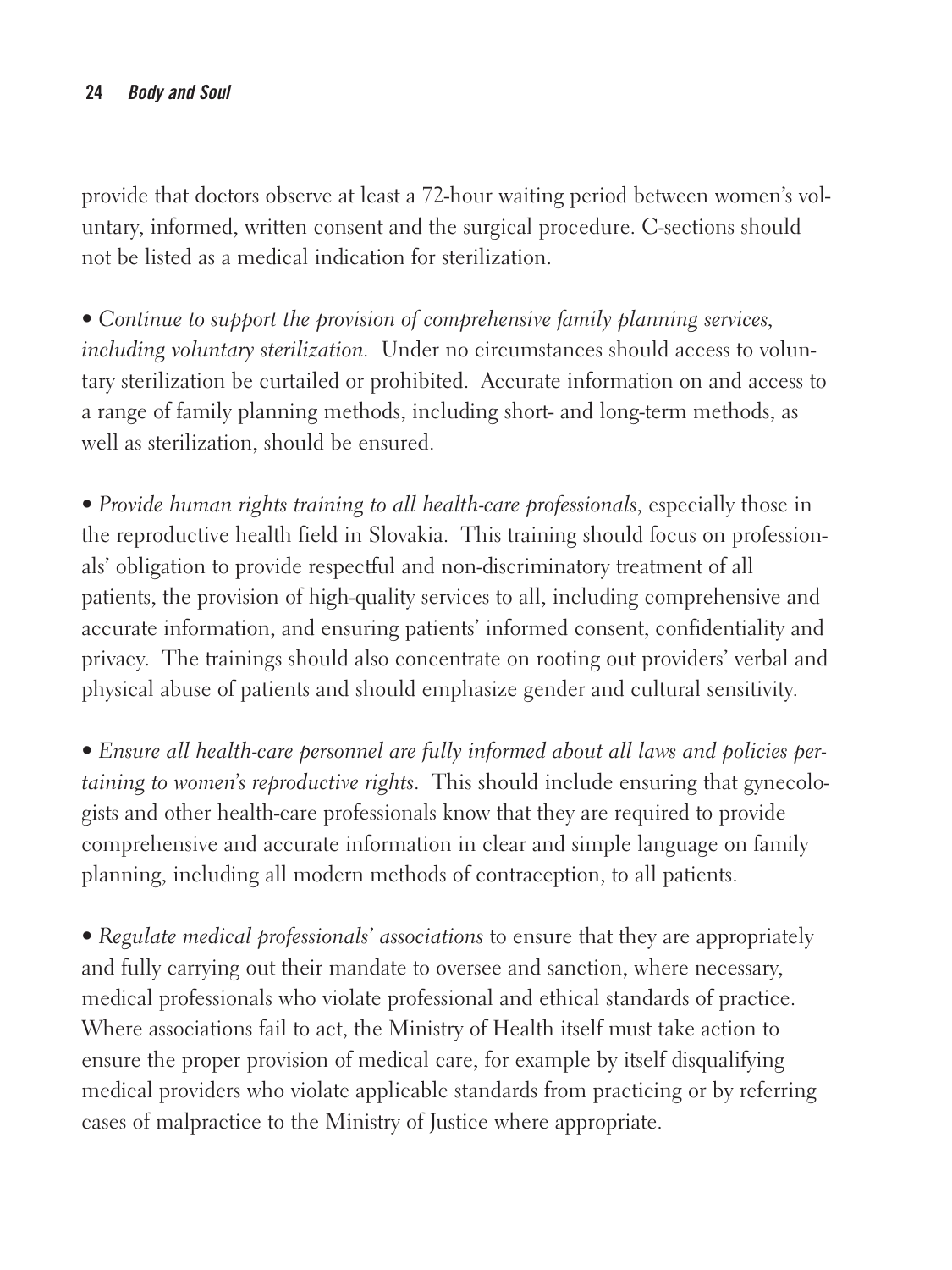• *Support the revision of the insurance law* to ensure that women have access to the full range of modern contraceptive methods by providing insurance subsidies for such methods.

• *Establish clear and independent patient complaint procedures* in hospitals and other health facilities for all violations of patients' rights. Require facilities to provide information to patients on how to file an initial complaint, as well as information on how to refer or appeal a denied complaint to a higher authority, should be easily accessible to patients. The Ministry of Health should monitor complaints filed at each facility.

• *Counter the impact of health sector reform measures* on both the majority and minority populations since the fall of communism, particularly on reproductive health services. Study the application of existing norms and procedures on the provision of reproductive health care, including on maternal health and family planning information and services, particularly as applied to the Romani population. Gather statistical information on race or ethnicity that will enable authorities to better understand the extent of the discrimination in reproductive health-care services. Data on the reproductive health condition of the Romani population should also be gathered.

#### **To the Office of the Deputy Prime Minister for Human Rights, Minorities and Regional Development:**

• *Further strengthen and develop the National Strategy on Roma*. Ensure that the Strategy for the Solution of the Problems of the Roma National Minority (the Strategy on Roma) is human rights-sensitive and that it clearly and concretely addresses prevention, prohibition and eradication of discrimination. Strengthen the office of the Government Plenipotentiary for Roma Affairs to enable it to effectively implement the Strategy on Roma. Ensure that Romani organizations and individuals as well as local authorities have a prominent and effective role in the further development of this strategy and in implementing and monitoring it.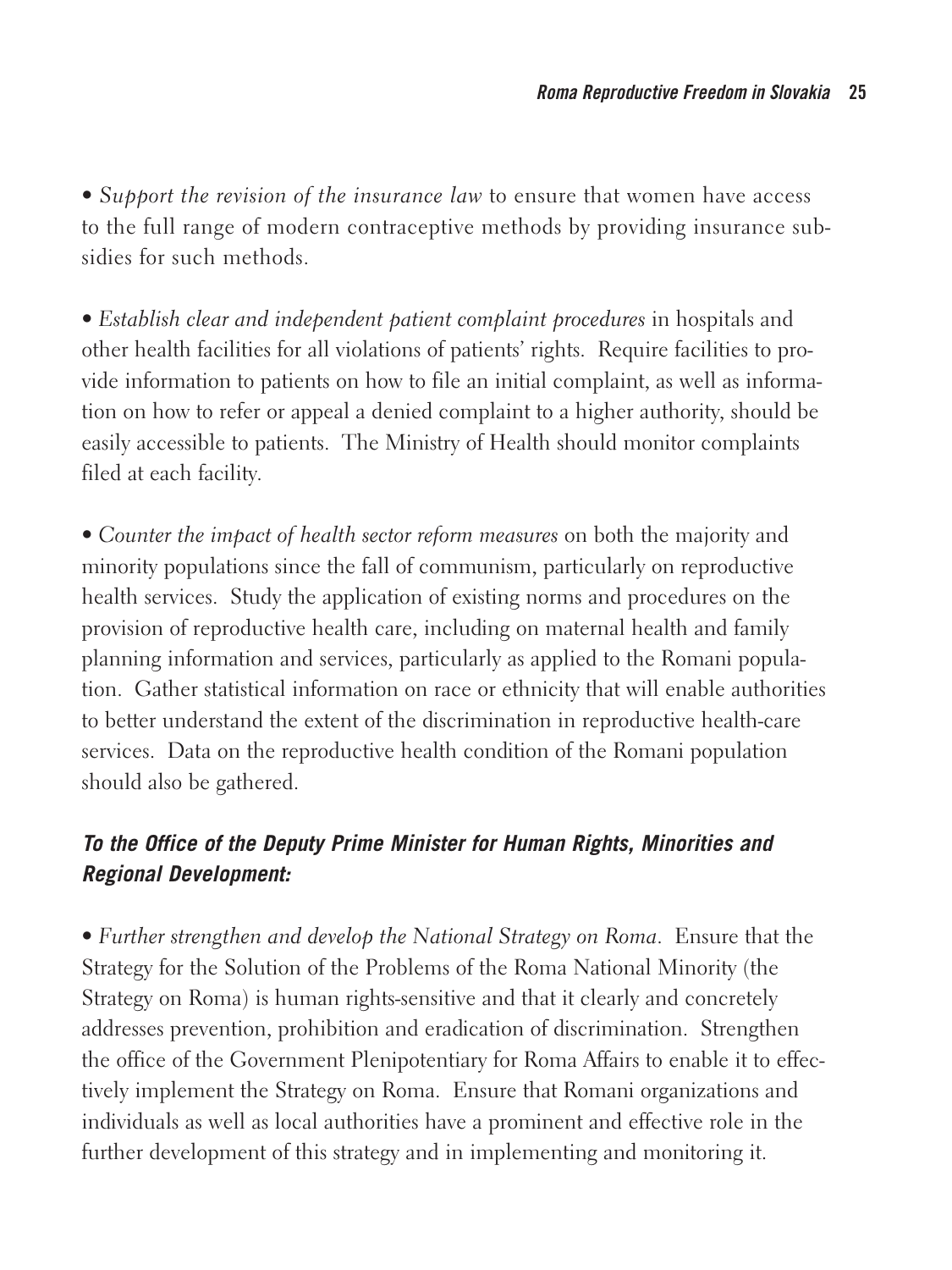• *Set health as one of the priorities for the Strategy on Roma in 2003 and beyond*. Ensure that women's reproductive health is a central component of the health priority. The Government Plenipotentiary for Roma Affairs should work with the Ministry of Health to monitor and investigate cases of discrimination within the health-care system.

• *Develop and implement programs together with Romani organizations to raise awareness among Romani women and their families about reproductive rights.* Such programs should include information on basic rights such as the right to decide the number and spacing of children. Ensure that such programs address the myths about sterilization and cesareans and empower women to ask doctors for detailed information about their reproductive health condition and about family planning information.

#### **TO THE EUROPEAN UNION:**

#### **On Slovakia:**

• *The Commission and/or the Parliament should further investigate the findings of this report.* As part of an independent investigation, request the government of Slovakia to provide detailed and accurate information on coerced and forced sterilization practices, segregation, and verbal and physical abuse in the health-care system in Slovakia. Appropriate forms of sanction should be applied against Slovakia if it does not take corrective action.

• *Provide technical assistance and earmarked financial support to Slovakia* to support the creation of the body referred to above to investigate and remedy coerced and forced sterilization and to support other measures to address other reproductive rights violations against Romani women. In addition, provide support for training and continuing education to medical professionals and assist in drafting a reproductive health law and in developing programs to ensure that reproductive rights are respected and promoted.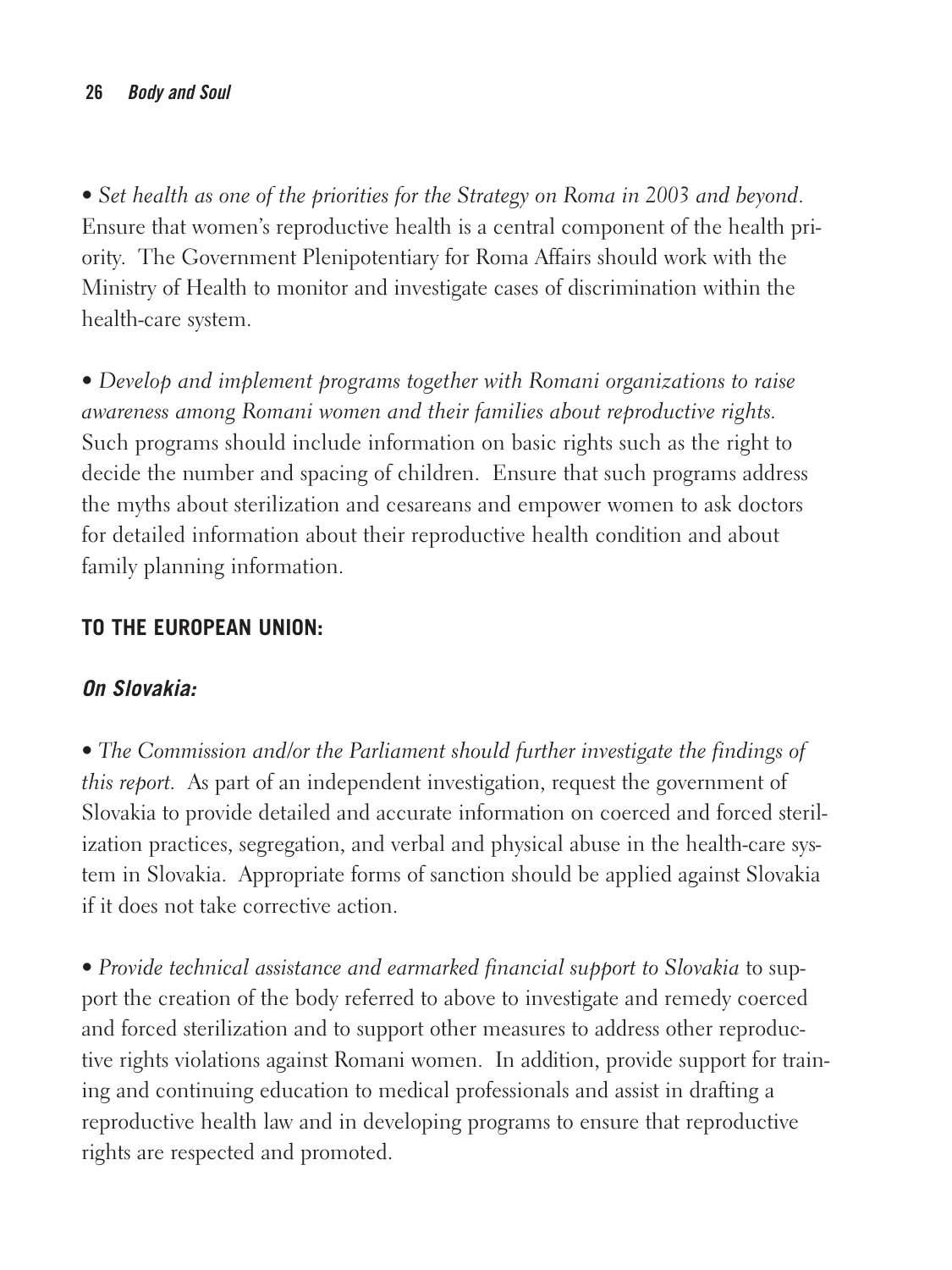• *Support Romani organizations* in their efforts to address the problems, including discrimination, faced by Romani communities.

#### **Generally:**

• *Formulate clear and detailed standards for the Copenhagen political criteria*. Particular attention should be paid to human rights and protection of minorities.

• *Establish a mechanism for monitoring compliance with the Copenhagen political criteria* for both member states and candidate countries throughout the accession process and beyond. When a country has allegedly transgressed the Copenhagen political criteria, there should be an investigation of the allegations and appropriate forms of sanction should be applied.

• *Ensure that permanent monitoring and evaluation of reproductive rights* as set forth in the European Parliament's Report on Sexual and Reproductive Health and Rights, are taking place in Slovakia and in all other candidate countries and member states of the European Union, and that regular summary reports are submitted to the European Parliament.

#### **TO THE COUNCIL OF EUROPE:**

#### **On Slovakia:**

• *The Parliamentary Assembly and the Committee of Ministers of the Council of Europe should support further investigation of the findings of this report.* The results of any investigation should be provided to all relevant bodies of the Council of Europe, including the Parliamentary Assembly, the Advisory Committee on the Framework Convention on National Minorities, the Office of the Commissioner on Human Rights, the European Commission Against Racism and Intolerance, and the Committee of Independent Experts of the European Social Charter.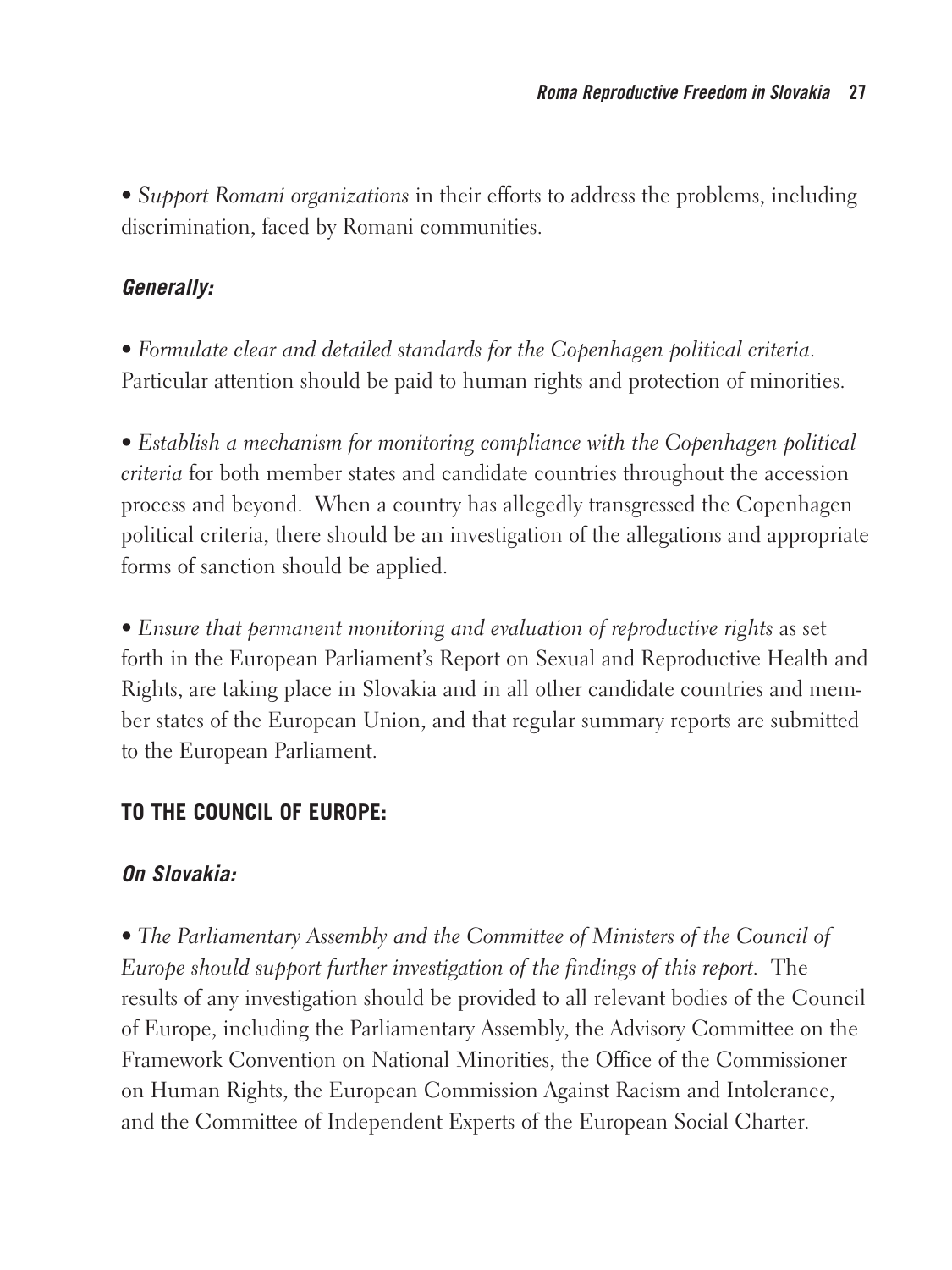• *Consider appropriate sanctions against Slovakia* for violating the European Convention on Human Rights and other Council of Europe treaties if it does not promptly take steps to eliminate discrimination against the Roma, including violations of Romani women's reproductive rights.

#### **Generally:**

• Support the preparation and adoption of a *draft recommendation on the right of free choice in matters of reproduction*.

#### **TO THE UNITED NATIONS SYSTEM:**

• *United Nations human rights treaty monitoring bodies*, particularly the Committee on the Elimination of Racial Discrimination, the Committee on the Elimination of all Forms of Discrimination against Women (CEDAW Committee), the Human Rights Committee, and the Committee on Economic, Social and Cultural Rights, should use the occasion of Slovakia's periodic reports to the committees to issue strong concluding observations and recommendations to reinforce Slovakia's obligation to aggressively investigate and remedy all violations of Romani women's reproductive rights, including in particular coerced and forced sterilization. The CEDAW Committee should initiate an inquiry under article 8 of the Optional Protocol to CEDAW, which Slovakia has ratified, and communicate its findings, comments and recommendations to the Slovak government.

• In light of Slovakia's standing invitation to the *Thematic Special Procedures of the United Nations Commission on Human Rights*, the following special rapporteurs should further examine reproductive rights violations against Romani women: Special Rapporteur of the Commission on Human Rights on contemporary forms of racism, racial discrimination, xenophobia and related intolerance; Special Rapporteur of the Commission on Human Rights on violence against women, its causes and consequences; and Special Rapporteur on the right of everyone to the enjoyment of the highest attainable standard of physical and mental health.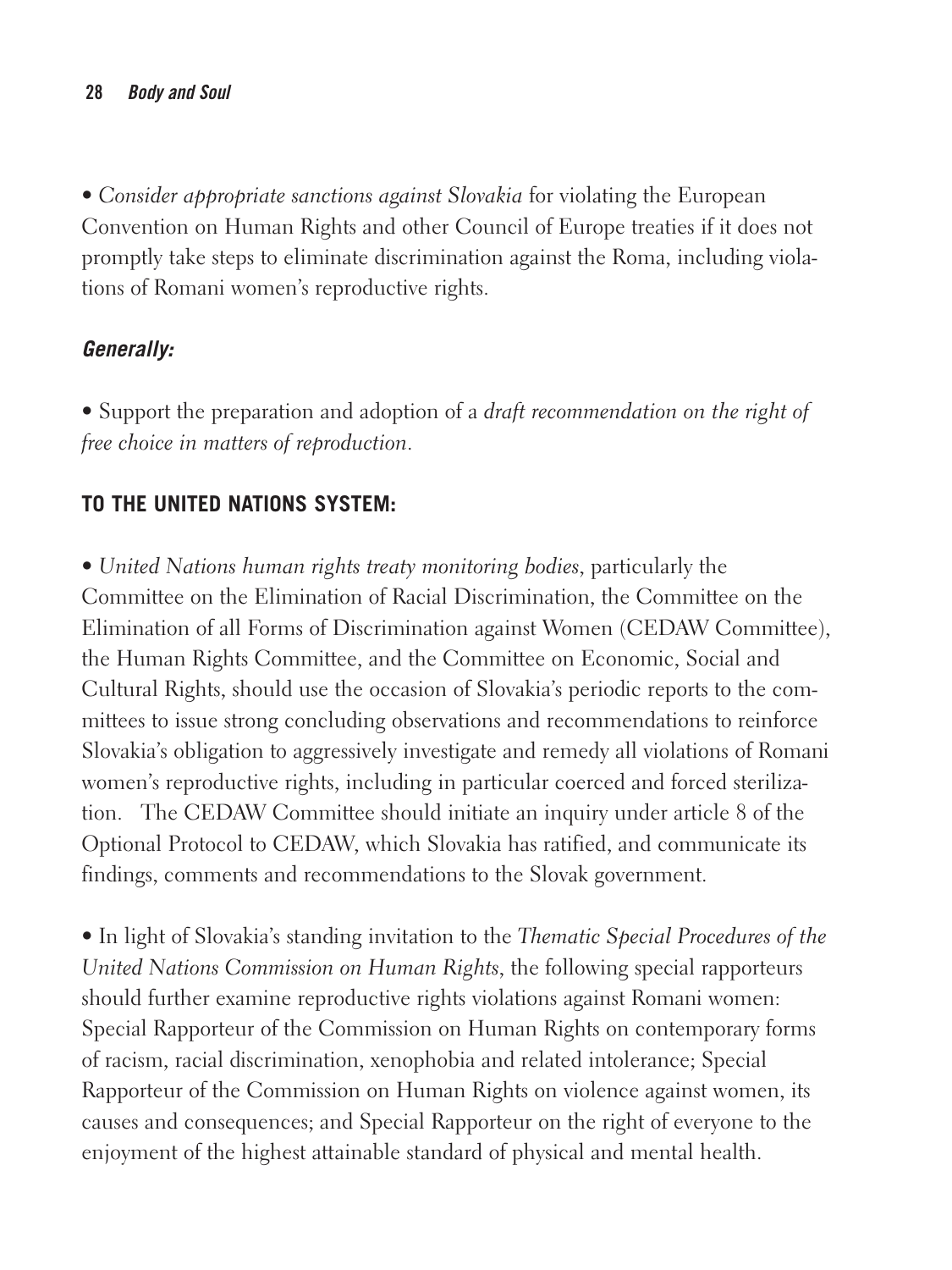• *United Nations agencies and bodies* with relevant expertise in promoting and protecting human rights, including reproductive rights, such as the Office of the UN High Commissioner for Human Rights, the United Nations Population Fund (UNFPA), the UN Development Fund for Women (UNIFEM), and the UN Economic Commission for Europe, should provide technical assistance to the Slovak government and monitor its progress in addressing the human rights violations documented in this report.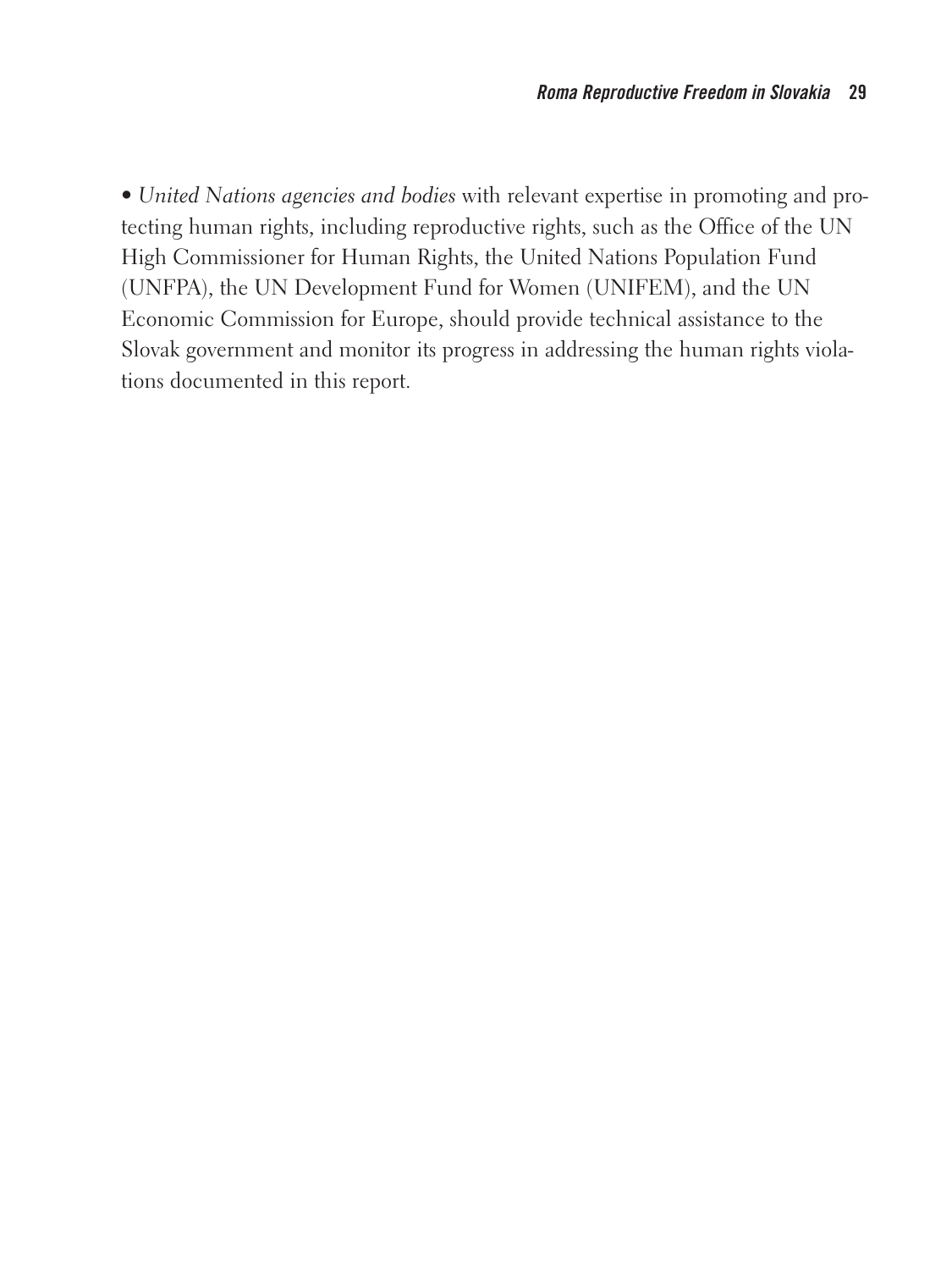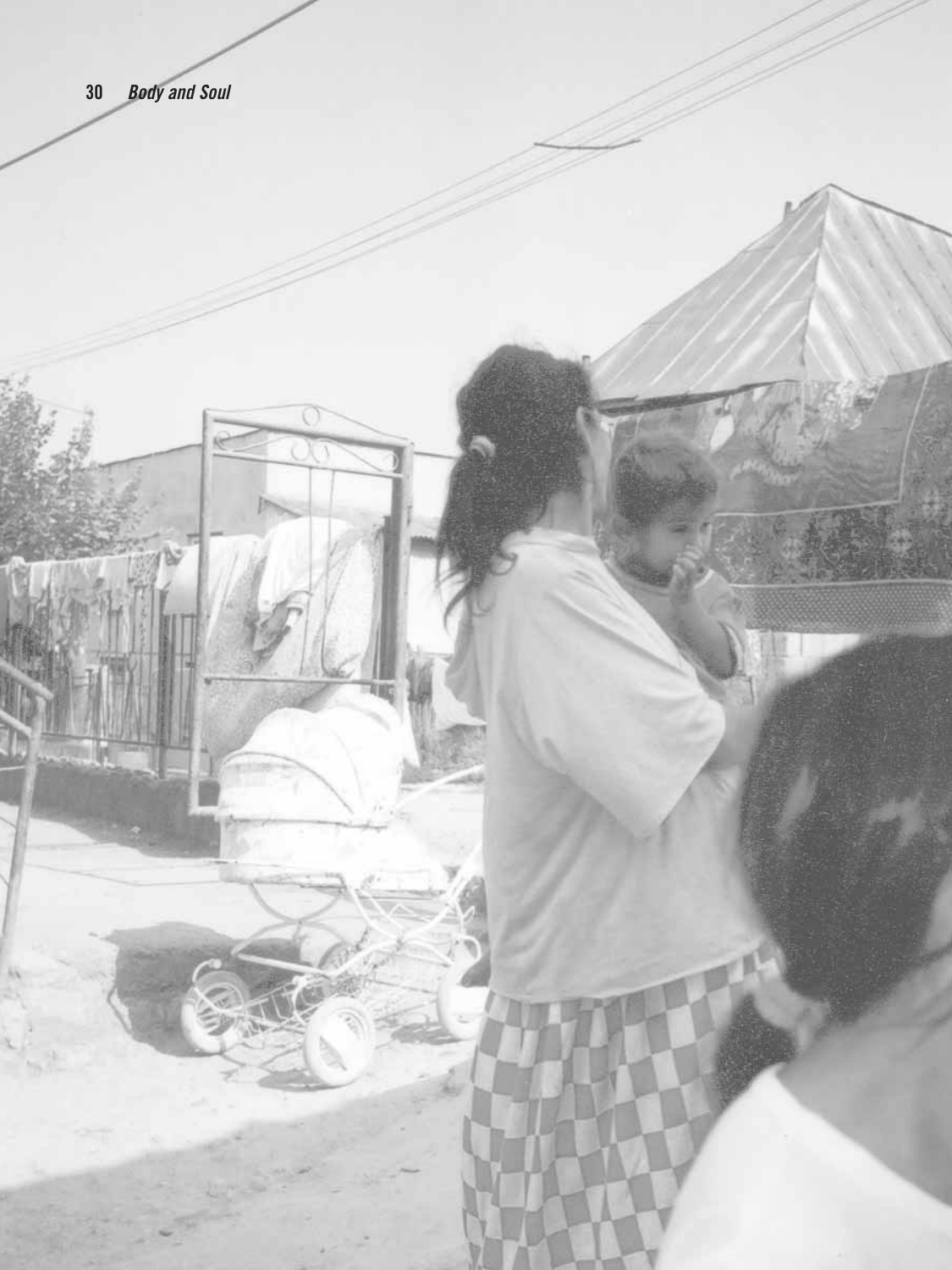### **Introduction**

The Slovak Republic has made its membership to the European Union in 2004 a top priority. Overshadowing this historic moment, however, is the Slovak government's continued denial of the rights afforded to minority Romani women. During the course of a three-month fact-finding mission in late 2002, the Center for Reproductive Rights in collaboration with Poradňa pre občianske a ľudské prava (Centre for Civil and Human Rights, hereinafter Poradňa), a Slovak human rights organization, uncovered widespread abuses against minority Romani women in hospitals throughout eastern Slovakia. We conducted extensive interviews with more than 230 women in almost 40 Romani settlements throughout eastern Slovakia, the region with the highest concentration of Roma, on topics ranging from sterilization practices, treatment by health-care professionals and access to reproductive health-care information. We also held in-depth interviews with Slovak hospital directors, doctors, nurses, patients, government officials, activists, and NGOs.

This report presents the results of our fact-finding, which include numerous instances of coerced and forced sterilization<sup>2</sup> of Romani women, physical and verbal abuse, racially discriminatory standards of care, misinformation in health matters, and denial of access to medical records. Though a communist-era law providing monetary incentives for sterilization has been rescinded, our fact-finding reveals that the practice of coerced and forced sterilization, abuse and discrimination against Romani women in maternal health services openly continues in full contravention of international human rights law.

As the countries of Eastern and Central Europe transition into market economies and integrate into the European Union, their commitments to and obligations under international and regional law and policy must be strengthened and demonstrated. Indeed, the EU requires stable democratic institutions, the rule of law, human rights, and respect for minorities as prerequisites for membership. However, the region's treatment of its minority Roma population has tested these standards. The situation of Roma in Slovakia represents one of the worst throughout all of Europe. Romani women are further marginalized through the double bur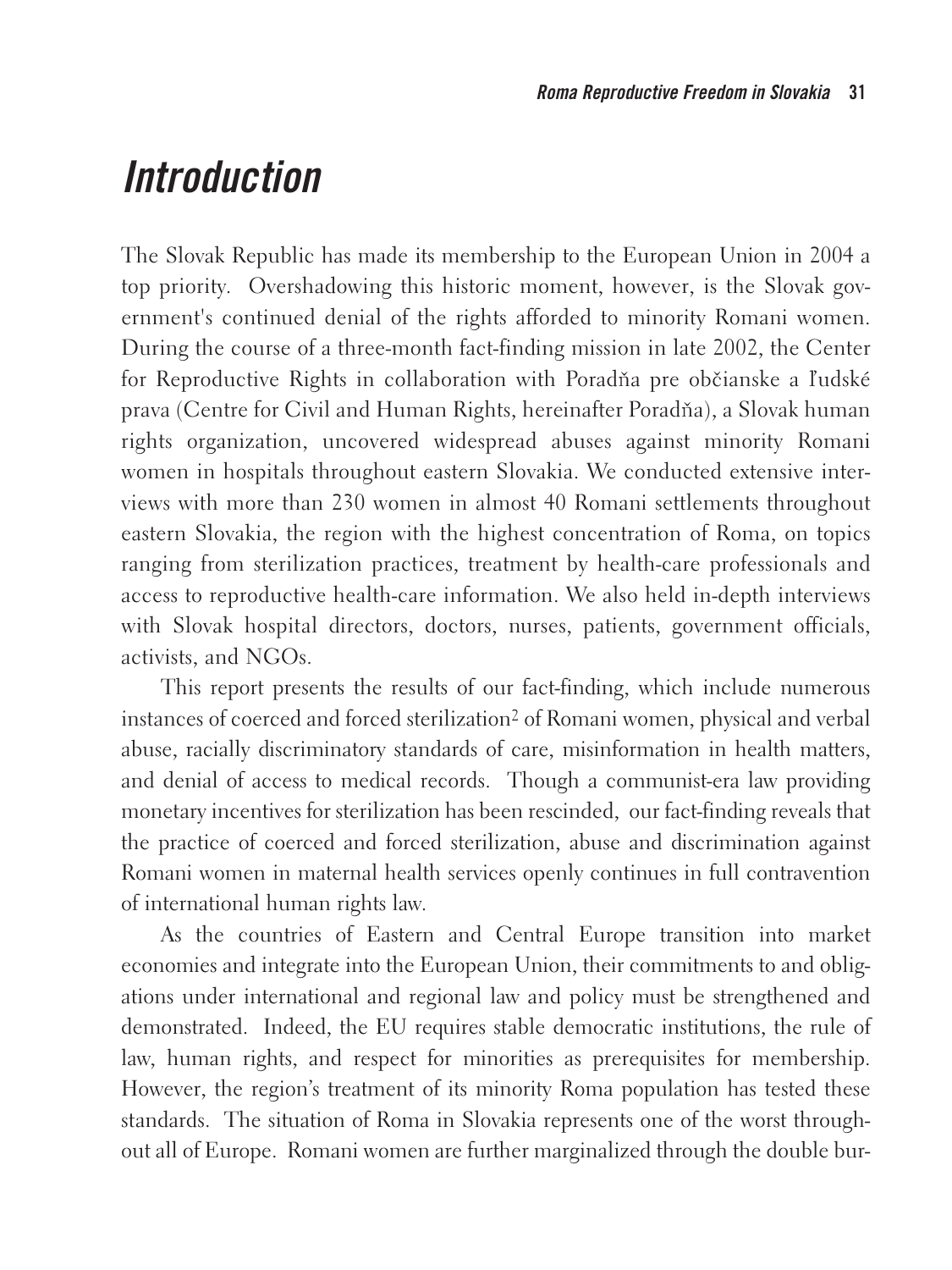den of gender and race discrimination. But Slovakia's entry into the community of nations requires that it prove its commitment to human rights law and investigate without delay the grave violations being committed within its borders.

#### **STRUCTURE OF THIS REPORT**

Recommendations and an Executive Summary precede this Introduction. A Background section follows that provides general information on Slovakia, the situation of Roma in the country and the medical aspects of cesarean delivery and female sterilization. Next is a discussion of our fact-finding methodology. This is followed by our Testimonies section, which contains the results of our fact-finding and is organized according to the three key violations that we document in this report: Coerced, Forced and Suspected Sterilization; Abuse and Discrimination in Maternity Wards; and Denial of Access to Medical Records. A section on Legal Standards is next and then a Conclusion.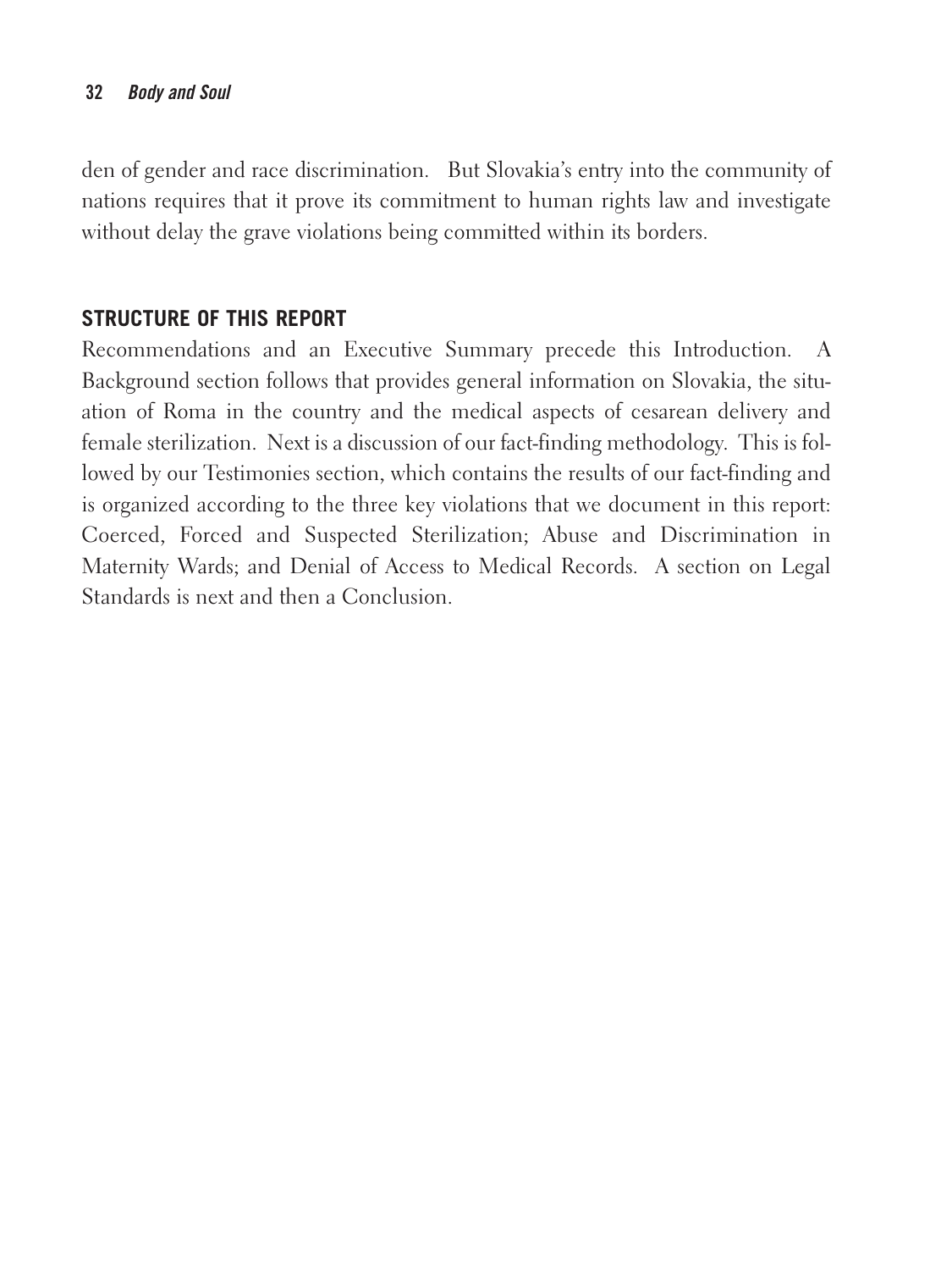# **Methodology**

#### **OBJECTIVES**

The findings of this report are based on a human rights fact-finding mission conducted by the Center for Reproductive Rights and Poradňa, in consultation with Ina Zoon, an expert consultant on minority rights issues. The initial purpose of the research was to investigate and document suspected cases of coerced sterilizations against Romani women who accessed reproductive health services in Slovakia's health-care system, with an emphasis on their experiences during pregnancy and childbirth. The initial emphasis on collecting information regarding possible coerced sterilizations of women who delivered in hospitals in Slovakia was broadened when the research team realized that a wide and interrelated set of human rights abuses also merited documentation. The fact-finding's objectives thus expanded to include an exposure of the severe human rights violations resulting from the convergence of both racial and gender discrimination for Romani women who have no choice but to rely on a reproductive health-care system that neither protects their reproductive health nor promotes their reproductive self-determination. Thus, in addition to confirming coerced and forced sterilization, the fact-finding also uncovered the interconnected human rights issues of segregation, abuse and denial of access to medical records.

This report is intended to bring the world's attention to the human rights infractions we discovered over a relatively short period of investigation in eastern Slovakia. The Slovak government has a duty to further study this situation and pursue immediate and long-term solutions to remedy the problem. European regional bodies, such as the Council of Europe and the European Union, also bear responsibility in following up on these findings. Finally, the international community at large has a role to play in advocating for change in Slovakia.

#### **PROCESS OF INVESTIGATION**

The mission took place in three parts with a preliminary fact-finding in August 2002 and two in-depth fact-findings in August, September and October of 2002. We focused on the eastern region of the country as it is home to the largest percentage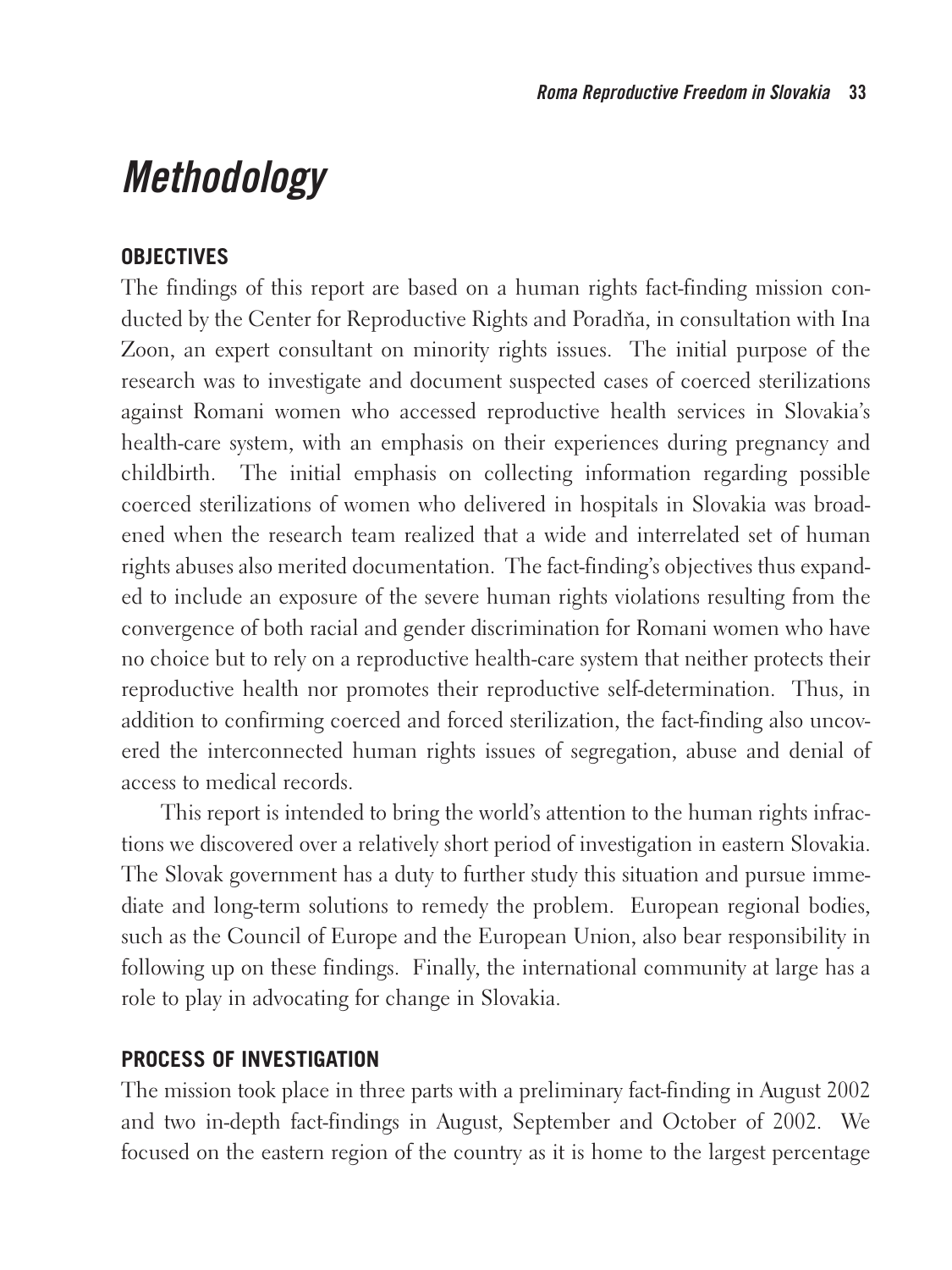of the Roma population and it is where the allegations of violations were the most prevalent. Approximately 230 Romani women from almost 40 settlements<sup>3</sup> throughout eastern Slovakia were individually interviewed over a five-week period. Additionally, there were about 15 group interviews of between three and ten Romani women in each group. The women we interviewed and the settlements we visited were not part of a random sampling, but rather were pre-identified as potential victims of abuse, as this fact-finding was not intended to be a statistical research study. Of the 230 women we interviewed in-depth, we spoke with more than 140 who were coercively or forcibly sterilized or have strong indications that they were forcibly sterilized. Approximately 30 of these 140 women were sterilized under the sterilization policy propagated during the communist era. Approximately 110 of our interviews were with women who have been sterilized or have strong indications that they have been sterilized since the end of the sterilization policy under communism. The testimonies from this report focus on this latter category of women who have endured coerced and forced sterilization practices after communism.

We also held discussions with a range of personnel from the health-care sector. Among those interviewed were directors of hospitals, known as hospital administrators, and heads of gynecology units, often known as chief gynecologists; both of these positions are filled by doctors. Other health-care providers we interviewed included hospital gynecologists, local or private gynecologists, and nurses. In total, we visited 11 hospitals4 in eastern Slovakia and interviewed 25 doctors, seven hospital administrators and six nurses.

Government officials from the Ministry of Health and the Section of Human Rights, Minorities and Regional Development under the Prime Minister's Office were interviewed. We also met with state prosecutors and private lawyers who work on medical malpractice claims. Throughout the fact-finding, we met with several NGOs and activists who work on Roma issues. Finally, to provide further context for our findings, we organized small focus groups of non-Romani women who discussed their experiences with the Slovak health-care system.

Almost all of our interviews were conducted in Slovak or Romanes with the aid of translators. In order to protect the privacy and safety of those women we interviewed, their names have been changed. When possible, we included the age of the women we interviewed.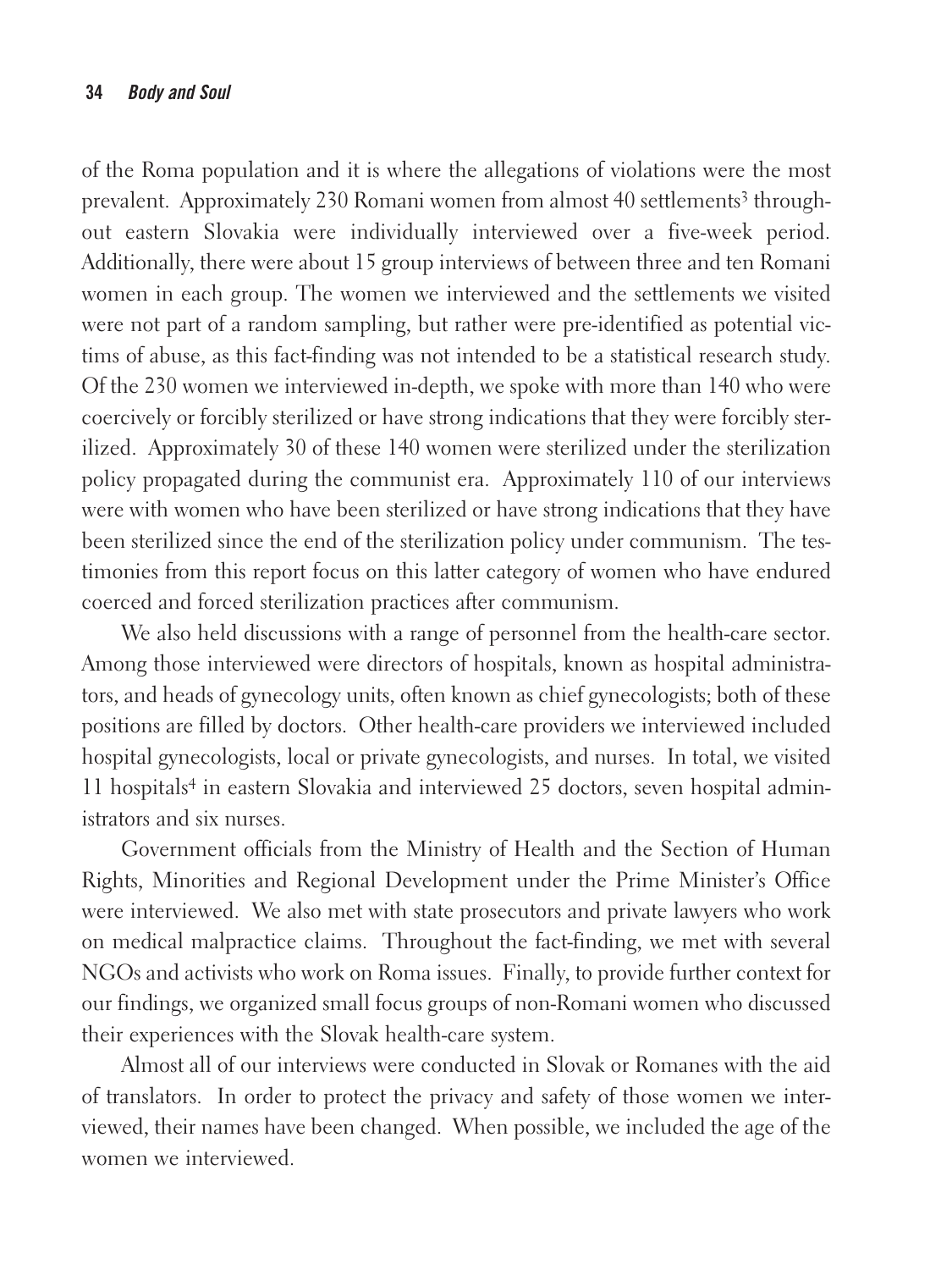There is a substantial basis for fearing that doctors and other health-care providers who learn the names of women or settlements that were visited will retaliate against them. The research team encountered issues of safety and tactics of intimidation during the fact-finding. It is of grave concern that Romani women or the settlements they belong to will face the brunt of any backlash stemming from this report. We urge the Slovak authorities to ensure against physical and psychological intimidation of Romani women or settlements.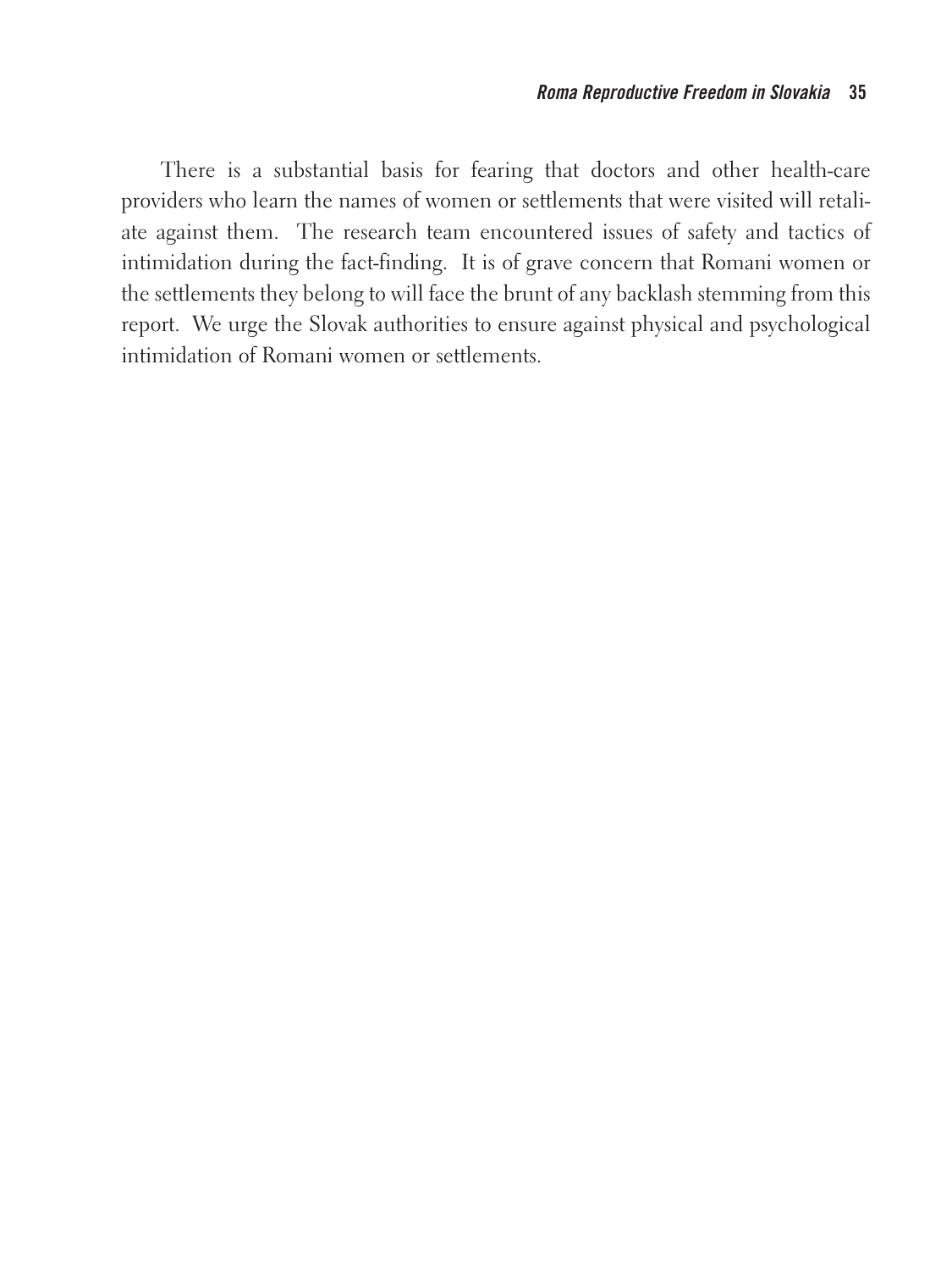ŵ

Đ.

u)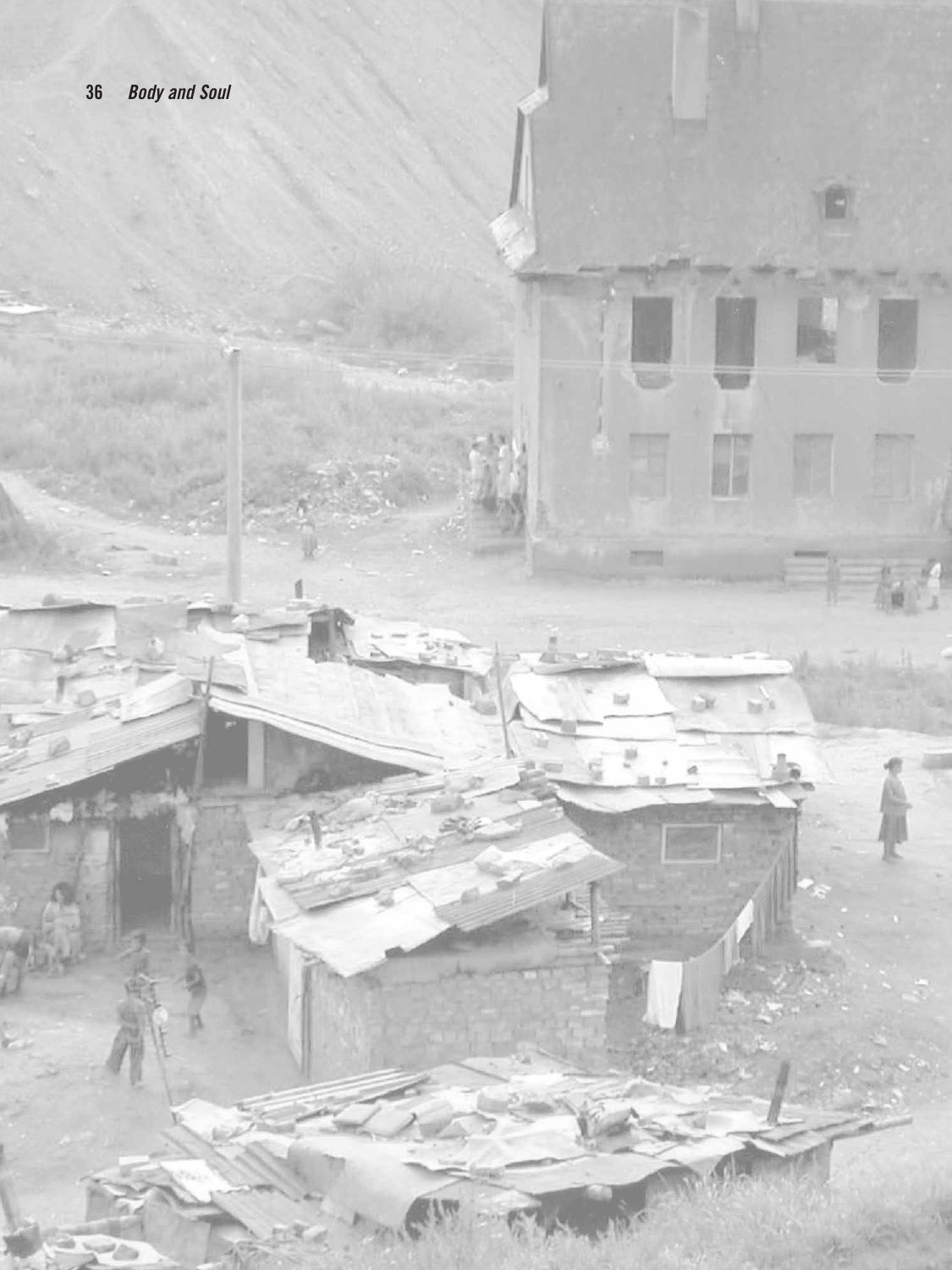## **Background**

## **GENERAL**

The Republic of Slovakia was formed on January 1, 1993, after Czechoslovakia was peacefully split into two separate nations: the Czech Republic and Slovakia. This development followed the 1989 fall of communism within Soviet-ruled Eastern Europe.5 Though the majority of Slovakia's population is Slovak, the country has one of the largest populations of Roma in all of Europe. Approximately 9% of Slovakia's 5.4 million people are Roma.6 The conditions under which the Roma live fall drastically below those of the rest of the population.<sup>7</sup> This section provides background on Slovakia and explores general conditions of the Roma in Slovakia, paying particular attention to discrimination and coerced sterilization.

## **Legal and Political Framework**

Slovakia is a landlocked country that shares borders with Poland, Czech Republic, Hungary, Austria, and Ukraine. It is a parliamentary democracy, currently headed by Prime Minister Mikulá≥ Dzurinda of the Slovak Democratic and Christian Union, who leads a coalition government. The Chief of State is President Rudolf Schuster. The next national elections are scheduled for the summer of 2006.

Slovakia has a civil law system based on Austro-Hungarian codes that have been modified to comply with the obligations of the Organization on Security and Cooperation in Europe and to expunge Marxist-Leninist legal theory. Slovakia is a parliamentary democracy with a president elected by direct, popular vote and a prime minister who leads the majority party or majority coalition. Slovakia has a 150 seat unicameral legislature, the National Council, elected for four-year terms based on proportional representation. The country has a Supreme Court with Justices appointed by the National Council. Slovakia also has a Constitutional Court with judges appointed by the president from a group of judicial nominees approved by the National Council.8

## **EU Membership**

One of the Slovak government's top priorities is gaining membership to the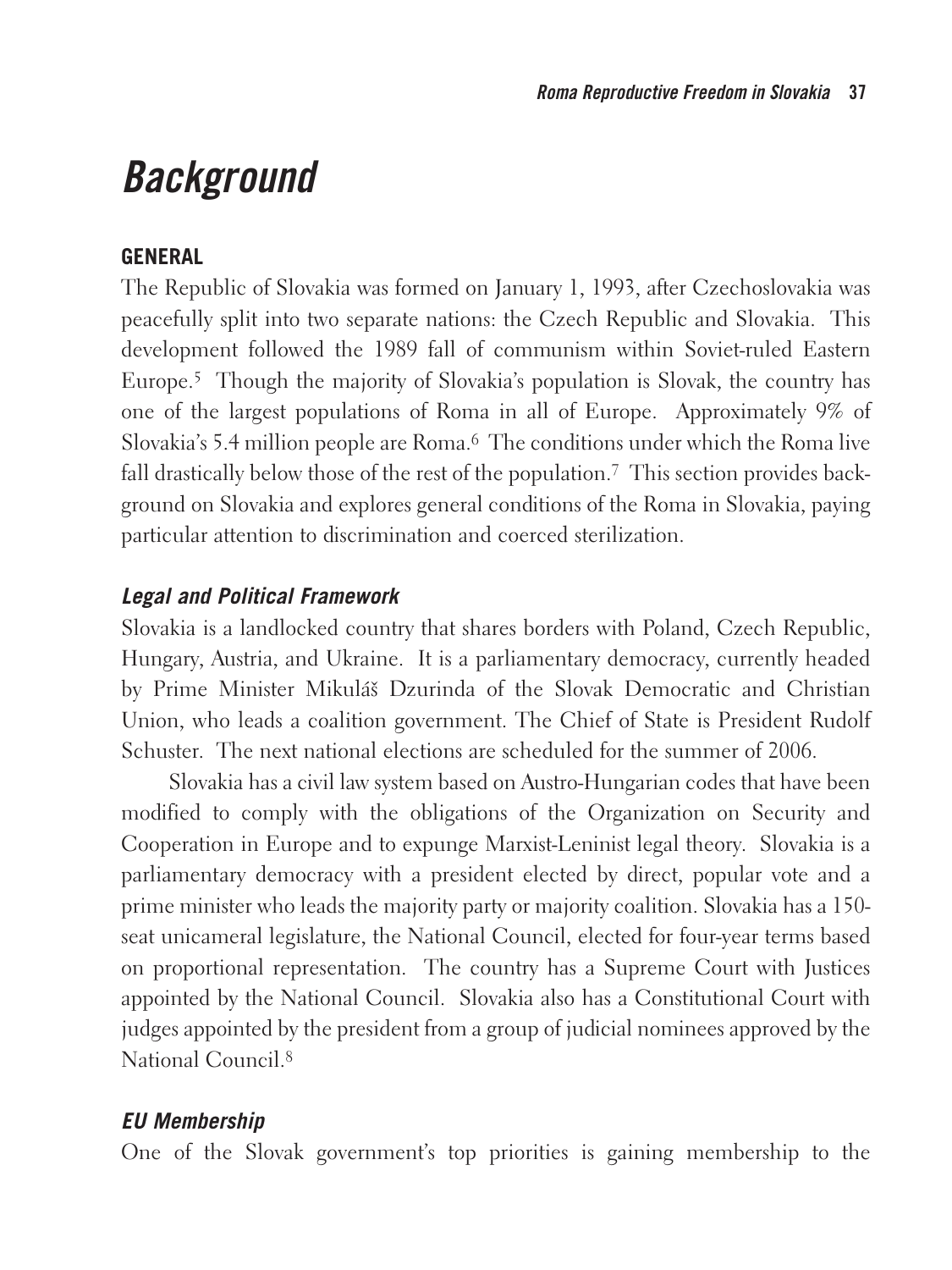European Union (EU), a powerful regional institution that seeks to advance the process of European integration. In June 1995, Slovakia submitted an official application for admission to the EU.9 To gain membership, candidate countries must undergo an extensive application process that demonstrates their commitment to the goals of the EU. For the countries of Eastern and Central Europe, the EU has set forth three categories of criteria, known as the Copenhagen criteria, that applicant countries must fulfill in order to join: political and economic criteria, and the incorporation of the EU *acquis*, or legal and institutional framework.10 The EU has defined "political" criteria as "stable institutions guaranteeing democracy, the rule of law, human rights and respect for minorities."<sup>11</sup> Economic criteria include "a functioning market economy."12 And incorporation of the EU *acquis* involves "adherence to the various political, economic and monetary aims of the European Union."13 (See also Section on Standards on State Responsibility.) In December 2002 the EU formally invited Slovakia to become a member state in 2004.14

## **SITUATION OF ROMA**

## **Demographics of Romani Population in Slovakia**

According to 1991 census figures, the Slovak Republic consists of 85.7% Slovak, and 11 national minorities, including 10.6 % Hungarians and 1.6% Roma.15 The Romani population in Slovakia, however, is severely underrepresented in the 1991 census figures.16 The reported percentage of Roma in Slovakia at the time of the 1991 census was estimated to be closer to nine,17 one of the largest Romani populations in Europe.18 In the 2001 census, only 89,920 people recorded their ethnicity as Roma,19 which is approximately 1.6% of the total population of Slovakia. This figure is only 14,118 more than those who declared themselves Roma in 1991. Nongovernmental Romani groups and authorities from the European Union, however, estimate the number of Roma to be between 450,000 and 520,000, or approximately 9% of the population.20 Many Roma refrain from reporting their ethnicity due to fear of racial discrimination and also as a carryover from pre-1989 policies that expressly forbade anyone from identifying himself or herself as Roma.21 Nearly twothirds of the Romani population live in the eastern portion of the country, around Košice, the second largest city in Slovakia, and Prešov, where most live in settlements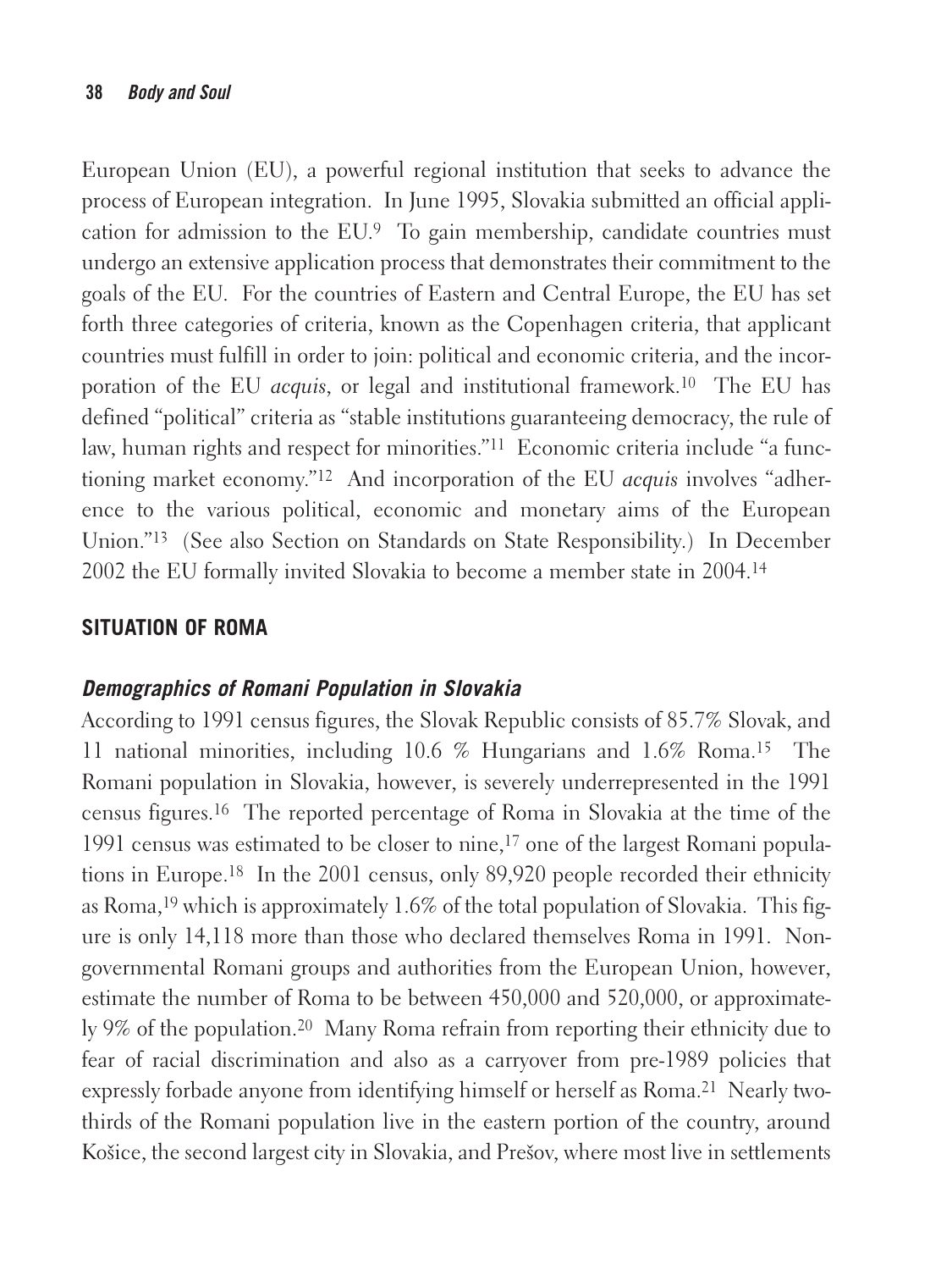on the outskirts of towns and in geographically remote areas.22

Romani populations have high rates of fertility and infant and adult mortality. 23 Romani women have a tendency to marry at a younger age and begin having children earlier than other ethnic groups.24 The life expectancy of Roma is considerably lower than the Slovak national average. Romani men and women live an average of 13 and 17 years less than the majority population, respectively. <sup>25</sup> A high birth rate together with a relatively high mortality rate has resulted in a remarkably young Romani population: as many as 80% of Roma are under the age of 34, and 43% are below the age of 14.26 Roma are worse off than the majority population in most regards, including income, education, health status, housing, and access to employment opportunities.27 As a result, most Roma depend on social benefits.28 Pervasive and multiple forms of racebased discrimination are the key contributing factors to the sub-standard conditions of Roma in Slovakia. Quantitative evidence of the conditions of Roma is "sparse and often fraught with methodological problems"29 in large part due to legislation that prohibits the gathering of data by ethnicity without a person's consent.<sup>30</sup> This restrictive legislation creates a considerable barrier to evaluating the precise magnitude of discriminatory practices against Roma.

#### **Romani Women's Health**

Romani women have significantly less access to health care than non-Romani women. Reports show that when Romani women do receive health care, it is usually of poor quality due to discrimination based on their ethnicity and assumptions about Romani women's reproduction.31 A 2001 report discussed the fact that Romani women suffer discrimination in reproductive health services, including limited visitation days at doctors' offices, segregated rooms and eating facilities in hospitals, and hostile or inappropriate behavior from doctors themselves.32 This pervasive discrimination results in low levels of health awareness and poor maternal health.<sup>33</sup> From 1995 to 1997, low birth weights were more than twice as common among Romani women than non-Romani women, and the Romani infant mortality rate was double that of non-Roma.<sup>34</sup> Specific information on maternal mortality rates amongst the Roma is not available because the government does not officially track this information.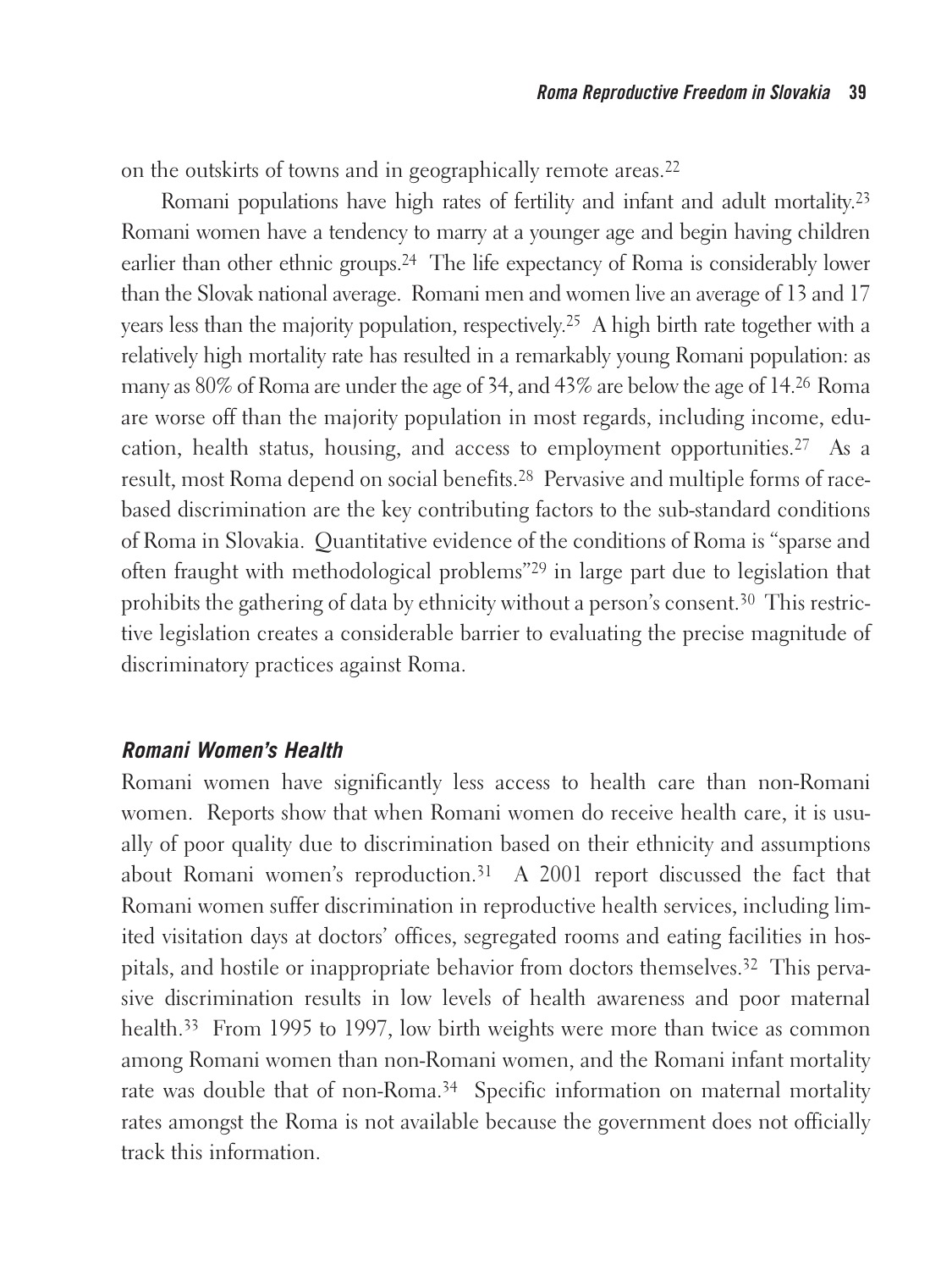The quality of gynecological health care, particularly maternal and child health care for women in general and for Romani women in particular, has deteriorated since the collapse of communism.<sup>35</sup> During the fact-finding, Romani women in isolated settlements reported that the demise of the communist system of visiting nurses, who provided an important source of information and care for newborn babies and their mothers, has had an adverse impact on the care they receive.<sup>36</sup>

#### **Discrimination Against Roma** 37

With the collapse of communism and the resulting political and economic transition, discrimination against Roma in all facets of life has increased. Romani people in Slovakia are subject to pervasive discrimination in housing, education, health care, employment, public services, and criminal justice.38 Romani settlements in rural areas are segregated and often located on the outskirts of a town or village, with limited or no access to public amenities such as a clean water supply, sewage systems, electricity or gas, and roads.<sup>39</sup> Since the collapse of communism there has been a considerable increase in the number of remote Romani settlements: from 278 in 1988 to 616 in 2000.40 Segregation and other forms of discrimination in school combined with discrimination in hiring practices contribute to an average unemployment rate of more than 80%.41 In some of the segregated settlements in eastern Slovakia, formal unemployment rates are close to 100%,42 and few people have graduated from secondary school.<sup>43</sup> Many Romani settlements are not officially recognized by local authorities,<sup>44</sup> leaving some Roma with problems concerning their permanent residence. This renders it much more difficult for them to register their children for school or exercise their right to vote.45 Physical and verbal attacks by the majority population and by police officers against members of the Romani population are regular, well-documented occurrences.46 These human rights abuses are rarely brought to the courts and when they are, perpetrators are usually charged with the lesser crime of infliction of bodily harm instead of the more serious allegation of a racially motivated crime.47

The failure of the government generally to protect minority Roma has allowed particular governmental authorities to condone and contribute to the continuing discrimination against them.48 Public officials feed anti-Roma sentiment through inflammatory and racist statements.49 Some local and national political leaders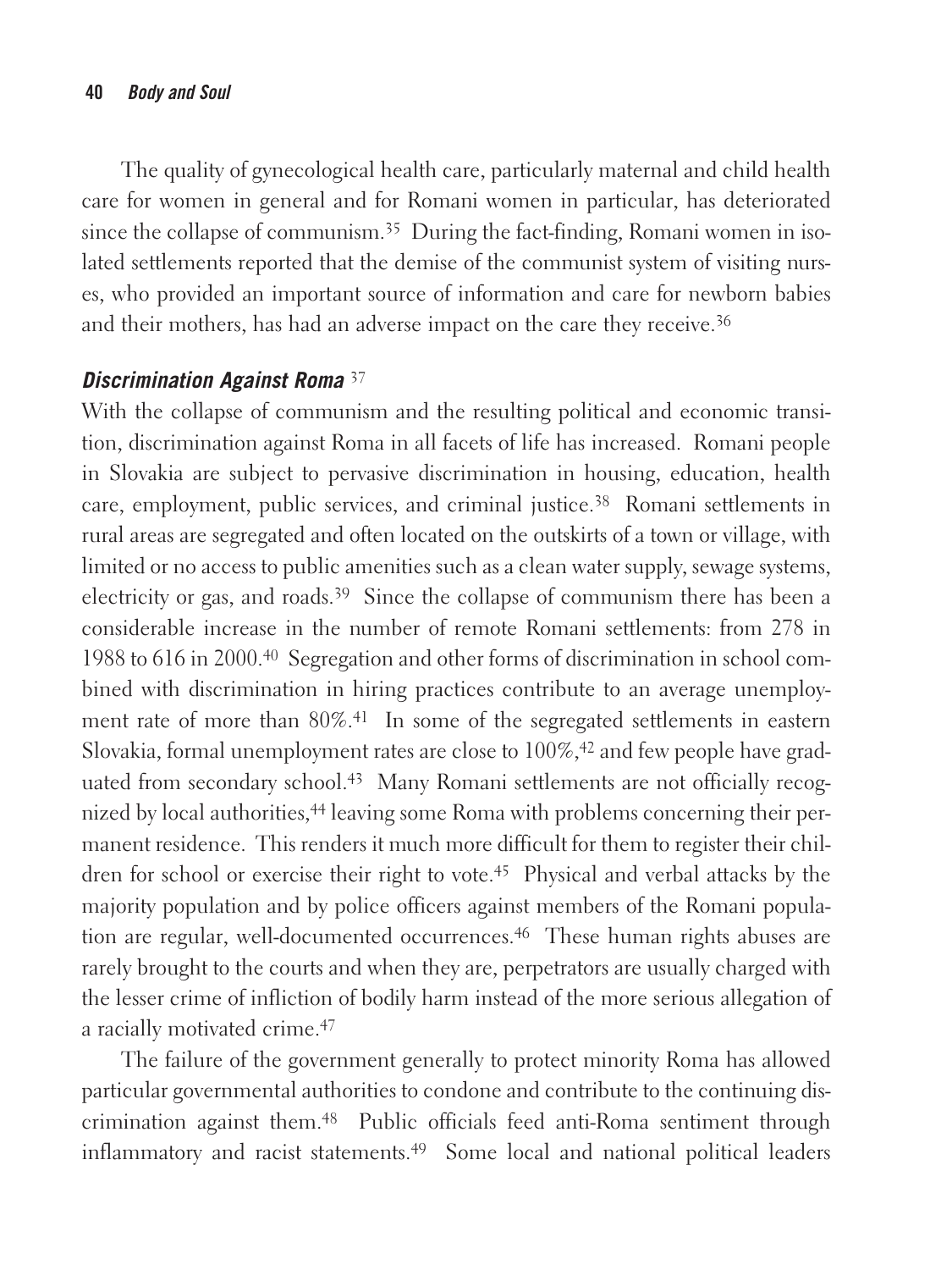advocate segregation as the only way to deal with the Romani population.<sup>50</sup>

Public opinion polls consistently reveal the pervasiveness of discriminatory and racist attitudes toward Roma. Surveys of the Slovak population in 199551 and 199952 found that two-thirds of respondents believed Roma should live separately from the majority population. These discriminatory attitudes are reinforced by the media: news reports about the Roma focus predominately on social problems, such as high birth rates, their dependence on social assistance, inadequate housing, and unemployment, without discussion of the discrimination that fuels these trends.53

## **HISTORY OF COERCED AND FORCED STERILIZATION**

The current practices of coerced sterilization against Romani women are grounded in previous state policies. Coerced and forced sterilization because of racial prejudice was perpetrated under both the Nazi and Communist regimes in the territory of Czechoslovakia. Fear of increasing Romani population size was and continues to be a driving force in justifying reproductive rights violations against Romani women. Such fears and behavior are based on racist assumptions about Romani women's sexuality, fertility rates and genetic worthiness. These racist beliefs can be seen today in the rhetoric of health-care personnel, politicians and society at large. Slovak government officials, including law enforcement bodies, have consistently dismissed complaints of coerced and forced sterilization practices under communism and during the current period of democratic transition.

## **Nazi Regime**

Between 1933 and 1945, Roma suffered as victims of Nazi persecution and genocide. Roma were among the groups singled out on racial grounds for persecution by the Nazi regime and most of its allies. Nazi Germany secured the cooperation of other European governments in its campaign to locate and identify Roma throughout Europe, including Czechoslovakia.54 The Nazi regime viewed Roma as "asocials" and considered Roma to be racial "inferiors." On July 14, 1933, Germany passed a law permitting the forced sterilization of Roma and others considered "undesirable."55 In subsequent years, Roma were subjected to forced sterilization, internment, forced labor, and eventually extermination by the Nazi regime and its local allies in Nazi-occupied territories, which included Czechoslovakia. Nazis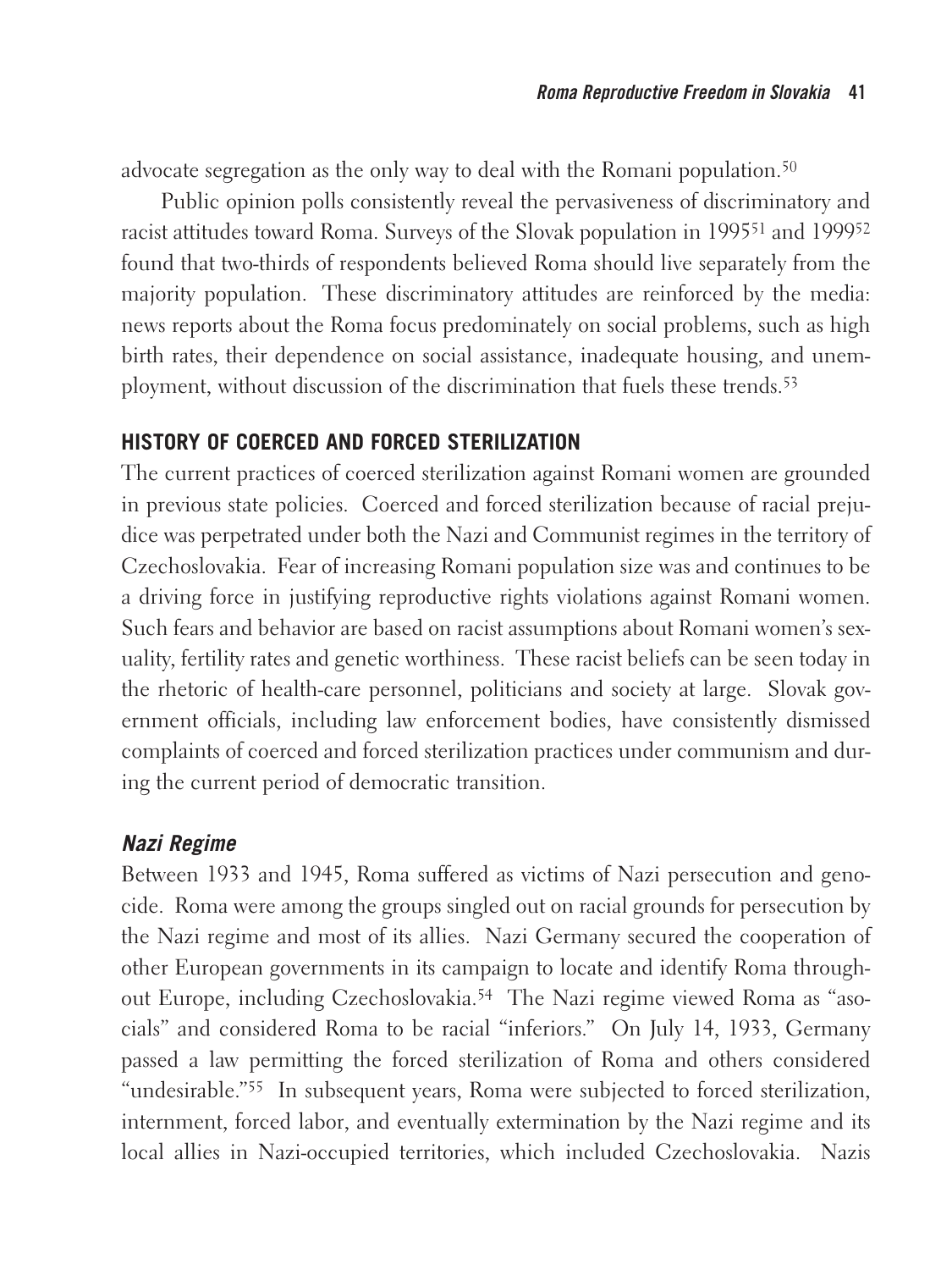#### **42 Body and Soul**

viewed Roma as diseased and forcibly sterilized them to prevent the spreading of their disease by reproduction.<sup>56</sup>

## **Communist Era**

#### STERILIZATION POLICY

After World War II, discrimination against Roma continued,<sup>57</sup> as did sterilization practices. Toward the latter years of the communist era, Romani women were targets of a Czechoslovak government program that offered monetary incentives to all citizens who underwent sterilization.58 Although the program made these incentives available to all persons, regardless of race or ethnicity, government documents and independent studies indicate that the government took specific measures to influence Romani women to undergo sterilization.

One of these documents is a 1977 paper prepared by the Secretariat of the Governmental Commission for the Question of Gypsy Inhabitants of the Slovak Socialist Republic, which states that "health indications which will enable the possibility of sterilization are not being taken into account . . . In practice, the Gypsy citizens have not been influenced enough to use the possibility of sterilization . . . in cases where further pregnancy endangers the health of further descendants."59 The document notes the failure to control the "high unhealthy" Romani population through contraceptives and family planning and advocates using sterilization to reduce the Romani population.<sup>60</sup>

In discussing methods to encourage Roma to undergo sterilization, the Secretariat suggested increased monetary incentives to encourage Romani women to consent to sterilization:61

"Concerning the rarely used possibility of sterilization, health workers say the reason is the low financial benefit for paying costs connected with hospital sterilization. Even a backward Gypsy<sup>62</sup> woman is able to calculate that, from an economic point of view, it is more advantageous for her to give birth every year because she gets significant[ly] more financial resources from the state for the fifth and later descendants . . . for each child, she can get more than the benefit of sterilization. . . . Therefore health workers recommend increasing the grant for sterilization to 5,000 crowns."63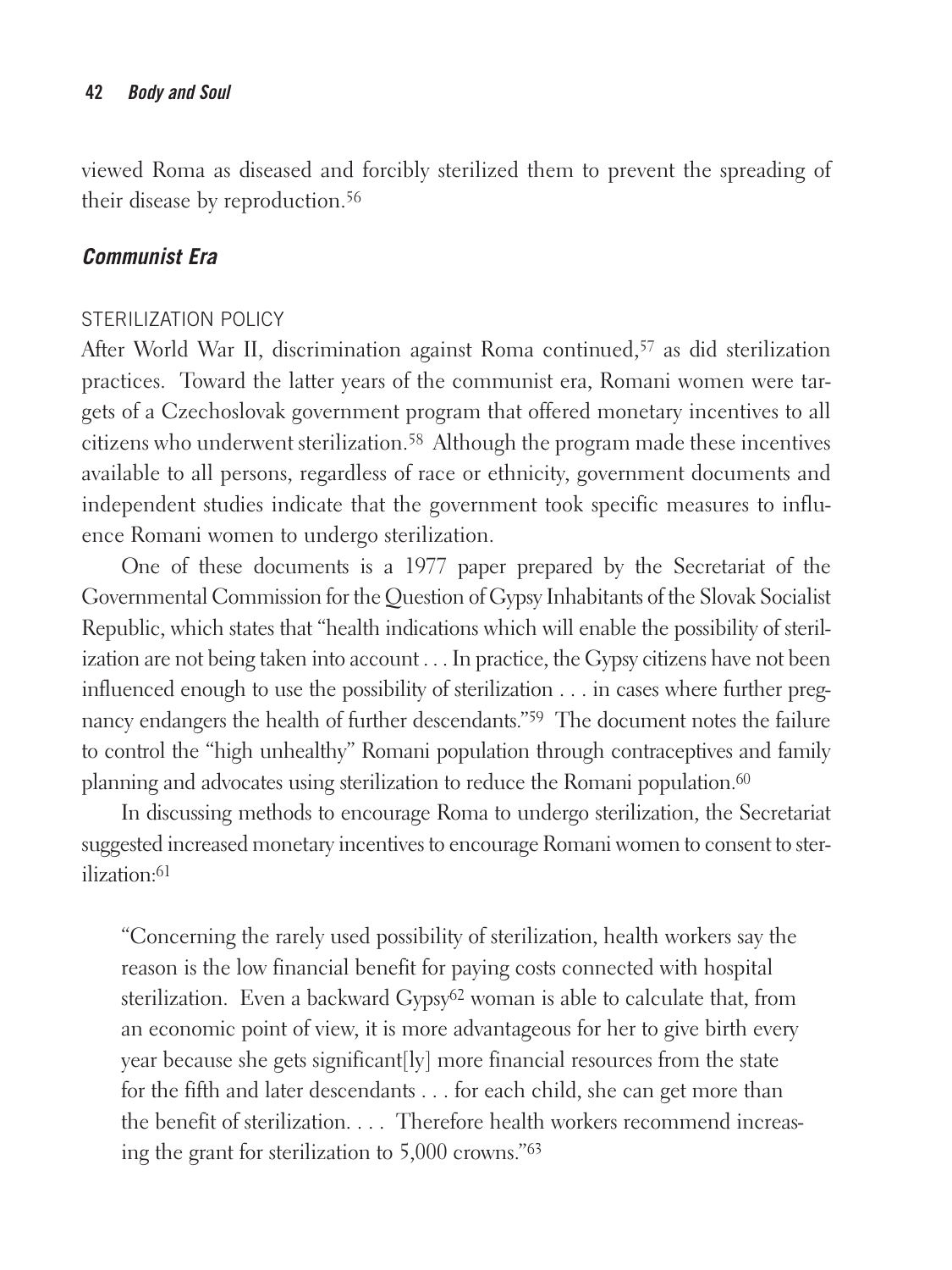In 1988, a law was introduced that further compromised the full and informed consent of Romani women undergoing sterilization.<sup>64</sup> This law allowed a one-time financial grant for women who underwent an operation in "the interest of the health of the population."65 The law itself did not state that it was intended to control the fertility of Romani women or that sterilization be the method to reduce the population. However, in implementation, it was used to influence Romani women in Czechoslovakia to undergo sterilization. Women in the Slovak Republic generally received a grant of up to 25,000 Slovak Crowns (SKK), <sup>66</sup> which was paid in cash or with coupons for such things as furniture.67 At the time this was equivalent to almost a year's salary.

Several independent studies indicate the existence of coerced sterilization practices against Romani women in eastern Slovakia during the time that the government was providing monetary incentives to undergo the procedure. One study found a sudden rise in the number of women undergoing sterilization when the financial incentives were introduced.<sup>68</sup> This study notes that in Prešov, a district in eastern Slovakia, 60% of the sterilization operations performed from 1986 to1987 were on Romani women who represented only 7% of the population in that district.<sup>69</sup> Another study found that in 1983, approximately 26% of the sterilized women in eastern Slovakia were Roma; by 1987, this figure had risen to 36.6%.70 In addition, many of the more than one hundred sterilized women from eastern Slovakia that were interviewed for the latter study appear not to have been sterilized according to governmental regulations,<sup>71</sup> which required a woman to request sterilization and to have the procedure approved by a special medical commission.72

A 1992 Human Rights Watch (Helsinki Watch) report addressed the issue of coerced sterilization in Czechoslovakia, noting that many Romani women were not fully aware of the irreversible consequences of the operation and were lured into the operation because of their dire economic situations.<sup>73</sup> Many women said they agreed to sterilization under pressure from authorities.74 The report also documents claims of sterilization after cesarean delivery or an abortion without consent or due to misinforming women for the purpose of obtaining consent.75 Human Rights Watch interviewed doctors who revealed that sterilizations on Romani women were performed during caesarean deliveries and without their consent.76 The report also documented cases of women who suspected that they had been involuntarily sterilized and noted that many remained unaware of what had been done to them.77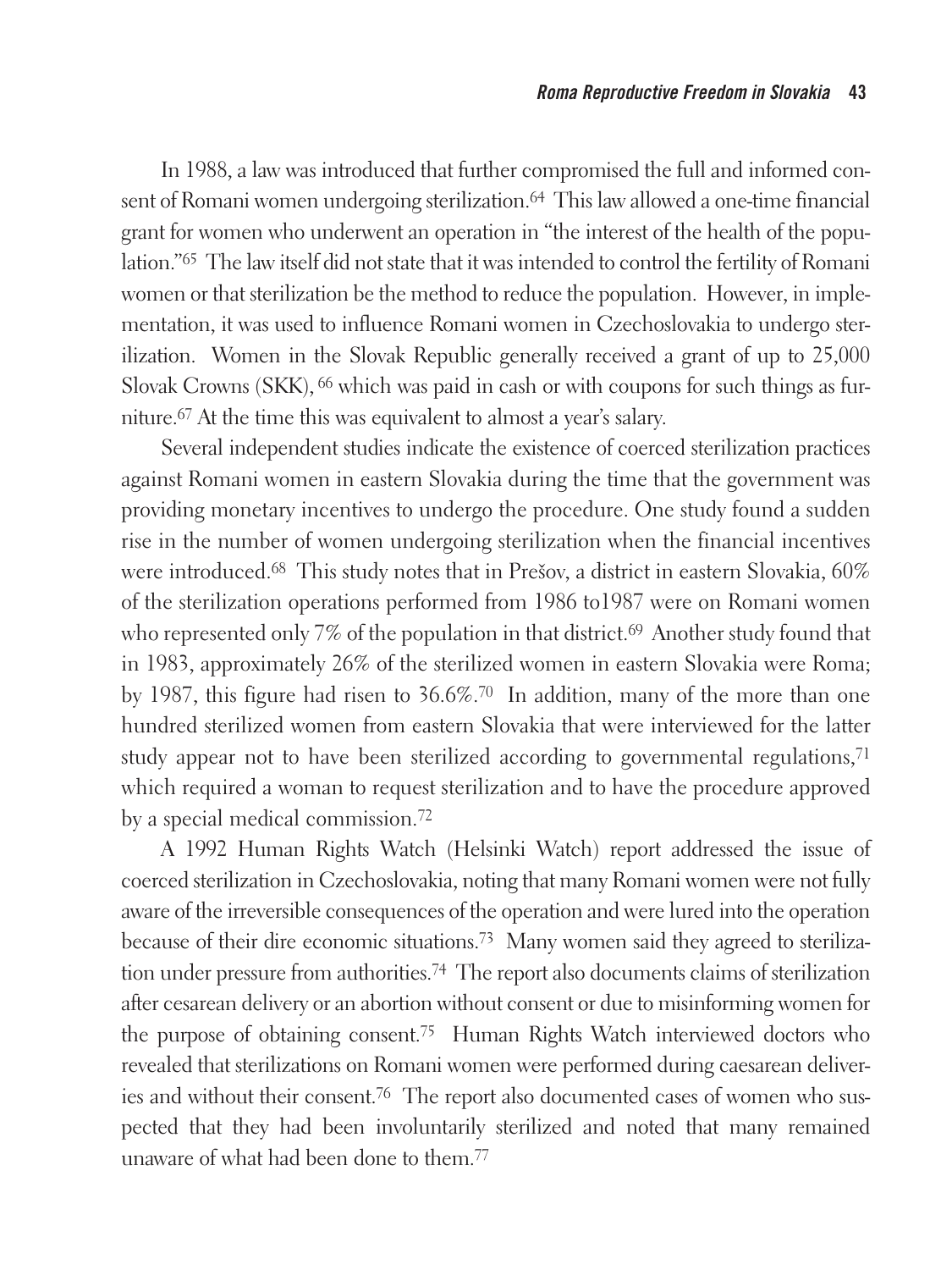#### **44 Body and Soul**

Charter 77, a Czechoslovak human rights group, criticized this sterilization policy in a 1979 document, which found that "In some districts the sterilization of Romani women is [part] planned administrati[ve] practice . . . the professional success rate of health-care employees is [measured by] . . . the number of Romani women [that] they managed to persuade to consent to sterilization. Under these conditions the [sic] Voluntar[y] [consent] is precluded. In many instances, in order to obtain the consent, they used financial incentives. Thus, sterilization is becoming one of the means [sic] of majority population against minority population, leading to restrict child bearing in the minority ethnic group."78 Charter 77 called for a government investigation into these illegal practices but no investigation ensued.79 A 1990 Charter 77 document reports that social workers sometimes withheld welfare payments or threatened to place women in institutions until women consented to be sterilized.80

#### GOVERNMENT RESPONSE

In the early 1990s, human rights activists brought a number of criminal complaints to the state prosecutor of eastern Slovakia objecting to forced sterilizations under the policy and other human rights violations in the health-care system. In January 1991, the General Prosecutor of the Slovak Republic rejected an appeal of a decision to dismiss a criminal complaint by the regional state prosecutor in Ko≥ice as ill-founded. He reasoned thusly:

The adoption [of the Regulation on Sterilization] had a single goal: to secure in general bearing of physically and mentally healthy population. The task of the medical personnel but also social workers . . . is to enlighten the parents so to regulate the size of their family in the desired direction. This is especially important in instances where the family has failed to provide education and nourishment for their children or when the parents consistently breed physically or mentally deficient children. It has not been proved that with regards to Romani women or in any other cases, medical personnel or social workers went beyond providing social and medical enlightenment. . . . Quite contrary it was found that the majority of Romani women from Eastern Slovak region decided to undergo sterilization by themselves and voluntarily. Their motivation varied. . . . The investigation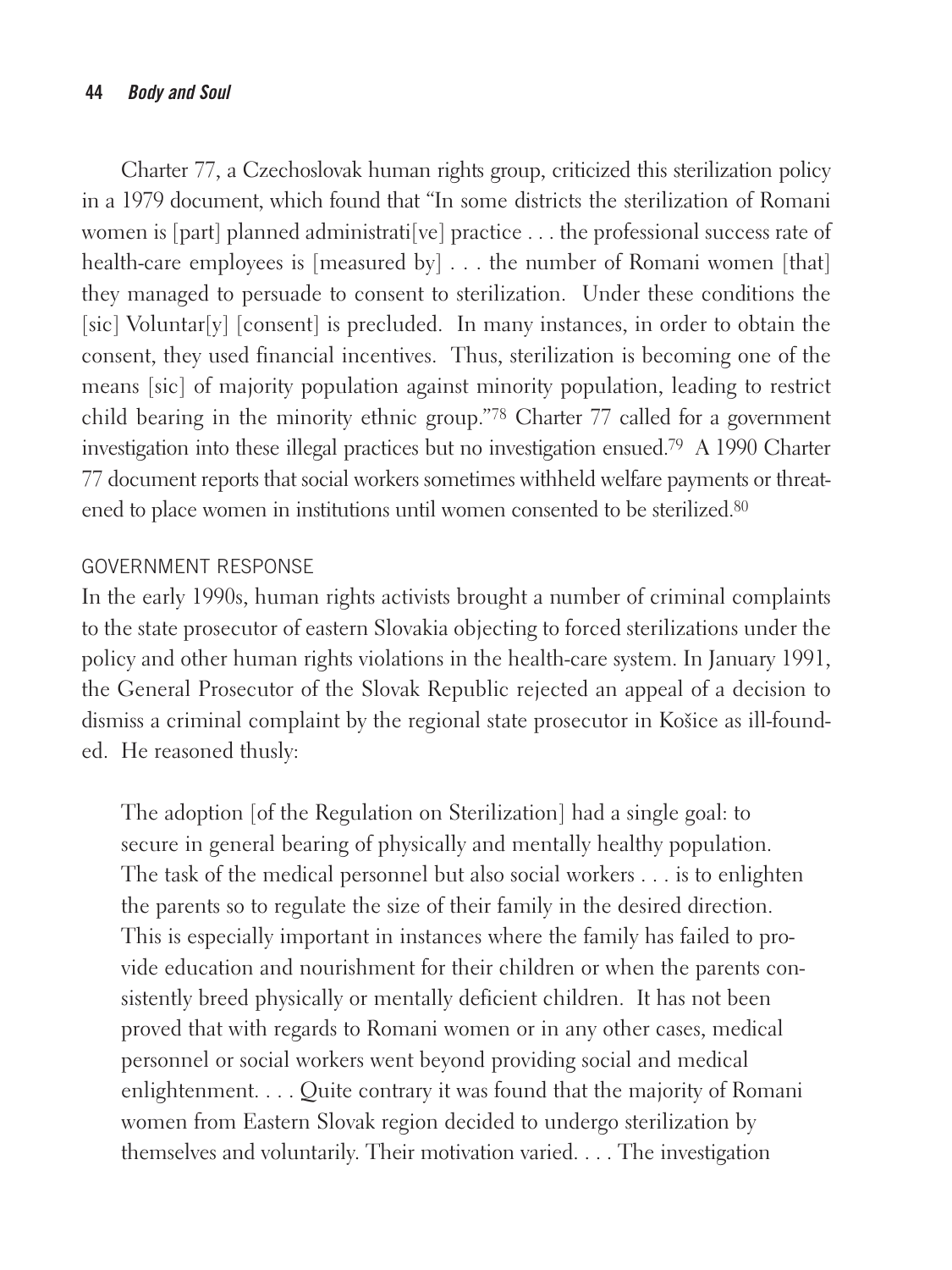however showed that in rare cases there appears a suspicion that some doctors connected fulfillment of certain services with consent to sterilization. . . .81

The post-communist governments of the Czech and Slovak Republics have never publicly condemned the coerced and discriminatory sterilization policies and practices that took place under communism. The authorities have never investigated unlawful sterilizations, and those doctors who performed illegal sterilizations continue to practice medicine. Slovak prosecutors have investigated and dismissed several groups of cases that were filed in the early 1990s, rejecting claims of genocide under the Slovak Criminal Code. <sup>82</sup> In other cases, prosecutors claimed that other questionable sterilizations were not illegally performed. Prosecutors based their decisions on the assumption that monetary incentives did not compromise women's full and informed consent despite the fact that the women said they underwent the operation to receive the money.83 Furthermore, prosecutors failed to account for the reasons behind the incentives to control the "unhealthy population."

A case filed in 2001 in the District Court of Spišská Nová Ves by the Center for Environmental Public Advocacy in Slovakia sought a damage claim of 400,000 SKK (about 9,500 Euros) against the Gelnica hospital on behalf of a Romani woman who claimed that a doctor sterilized her during her cesarean delivery in February 1986. The woman discovered that she had been sterilized and was unable to have more children only after a gynecological examination in April 1999. Since the client was a minor at the time she was sterilized, consent was required from her parents, yet neither the woman nor her parents consented to the sterilization. The claim was dismissed on June 13, 2002. The court based its decision on inconclusive medical evidence that infertility resulted from the sterilization procedure, <sup>84</sup> even though surgery performed to verify sterilization provided reliable support for the claim that her infertility was caused by the sterilization procedure.85

## **Post-Communist Era**

RECENT GOVERNMENT CALLS TO CONTROL ROMANI POPULATION GROWTH Although the law that resulted in the coerced sterilization of Romani women has been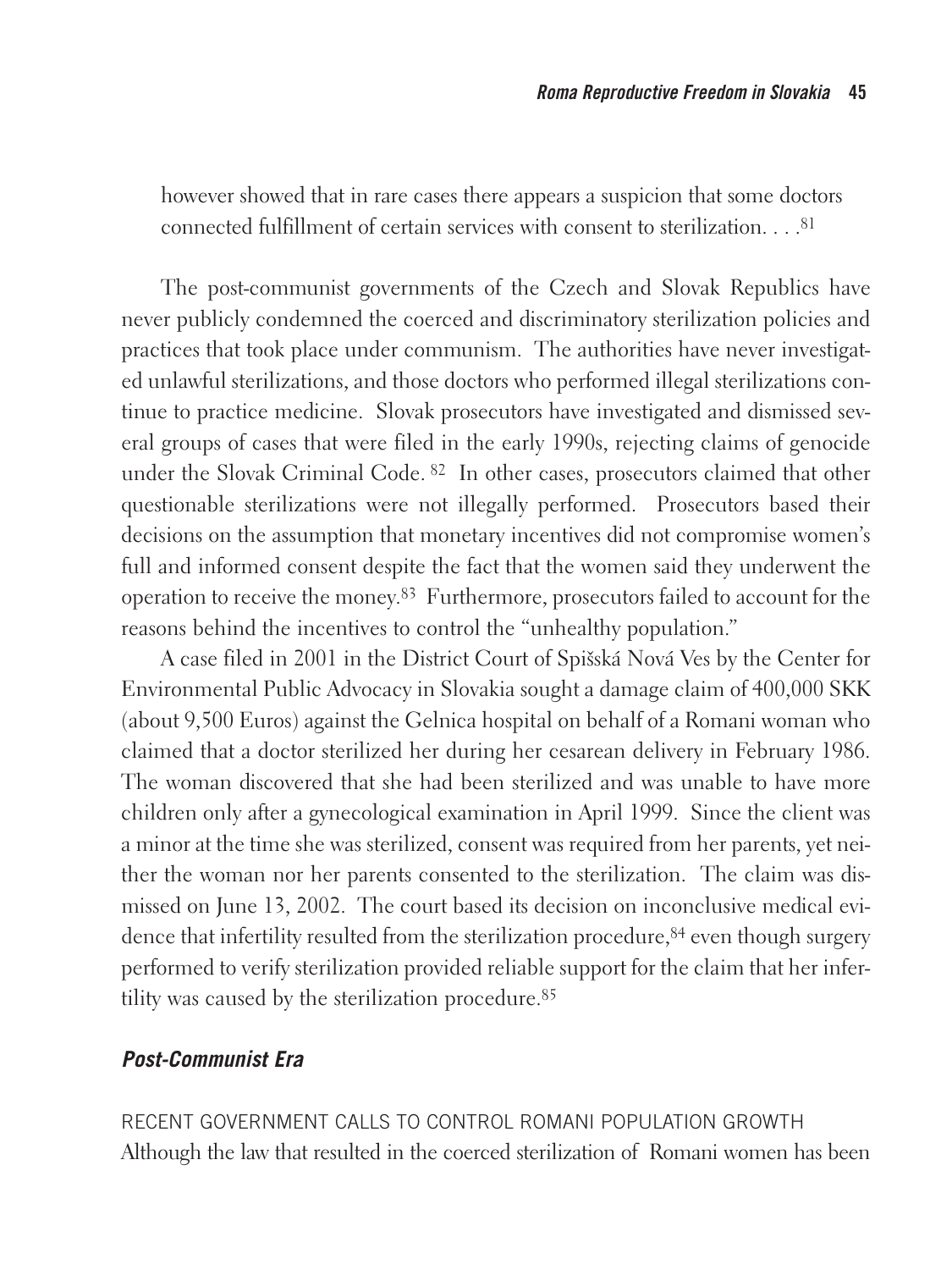formally discontinued,  $86$  racist assumptions about Romani procreation and attempts to control Romani women's reproductive lives thrive under the same rhetoric that drove the coercive policies under communism. The size of the Romani population and its growth rate, compared with that of the general population, is a continuing subject of political and public debate in Slovakia. Over the past decade, politicians have publicly expressed their concern over the growing numbers of Roma, encouraging fears that in the coming decades the Romani population will outnumber and overtake the Slovak population.<sup>87</sup> Slovak media outlets fuel these concerns by reporting false demographic projections. One article recently suggested that Roma could become a majority population by the year 2060.88

Slovakia's Ministry of Health, in an October 2000 position paper on sustainable development, suggested that declining Slovak birthrates combined with high Romani birthrates could have a negative impact on the quality of the population of Slovakia. The Ministry of Health stated, "If we do not succeed in integrating the Romani population and modify their reproduction[,] the percentage of non-qualified and handicapped persons in the population will increase."89

Many political parties have proposed cutting benefits to Romani children in order to curb the Romani population. On June 6, 2000, Robert Fico, head of SMER party and candidate for prime minister in the election held in September 2002, proposed reducing social benefits to Romani families with more than three children.90 He argued that the Romani issue is a "time bomb that will cause trouble if not kept under control."91 Fico reiterated this proposal in 2001, explaining "we have however a great mass of Romanies who don't want anything, just to lie in bed on social support and family benefit. These people have discovered that, because of family benefit, it is advantageous to have children. When a family has thirteen, fourteen children it is a source of income for them all. We can't close our eyes to that."92 In September 2002 a new government and parliament were elected. One of the first laws passed by the new parliament limited state supported social aid benefits to 10,500 SKK (606 Euros).93 Though the law does not explicitly discriminate against Romani families, it disproportionately affects Roma who, because of entrenched discrimination, are often unable to improve their economic status and are therefore reliant on social benefits.

Local officials and government health-care personnel also support measures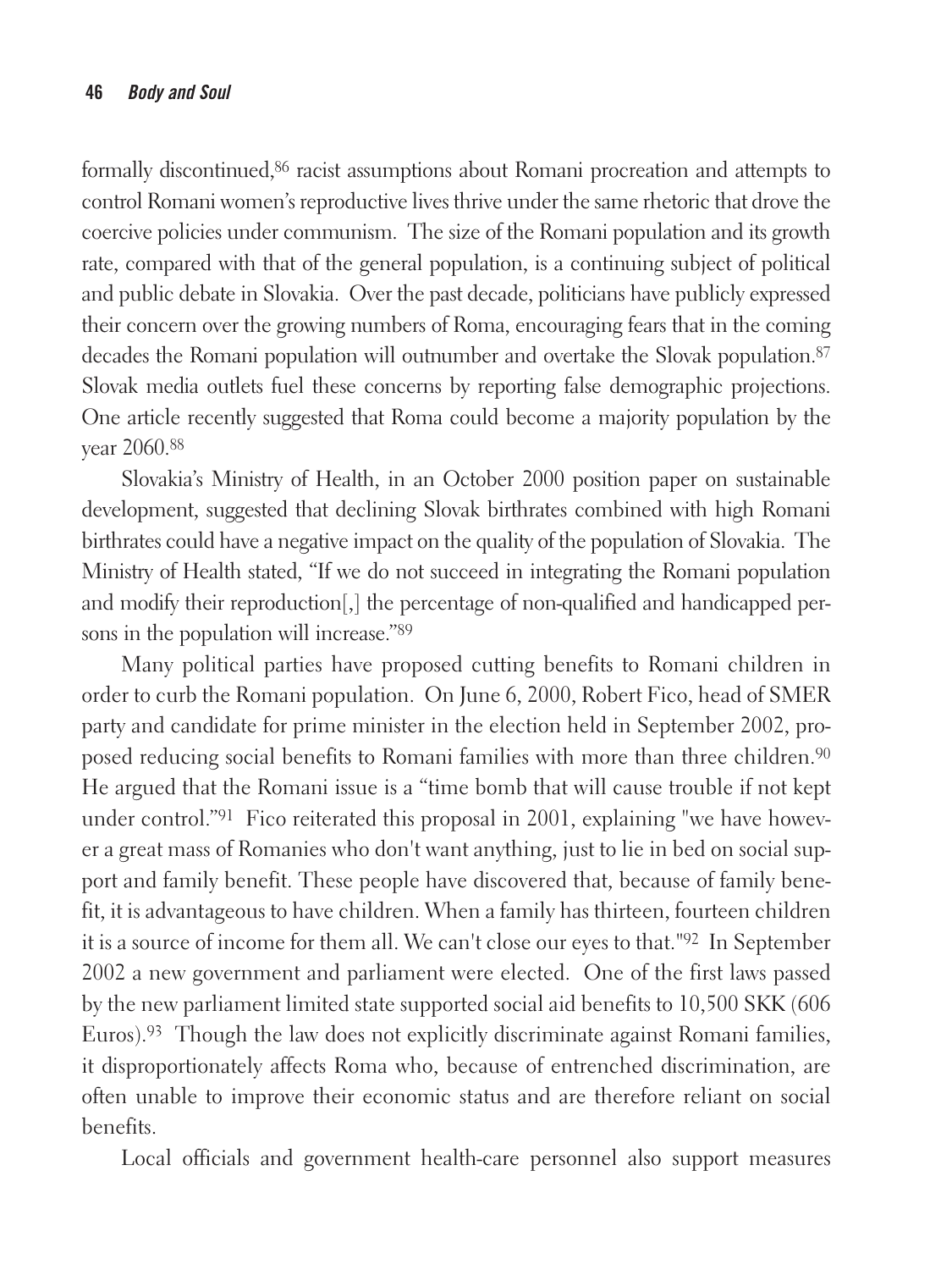aimed at controlling the Romani population. In March 2000, the deputy mayor of Rudňany, a town in eastern Slovakia with one of the poorest Romani settlements in the country and possibly in all of Europe, publicly called for applying a "Chinese fertility program" to curb the Romani population. $94$  Throughout the course of the factfinding conducted by the Center for Reproductive Rights and Poradňa, Romani women often complained of doctors and nurses yelling at them for having too many children for the sole purpose of gaining social welfare benefits. A doctor told one woman, "You dirty blacks, are you not ashamed to have that many children. . . ."95 A doctor in Kežmarok, a town in eastern Slovakia visited during the course of our factfinding, was quoted in a newspaper article as saying that Roma "are not very keen to bear children. But children make their living. So the issue of child benefits should be reconsidered. They should also have free sterilization and contraception. This would be the first phase of the solution."96

RECENT ALLEGATIONS OF COERCED STERILIZATION AND GOVERNMENT RESPONSE Recent cases of coerced sterilization of Romani women in eastern Slovakia were raised in the 2001 report by the Open Society Institute entitled, *On the Margins–Slovakia*. 97 The chapter on health care presents reports of recent cases of coerced and forced sterilization. In addition, it notes that in 1999 nurses working in Finnish refugee reception centers told researchers from Amnesty International that they noticed unusually high rates of gynecological interventions such as sterilization and removal of ovaries among asylum seekers of Romani descent from eastern Slovakia. The nurses said that some women seemed to be unaware of what had happened to them.<sup>98</sup> Unfortunately, many of the asylum seekers were sent back to Slovakia before Amnesty could respond. Subsequent discussions with a Finnish refugee lawyer who handled some of the Slovak Romani cases helped corroborate this information. The lawyer noted cases of Romani women who have had two or three children and have not become pregnant after undergoing cesarean delivery. <sup>99</sup> In response to the findings in *On the Margins–Slovakia*, the Slovak government has not only failed to investigate, but has publicly condemned the findings as groundless.100

In addition, in November 2001 the regional state prosecution in Prešov halted the investigation of two cases of coerced sterilization of two Romani women that was initiated *ex officio* by the general state prosecution based on the concerns raised by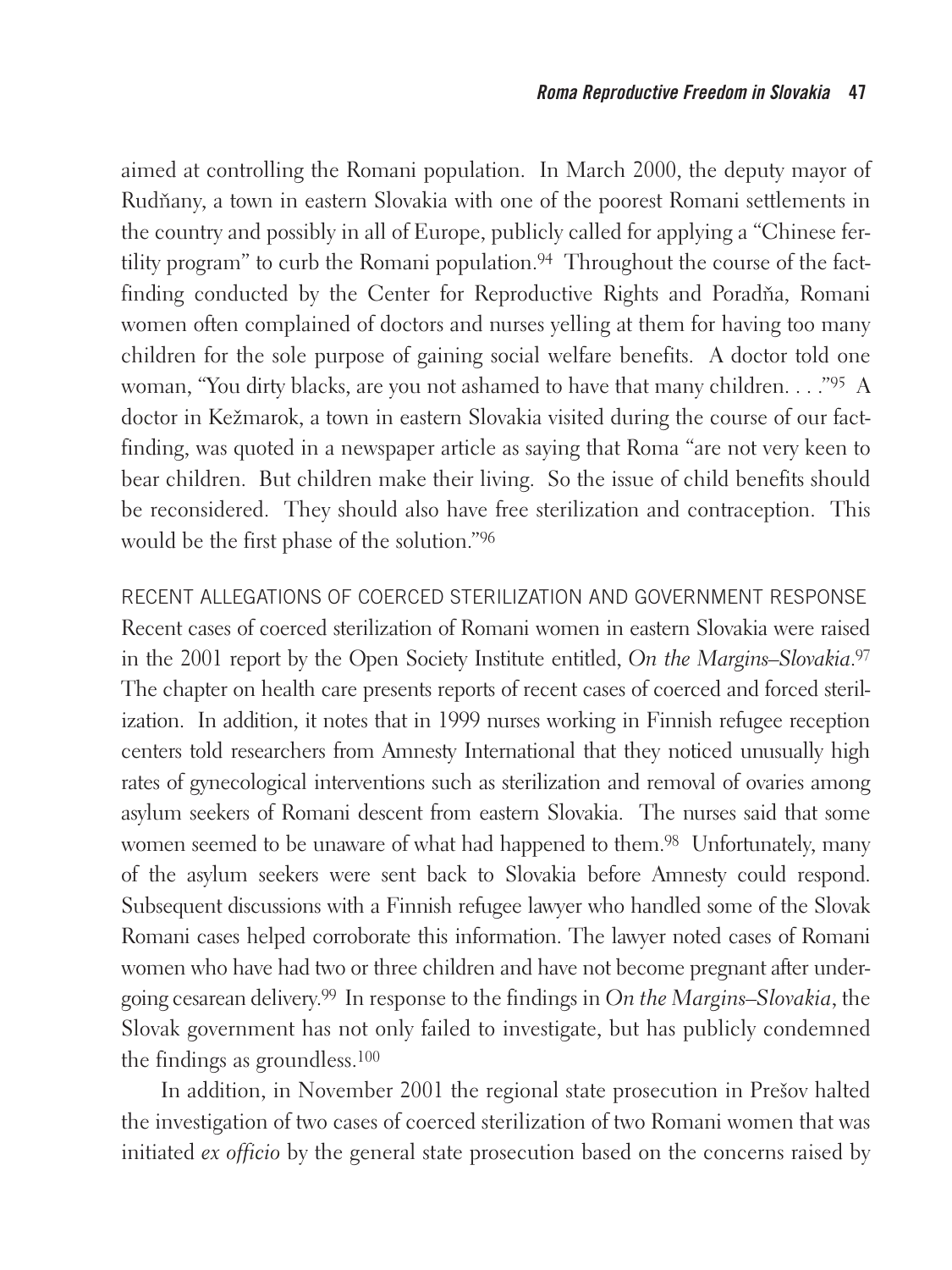Romani activists. The proceedings were stopped because the medical records of the women in question contained signed authorizations for the sterilization. Officials considered the signature alone to be evidence of consent,<sup>101</sup> with no further investigation as to whether the consent was truly voluntary and informed.

The findings set forth in the present report clearly document that coerced sterilization practices against Roma continue in eastern Slovakia. Romani women are most often coerced or forced to undergo sterilization procedures during cesarean deliveries.102

## **MEDICAL ASPECTS OF CESAREAN DELIVERY**<sup>103</sup> **AND FEMALE STERILIZATION**

Health-care practitioners in Slovakia are relying upon various medical inaccuracies to justify their widespread practice of sterilizing Romani women. These fallacies are often difficult for patients, health-care workers or activists to analyze or challenge without calling into question the qualifications and expertise of a medical doctor, especially during surgery itself. Some Slovak doctors therefore operate with near complete impunity when acting on certain false premises that provide a basis for medically justifying the sterilization of Romani women.

The following list summarizes the discredited medical premises that Slovak doctors use when justifying sterilizations:

1. Once one C-section has been performed, many Slovak doctors assume that all subsequent deliveries must also be via cesarean delivery. This belief is no longer accepted practice in the international medical community, which advocates for vaginal births after cesareans.

2. Many Romani women are having cesareans through vertical incisions in the upper abdominal area instead of safer and more common horizontal incisions in the lower uterine segment. The choice to use a vertical incision instead of the safer horizontal incision can jeopardize the safety of subsequent pregnancies.

3. During the second or third cesarean deliveries, many Slovak doctors tell Romani women that a subsequent pregnancy will be dangerous, resulting in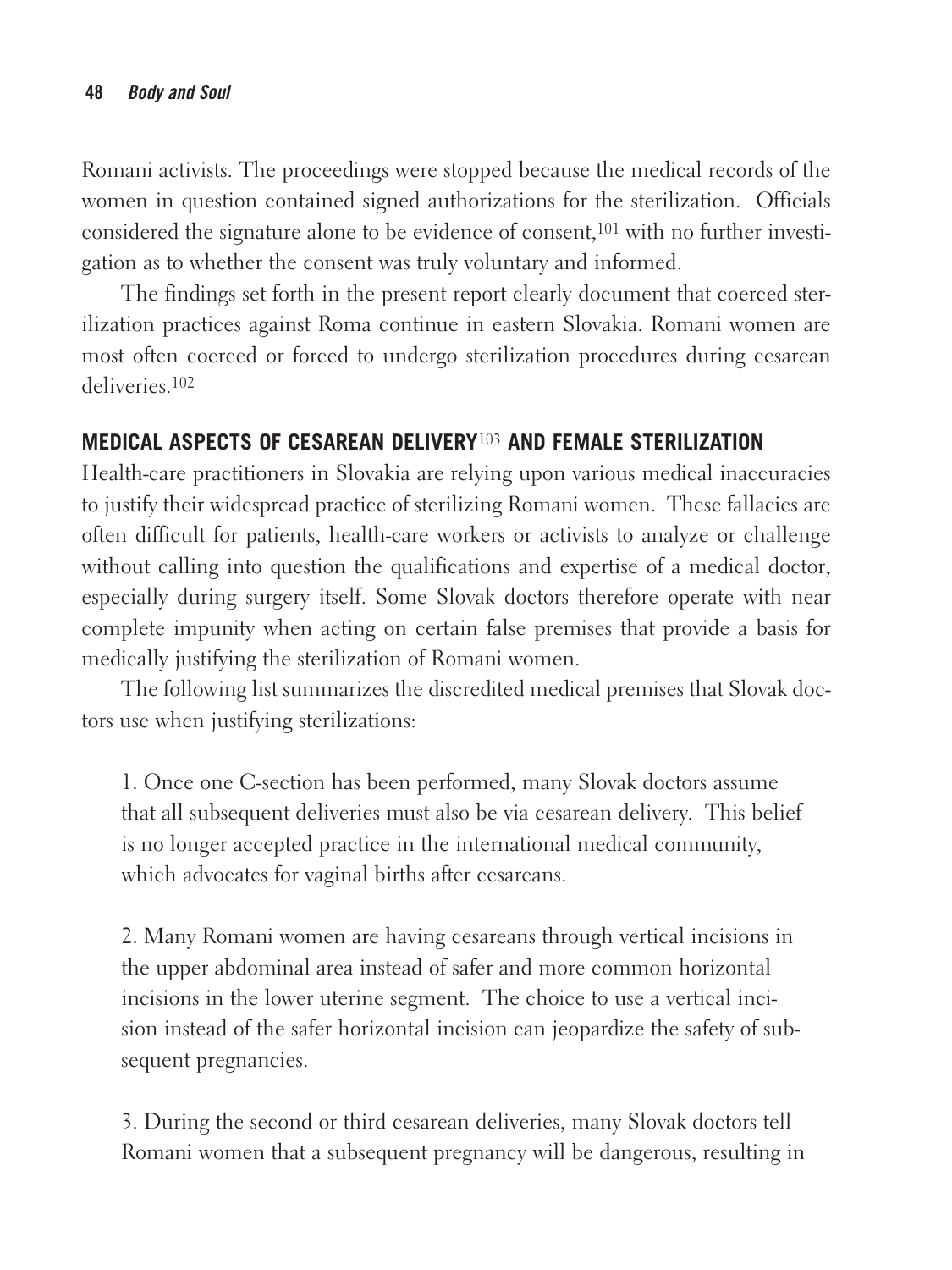the death of either the mother or fetus. Again, international medical practice no longer recognizes, particularly in the case of low segment, horizontal cesareans, that a woman can have such a limited number of C-sections or that repeat C-sections are fatal.

The following provides a brief summary of internationally and nationally accepted gynecological/obstetric medical practices that are then contrasted with current practice in some eastern Slovak hospitals. This background confirms a disturbing level of inaccuracy and deception in the explanations offered by some eastern Slovak health-care personnel when questioned about recent sterilizations of Romani women.

#### **Cesarean Delivery**

Unlike a normal vaginal delivery, a cesarean delivery involves the surgical delivery of a fetus through incisions in the woman's abdominal and uterine walls.104 There can be many medical indications to undergo a cesarean delivery that are for the benefit of the fetus, mother or both. Some indications include failure to progress in labor, breech presentation, prior cesarean, and fetal distress.105

#### TYPE OF INCISION

Today, the most common incision used during cesarean delivery is a horizontal cut across the lower uterine segment.<sup>106</sup> The muscles in the lower uterus do not contract as strongly in labor as do those of the upper uterus, and as such a low segment, horizontal incision is preferable because it is safer and not likely to lead to a rupture of the uterine scar during subsequent pregnancies.107 Rupture of the uterus can be life-threatening to both the mother and the fetus. The low segment, horizontal incision is employed in more than 90% of all cesarean deliveries in the United States.108

In contrast, the classical cesarean incision entails a vertical cut of the upper uterus, a procedure that is now discouraged.109 Its primary advantage is rapid entry into the uterus, but complications associated with this procedure include a greater risk of uterine rupture in later pregnancies.110 The overall risk of scar separation is three times higher than that of low segment, horizontal incisions.111 This classical,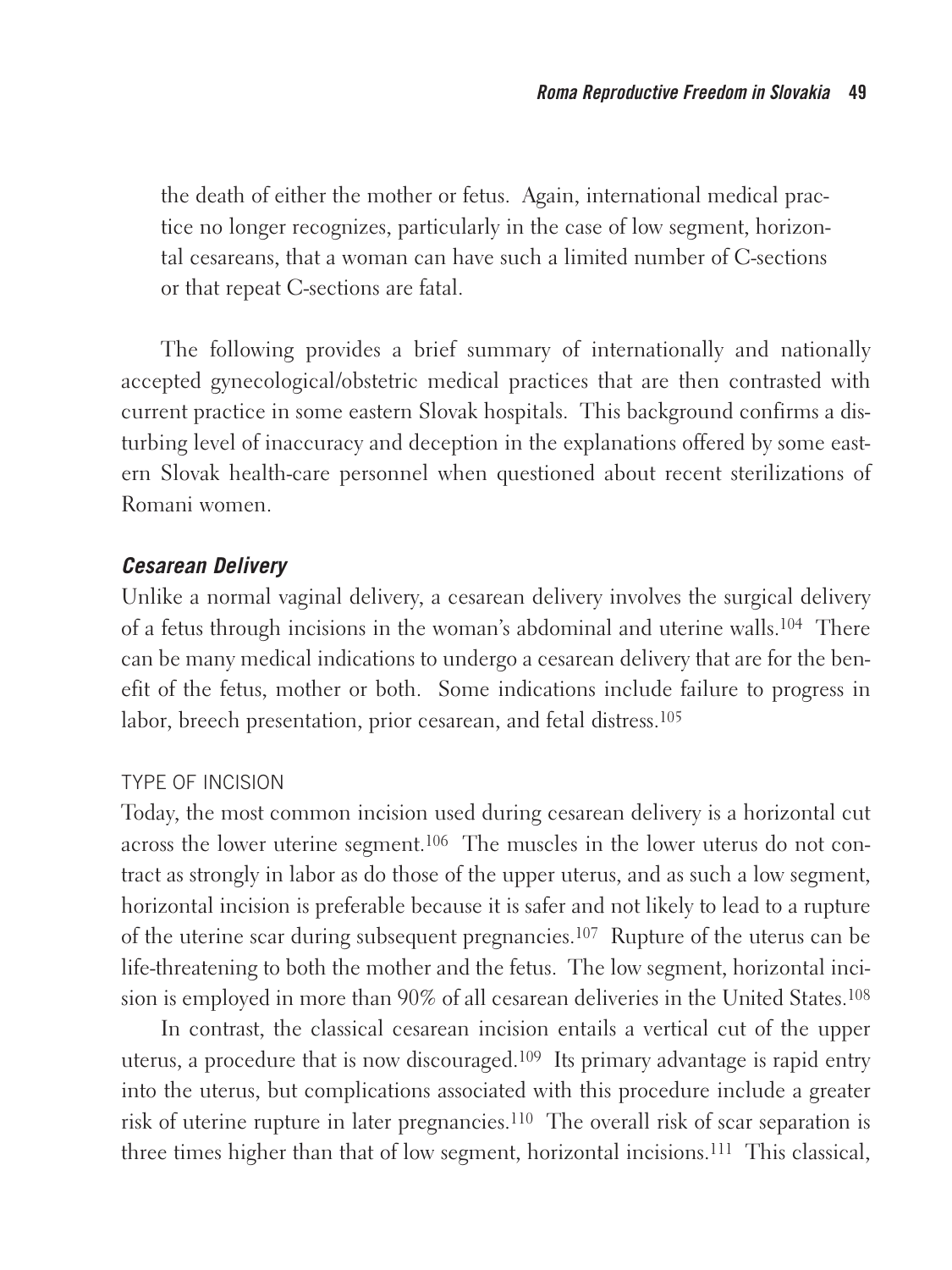vertical incision is particularly dangerous because in about one-third of cases, the classical cesarean scar ruptures *before* labor.112 Therefore, planning a cesarean delivery for the next birth may not necessarily avoid a rupture, which could occur before the delivery. Patients with prior low segment, horizontal incisions rarely rupture before labor.113

Because of the increased likelihood of uterine rupture before delivery, the presence of a classical, vertical cesarean incision would provide greater medical justification for a recommendation to be sterilized during the cesarean delivery than would a low segment, horizontal incision. And because of the risk of rupture before delivery, some doctors may believe that preventing future pregnancies is the safest option. Thus, they may feel justified in recommending sterilization. Of course, avoiding pregnancy can be achieved through many contraceptive options, not just sterilization.

#### Findings

Interestingly, many Romani women we met during the fact-finding who had cesarean deliveries at certain eastern Slovak hospitals had a classical, vertical cesarean incision. This practice exists despite the fact that obstetricians in Bratislava and in university teaching hospitals in Slovakia claim that classical cesarean incisions have not been performed as a regular practice in Slovakia for decades. At university teaching hospitals, students are taught to use low segment, horizontal incisions.<sup>114</sup> (See Section on Sterilization Findings.)

#### REPEAT CESAREANS

The belief that women who have been scarred by a cesarean cannot have a subsequent vaginal delivery due to risk of uterine rupture<sup>115</sup> is now outdated in the international medical community. Instead, the trend is to encourage vaginal delivery after cesarean delivery because there is now ample proof that low segment, horizontal cesareans are safe.116 Repeat cesareans may be a common, automatic indication for a subsequent cesarean delivery in many countries, but such practice is considered medically risky.117 Doctors we spoke with in Europe and in the U.S. said that the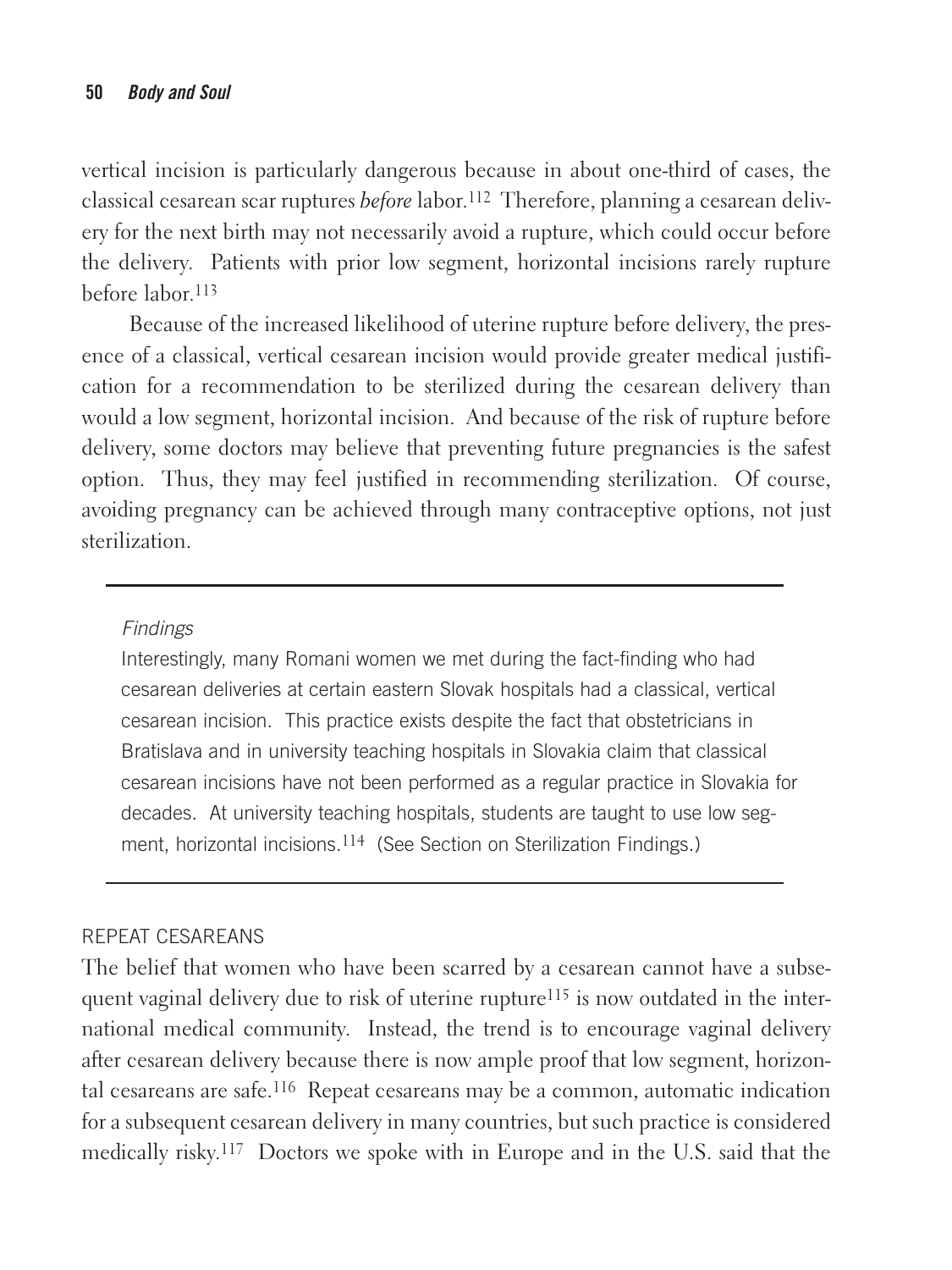"once cesarean, always cesarean rule" is obsolete.118 The American College of Obstetrics and Gynecology studies show that a woman who has had previous cesarean deliveries with low segment, horizontal incisions should not be discouraged from planning a vaginal delivery in the absence of contraindications.119

#### Findings

Many eastern Slovak doctors appear to believe that a woman who has had one cesarean must undergo a repeat cesarean for her next birth because a vaginal delivery may cause uterine rupture along the scar of the previous cesarean.<sup>120</sup> In line with this outmoded thinking, many eastern Slovak doctors also claim that women can only have a maximum of two or three cesareans. Most Romani women were informed that they could not safely have more than two or three cesarean deliveries. (See Section on Sterilization Findings.)

## FEMALE STERILIZATION

Surgical sterilization is a permanent method of birth control. Couples or individuals around the world choose sterilization because they want to end childbearing rather than space future births. Female sterilization (tubal sterilization) is performed by abdominal surgery and involves occluding the fallopian tubes. Tubal sterilization is the most commonly used method of birth control in the world.121

From a medical standpoint, tubal sterilization can be performed at any time and is often done during cesarean delivery, since the abdomen is already cut open and the sterilization procedure is quite easy.122 In fact, a woman may be sterilized during a cesarean without knowing it. Though tubal sterilization can be reversed, patients contemplating reversal are advised against undergoing the sterilization procedure. Sterilization reversal is costly, difficult and uncertain.123 Long-term side effects after tubal ligation include irregular menses and increased menstrual pain.124 Short-term problems include anesthetic complications, hemorrhage and infection.<sup>125</sup> Deaths from the procedure are rare, but do occur.<sup>126</sup>

Male sterilization is performed through a vasectomy, which is simpler, costs less and has fewer risks than tubal sterilization.127 It is also a permanent procedure that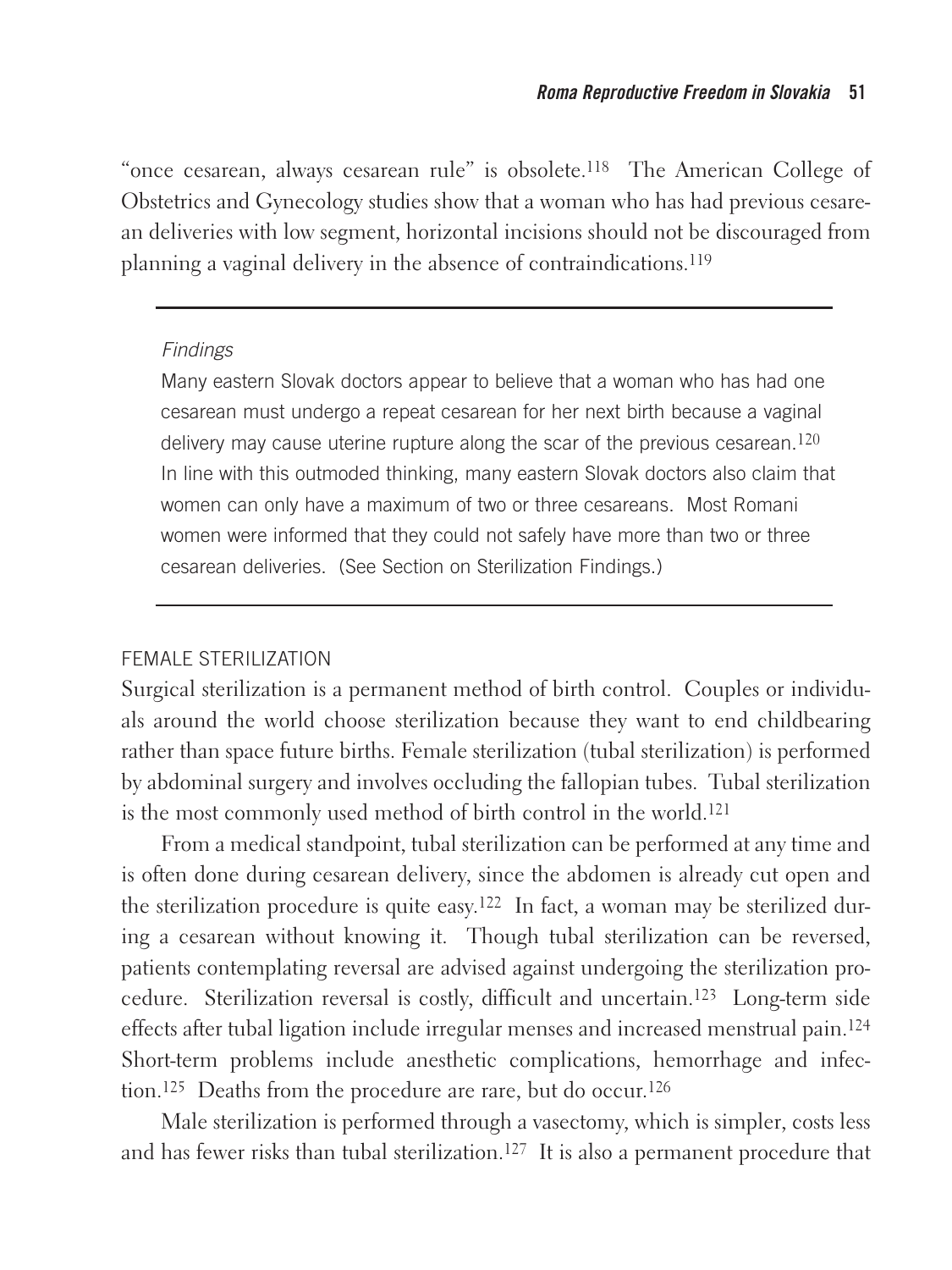is often considered a more advisable and desirable alternative than tubal ligation for a couple contemplating sterilization.128

The decision to combine sterilization with other procedures, such as cesarean delivery, should be made in advance to ensure that the patient is fully informed of the distinction between the procedures and is not choosing for the sake of convenience alone. A basic requirement for all sterilization procedures is informed choice.129 With sterilization, critical issues include the patient's ability to make a well-informed, voluntary decision, his or her authorization to proceed with the surgical procedure, and his or her participation in counseling about the risks and benefits of the procedure. In some countries, such as Sweden, doctors will not perform tubal ligation until six to eight weeks after delivery.130 This waiting period provides time to ensure that the infant is healthy and to review all the implications of the decision.131

In Slovakia, no national reporting system exists to track the number of sterilizations; however, studies indicate that in 1991, the percentage of married women who had sterilizations was 4.0.132

Consecutive cesarean deliveries are a medical indication for sterilization under the law in Slovakia.133 The Slovak sterilization regulation allows a doctor to perform the procedure on the assumption that subsequent pregnancies will require a cesarean delivery and that this practice is dangerous to the life of the woman and fetus.134

#### Findings

Our findings reveal that in eastern Slovakia, Romani women are sterilized during cesarean delivery under the pretext that multiple cesareans will very likely lead to a ruptured uterus and the possible death of the pregnant woman or the fetus. Thus, sterilization is justified as a means of preventing subsequent pregnancies. Romani women are only told then that they must be sterilized for their safety, without adequate explanation or information on alternative methods of birth control. Doctors in eastern Slovakia who perform sterilization after a cesarean delivery cite the law to rationalize their practice.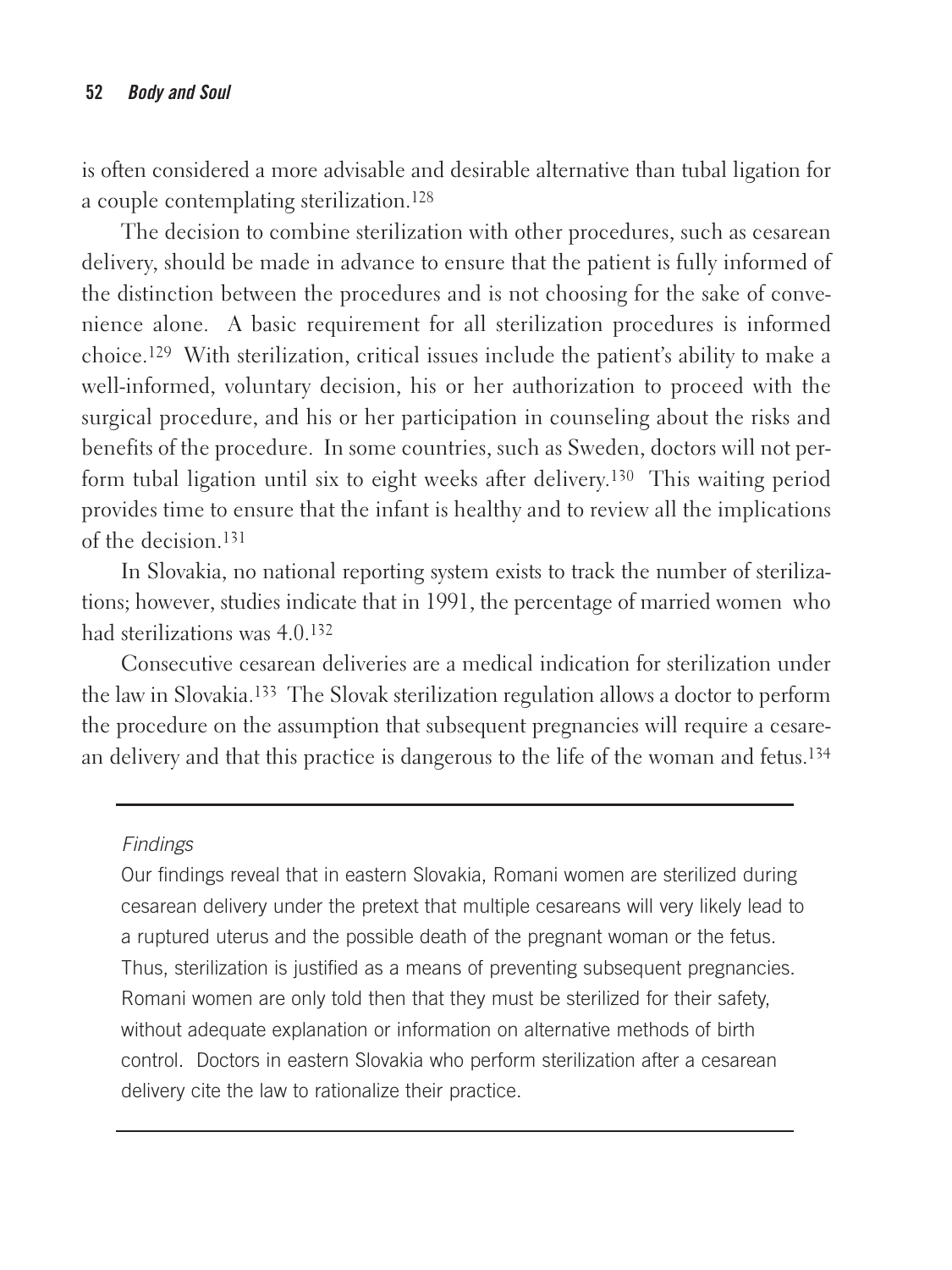# **Testimonies**

*"I was in terrible pain, but I was not given any pills, any injection. Later on, doctors came and brought me to the operating room [for a C-section] and there they gave me anesthesia. When I was falling asleep, a nurse came and took my hand in hers and with it she signed something. I do not know what it was. I could not check because I cannot read, I only know how to sign my name. And, moreover, I was sleepy and tired. When I was released from the hospital, I was only told that I would not have any more children. . . . I was so healthy before, but now I have pain all the time. Lots of infections. . . ."*

–Agáta, 28, from Svinia135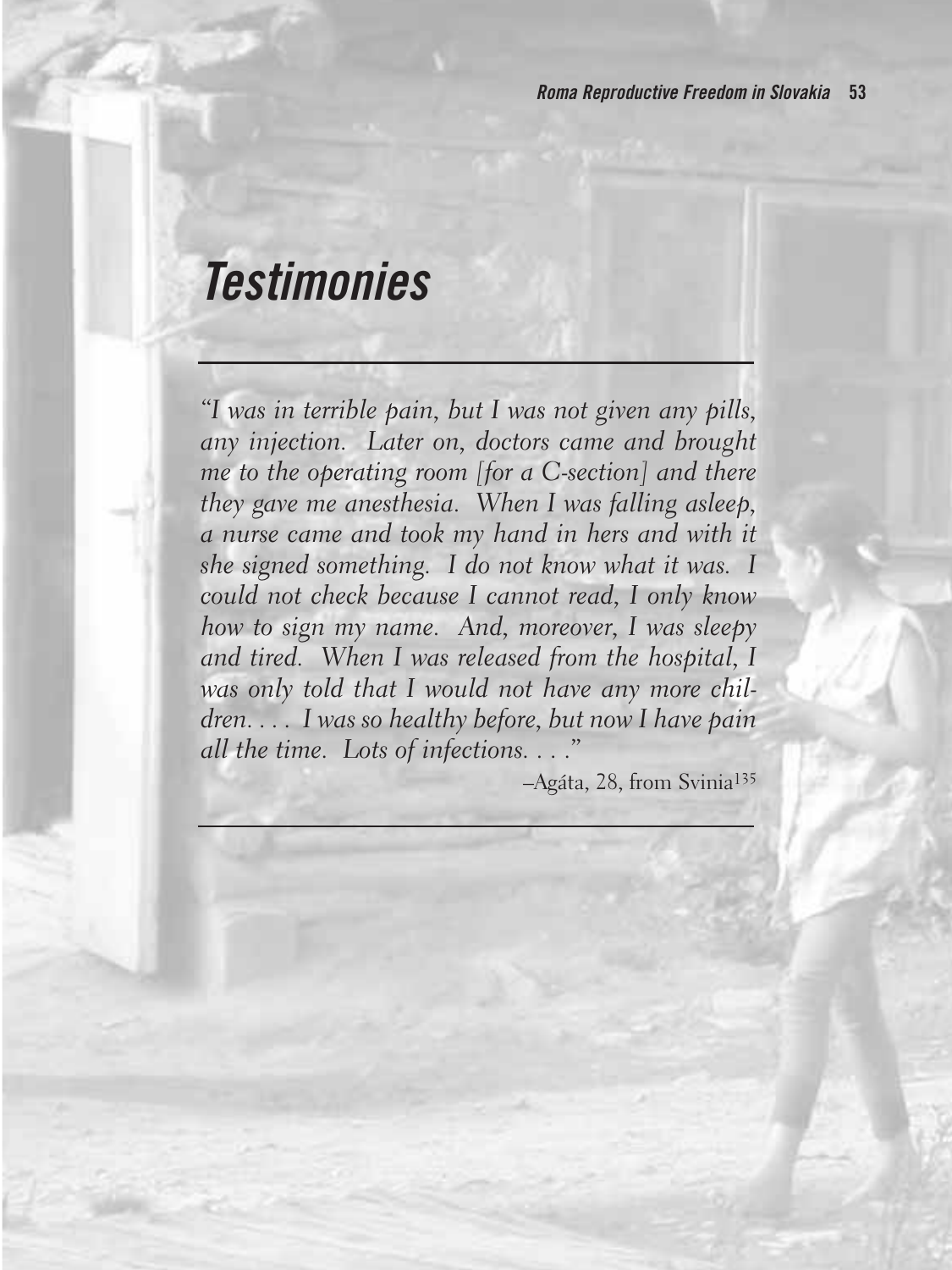### **Attitudes about Romani Women's Fertility and Sexuality**

Romani women experience multiple forms of discrimination rooted in both racial and gender prejudices. Our interviews with Slovak doctors and nurses revealed that they have a number of discriminatory beliefs, along with the broader Slovak majority, about the fertility and sexuality of the Romani population, especially its women. Two of the most prevalent stereotypes about Romani women among health-care personnel are that they have too many children and that they are promiscuous. The majority of the doctors and nurses we spoke to commented on the high fertility rate of Roma. Fears of Roma "overpopulation" in Slovakia are fueled by the relatively low birth rates of the majority white population. Many of the Romani women we interviewed complained about the negative attitudes health-care providers harbor about Roma fertility rates. (For more, see section on Abuse and Discrimination in Maternity Wards).

Health-care providers, as well as society at large, attribute Roma fertility patterns to a range of factors. The predominant belief is that Roma exploit the system by having too many children in order to obtain additional government benefits. As one doctor from Prešov stated, they "have a lot of children" because "it is a matter of social benefits." Some health-care providers have especially hostile views of Roma birth rates. According to one hospital administrator, "Many Roma abuse this practice [intermarrying] to purposefully create imbecile children in order to get more money from the state." Other doctors have spun different stereotypes, such as one that claims that Romani women must constantly stay pregnant in order to retain their husbands.

Another doctor explained that Romani men are interested only in sex. He expanded on this view by stating that Romani men and women "have intercourse all the time, even while pregnant" and that Romani women now "have several partners, are promiscuous, travel a lot, and bring diseases with them from other countries." Several healthcare practitioners expressed their view that Romani women, after delivery, leave the hospital early to go back to their partners to have sex. A common myth repeated throughout the course of our fact-finding and in many different hospitals was that a Romani couple had just been spotted copulating in front of a nearby elevator shortly after the woman gave birth because they could not wait to have sex. Health providers' stereotypical beliefs about the sexual appetite of Romani women and men feed their justification for sterilizing them.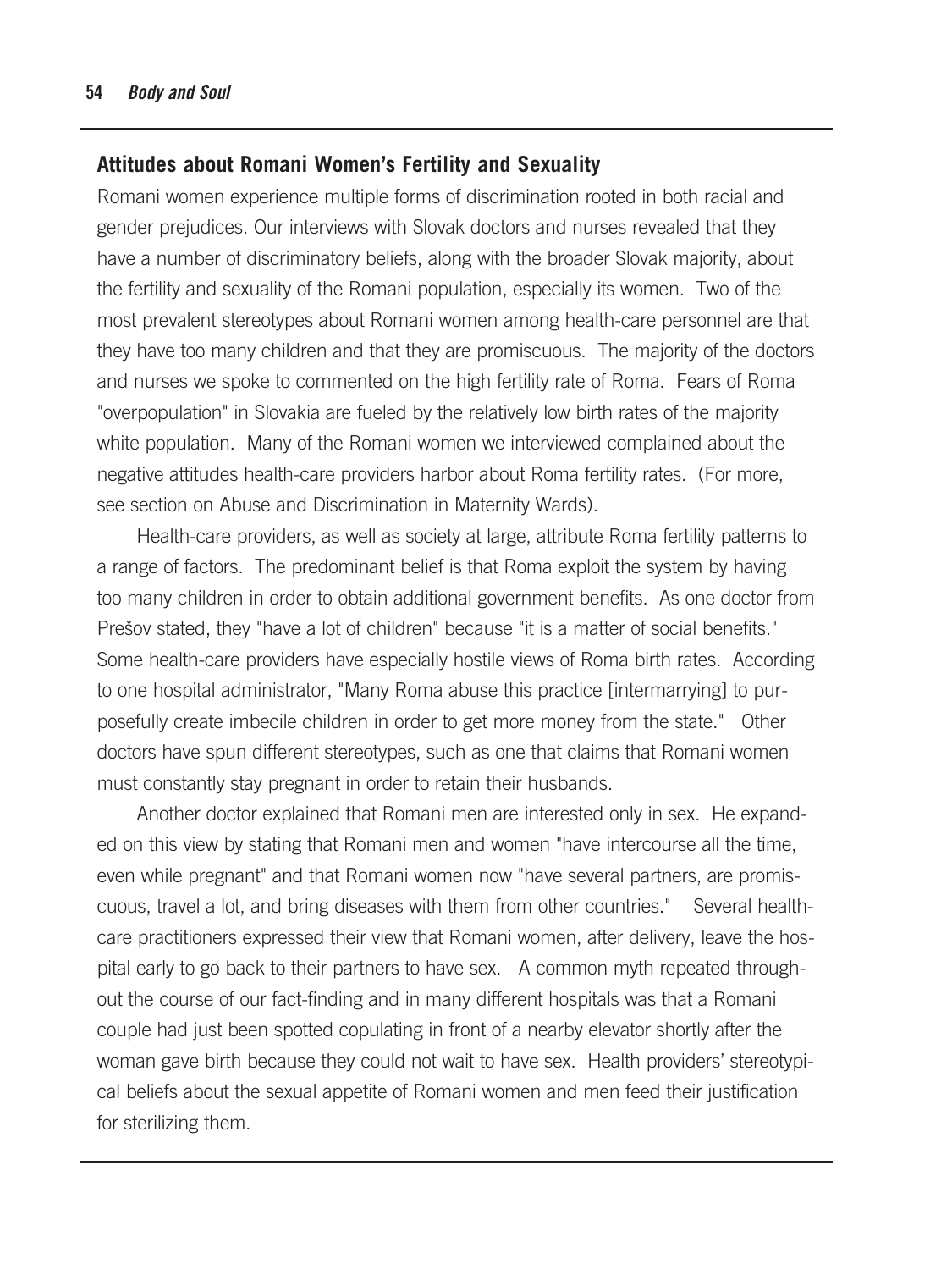## **Coerced, Forced and Suspected Sterilization**

During the course of the fact-finding mission, we conducted in-depth, private interviews of 230 Romani women in settlements throughout eastern Slovakia. Interviews centered on sterilization practices since the end of the communist policy, segregation practices, and verbal and physical abuse in maternal health-care facilities. Included in the 230 interviews were interviews with more than 140 Romani women who were coercively or forcibly



sterilized or who have strong indications that they were forcibly sterilized. For the purposes of this report, we generally refer to instances when women were coerced to agree to sterilization as 'coerced sterilization' and instances when women were unaware that they would be sterilized before they underwent the procedure, 'forced sterilization'. Approximately 110 of these interviews were with women who were sterilized or have strong indications that they were sterilized since the fall of communism. The approximately 30 remaining interviews in this category were with women who were sterilized under the communist regime's practice of providing monetary incentives for women to undergo sterilization.

A little more than half of the 110 Romani women mentioned above know they were sterilized after undergoing a C-section because they were either coerced into authorizing the procedure or a health-care worker told them they had been sterilized after the fact. The remaining half of the women we interviewed strongly suspect that they were sterilized after their C-sections as they have been unable to conceive since then, and most recall signing documentation immediately before giving birth by C-section. These women did not receive any explanation by doctors or nurses about the procedure they were supposedly authorizing (for more, see Methodology section).

During the course of the fact-finding, we met and/or interviewed only a handful of Romani women who agreed to sterilization on a truly voluntary and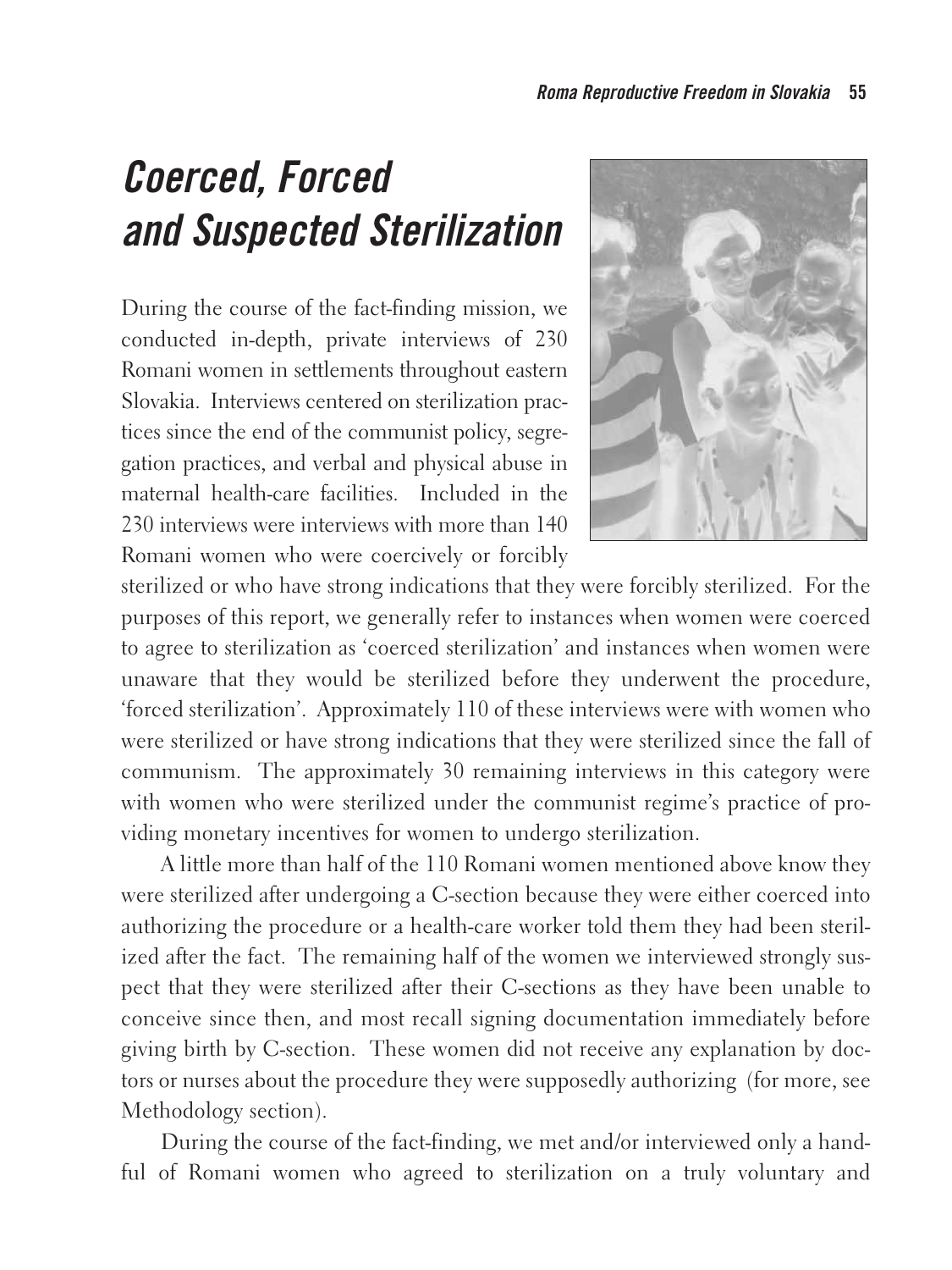informed basis since the end of the communist sterilization policy more than a decade ago. Many of the 30-plus women we interviewed who were sterilized under the communist regime indicated some degree of regret, stating that monetary incentives were the basis for their decision to undergo sterilization. 136 The testimonies on sterilization discussed in this section of the report focus on the approximately 110 Romani women who underwent or strongly suspect they underwent a sterilization procedure during the current post-communist period.

"The doctor told me that if I had a cesarean a third time, then I would die. The doctors and nurses kept repeating this to me. I said that I was young and that I wanted more children. The doctor kept reminding me that when they take me to surgery, they will ligate me. I was in great pain at that time . . . I agreed because I was scared. I had a baby boy at home, my husband works, my mother is ill. I had to make it home. I thought maybe I could have a third child, but then I thought I would die and I cried . . . and thought how could I abandon my boy and my new baby girl."<sup>142</sup>

–Stela, 22, from Letanovce

Stela was 19 years old when she gave birth to her second and last child. Both of her children were delivered in Levoča hospital via cesarean section even though no complications arose before, during or after her pregnancies. During her second delivery, the doctor told Stela that her next birth would also have to be a cesarean because she had a "narrow pelvis." He said that another birth would endanger her health and gave her no option but to sign papers authorizing a sterilization procedure. She received the papers while in extreme pain and just before the C-section was performed.

"[T]hey brought me three papers and told me that I have to sign or otherwise in the next birth the child will suffocate," she said. She did not want to be sterilized, but she did not want to die. "I was 19 when it happened and I wanted to live."

Stela is now 22 years old and is sad about her infertile status. "I want more children. I get nervous sometimes thinking about this . . . I feel pain because I do not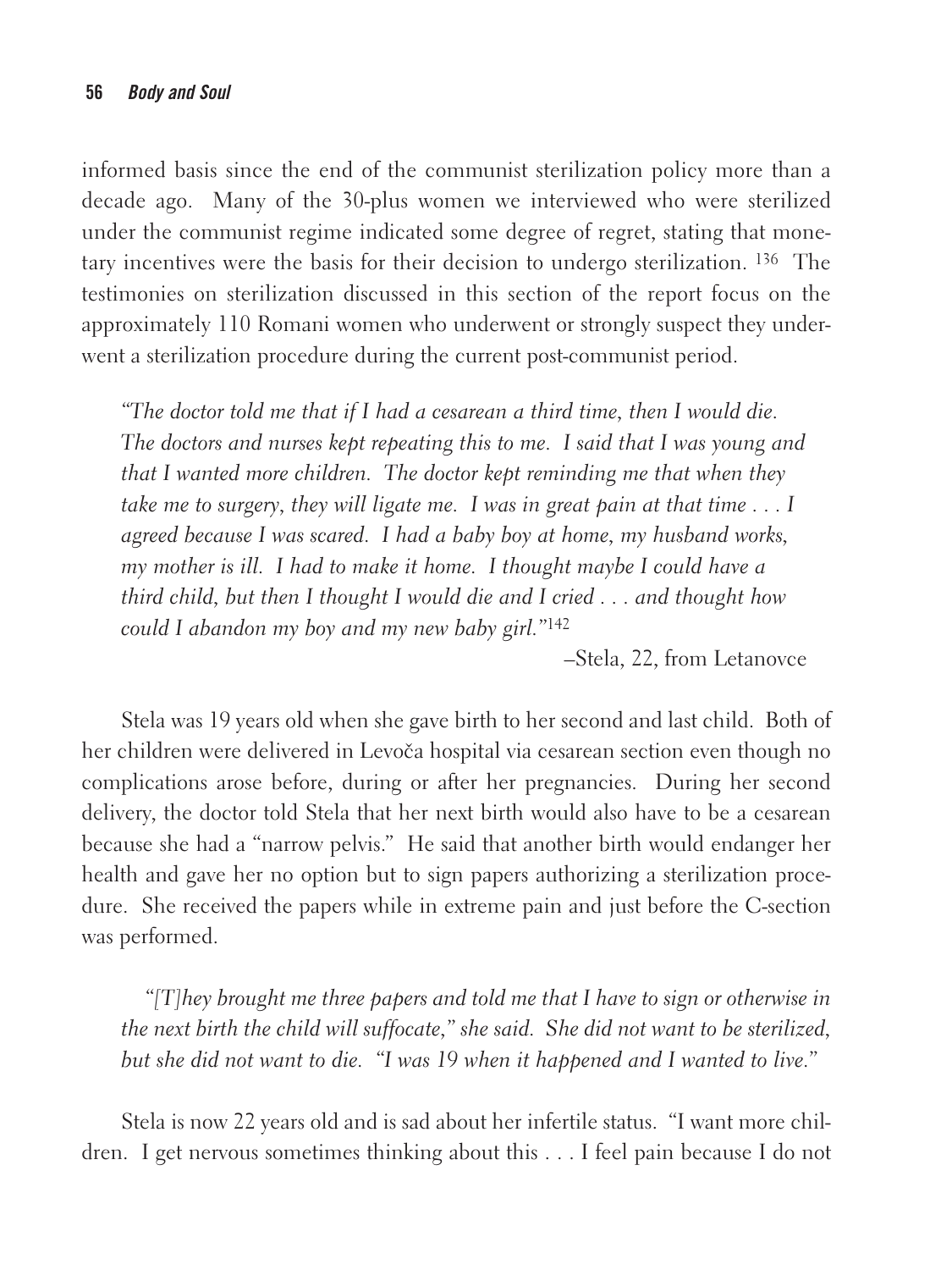have more children."<sup>143</sup> Stela's story is typical of the experiences of the many Romani women who access maternal health care in Slovakia's public health-care system. Fear, intimidation, harassment, misinformation, and ill treatment define the standards of care these women have come to expect. Stereotypes of Romani women as "hyper-fertile" play into fears that they threaten the majority status of the Slovak population. The result is a widespread practice of coerced sterilization of Romani women and of other reproductive rights violations.

Our findings indicate that Romani women in eastern Slovakia are regularly coerced by doctors and nurses to consent to sterilization. Of the close to 60 women we interviewed who are certain they were sterilized, more than 60% were coerced into being sterilized immediately before or during cesarean births—a style of delivery that appears to be disproportionately "recommended" for Romani women (see Background Section). Furthermore, the lack of full and informed consent for the sterilizations themselves is striking. Many times there was no consent at all. The remaining 40% or so of women we interviewed who are certain that they have been sterilized were first told this by doctors only after the procedure was completed. Just over 50 of the women we interviewed are left only to suspect that they were sterilized. Among those we interviewed were a handful of minors (see Methodology section for more details).

We have organized the results of our fact-finding with respect to the issue of sterilization according to four key reproductive rights violations of Romani women in Slovakia:

- coerced sterilization:
- forced sterilization;
- suspected sterilization;
- failure to provide full and accurate reproductive health information.

As we discuss further in our section on Legal Standards, there is no justification in either international or Slovak law for the widespread, coerced sterilization of Romani women. These practices violate well-established international and European human rights law, including standards set forth in the treaties of the Council of Europe and the European Union. Some of these treaties have been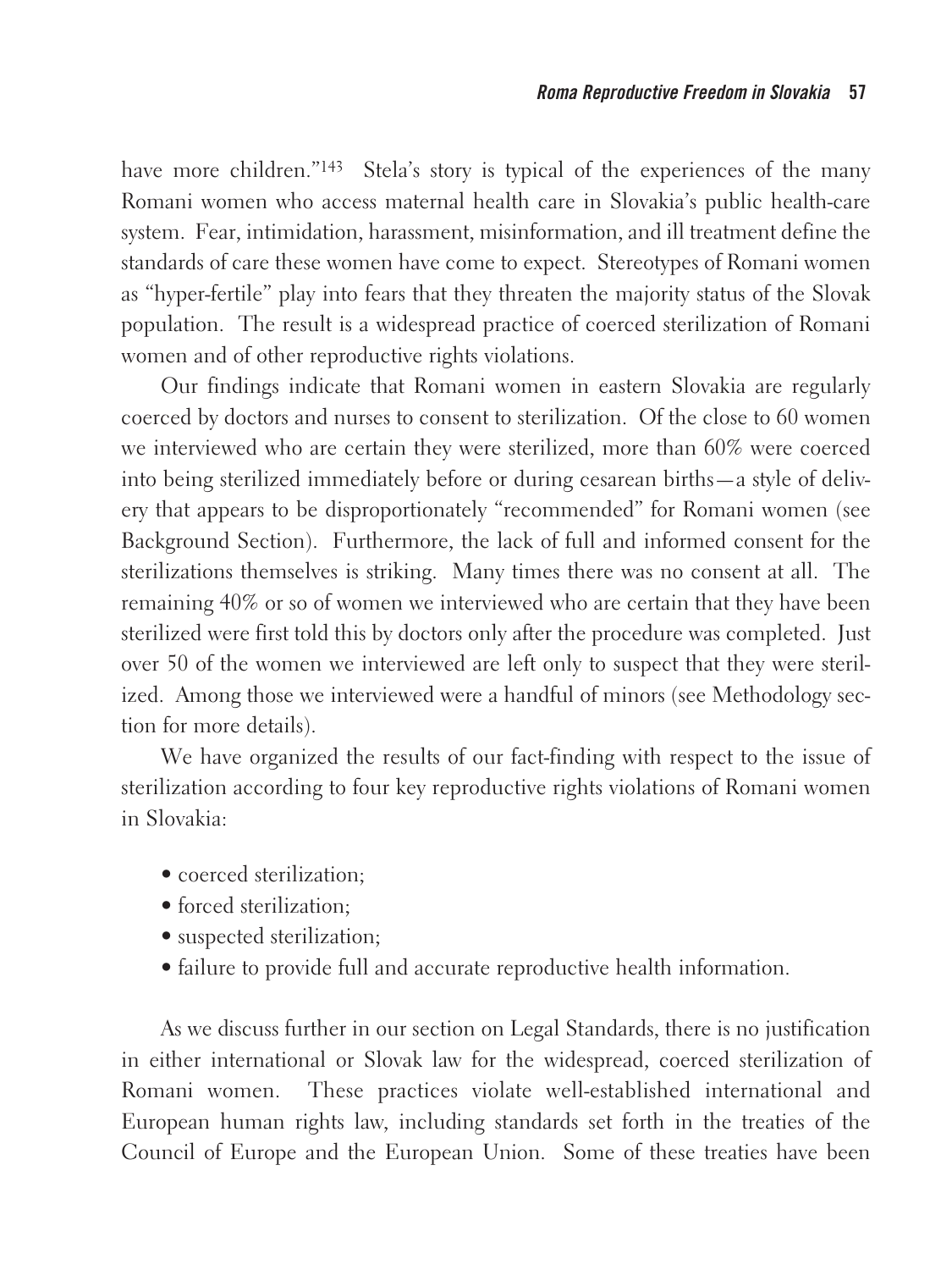"A severe violation of women's reproductive rights, forced sterilization is a method of medical control of a woman's fertility without the consent of a woman. Essentially involving the battery of a woman violating her physical integrity and security—forced sterilization constitutes violence against women."

–Report of the UN Special Rapporteur on Violence against Women, Its Causes and Consequences to the Commission on Human Rights, 55th Sess., ¶ 51 (1999)

directly incorporated into Slovak law and assume priority over domestic law. Coerced and forced sterilization practices also transgress provisions of Slovakia's Constitution and laws. The failure of Slovak medical personnel to obtain the informed consent of Romani women undergoing sterilization and to provide them with accurate and appropriate health information has resulted in grave violations of fundamental human rights.

## **COERCED STERILIZATION**

*False and exaggerated descriptions of health risks*. One of the most common tactics that Slovak doctors use to coerce Romani women into consent-

ing to sterilization is to warn falsely of an impending "risk" to their next pregnancy. These warnings usually come when women are on the operating table and in great pain during or just prior to a delivery by C-section. Other women are only told that in order to live, they must agree to be sterilized.

A 20-year-old woman from Rudπany with two children, both delivered by Csection, explains. "I was already on the [delivery] table, but was not sleeping [under anesthesia].... The doctor told me that if I will have a third child, either me or my child will die."<sup>144</sup> She signed consent papers to undergo sterilization on the operating table. Her doctor not only failed to explain the risks associated with this procedure, including the fact that it was hard to reverse, he simplistically claimed that another pregnancy would lead to maternal or fetal demise, thereby insinuating that sterilization is nothing short of essential.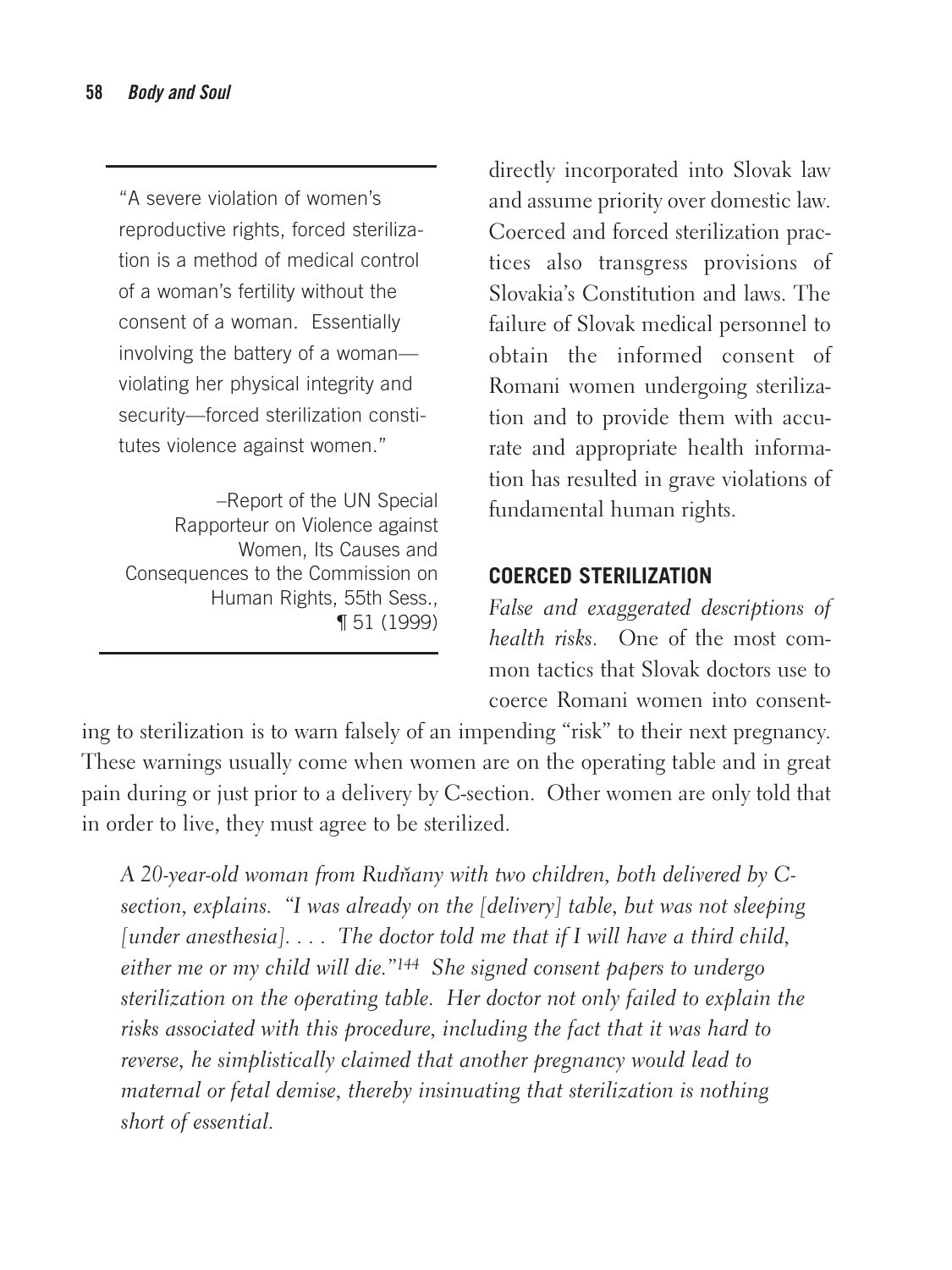In another instance, a woman from Letanovce recalled that the doctor forthrightly told her that "after the second C-section, there is an obligation to be sterilized."145 She then signed some papers that were handed to her, without an explanation or opportunity to find out what she was signing.

The Slovak sterilization regulation, which dates back to 1972, lists consecutive cesarean deliveries as a medical indication that would allow a doctor to perform a sterilization procedure<sup>146</sup> (see discussion on Sterilization Regulations in this section). Doctors in eastern Slovakia have told us that they recommend sterilizations after a second or third cesarean. They state that they believe subsequent deliveries must be by cesarean and that more C-sections will likely lead to a ruptured uterus, causing grave harm or even death to the woman or her fetus.147 One doctor admitted that if a woman does not give her consent to sterilization after the third cesarean, "if it is a medical indication, when woman is open to risk in future pregnancy, then [I] would perform sterilization without their consent."148 However, current medical knowledge and practice, both internationally and in Slovakia, establishes that not only are several consecutive cesarean deliveries medically safe, but that vaginal births are actually preferred after cesarean deliveries. In fact, beliefs that one cesarean will automatically result in subsequent cesarean births (versus vaginal births) or that women can only have a limited number of caesarian deliveries have become outdated in the international medical community. It should be noted however, that C-sections performed with a vertical cut are more dangerous as the likelihood of uterine rupture increases. Worldwide, vertical C-section cuts are very rarely performed because of this risk; however, our research indicates an unusually high number of vertical cuts among the Romani women we interviewed. During one week of fact-finding, approximately half of the almost 40 Romani women we interviewed who had had C-sections had vertical cuts.149 For further discussion of medical issues, see relevant discussion in Background section.

Because race disaggregated statistics are not published in Slovakia, it is not clear if doctors are performing cesarean deliveries or subsequent sterilizations more on Romani women than non-Romani women.150 It is well established medically that vaginal deliveries are preferred over C-sections, which should be reserved only for cases involving a health threat to the woman or baby. However, throughout our fact-finding, it was apparent that there were an unusually high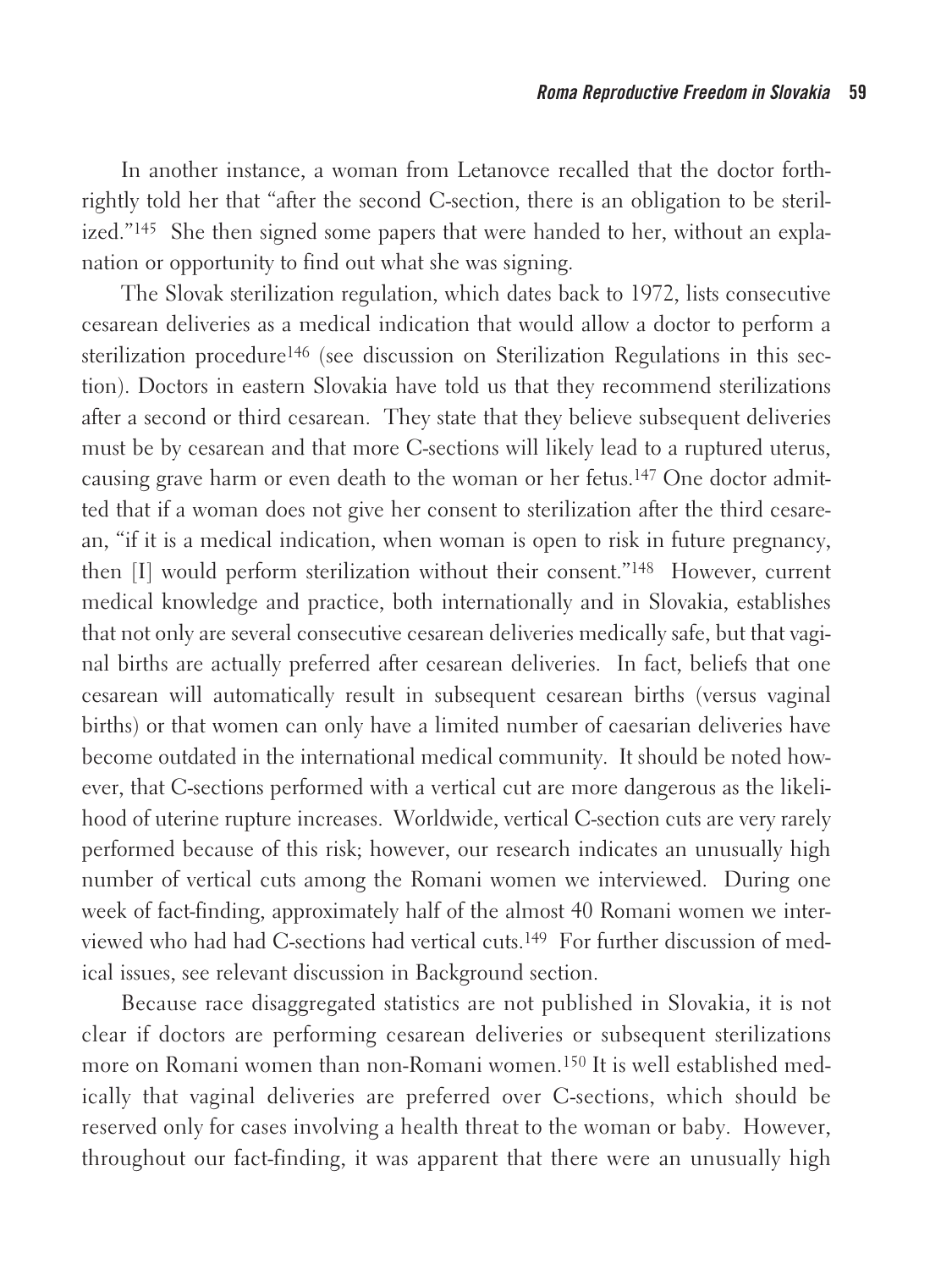number of cesarean deliveries in many Romani settlements. This phenomenon was noted by the Roma themselves.

An old woman from Švedlár, a settlement serviced by Gelnica hospital, remarked, "Before, the C-sections used to be rare. When a woman had it, the entire village was talking about it and we were all wondering what happened. Now, every other woman has it."151

Among Romani women in settlements throughout eastern Slovakia, medical providers perpetuate the false belief that once a woman delivers by C-section, all subsequent deliveries must be C-sections and any delivery after the second or third cesarean is extremely dangerous and a threat to the life of the mother or fetus.

Oľga, age 22, was coercively sterilized two years ago during the birth of her second child, which was also her second C-section. She does not know why she needed to have a cesarean. While she was waiting on the operating table at New Maternity Prešov before giving birth, a nurse approached her with a piece of paper. "She told me, 'If you get pregnant again, you will die. You might even die today. So you have to sign this.' I was scared and I signed."<sup>152</sup> Oľga did not understand what she was signing nor does she to this day understand what it means to be sterilized. She only knows that she wants to have more children but she cannot. Neither her doctor nor her nurse gave her any expla-

"In the fields of medicine and biology, the following must be respected in particular: the free and informed consent of the person concerned, according to the procedures laid down by  $law$  "

–Charter of the Fundamental Rights of the European Union, Art 3(2) nation of her health status, what they were planning to do to her or what alternatives were available to her. She only knew that she would die if she did not sign the piece of paper thrust at her. "They told me I should have signed or else I would have died¯so what should I have done? . . . White women have more rights than Romani women. They would not do this to white women<sup>"153</sup>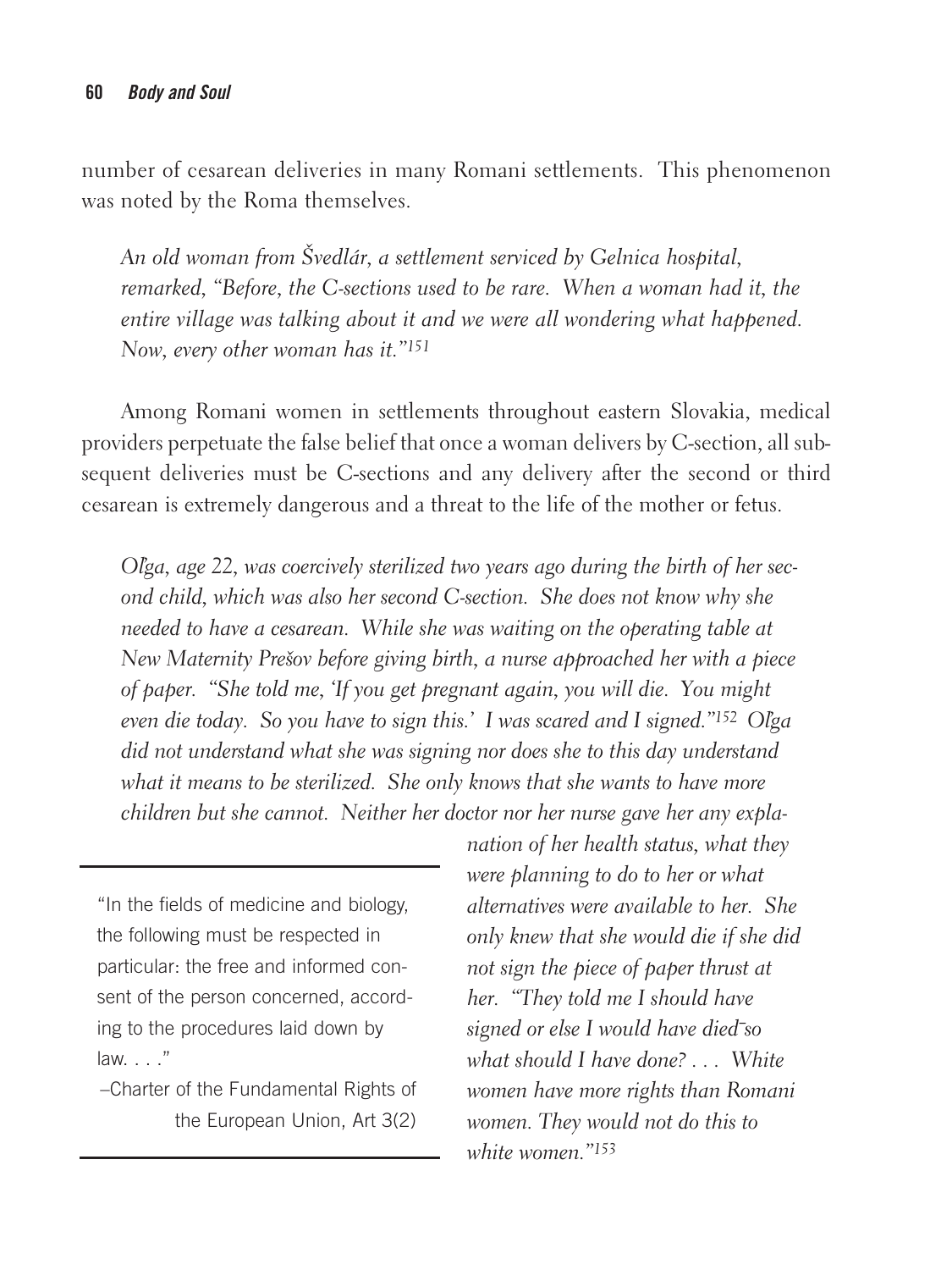*Obtaining consent in situations of duress.* Women are often first informed of the need to have a cesarean or be sterilized after they have entered the hospital to give birth, not previously during the term of their pregnancies. Doctors make decisions without discussing the options with the women in an open, calm, unhurried atmosphere where they would be able to reflect on their status, ask questions and make decisions. Instead, women are bluntly told that a cesarean or sterilization needs to be performed immediately. They are often in severe pain and already on the operating table. Some have already been given anesthesia and are not therefore fully capable of consenting to such a major medical procedure. These women are rarely provided an explanation of what is happening and why. Their opportunity to make an informed choice about sterilization is non-existent.

"[The European Parliament] recommends the governments of the Member States and the Accession Countries to ensure that women and men can give their fully informed consent on contraceptive use, as well as fertility awareness methods."

–European Parliament, Report on Sexual and Reproductive Health and Rights, 2002 ¶ 3

"Information must be communicated to the patient in a way appropriate to the latter's capacity for understanding, minimizing the use of unfamiliar technical terminology. If the patient does not speak the common language, some form of interpreting should be available."

> –WHO, Declaration on Patients' Rights in Europe, ¶ 2.4

≤arlota lives in Zborov and has a nine-year-old daughter. She gave birth twice, both times by C-section in Bardejov hospital, but the second baby died in 1995 when he was three weeks old. She was devastated. Šarlota approached her doctor about having more children. "I went to my gynecologist after my boy died and asked if I can have any more children. . . . At the hospital, before the C-section, the doctor asked me if I wanted to have more children and I told him not right away. I then signed something, but I did not know that it would be forever. . . . I only remember that the doctor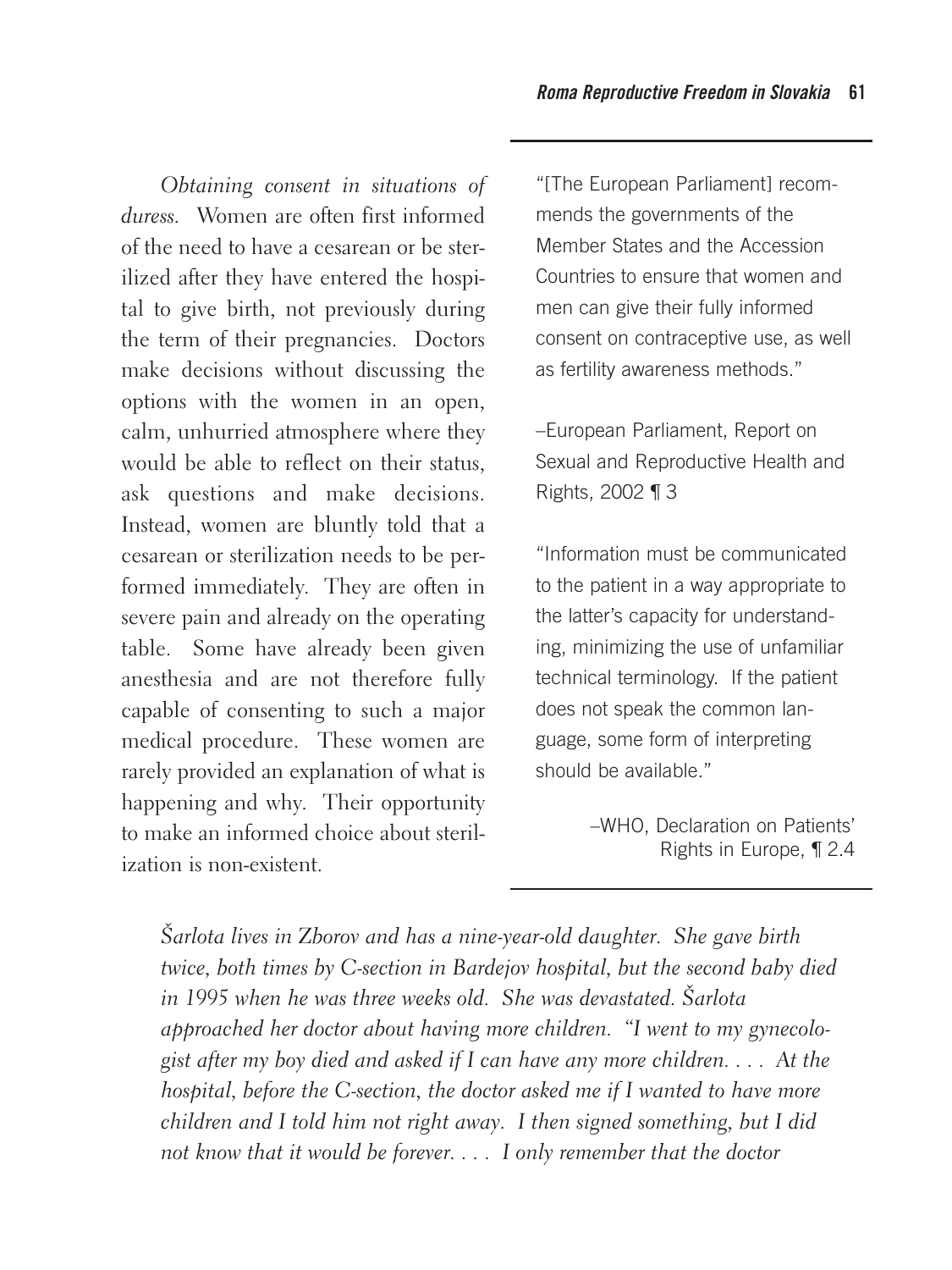brought me a blank piece of paper. It had only my signature on it after I signed. Even when I signed it, [my signature] was not any good [legible] because I was in so much pain. . . . I remember there was one gynecologist telling the other not to give the paper to sign because I was in so much pain. The other doctor said that they must give it to me."<sup>154</sup> She signed the paper not more than 20 minutes before the cesarean and immediately before entering the operating room. She learned much later that she had been sterilized. "The local gynecologist told me that it would be forever. I was surprised. I wanted to ask the doctor if I could do something to have more children, but I am ashamed to ask because usually gynecologists tell off Romani women for having more children and say that we have children to get [state] benefits. So I was ashamed to ask."<sup>155</sup> Šarlota is now 28 years old. "My daughter wants a brother or sister and I want one more child at least."156

*Inadequate Informed Consent.* In some cases, women cannot read or do not know what they have been asked to sign. They do not understand or speak Slovak fluently and translators are not provided. They are not given an explanation of the document they have been asked to sign or are signing it under conditions of duress without a chance to read it. Moreover, when physicians do speak to their patients, they often do not provide adequate explanations in terms that are understandable to the lay person; some Romani women do not understand the Latin or medical terms that are used and are not given simple and comprehensible explanations. As one woman from Žehra settlement explained, "This is how it works in Krompachy [hospital]: doctors do not explain, just take the woman to the operation room, do a C-section and then sterilize her. They do not write in Slovak for us to read, but in another language, which we do not know. We sign without understanding anything."157

In the case of Edita from Rudnany, who delivered by C-section in 1995, medical personnel gave her a piece of paper to sign in the Spišská Nová Ves hospital, but refused to let her read it even though she was literate. They simply told her "just sign here." She has not been able to become pregnant since then.<sup>158</sup> Sarlota, as discussed above, was merely handed a blank piece of paper to sign.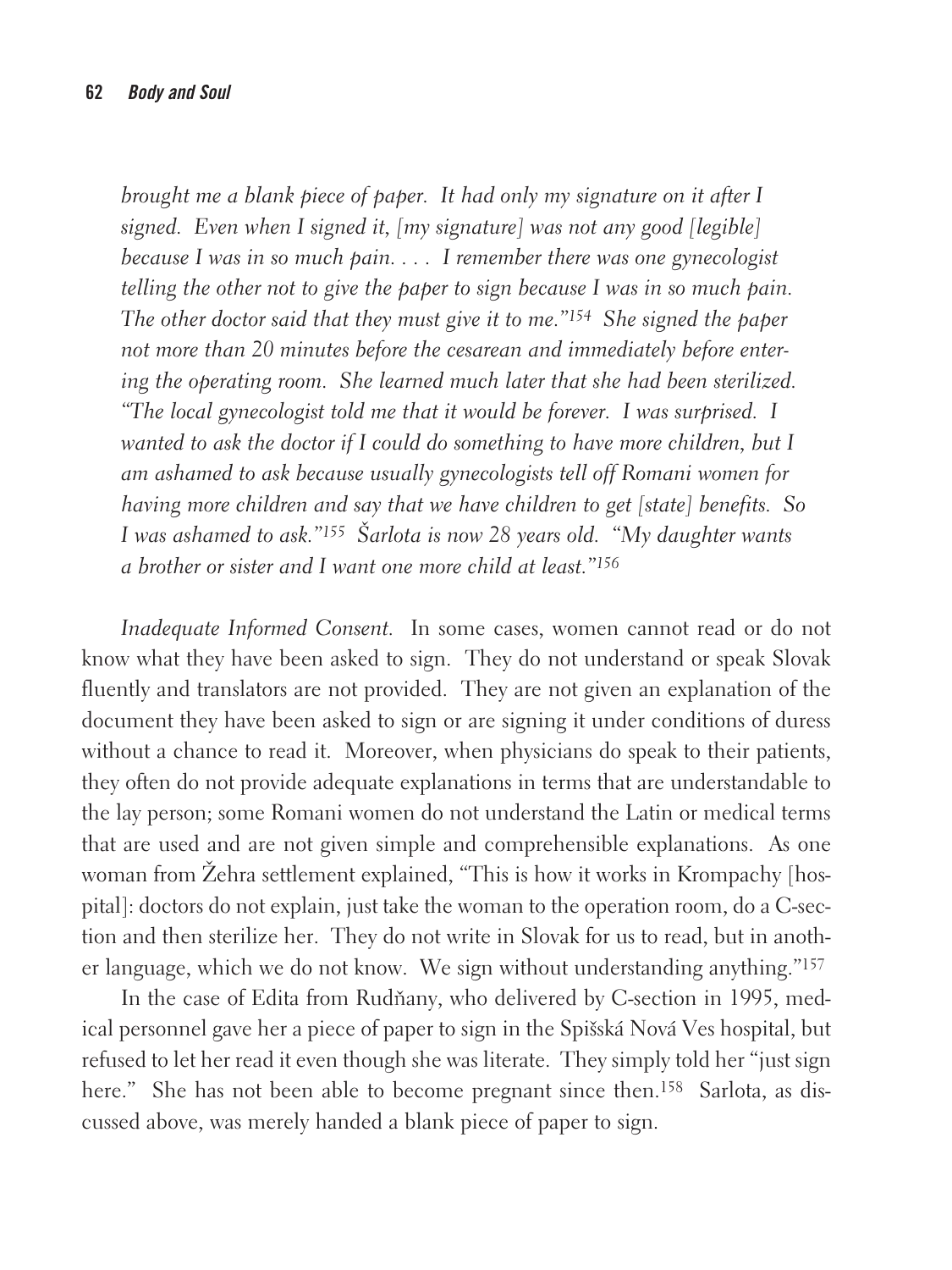#### **Involuntary IUDs**

Nata≥a of Bystrany has two children. During her second delivery in 1995, when she was 21 years old, the doctor went against her wishes and inserted an intrauterine device (IUD)—a form of long-term birth control. When she requested that it be removed, her request was denied and she was told, "It is the law."159

"The practice for Roma is, first, IUD, then they are released," Nata≥a said. Medical staff told Nataša that the IUD had to remain in place for five years. Yet when she asked her doctor to remove it five years later, she was told that it was too early. The device was not removed until January 2002 when she was in the hospital for another surgery involving a benign tumor.160

The practice of implanting IUDs into Romani women without their knowledge or consent is a reproductive rights violation as it undermines the individual's fundamental human right to decide whether and when to bear children (see section on Legal Standards). While we found the practice of coerced and forced IUD insertion was not nearly so widespread as that of coerced and forced sterilization, it was common in a few settlements associated with one particular hospital. Our fact-finding team identified approximately ten women from certain settlements, such as ∆ehra, Bystrany and Richnava in the eastern countryside, that complained of the non-consensual insertion of IUDs and the refusal of doctors to take them out. Women from these settlements identified Krompachy hospital as a perpetrator of these violations.161 While some of these coerced insertions took place during communism, the current refusal of doctors to remove the IUDs constitutes a continuing reproductive rights abuse.

Our research also found a number of other rights violations that often accompanied the forced insertion of IUDs. For instance, doctors sometimes do not permit the release of women from the hospital unless they submit to an IUD.<sup>162</sup> They often do not allow these women to discuss whether to use an IUD with their partners.<sup>163</sup> To remove IUDs, doctors often impermissibly demand additional money beyond what the women can afford, thus effectively denying them the right to cease using the method.<sup>164</sup> Doctors tell women that IUDs cannot be removed for a certain length of time, ranging from five to fifteen years. If the doctors do agree to remove the IUDs, they are simply re-inserted when the woman returns to the hospital.165 Doctors ignore the potentially adverse side effects such as severe abdominal pain, bleeding and headaches, and compel the women to continue using the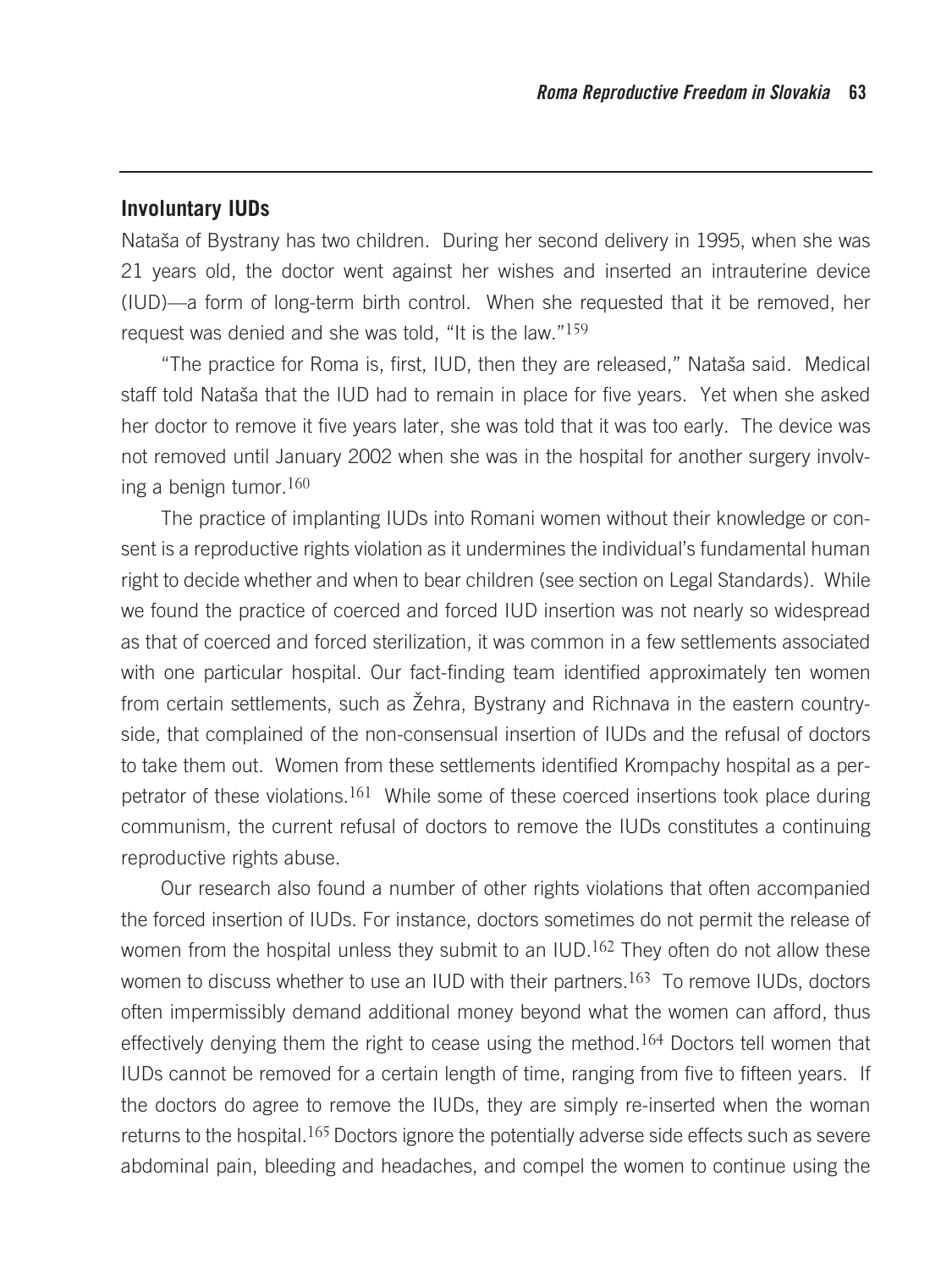#### **64 Body and Soul**

devices and bear the pain.166

Petra from Bystrany settlement is 44 years old and reports that an IUD was forcibly inserted fourteen years ago, in 1988, after the birth of her fourth child in Levoča hospital. She has had reproductive health problems since then and has asked her doctors to remove the device. She has been told that the removal will cost 500 SKK (12 Euros), which she cannot afford. 167

#### **FORCED STERILIZATION**

*"I have five children, ages 12, 9, 8, and twins born in April. I went to give birth in Krompachy on April 4 of this year. I knew it would be a C-section since the sixth month of pregnancy because I was pregnant with twins. They took me to the operation theater the next day. . . . Before I was released, they gave me something to sign, but I did not know what it was and they did not explain it to me. Later I was given a medical release report where it was written that I was sterilized."*<sup>168</sup>

–Sandra, 32, from Richnava

Beyond cases of coerced sterilization, our fact-finding revealed multiple instances of forced sterilization without even the façade of consent. Of the close to 60 women we interviewed who are certain they were sterilized, approximately 40% of them were first told this only *after* the procedure was completed. In some instances they were asked to sign authorization papers after the fact. About 50 of the remaining women interviewed are left to suspect that they have been sterilized after undergoing a C-section because they have not been able to conceive and were given no information by their doctors on their reproductive status.

*Belated Notification of Sterilization.* In March 2002, a 28-year-old Romani woman from Markušovce was sterilized during the birth of her fifth child. Her first and last deliveries were by C-section though she was never told she would need a cesarean prior to entering the hospital. During the delivery, she was sterilized and later told by the doctor that it was performed because her life was in danger. The next day, she was asked to retroactively sign a consent form for the procedure. "The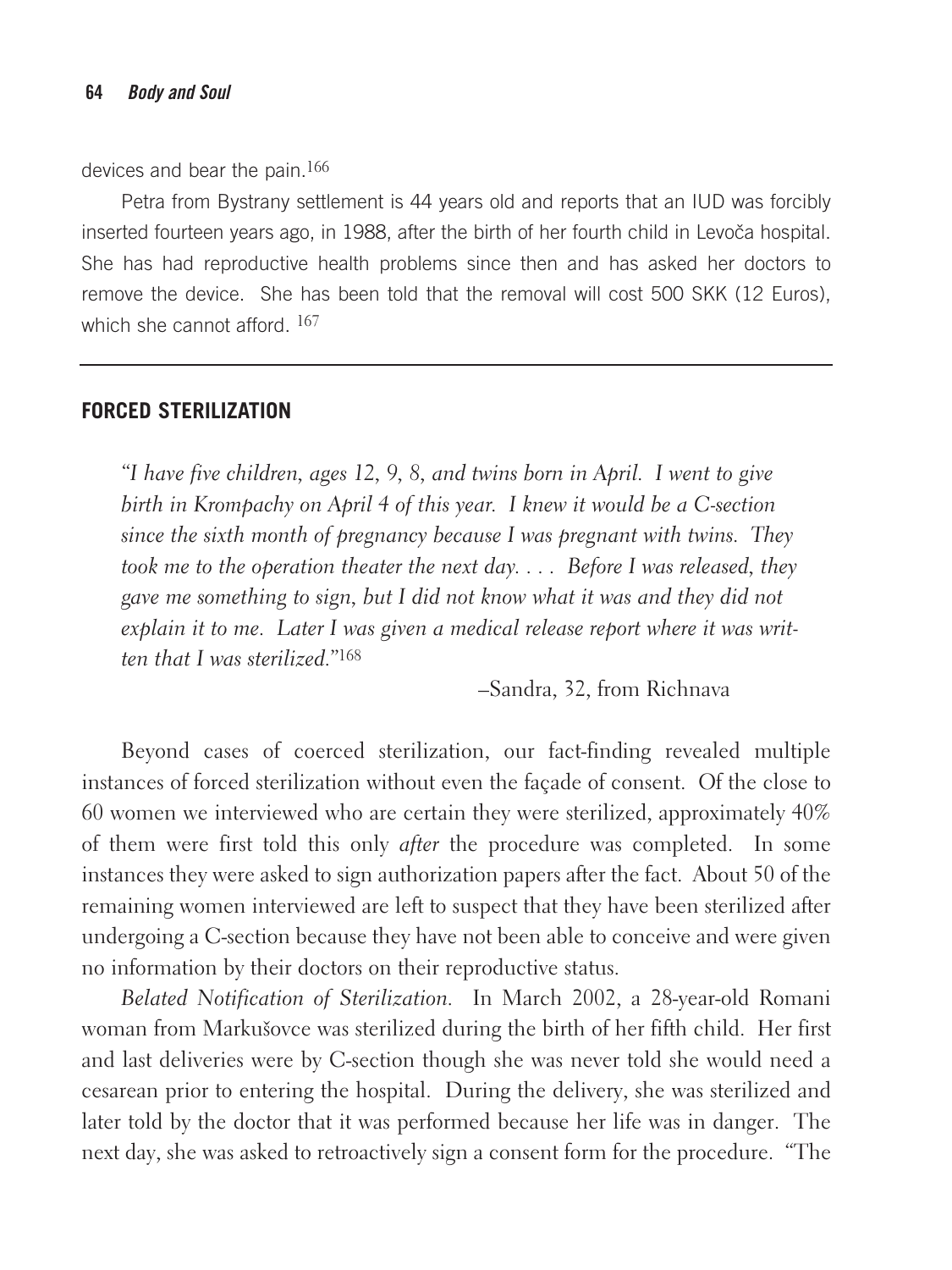doctor told me to sign because I was sterilized. I did not read it over because I was weak and sick. Doctor said it was dangerous for me and the next baby, and that is

why he sterilized me. . . . Only the girls in my room told me that I signed a sterilization consent. These girls knew because they had also signed. . . . There were three other Romani women together in that one room, all three had C-sections, all three signed."169

Izabela from Drahπov was sterilized at age 18 while giving birth to her second child, who was delivered through a Csection like her first. The day after the birth, the doctor told Izabela that she was sterilized because she was "too narrow." She became very upset because her doctor had never before brought up the issue

"Compulsory sterilization . . . adversely affects women's physical and mental health, and infringes the right of women to decide on the number and spacing of their children."

–Committee on the Elimination of Discrimination against Women, General Recommendation 19: Violence against Women, 1992, ¶ 22.

of sterilization. "I asked the doctor why he did not tell me anything before he sterilized me. But he only told me that my next baby would be by C-section and then there would be serious complications."170 He did not discuss alternatives such as contraception with her. She did not sign any documents either before or after her procedure. She very much wants to have more children because she is only 21 years old. She asked hospital officials about the option of having more children, but was told by the chief doctor that it would cost 5,000 SKK (120 Euros) to reverse a sterilization—a high price almost equivalent to the 6,000 SKK (145 Euros)171 that she and her husband receive in monthly social benefits.172

During the course of our fact-finding we interviewed several women who were told that they were sterilized and would not be able to have children just before they were released from the hospital.

Laura is 26 years old and has been pregnant three times, although her first baby was stillborn. Her last child was born in 1998 at Spišská Nová Ves hospital. She had a C-section and was sterilized, but was not given any detailed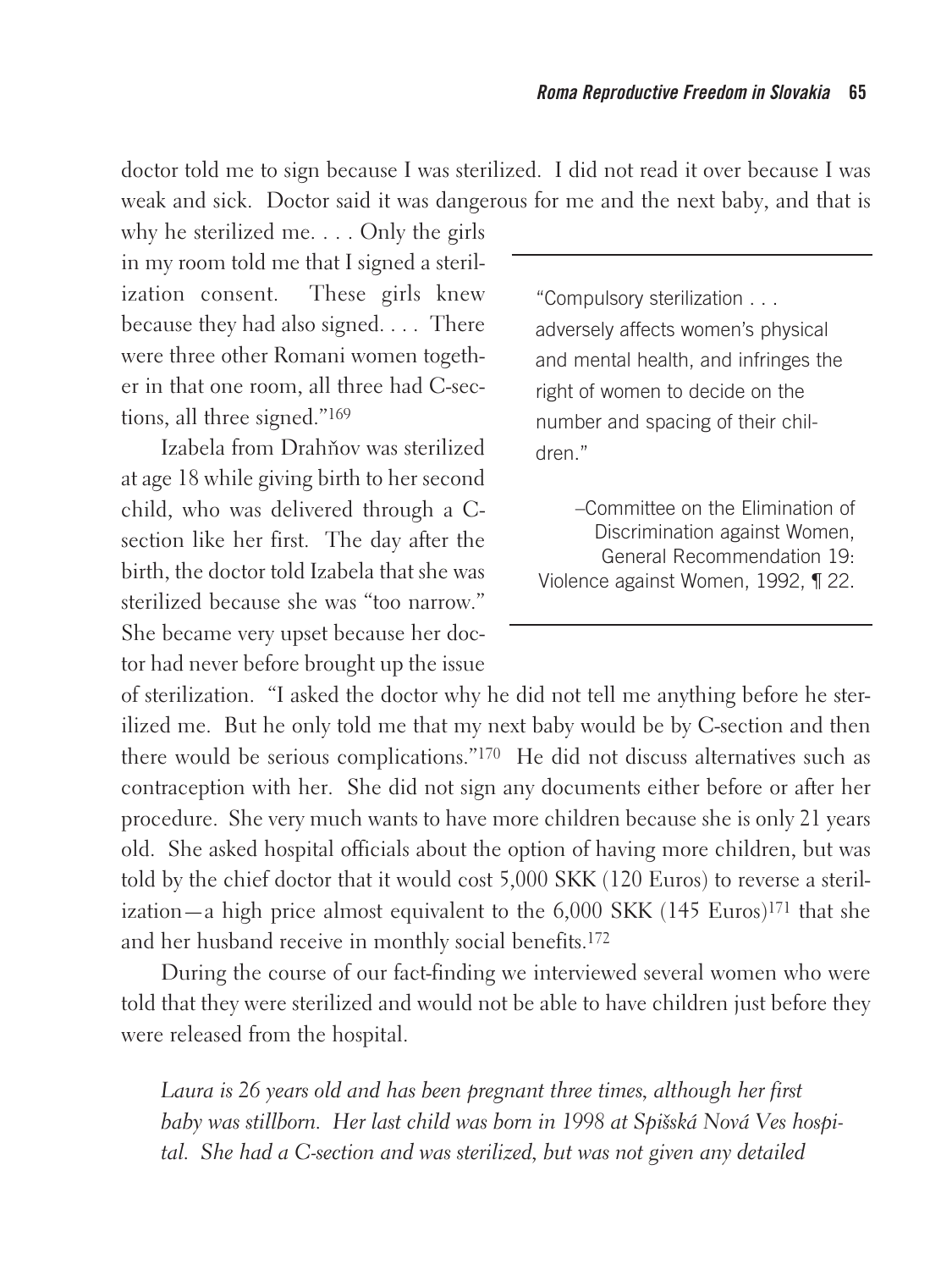"An intervention in the health field may only be carried out after the person concerned has given free and informed consent to it. This person shall beforehand be given appropriate information as to the purpose and nature of the intervention as well as on its consequences and risks. The person concerned may freely withdraw consent at any time."

> –Council of Europe Convention on Human Rights and Biomedicine, Article 5, Chapter II (1997)

information about why she had undergone sterilization. "Nobody explained me why. I know that women have Csections when the pelvis is too narrow or the child is too big. But when I came to the hospital, they sent me to the surgery immediately. Nobody said why. And then, after the delivery when I was to be released from the hospital, I went to an examination and the doctor told me that I would not have any more children. He did not say why. . . . I go for check-ups with my local doctor from Spišská, and he also said the same. I know I did not sign anything. . . . I did not

complain because I know this is very usual, normal thing."173

*Sterilization of Minors.* Sabína of Bystrany was sterilized in 2001 when she was a minor. She had two C-sections, the last one when she was 17 1/2 years of age. After she was admitted to the hospital, she was told for the first time that she had to deliver through a cesarean because she was "too narrow," a matter that had never been discussed during her monthly pre-natal visits. "The doctor said, 'You have to sign this paper to have your ovaries tied. If you do not sign it, it will be at your own risk,'"174 she recounts. "I was scared of having another C-section because of this risk."175 She signed papers authorizing the sterilization one day before her delivery. Her parents were not asked to provide their consent to this procedure. Sabína is currently 19 years old and wants to have more children.176

The fact-finding conducted by the Center for Reproductive Rights and Poradňa uncovered a handful of cases of Romani youth who had been sterilized without their consent or the consent of their parents. These adolescents were unmarried and below the age of 18. Under Slovak law, in the case of unmarried, underage minors,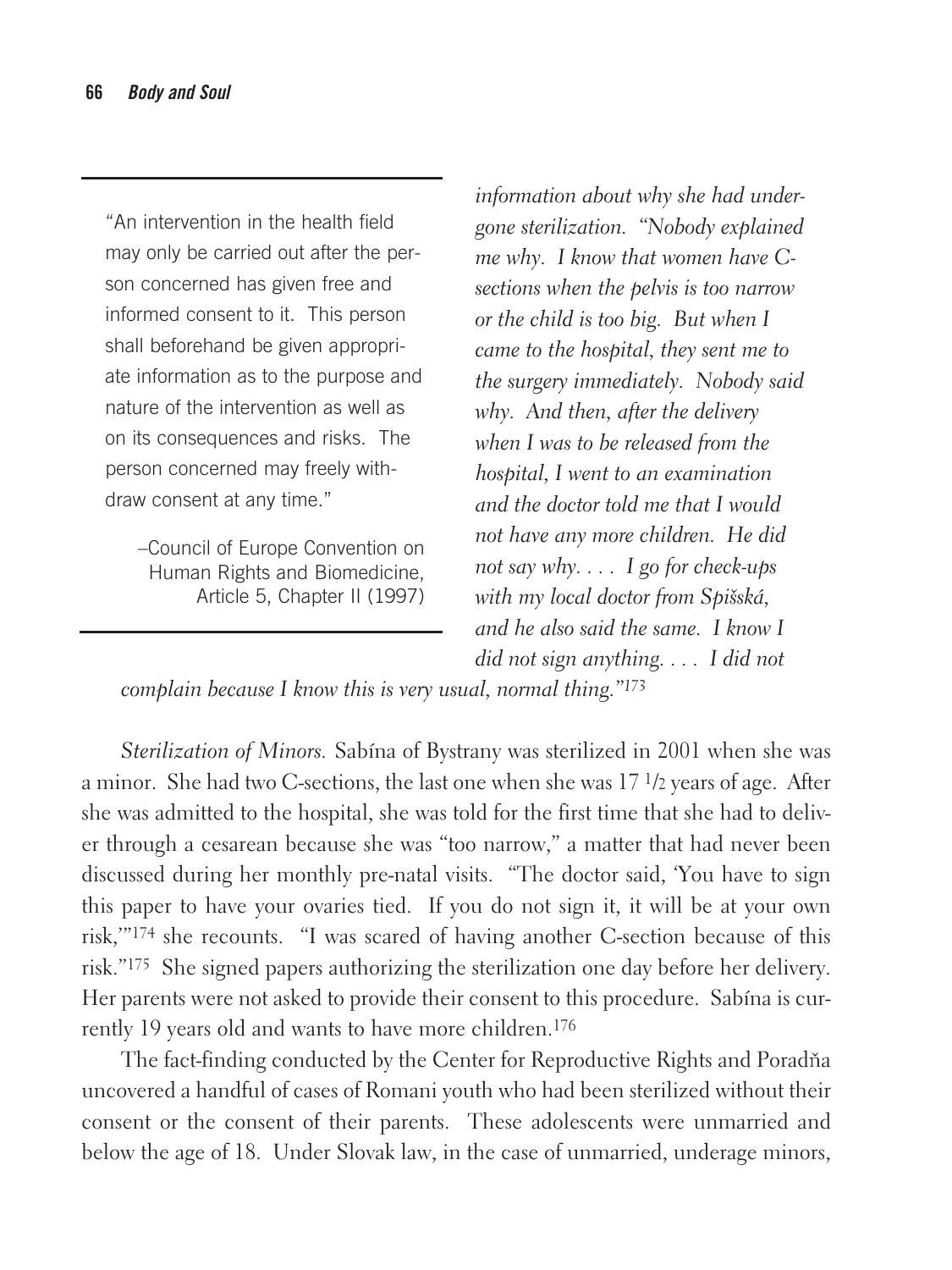the permission of legal guardians is necessary to perform medical interventions such as sterilization.177

Michaela from Richnava had her first child when she was 14 and her second child in 1996 when she was 16. She suspects that she was sterilized during her second delivery, which was a cesarean. "It was 11p.m. when I went to the Krompachy hospital and the doctor was there and screamed at me, 'You fucking gypsy whore. How dare you deliver at 12 a.m.!' He then immediately took me upstairs, swearing continuously, and did a C-section on me without any other explanation.  $\ldots$  The second time I went to the hospital, it was another doctor. She asked me, 'Why did the doctor do a C-section on you?' and I said 'I don't know.' Then she put me to sleep and did the second C-section. Maybe I signed something but I do not remember when or what it is. When I left, they said that I will have more children, but for six years I wait and nothing."178 Michaela wanted more children and decided to pursue treatment. "Three years ago, I went to get fertility treatments, to reverse my sterilization, but the patients there were saying that horrible things are done to us. So I got scared and ran away. I was also scared because I saw the doctor in the halls over there. When he saw me, he said, 'You stinky gypsy. God should punish you as you deserve!'"179

## **SUSPECTED CASES OF FORCED STERILIZATION**

Our team documented more than 50 cases of Romani women who were provided with neither verbal nor written confirmation of sterilization but strongly suspected that they had been involuntarily sterilized. All of these women have had at least one C-section. Some remember signing documents during labor, but are uncertain as to what those documents were and were never given an explanation by health-care personnel.

While there are many causes of infertility, most Romani women are unable to afford or access the medical technology that would identify the causes of their reproductive health problems, causing a great deal of stress to themselves and their families. In addition, many Romani women cannot access their personal medical records, which may contain information on the cause of their infertility (see section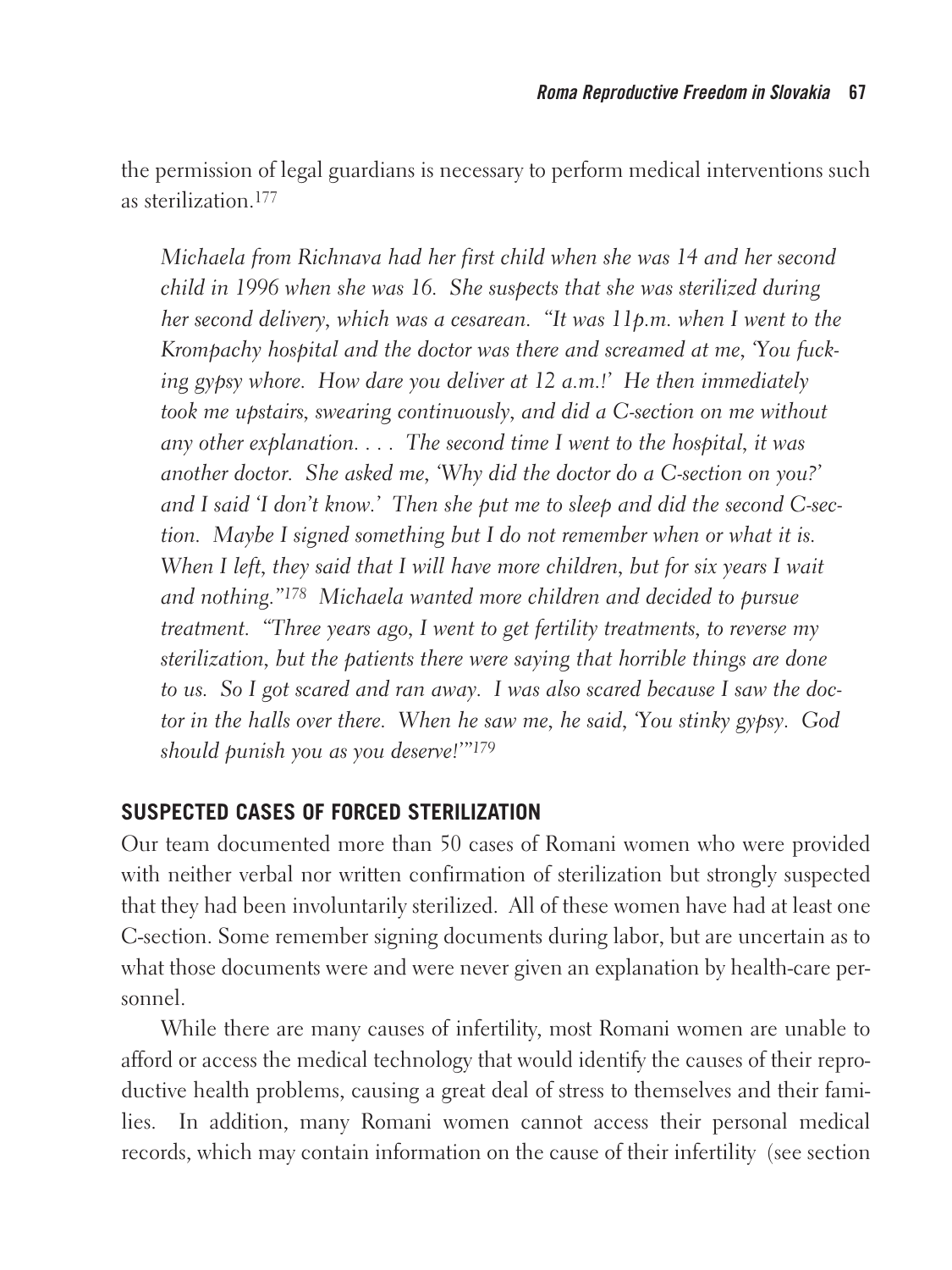on Denial of Access to Medical Records).

∆ofia's story is typical of Romani women who suspect sterilization. She is 33 years old and has four children. Her last birth, in 1996, was a cesarean and she has not been able to become pregnant since. She did not sign any documents in the hospital and her doctor did not mention sterilization to her. She wants to have more children but she now thinks that that they may never be an option.180

## **Sterilization Regulations in Slovakia**

#### **Regulations**

The regulation governing the conditions under which sterilization can be performed in Slovakia dates back to 1972 (hereinafter the Regulation on Sterilization)<sup>181</sup> and was issued by the Czech and Slovak Socialist Republics to implement the 1966 Law on Health. which stated that "Sterilization can be performed only with the consent or based on specific request of the person who shall undergo sterilization under the conditions established by the Ministry of Health."182 Despite the fact that the 1966 Law on Health has been replaced by a new health law, 183 the Ministry of Health and many doctors still consider the Regulation on Sterilization to be valid and in effect. It outlines specific requirements and medical indications that a person seeking sterilization and the hospital performing the sterilization must fulfill in order to be granted permission for sterilization.

According to the Regulation on Sterilization, a woman may request sterilization before or at the age of 35 only if she has four or more living children and after the age of 35 if she has three or more living children.<sup>184</sup> The regulation further requires that where there are medical indications for sterilization, the decision of the woman is subject to an evaluation of a hospital's sterilization commission. These commissions include the director of the regional or district hospital, the director of the hospital where the sterilization is to be performed, the chief gynecologist of the hospital, and a physician who is an expert in sterilization.<sup>185</sup> The request is to be submitted to the commission in written form either by the patient or her doctor with her consent.<sup>186</sup> A special examination of the patient requesting sterilization is then performed. According to the regulation, this examination must be completed within three weeks of the receipt of the request so that the commission can schedule a meeting in a timely manner.<sup>187</sup> The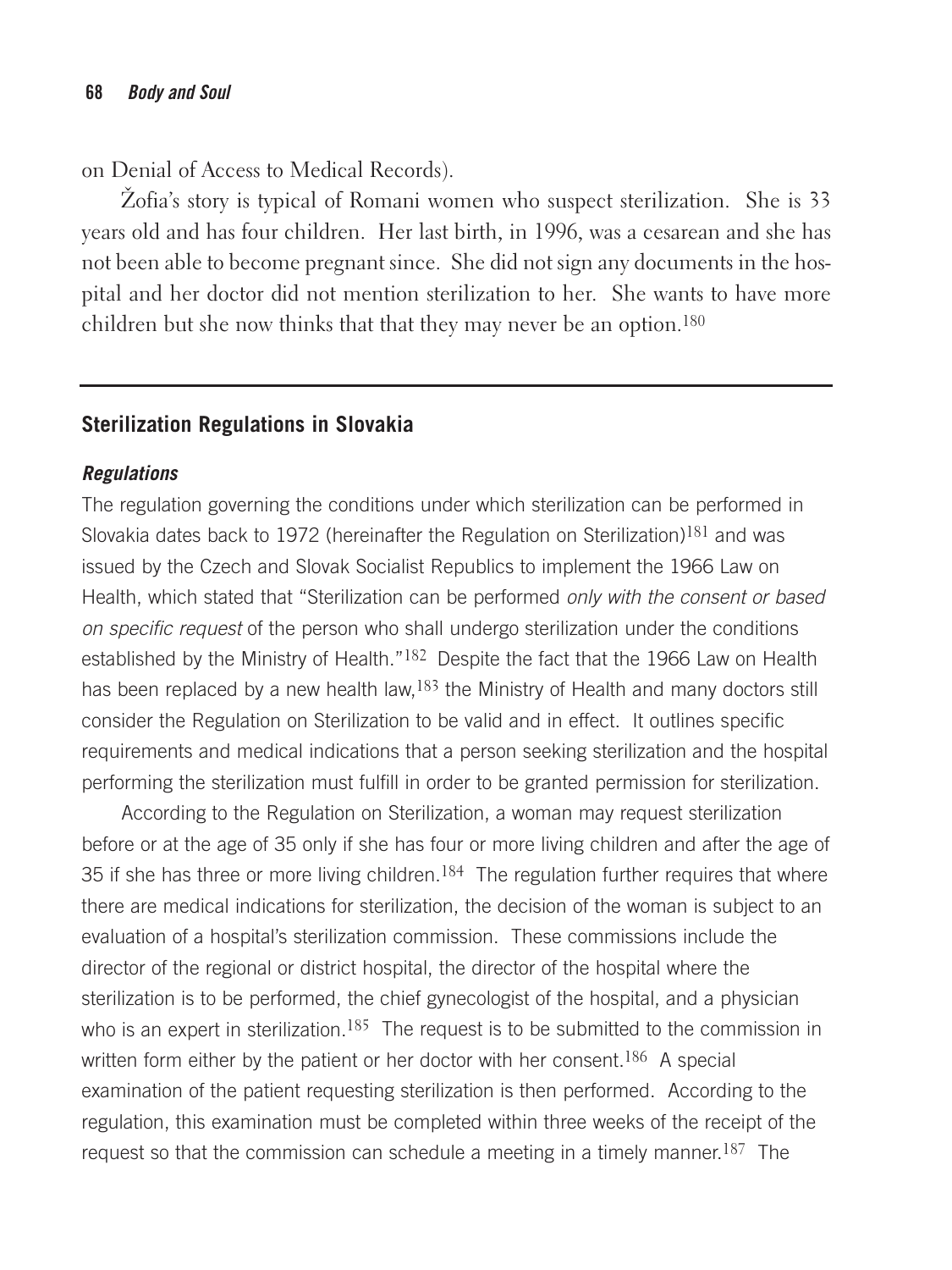commission is authorized to approve the sterilization request only if it is medically indicated<sup>188</sup> and is required to issue documentation containing a transcript of the commission discussion and the decision.<sup>189</sup> This commission, in theory, is to safeguard against sterilizations being performed based on unsound and arbitrary medical decisions. The regulation also requires the individual who requests the sterilization to sign a release form stating that she<sup>190</sup> or, in the case of a minor, her legal representative,191 consents to undergo sterilization and has examined the written information regarding the extent to which sterilization is reversible.<sup>192</sup>

#### **Violations**

In addition to demonstrating that health-care practitioners do not comply with the requirement of informed consent to sterilization, our fact-finding has also revealed that doctors are not familiar with the age requirements of sterilization regulations193 and do not always comply with requirements regarding the convening of the commission to authorize the sterilization.194

During our fact-finding, we interviewed many health-care providers who incorrectly cited the requirements of the Regulation on Sterilization. For example, we were told that a sterilization could only be requested by a woman "[who] must be over 40 years old,"195 or "after 35 years and with two children."196 However, the vagueness of the regulation has contributed to its discretionary application. In particular, the sterilization regulation states that a woman with "iterative" cesarean deliveries may have an approved medical indication that warrants a sterilization,197 but does not specify the number of cesareans that fulfill this criteria. One of the doctors we interviewed claimed that the "law says that a woman can ask for sterilization after two C-sections."198 Doctors apply their own interpretation to this vague standard in the law, substitute their own judgment for that of the woman "requesting," and justify their sterilization practices with inaccurate medical beliefs, such as that more than two cesarean deliveries is dangerous (see discussion of medical issues in Background section).

During the course of our research we uncovered a couple of cases in which the commission's authorization was fraudulently added after the sterilization was performed during a cesarean delivery.

Alisa was brought to Gelnica hospital on April 25, 2001.199 Our review of her medical records indicated that she had a cesarean delivery because "there was a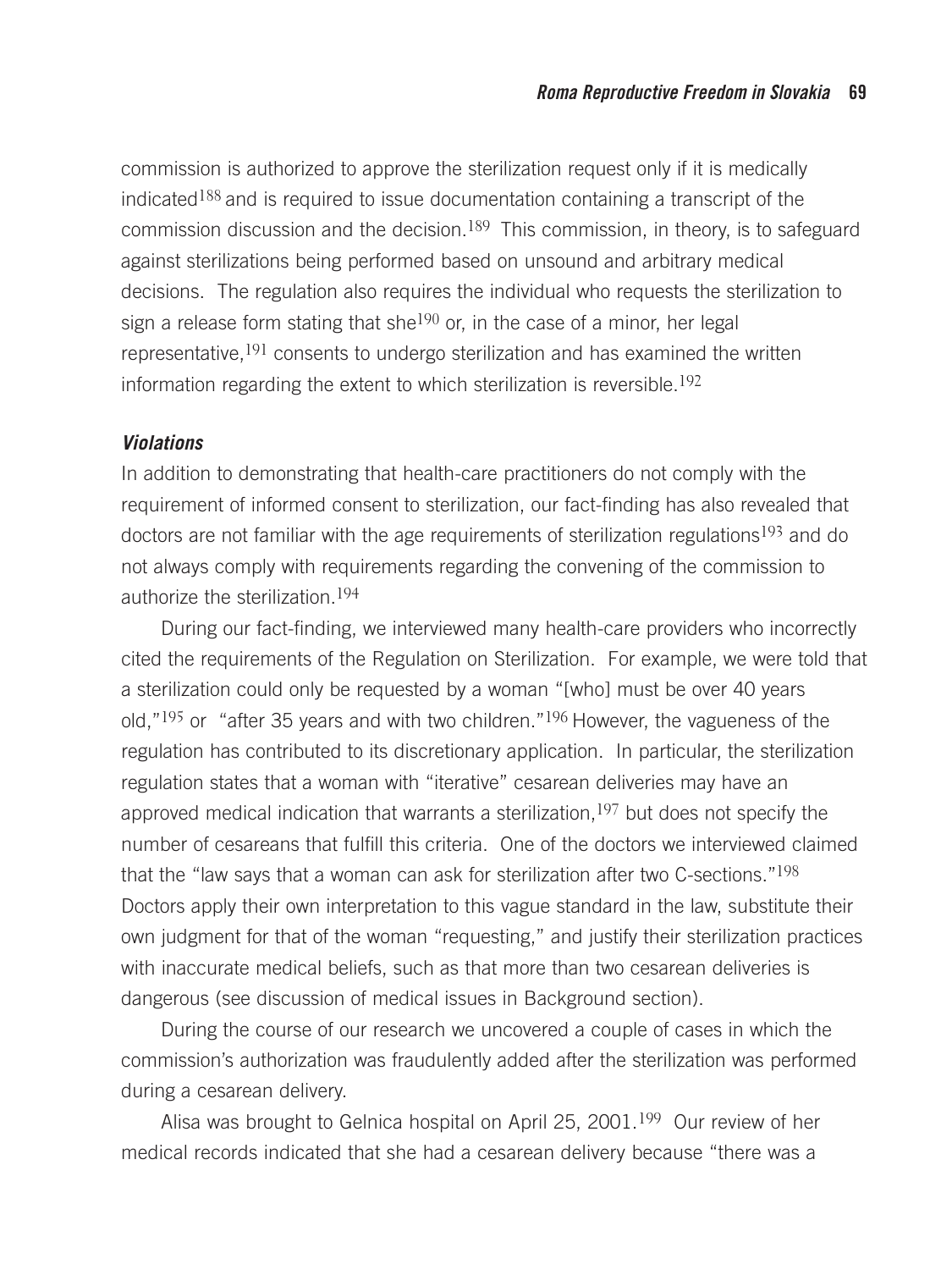#### **70 Body and Soul**

danger of uterus rupture" and the "head of the child was disproportionate to the pelvis of the mother." She was sterilized during the C-section. Her records stated, "During the surgery, there was lege artis sterilization performed based on patient's request."200 Attached was a consent document that contained the following: "Based on the [patient's] request there will be performed a sterilization on her and she is informed about the irreversibility of this status and thus about the impossibility of future conception."201 The authorization contained the signatures of Alisa and one doctor. In addition, an approval from the sterilization commission was attached that stated that Alisa requested sterilization and, according to her health status, the commission agreed with the sterilization; it further indicated that she fulfilled the criteria for sterilization. Alisa, however, reports that she was coerced into signing the consent form after she was given an injection in the operating room.<sup>202</sup> The date of the commission's decision was May 15, 2001, and there were three signatures from the sterilization commission. Alisa's sterilization was performed on April 25 and she was released from the hospital on May 11.203

In a similar case, the patient's medical records falsely indicated that she had requested sterilization, when in fact she had no knowledge of having been sterilized. Klára is 24 years old and has two children, both of whom were delivered by C-section without any obvious indications for the procedure. Her second child was born in 1996 in the New Maternity Prešov. She has failed to become pregnant since her last birth and does not understand why. She had no problems after her last delivery and does not use contraceptives. Though no doctor spoke with her about sterilization, she suspected her attending doctor performed the procedure on her without her consent.<sup>204</sup> Our team's review of her medical records confirmed her fears. The records contain a notation indicating that the "patient requested sterilization."205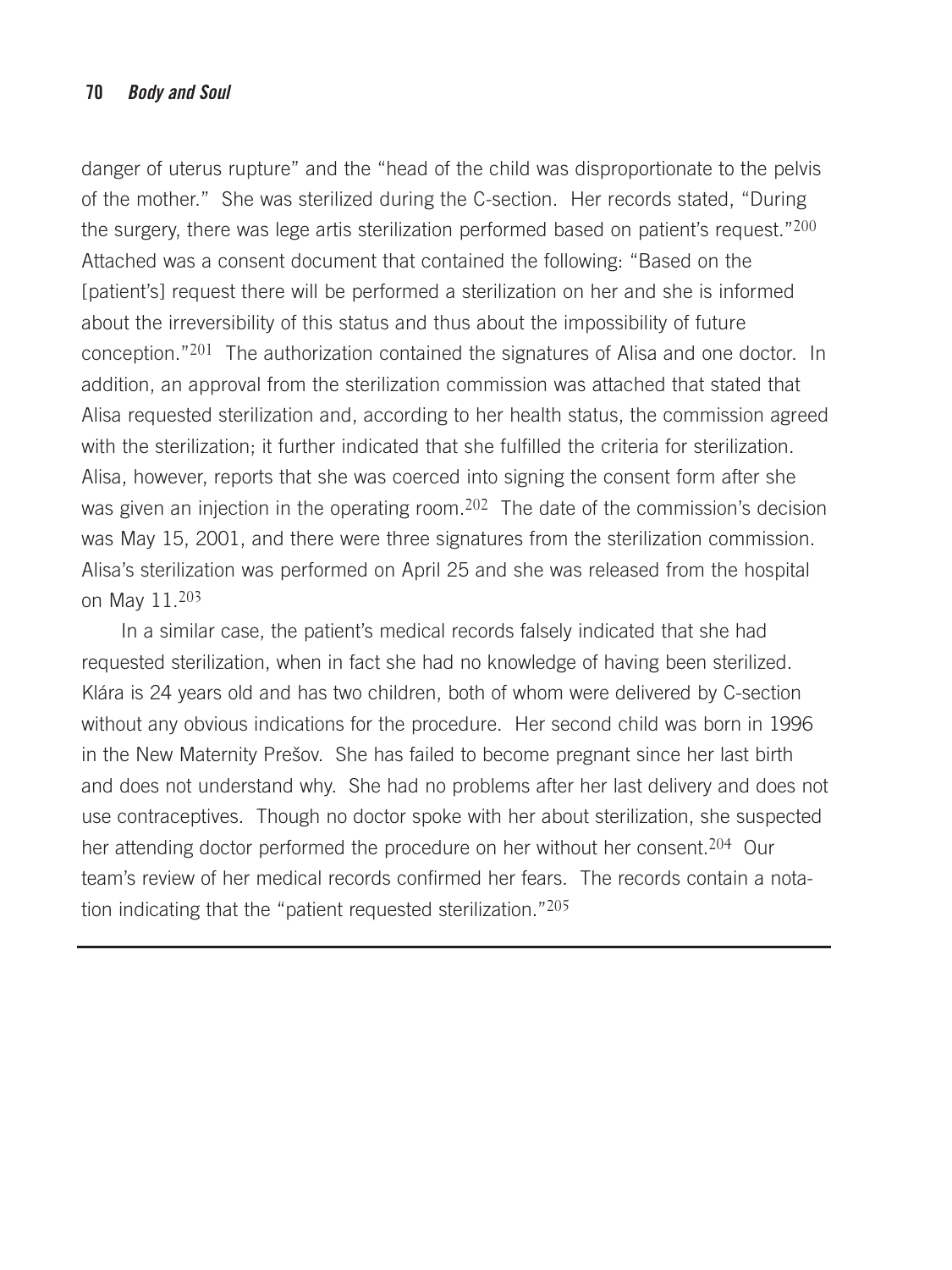#### **FAILURE TO PROVIDE FULL AND ACCURATE INFORMATION**

*"[They do] not explain anything . . . they just tie up our ovaries and then they say that they saved our lives."*<sup>206</sup>

- Romani woman, 24, from Stráne pod Tatrami

In the course of the fact-finding, both Romani and non-Romani women complained of the failure of women's health-care personnel to provide complete and accurate medical information in a respectful and professional manner. Instead, as many of the testimonies highlighted in this section show, practitioners tend to give simplistic, incomplete, and misleading explanations to the patient. They complain of the hostility they experience in health-care settings and complain about the attitudes of doctors and nurses toward their patients. One non-Romani woman described her experience like this:

*"I gave birth twice, ten years ago and three years ago. In neither case was I given any information. They give you stupid information, but no explanation about what is going on. . . . You are a non-entity, you have no rights, and everything is decided by doctors. If you complain or ask questions, you break the rules and you are afraid they would retaliate against your child. And you do not feel comfortable to ask. It is like you entered in a machine and you have to act like a part of it. I had to fight for everything, for the simplest thing."*<sup>207</sup>

*Lack of Information about Contraceptive Options.* Failure to provide full and accurate information on the range of contraceptive methods is a particularly egregious violation of reproductive rights in the case of sterilizations, which involve permanent, often irreversible changes to a woman's reproductive system. Though sterilization can be avoided by pursuing less drastic contraceptive options, almost none of the Romani women interviewed during our fact-finding mission had been given information on other options. Birth control pills or IUDs, two of the most common forms of contraception in Slovakia, were not discussed with them. Some of the women we spoke to had never heard of the full range of contraceptive choices available. Judita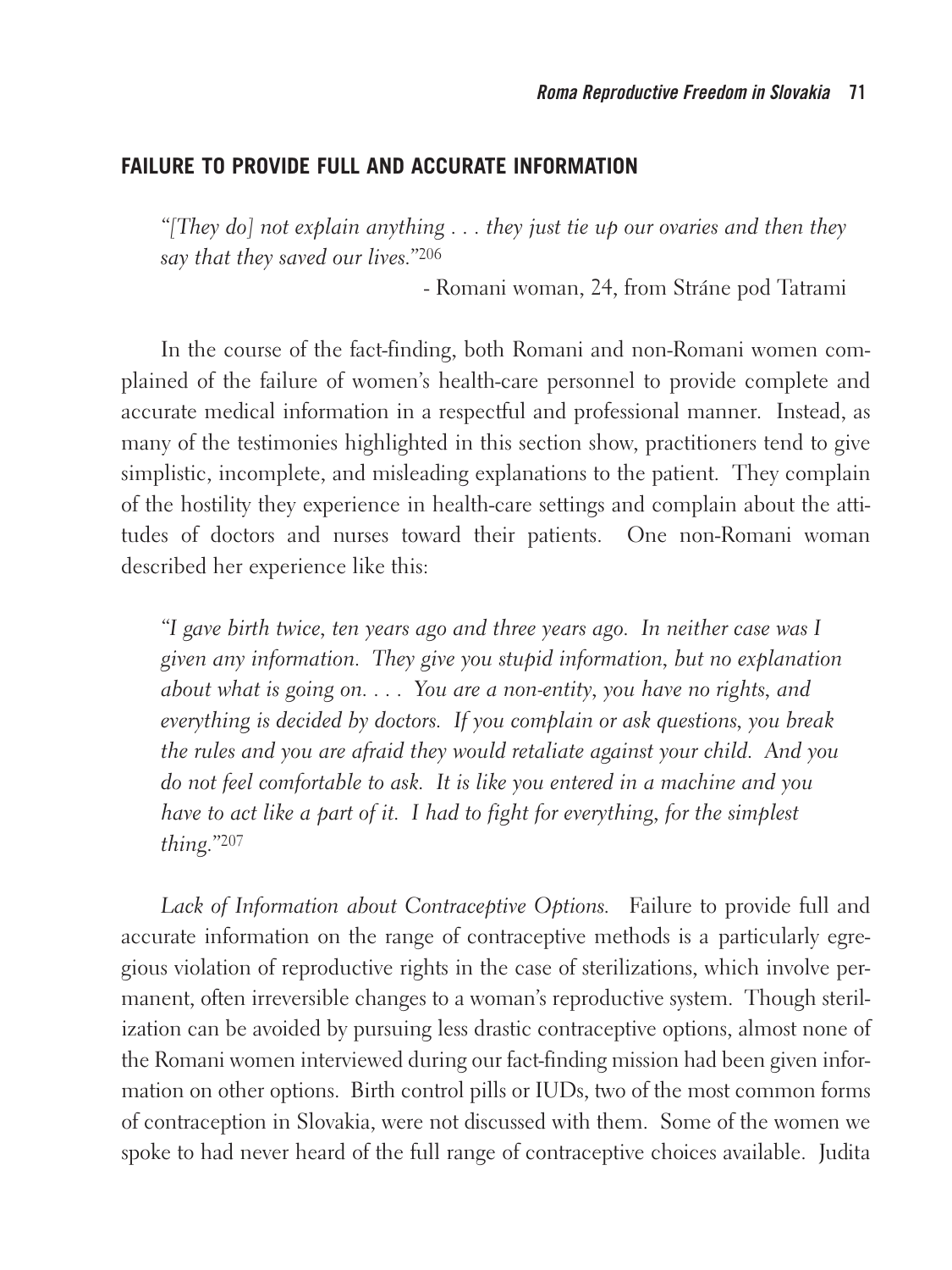"The process of informed choice must precede informed consent to surgical sterilisation. Recognised available alternatives, especially reversible forms of family planning which may be equally effective, must be given due consideration. The physician performing sterilisation has the responsibility of ensuring that the person has been properly counselled concerning the risks and benefits of the procedure and of its alternatives."

–International Federation of Gynecology and Obstetrics (FIGO), Ethical Considerations in Sterilization, ¶ 6

delivered three children via C-section, but had never discussed contraceptives with her physician. She was never informed of the option to choose contraception and though she had heard about IUDs from other Romani women, she did not know what contraceptive pills were and did not know anyone who used these pills.208

*Lack of Information about the Side Effects of Sterilization.* In the case of cesareans and sterilizations, Slovak health-care practitioners consistently fail to provide a thorough and transparent assessment of the implications of treatment or birth control options, and the reasons for the physician's recommendations. Many Romani women

who were or suspect they were sterilized identified a number of common health problems that resulted from the procedure. These problems include irregular menstrual cycles, headaches, bleeding, and infections—all common side effects of sterilization procedures.209 But Romani women, who are rarely informed of these side effects or, in some cases, of the fact that they even have been sterilized, are left wondering about what could be wrong with their bodies.210 Moreover, some of the women who do learn that their bodies have been irreversibly altered have become clinically depressed.211

*Denial of Responsibility by Health-Care Professionals.* Slovak doctors and nurses told us that they did not believe it was their duty to inform female patients about reproductive options such as contraceptives. Staff at the majority of the hospitals we visited thought it was the obligation of local gynecologists to discuss contraceptives with patients, even though these local doctors were not the ones who authorized or performed the sterilizations.<sup>212</sup> Some doctors took a disinterested approach to the issue: "[I]f the patient is interested in contraception, then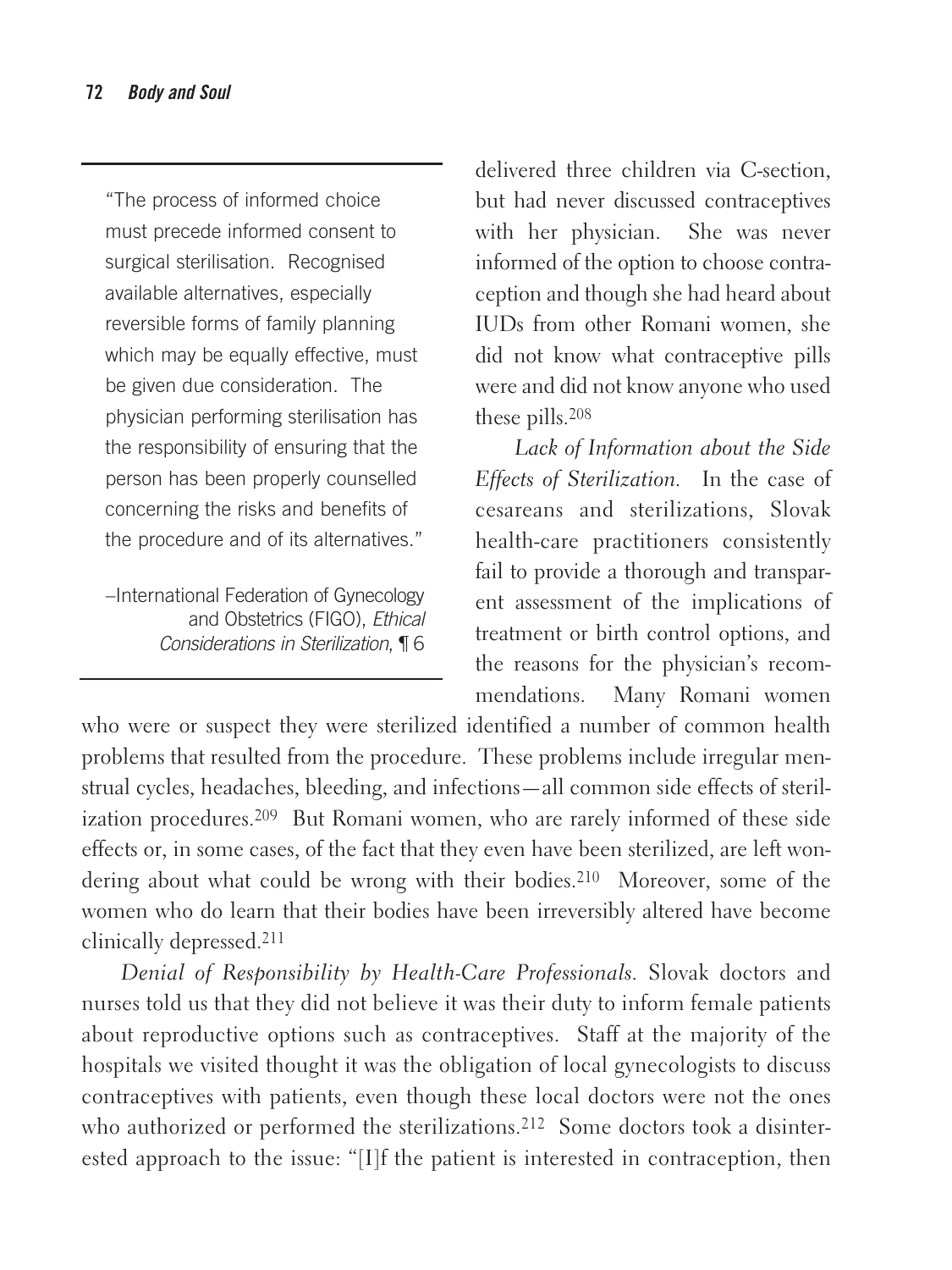the doctor can provide this information."213

"In general, information on contraception is sufficient,"214 said another doctor at Gelnica hospital. "Women know about it from magazines and press. In schools there are lectures. There are different groups who come to teach so the youth are well informed. . . . The problem is not about being informed but whether they want to use it."215

The alarming lack of importance that Slovak health-care practitioners attach to the need for providing their patients with full and accurate medical information is

especially troubling when combined with discriminatory attitudes toward the Roma. The result is a complete disregard for ensuring the informed consent of Romani women about such life-altering matters as their childbearing capacity and sterilization.

"[I]t doesn't matter what you recommend to them, they don't use it,"216 said one doctor in response to a question we posed about the use of contraceptives by Romani women. He went on to say that Romani women do not use contraception because their men would not live with them if they did not get pregnant. "Among Roma, only prostitutes take the pill."217 Another doctor complained that it was too difficult to counsel Romani women on their health needs, including giving them family planning information. He said they do not want to be counseled and that "80% are irresponsible; they neglect their health and health

"The Committee of Ministers . . . recommends governments of member states:

III. to envisage the following measures when drawing up a family planning programme:

B.(v) organise appropriate services within the public health system, preferably integrated in the maternal and child health setting, in the maternity hospitals and, where existing, in primary health services;

C.(i) make health and social professionals on all levels understand that family planning is a part of general health care and therefore part of their responsibilities . . ."

–Committee of Ministers, Council of Europe, Resolution (78)10 on Family Planning Programmes, 1978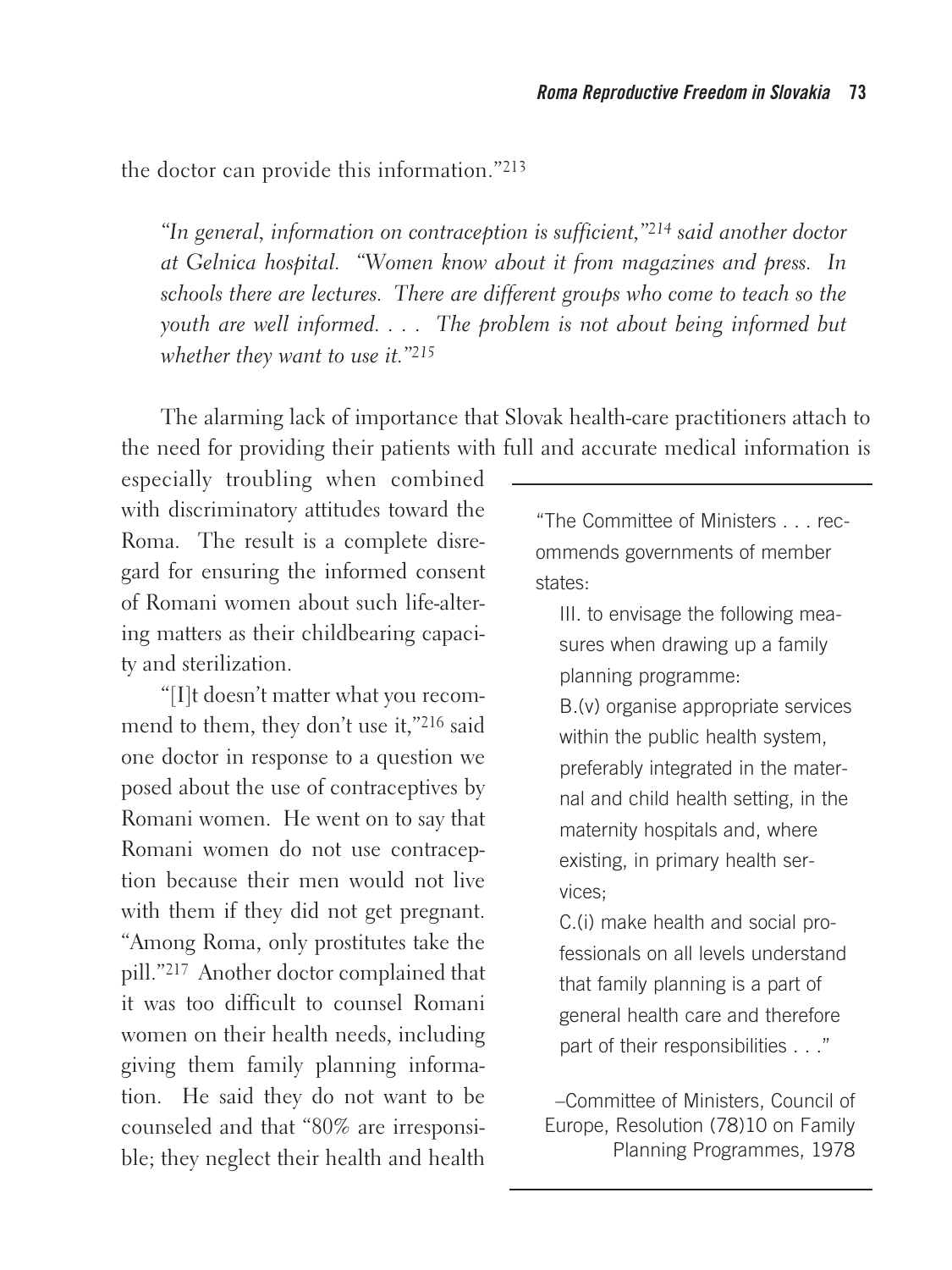problems."218 One doctor [Gelnica hospital] surmised that: ". . . among Roma, there is no will [to use contraception]. They do not have motivation. A woman who does not have children is less valuable. In the Romani community, she simply has to deliver every year. . . . Planned parenting is UFO for them or E.T. It is a totally alien concept for them. It is taboo to talk about contraception."219



# **Abuse and Discrimination in Maternity Wards**

During the course of our fact-finding we identified widespread, systematic and egregious discrimination against Romani women in hospital maternity wards and in some gynecological clinics in eastern Slovakia. Segregation, discriminatory standards of care, and physical and verbal abuse were alarmingly common complaints by Romani women. These complaints were heard in almost every settlement

we visited. Discriminatory and abusive practices toward the Roma seem to have flourished in post-communist Europe, despite denials from Slovak authorities. As this chapter details, despite evidence of widespread discrimination and abusive treatment of the Roma, Slovak government and hospital officials have failed both to classify such treatment as a form of discrimination and to impose sanctions on government health-care personnel to punish or deter such conduct in the future. They either dismiss this treatment as inconsequential or necessary given medical and social factors.

We have organized our findings in this chapter according to these three prevailing patterns of abuse and discrimination:

- segregation in maternity wards;
- discriminatory standards of care; and
- physical and verbal abuse of Roma in maternity wards.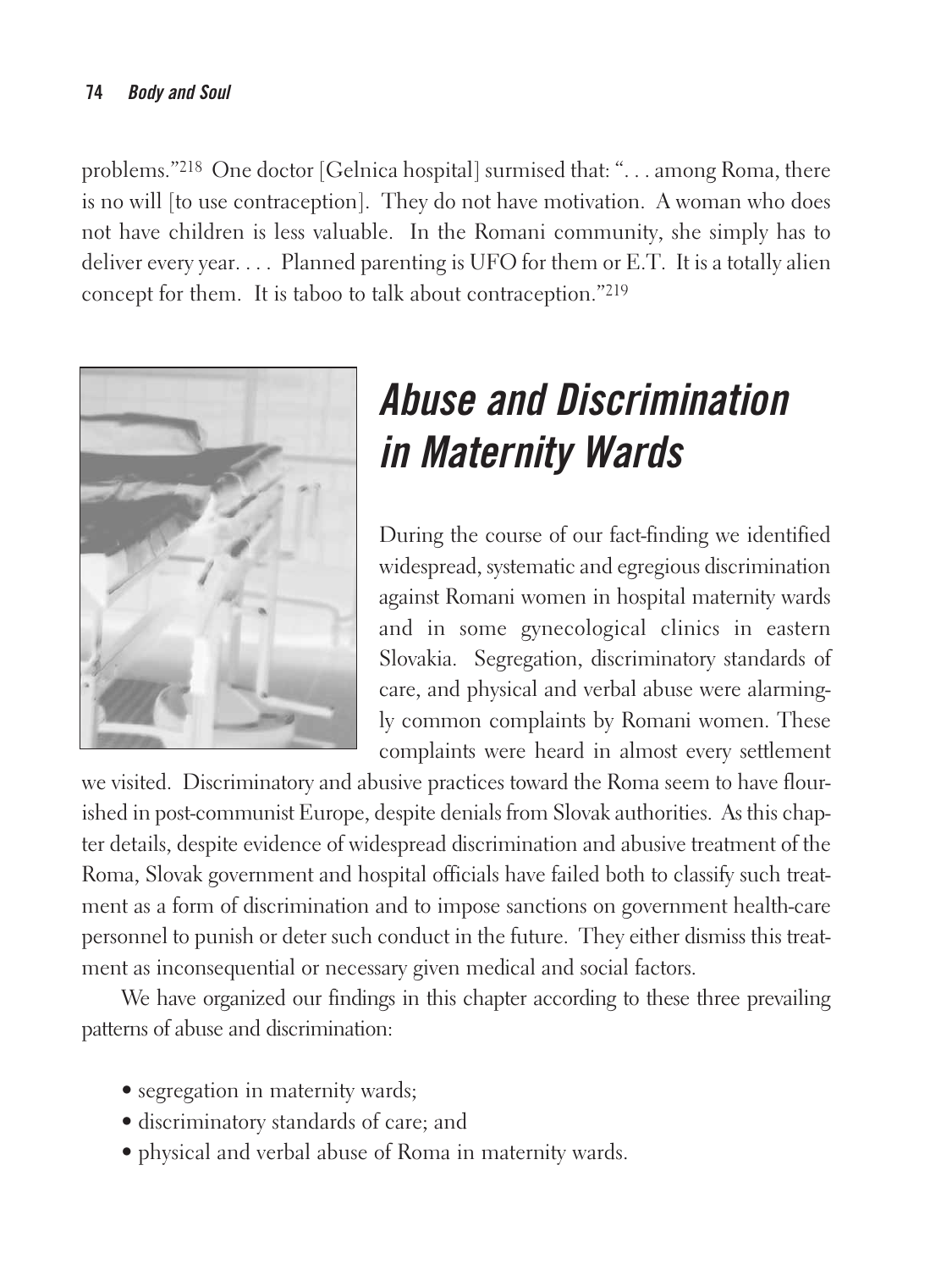#### **SEGREGATION**

*"In Krompachy hospital, there are separate rooms for Roma—there are three Gypsy rooms, one shower and one toilet for us while white women have their own toilets. White women can go to the dining room but Roma cannot eat there. In Gypsy room, there is not even a dust bin. It is like in a concentration camp there."*<sup>221</sup>

–Alexandra from Richnava

*"When Roma go to deliver babies, they do not put us in room with Gadje [white women], because they think we are dirty. They treat us like animals. When we go there we don't go dirty. We know what cleanliness is."*<sup>222</sup>

–Romani woman from Drahπov

Testimonies of Romani women receiving treatment in the maternity wards of hospitals in Prešov, Košice, Spišská Nová Ves, Šaca, Kežmarok, Levoča, Gelnica, Bardejov, Vranov nad Top∂ou, and Krá∂ovsky Chlmec, among others, reveal widespread practices of segregation by race.<sup>223</sup> In most instances, Romani women are required to use separate bathrooms and are not allowed access to other hospital facilities, such as dining rooms or snack bars.

> "They separate Roma in there. Rooms number 1 and 2 are for Roma and rooms number 3 and up are for white people," reports a Romani woman, age 27, from Medzev, Košice district, who gave

"...[T]he majority of persons belonging to the Roma community continue to be exposed to social inequalities, and continue to experience widespread discrimination in education, employment, the criminal justice system, and access to public services. . . Access to health care remains of particular concern. . . [E]fforts must be continued and reinforced as a matter of priority, to effectively combat discrimination and improve the living conditions of the Roma Community."

> –European Commission, 2002 Regular Report on Slovakia's Progress Towards Accession<sup>220</sup>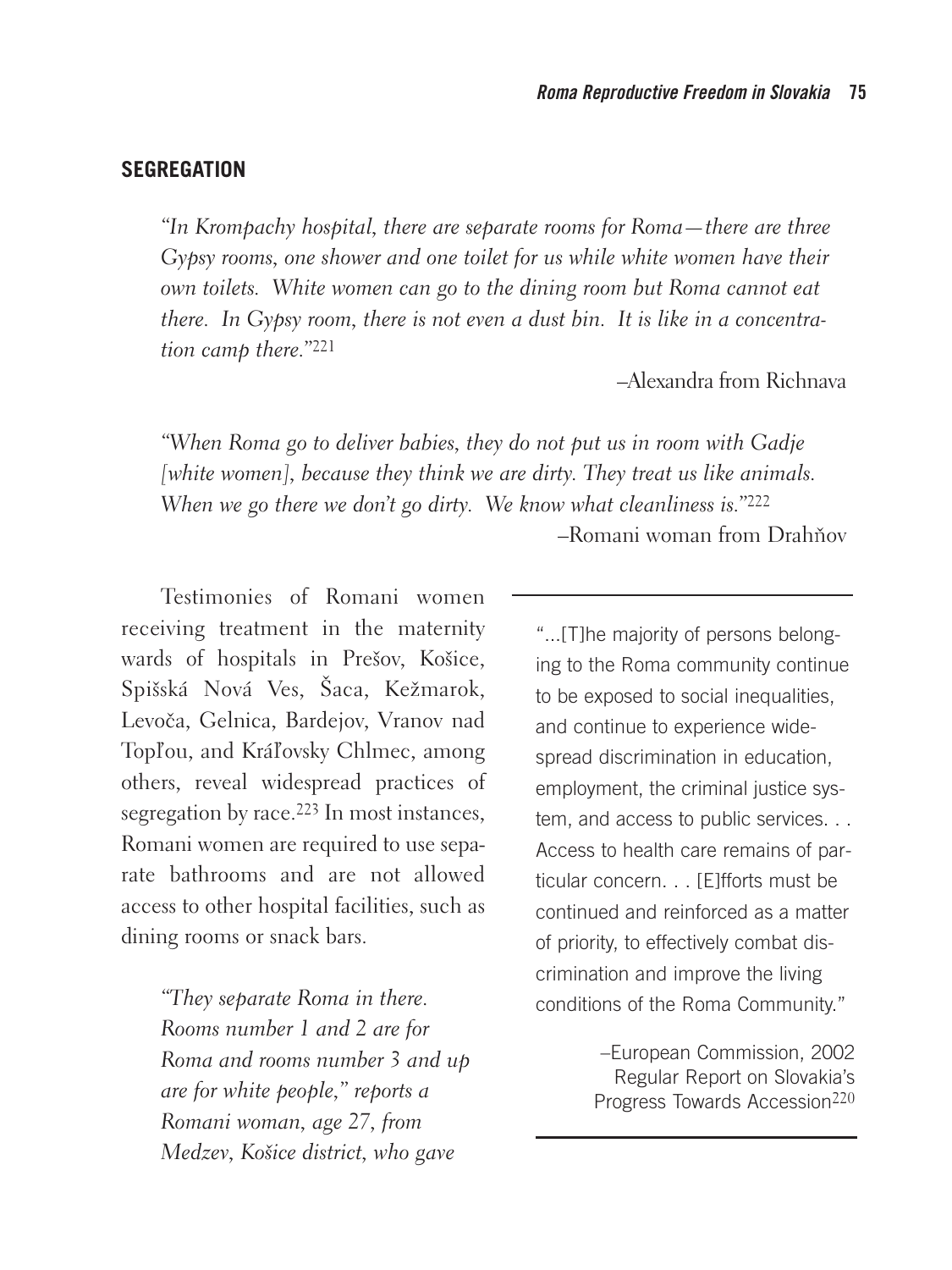#### **76 Body and Soul**

birth recently in Saca hospital. "There is also a separate dining room and toilet for Roma. Before 2001 the rooms were not segregated."224

A visit to the gynecological units of ≤aca hospital by the fact-finding team confirmed the existence of separate toilets for Romani and non-Romani women. During our visit, a nurse told one of our team members not to use "the Gypsy toilet."225

Zora, a 21-year-old mother of three from Svinia, Prešov district, complains about the treatment she received in the Old Maternity Prešov: "When I was delivering my babies, I was always in Gypsy room, separated from white women. I did not ask to be sent there. They [nurses] sent me there straight away."226

Mariana, a 19-year-old Romani woman from Prešov, had a similar experience in New Maternity Prešov, where she said doctors justified segregation practices by invoking the supposed wishes of white patients: "[Doctors say,] 'now is not like it was during communism [when hospital rooms were not segregated]. Now they [white women] do not want Roma and non-Roma to mix.' When we are admitted the nurse does not ask anything, just takes us to the Gypsy room. I asked the nurse not to put me in Roma room and she said 'you should be happy that we receive you here.' I went to the chief doctor and I told him that I do not want to stay in that room anymore, that I want to be placed in another room. He said, 'I'm sorry, but we have so many women here and no other place available for Roma. I cannot put you with white women because they will not accept you.'"227

Often hospital dining facilities are also segregated. In Levoča hospital, for example, Romani women are not allowed to eat in the dining room together with the other patients, but are obliged to eat in their rooms.228

"White women eat in the dining room together, but we are not allowed there, we have to eat in our rooms. The TV set is in the dining room, and only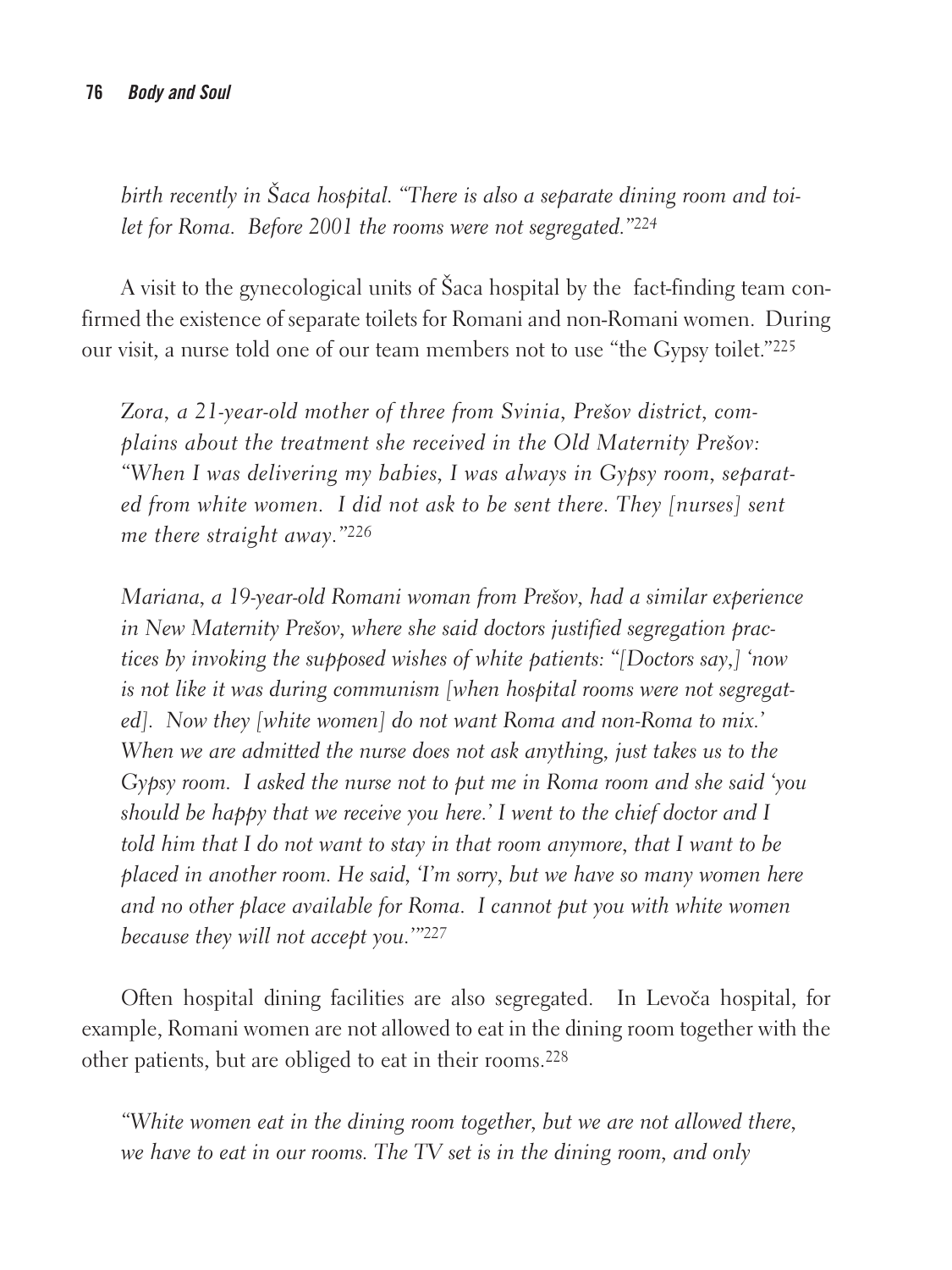Gadje [white women] are allowed there. If we try to sneak in, the nurses yell at us to get out," complain Romani women who received treatment in Krompachy hospital. 229

Non-Romani women in hospital maternity wards in eastern Slovakia described the way in which medical personnel impose and preserve racial segregation. One non-Romani woman explained that while at Old Maternity Prešov, "once I heard a nurse telling a Romani woman who wanted to use the 'white' toilet, 'you cannot go there, the other toilet is for those like you.' . . . Sometimes the hospital was so crowded that Romani women were staying two in one bed."230

*Justifications of Hospital Personnel.* In interviews with the project team, hospital administrators and doctors denied discriminatory treatment and justified the seg-

regation on medical or "social" grounds. The chief gynecologist of Krompachy hospital argued that the segregation of the patients in his hospital only appears to be along racial lines. In reality, he said that patients are categorized as "adaptable or non-adaptable" and "low hygiene" or "high hygiene." The doctor then said women are placed in rooms according to this categorization. "We know how to place women in the rooms because this is a small hospital and I know who's adaptable and non-adaptable," he said.231 Our team frequently encountered the use of these categorizations by health-care professionals to conceal race-based segregation.

The chief gynecologist of Spišská Nová Ves hospital acknowledged de facto segregation, contending that the

The International Convention on the Elimination of All Forms of Racial Discrimination defines "racial discrimination" as ". . . any distinction, exclusion, restriction or preference based on race, colour, descent, or national or ethnic origin which has the purpose or effect [emphasis added] of nullifying or impairing the recognition, enjoyment or exercise, on an equal footing, of human rights and fundamental freedoms in the political, economic, social, cultural or any other field of public life."

– Committee on the Elimination of Racial Discrimination (CERD), Article 1(1)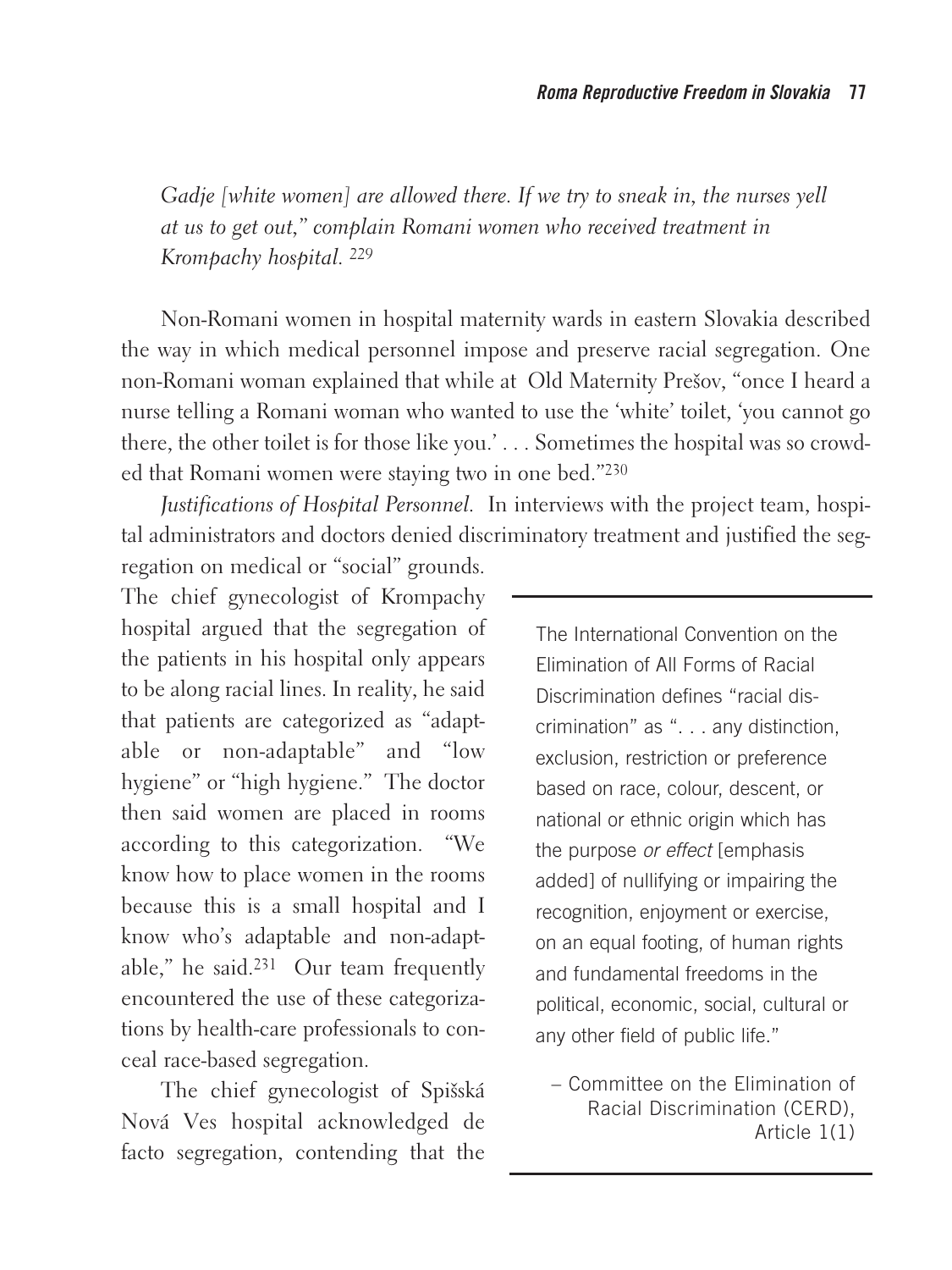#### **78 Body and Soul**

practice is based on respect for the patients' wishes: "I'm very careful so Roma won't feel discriminated against, but Romani women want to be separated."232 According to another doctor, Romani women want to be together so intensely that they are happy to stay in overcrowded rooms or even share beds: "They all want to be together in one room, even if they had to share one bed in the Gypsy room . . . They have these tendencies and want to be together. Even if we place them in the room with whites, they immediately run away."233

Another doctor explained that segregating the Roma is necessary to protect white women<sup>234</sup> and respect their "rights": "White women do not want to be with primitive, uneducated Romani women. We have to respect the rights of non-Romani women, too."235

*Denials by the Government*. In the past, the government has dismissed allegations of segregation in eastern Slovakia. "It has not been proved that the practice is based on racial bias," declared the former Minister of Health, Dr. Milan Kováč, a gynecologist.236 In a February 2002 interview with Národná Obroda, a Slovak national daily newspaper, Kováč argued that racial segregation in hospitals is the result of demographic growth and does not bespeak discriminatory attitudes among health-care personnel: "As I see it, it is a question of coincidence rather than intention and the reason why Roma mothers are placed in one room is a higher concentration of Roma population in those districts and the [higher] birth rate of Romani women."237 In 2000, a Slovak-based non-governmental organization filed a complaint to the Ministry of Health about the practice of segregated maternity wards in eastern Slovak hospitals. The Ministry responded by stating that Roma are separated in accordance with their own wishes and further noted that as a result of this, some Romani patients are undisciplined and do not respect hospital regulations.238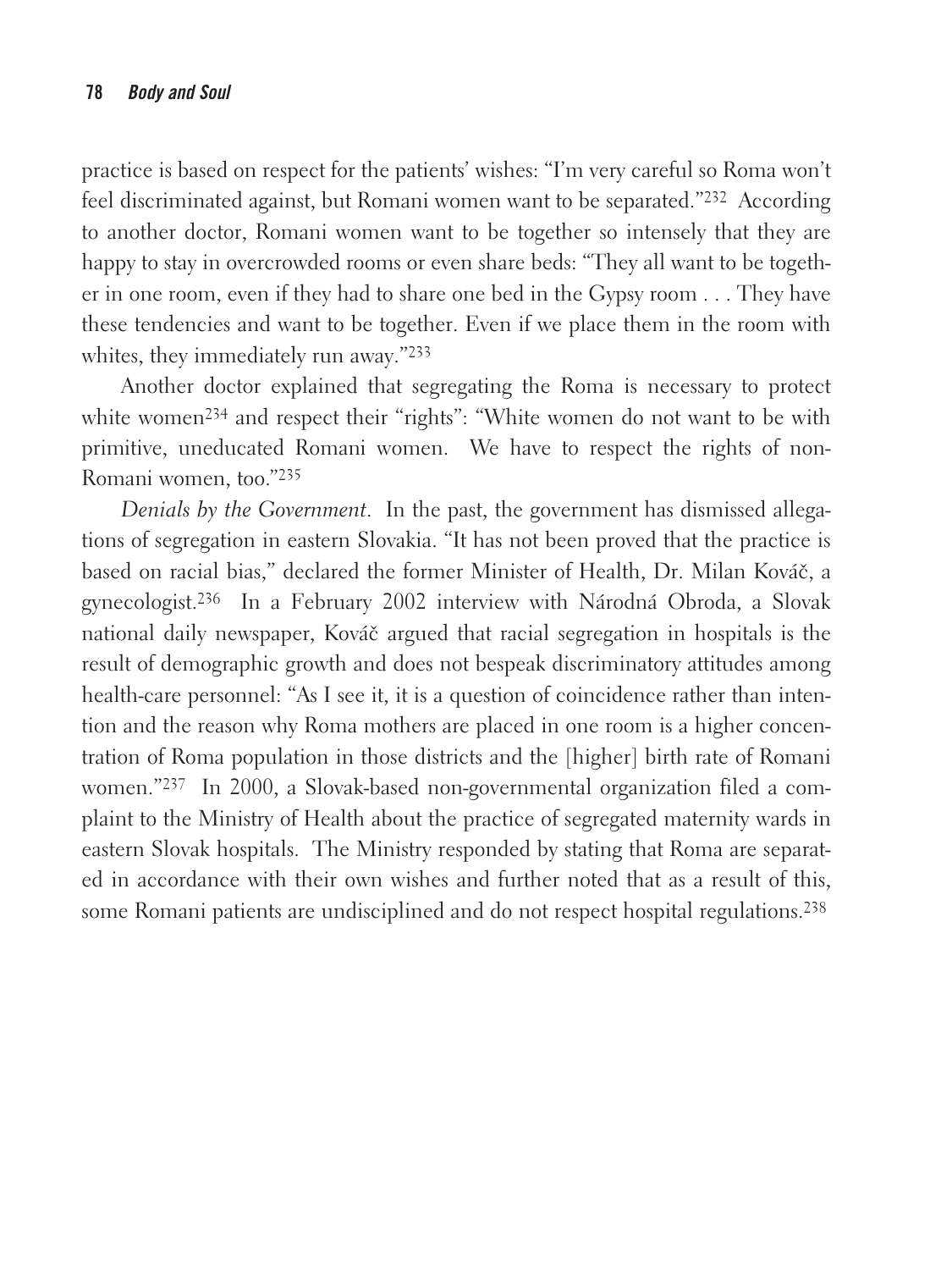#### **DISCRIMINATORY STANDARDS OF CARE**

*"When a Roma woman is giving birth, they do not help her but say ' if you knew how to make it, you should also know how to take care of yourself.'"* –Romani woman from Kecerovce239

"When a white woman gives birth, if she wants, then her husband can come and be present at delivery. Sometimes Roma husbands are not allowed inside the hospital. Delivery rooms are also segregated."

–Judita from Jarovnice240

*"Nobody pays attention to Romani women in Krompachy hospital. They are not taken to room in a stretcher after delivery as Gadje women. Nurses pay no attention to us."* 

–Alena, 39, from Richnava241

Discriminatory standards of care affecting the treatment of Romani women take various forms that include the following:

- inadequate medical care;
- deficient emergency care;
- limited hours of care; and
- corruption among health-care workers.

*Inadequate medical care.* Romani women we interviewed complained of inadequate medical care, neglect, and ill treatment in hospitals in eastern Slovakia. Much of this treatment is fueled by negative stereotypes concerning Romani women's high fertility.

Lydia, a 43-year-old mother of 12 from Svinia, talks about her experience in the old maternity ward of Prešov hospital, in September 1999: "When I was delivering my last baby, nobody paid any attention to me although I was bleeding heavily. The doctor told me, 'Do it by yourself. You have enough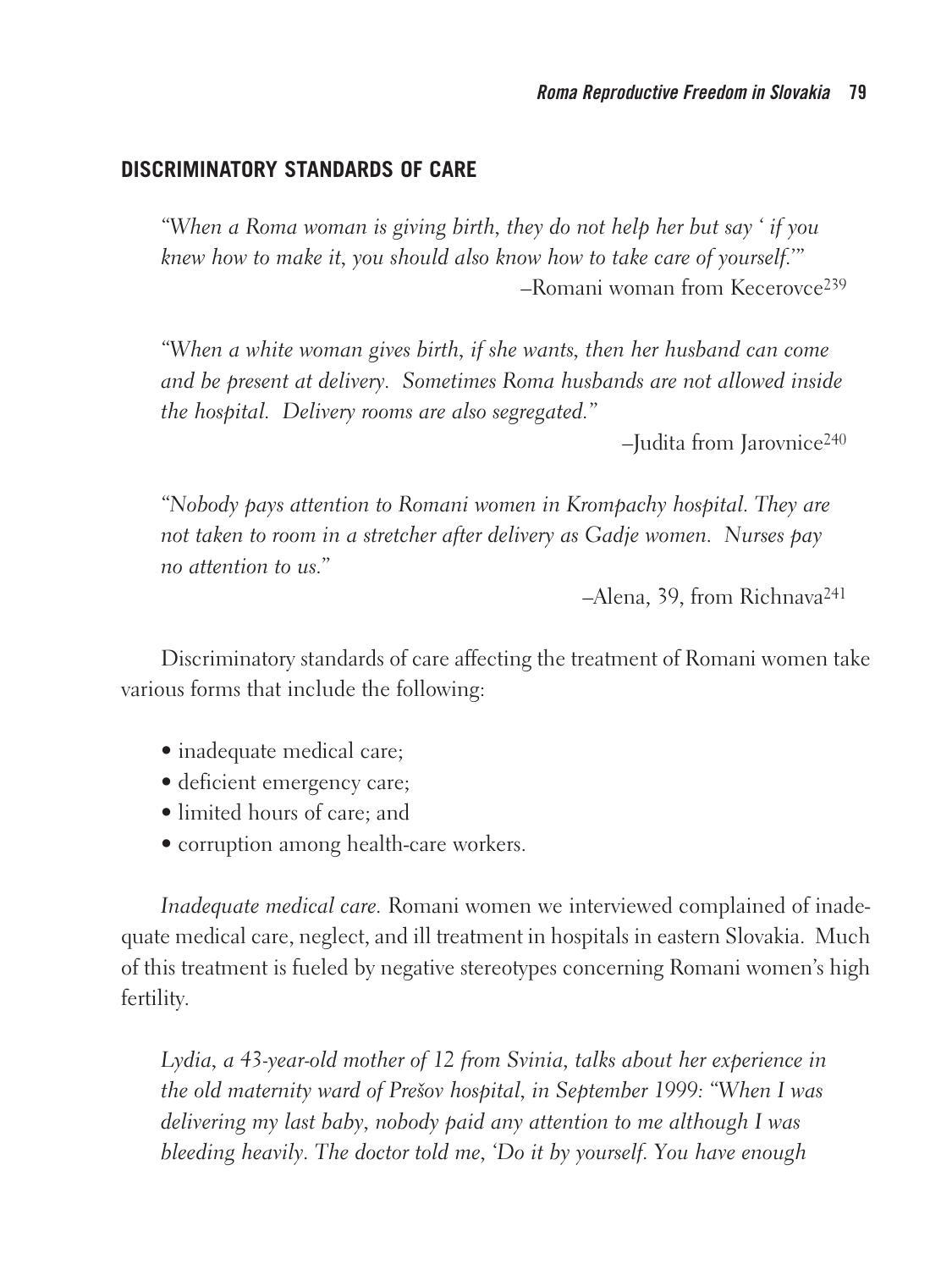children so you know how to do it!' So I did. The doctor only came to cut the naval cord—that was it. I had a lot of problems after this delivery but all they did for me was to put ice on my stomach. Two weeks after the delivery I had to have a curettage." 242

Milena, mother of three children from ∆ehra, reports: "When we give birth, they only scream at us. I was bleeding and the doctor told me 'you can die if you want.' Doctors do not give you treatment. When Roma woman in hospital rings for help, nurses do not come after finding who is calling. They say 'help yourself.'"243

The hostile and judgmental attitudes of health-care providers toward Romani women frequently emerged during the interviews with the project team: "Romani women give birth quite easily. More intelligent women give birth with more difficulty, it is something in the brain," one gynecologist surmised as he tapped his head.244

*Deficient Emergency Care.* Romani women who live in segregated settlements on the outskirts of cities and villages, far from public transportation, face difficulties in accessing hospitals. Because few people have cars in these settlements, calling an ambulance is often the only way pregnant women can get to the hospital. In most of the settlements our team visited, Romani women point out that emergency operators refuse to send ambulances to their settlements even in serious situations, and, if they do come, ambulance drivers ask for payment despite the fact that under emergency conditions, their services are supposed to be free of charge.245

Aranka, a 27-year-old from ∆ehra says, "They tell us, 'you have cars, come by car."<sup>246</sup> A Romani woman from Drahňov, Michalovce district, reports that "Usually we have to call four times for an ambulance to come. . . . Once the ambulance operator told us that they would only come if someone was dying."247

A Romani woman from a Romani ghetto in the Ko≥ice City Part Nad jazerom,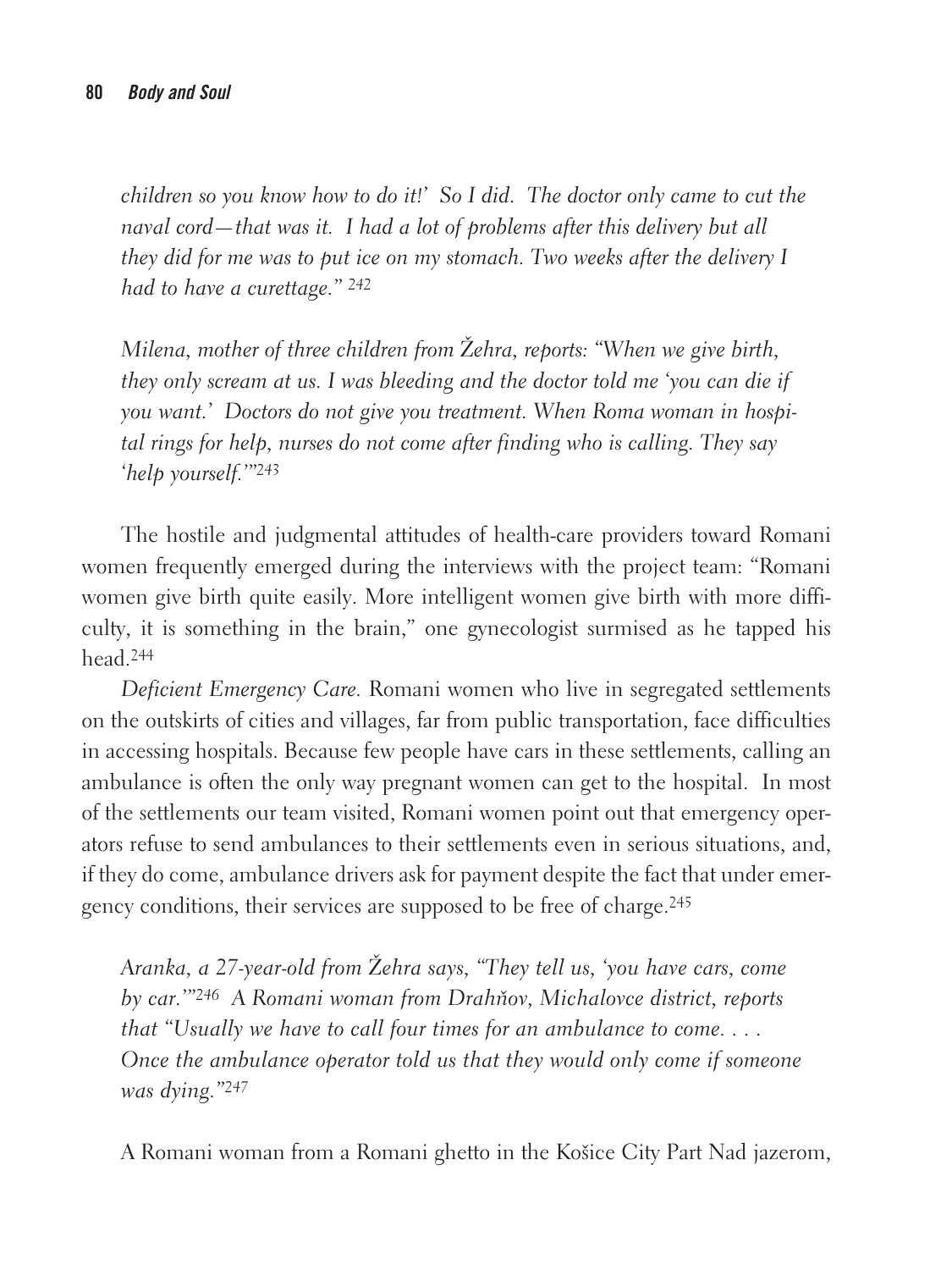Golianova street, says that when an ambulance is called for a pregnant woman about to deliver, it often takes more than an hour to arrive even if the hospital is nearby. She believes that the delays are intentional because ambulance personnel never inquire about the nature of the problem, only stating, "oh it's already your fourth baby—you won't die, you can wait." Her husband remarks that when he called an ambulance for her while she was in labor, the ambulance came four hours later with a driver who declared, "I won't drive Gypsies to the hospital."248

Delays or denial of emergency services result in an increased number of unplanned home deliveries, endangering the life of both baby and mother.

"Ambulances never come here," says Ida from Rudňany. "Not even for a complicated delivery. They say, 'arrange transport for yourself.' If you say you are calling from Patorácka [a well-known Romani settlement], they do not come. Four months ago Matila, a woman who lives in a shack behind 'Bytovky,' gave birth at home because the ambulance refused to come and she had no other way to get to the hospital. She had twins and one baby died. Only when we called and told them that the baby died, they sent the ambulance, and the doctor told her 'how do you dare not to come to the hospital."249

Health-care providers, however, reject any claims that emergency medical care is denied due to race. At the same time, they surmise why it is "reasonable" for ambulances to stay away: "Most Romani women are abusing ambulances by saying they don't have a car when they do. . . . They lie to bring the ambulance because then they are treated immediately in the hospital."250

*Limited Hours of Care*. When seeking medical advice and treatment, Romani women are often treated only after non-Romani patients, or during separate hours.

One Romani woman from Kecerovce, Ko≥ice district, said, "our local gynecologist is very rude to Roma. When we go there, we have to wait till all non-Romani women are served, they always go first."251 Romani women from Jasov have had similar experiences: "At our local gynecologist, we have to wait till all Gadje are served although we came earlier."252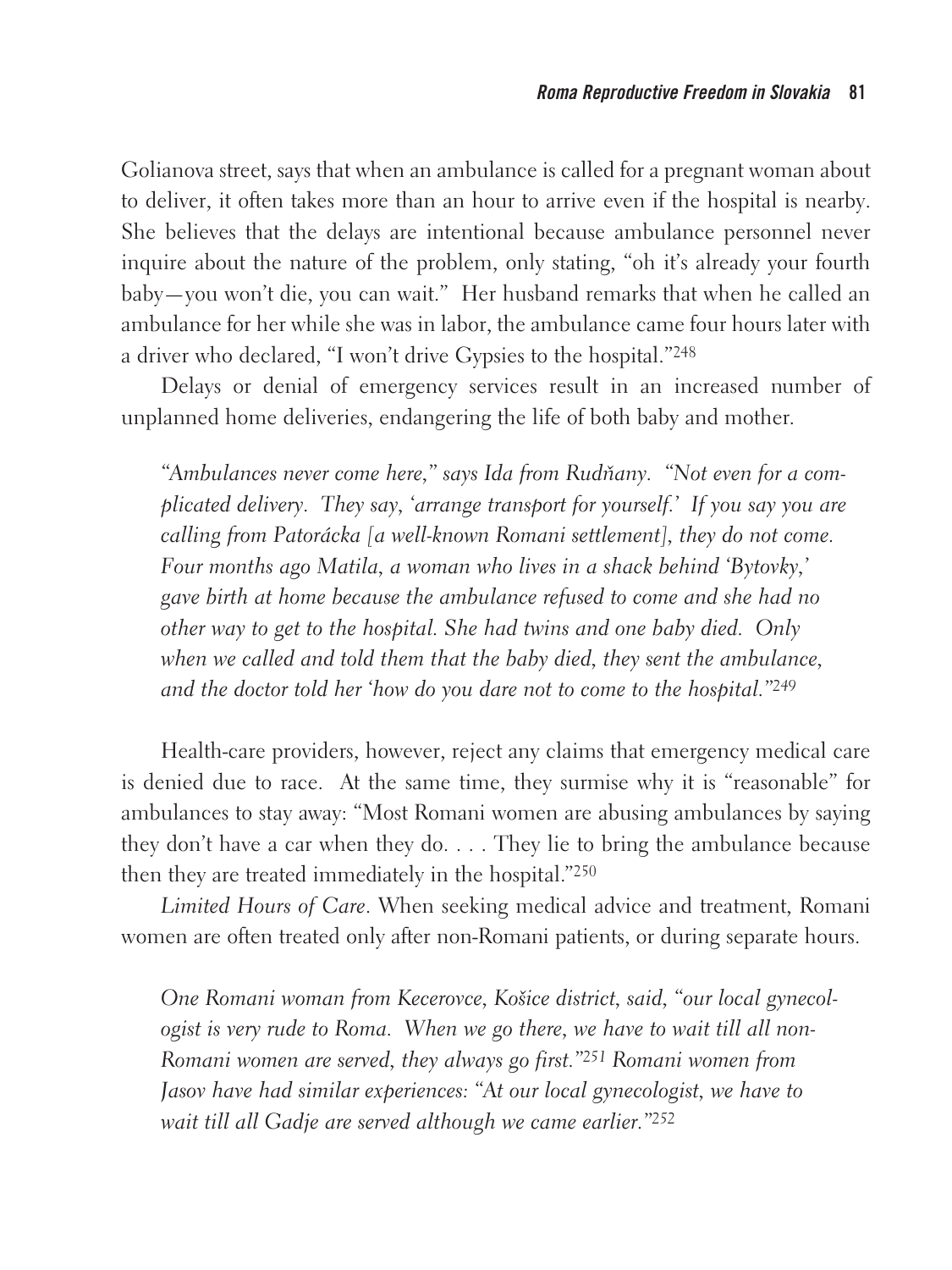One of the local gynecologists who serves the population of the Romani ghetto in the Košice City Part, Luník IX, only sees Romani women on Fridays between 12 p.m. and 3 p.m. Non-Romani women can receive care throughout the work week. "On Friday, the doctor finishes at 12, then he accepts Romani women."253 When questioned about what happens if they come at an unauthorized time, Romani women told us this: "We are allowed to come to the doctor's office on days other than Friday only in case of emergency. But it depends on his [doctor's] mood. Mostly we must come when we have our hours. He says, 'you must come on Friday because white women do not want to be together with Romani women.'"254

*Corruption Among Health-Care Workers.* Frequently, health-care personnel openly demand bribes from patients or payment for services already covered by health insurance plans. "Approximately three months ago, the doctor's office had been broken into and robbed but the perpetrator has not been found. Since then, when Romani women come to the doctor, he refuses to measure the blood pressure for them. The nurse always hides equipment. She only does it when we pay 50 Slovak crowns."255 Others "have to pay for ultrasound, about 100 crowns [2.50 Euros]."256

Our fact-finding revealed that bribing health-care workers in exchange for medical attention is a common practice in eastern Slovakia for both Romani and non-Romani women. Indigent Romani women often feel extreme pressure to bribe doctors and nurses because otherwise they know they will not receive proper care.257 Some doctors routinely and openly ask Romani women for money before delivering a baby. One non-Romani woman witnessed this firsthand: "Once I saw with my own eyes how a doctor entered in the Roma room and asked, 'who wants to deliver with me?' Then the doctor opened his medical overcoat pocket gesturing for the women to give him money. Doctors would not dare to ask so openly for money from non-Roma."258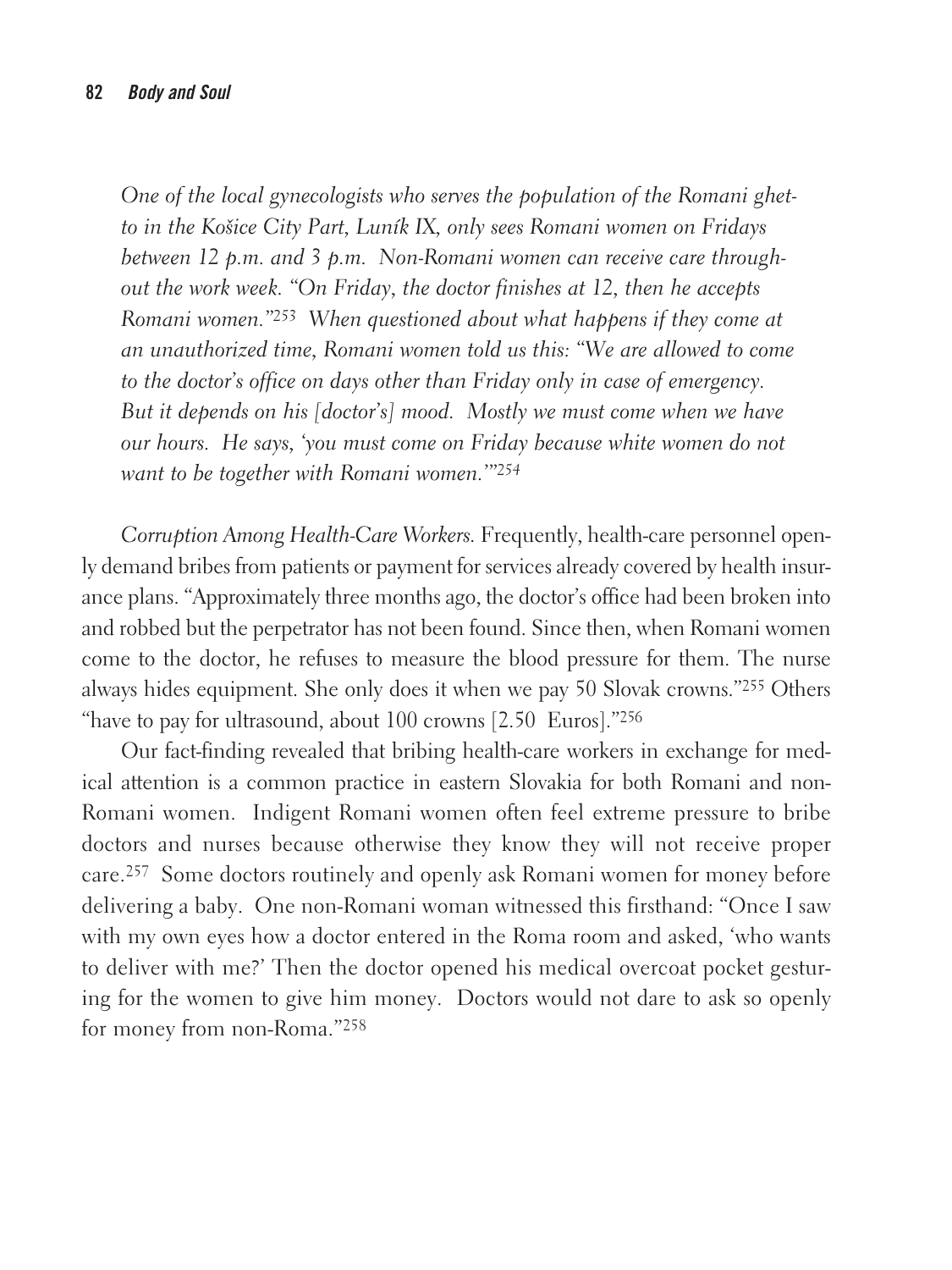#### **PHYSICAL AND VERBAL ABUSE**

#### **Physical Abuse**

"When my daughter had her first child she was very scared and was screaming. When she was on the table giving birth the nurse put a pillow on her face to make her shut up. The doctor was not there."

–Romani woman from Ostrovany259

Our research indicates that physical violence by health-care professionals against Romani women during delivery is not uncommon. Although not as chronic as verbal abuse, many Romani women interviewed by the research team said doctors and nurses in eastern Slovak hospitals thrashed and slapped them for complaining about pain or simply for "having too many children." In a few instances, women reported extreme levels of violence such as sexual abuse and attempted rape.

Lujza, a 21-year old from Rákoš, Košice district, tearfully recounted the treatment she received during her first delivery in July 2002 at the Luis Pasteur UTH Košice: "I started to give birth earlier than expected. We were painting the house and I was helping so maybe it speeded up the delivery. We called the ambulance. The first thing they told me when I arrived there was, 'you stink like sewage.' My partner heard it too. Then the nurse ordered me to go to the room and put on a nightgown. She came later to give me an injection and yelled at me not to touch her. She also complained, 'you, Roma, you do not bring anything to the hospital.' It was true as I did not bring anything in that rush [to get to the hospital] but I was telling her that my partner would bring my toiletries next day to which she responded 'he will bring you shit.'.. . When I was in the delivery room, I was screaming from pain. There were two doctors and the same nurse. The doctor started to call me names (Gypsies) and hit me really hard on my face. The nurse who was attending me hit me on my legs. It hurt, it gave me bruises."260

Abuse in Vranov hospital appears to be prevalent. Women from Sačurov settle-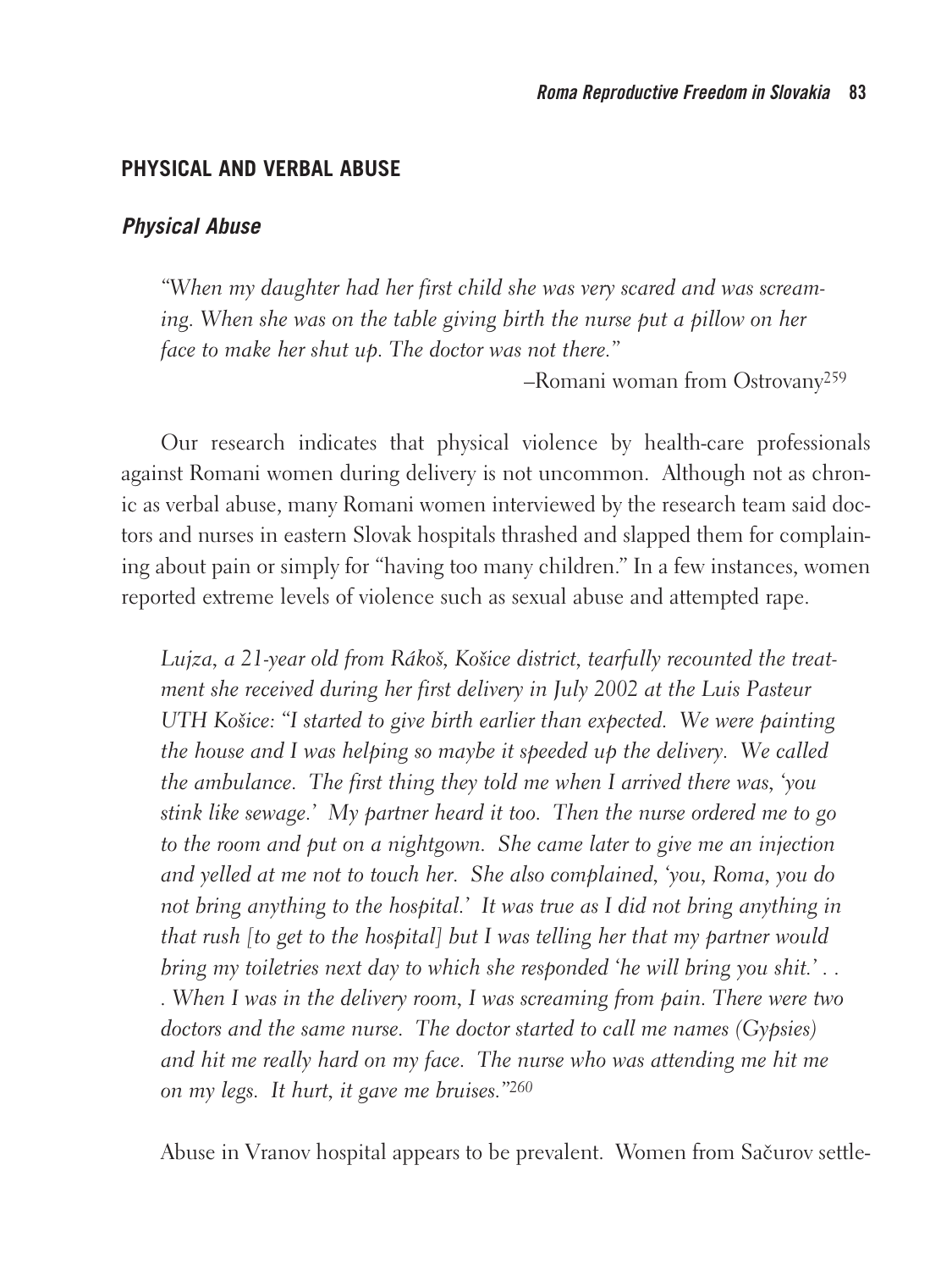ment say that doctors in these hospitals "beat us when we go to deliver," "one doctor beat me over my legs," "to me, they pulled my hair," and "one doctor slapped me." Several women told our research team that this physical violence takes place "before and during the delivery."261

Linda from Letanovce, who gave birth to her first child in Spišská Nová Ves hospital in April 2002, reports, "I was beaten with a dustpan. I was in the hallway, before I gave birth, and there came one woman in a uniform. I do not know who she was, maybe she was a cleaning lady, and she was screaming at me, shouting what I was doing there when I was supposed to be either in the room or in the delivery room. She hit me several times on my back and legs with a dustpan she was carrying."262

A Romani woman, from Ko≥ice City Part Nad jazerom, Golianova street told us that in August 2002 a nurse tried to suffocate her daughter with a pillow while she was delivering a baby in the Luis Pasteur UTH Košice. Fortunately, her daughter's doctor saw this violence and told the nurse to stop. The woman's daughter was so terrorized by the experience and convinced that medical personnel were set on killing her that she ran away from the hospital, one hour after giving birth.<sup>263</sup>

## **Verbal abuse**

*"Nurses and doctors are cursing us, call us Gypsies and tell us 'you only have children,' 'you are stinky,' 'you have lice' and 'you give birth only to get money. . . .'"*

–Romani woman from Rudπany266

*"The nurses call us 'Cigáni' [Gypsies], they tell us that we are dirty and too young to have sex. They call teenagers 'young whores'. . . When they see us pregnant they say: 'You are here again! How many children do you want? We already had enough of you!'"*

–Romani woman from Nad jazerom, Golianova street, Ko≥ice267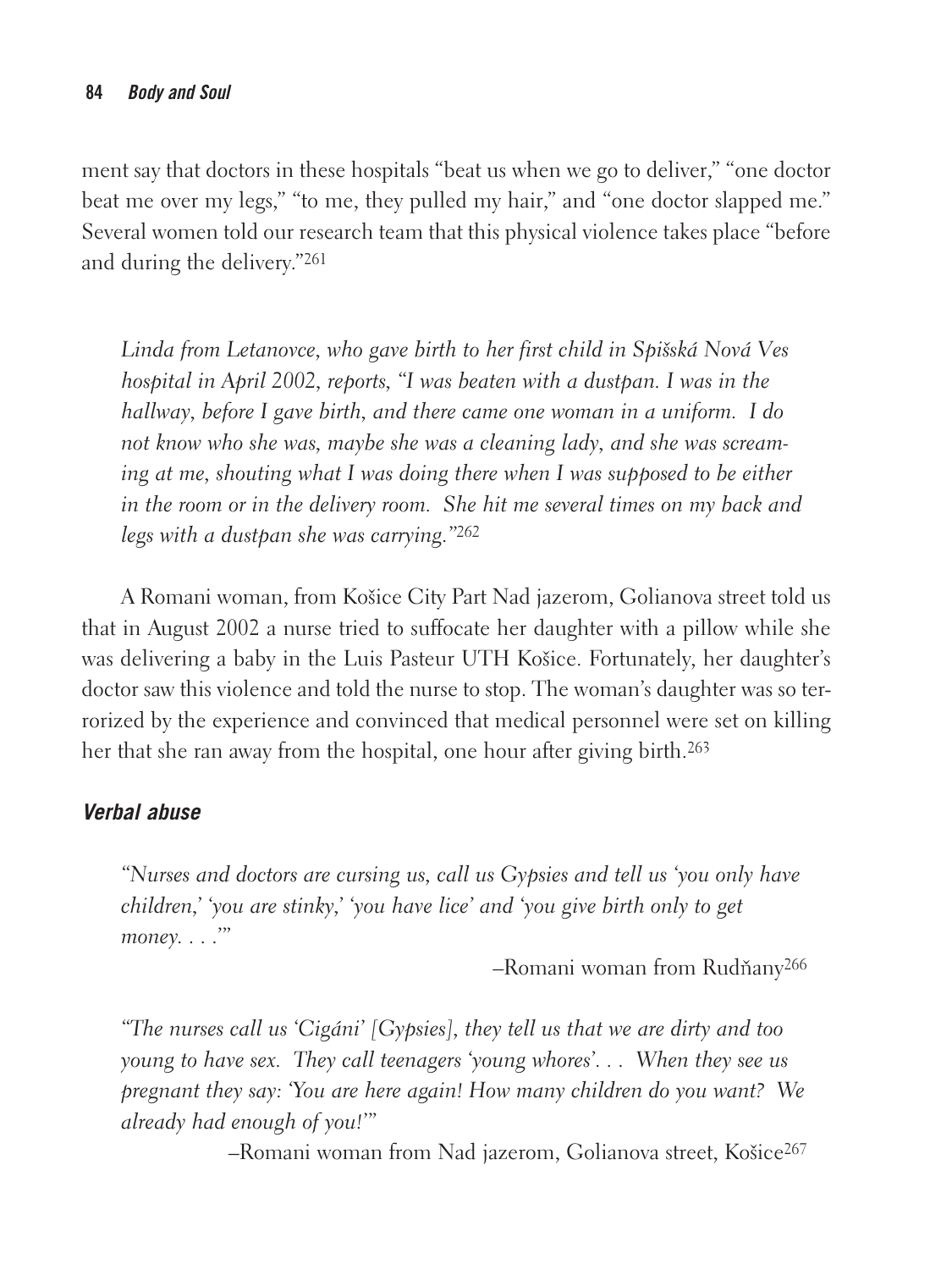## **Sexual Abuse**

Sexual assault in the context of maternal health care is another heinous violation of Romani women's human rights that was reported to us during the course of our factfinding.

Dagmara, a 24-year-old mother of four from a settlement in Chmiňany, Prešov region, talks about her experience:"I was pregnant three years ago [April 1999]. When I started to have contractions my family called the ambulance to take me to the hospital because we do not have a car and I had no other way to get there and my delivery was proceeding. The ambulance came but with no doctor, only a driver, as usual, and he did not let anyone accompany me. The driver then stopped the car outside of the village, before Svinia, switched off the lights and went back toward me with a flashlight. He told me 'now you will show me where is your pain' and 'I have to check whether you are giving birth or want a man.' I was screaming from fear and begged him not to do anything to me. We were fighting for a while and then my contractions got stronger and he drove off. We came later to the hospital than expected and a doctor on duty was asking me why it took me so long. I told him what happened but he said 'you have to file a complaint by yourself. I am not here to save Gypsies.'"264

In one instance, a non-Romani health-care worker commented on the sexually abusive tactics of his colleagues at the hospital at Moyzesova st., Košice: "In Moyzesova, when doctors performed vaginal ultrasound examinations, they used to put a condom and some gel on the device they use [for the patient's comfort and the sanitary effect]. But when Roma women came, they would not do it. They would not heat the tools for Romani women to body temperature as they did for non-Roma. They did not explain anything to them. Once I saw a doctor making the ultrasound examination without a condom. To a Roma woman he was acting very aggressively. She was crying, it was obviously very painful. But he was pushing that medical device into her. It was horrible, like watching a rape. That was the first time when I had a fight with a doctor . . . It was normal that when they did an abortion, they did it without anesthesia, violently, without painkillers."265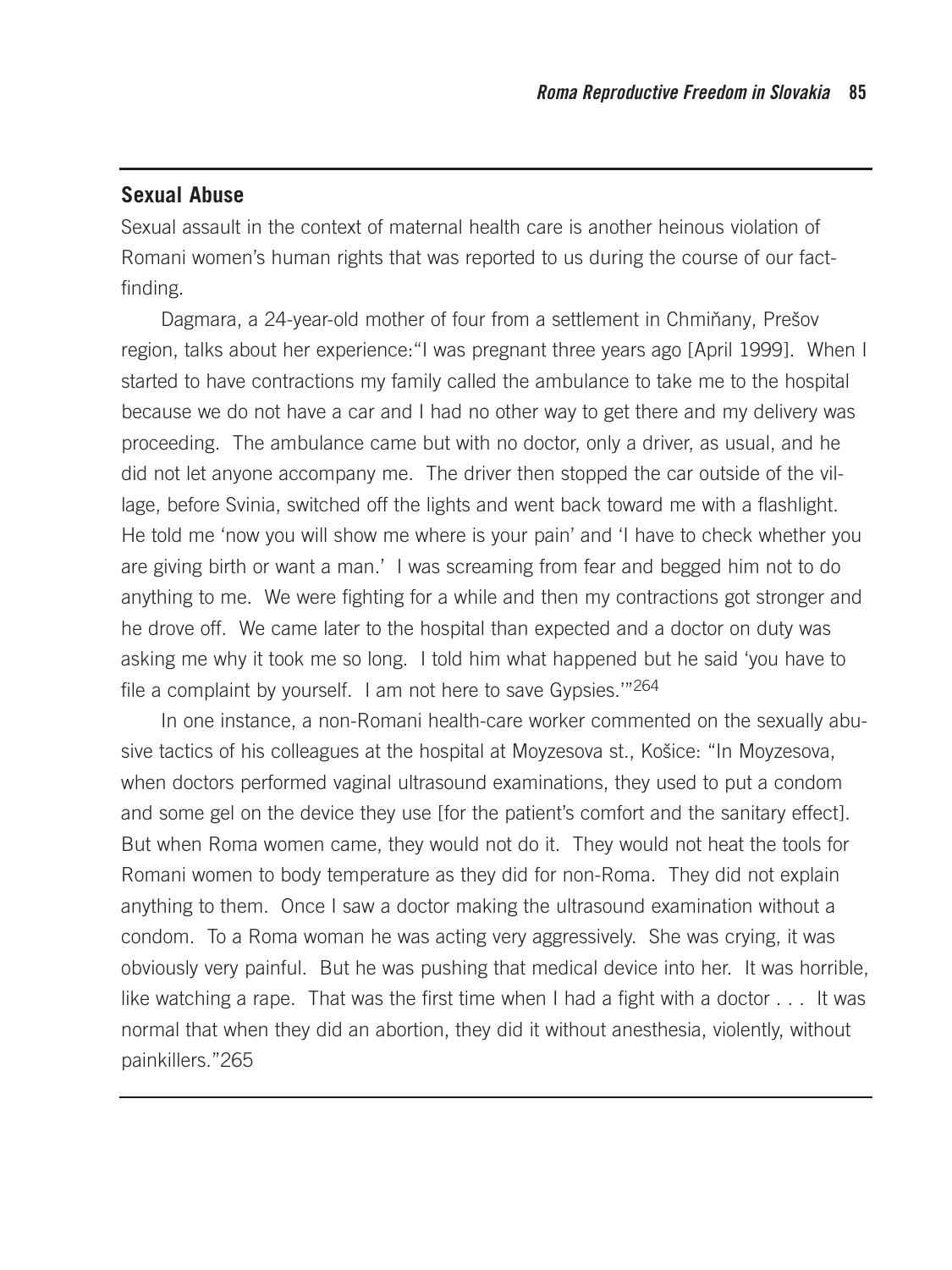Verbal abuse primarily takes the form of racist slurs about Romani women's fertility, sexuality and maternal skills.

One woman, who did not wish to be identified, told us, "When I gave birth to my eighth child, the doctor was cursing me. He told me, 'you are only rolling around in bed. You have so many children and you still do not have enough!' But it is not his business to tell me how many children I should have. He does not need to take care of them, but I do!"268

A woman from Ostrovany, Prešov district, said, "Doctors and nurses yell at us and call us 'Cigáni' (Gypsies). For the smallest mistake we make they immediately scream at us 'stupid Gypsies,' or 'dirty Gypsies' or 'bad Gypsies.' They treat us worse than dogs."269

One woman from ∆ehra described her experience at Krompachy hospital: "Doctors are angry and say we have children only to receive children allowances. But I want to have babies because I am healthy. They would like to castrate all of us. . . ."270 A young Romani woman from Bystrany offers a similar anecdote: "The nurses scream at us and say 'Cigáni know nothing else but to make children.' Even if a woman is having her first child, they still yell at her that she has too many."271

Another woman from Jasov relayed her experience: "Together with me there were other pregnant Romani women in the room at the maternity. They were treated like pigs, waiting to have their bellies cut. One of them gave birth on the floor of the room, because nobody came to help her. When the doctor saw it, he said,'you are a pig, so you should give birth like a pig.'"272

A non-Romani woman who gave birth in Preňov hospital talked to us about the abuses of Romani women that she observed: "After delivery I remained two hours to rest on the table. Next to me was a Romani woman giving birth and I heard the doctor screaming at her, 'shut up and do what I tell you! . . . it was good when your man was  $f...$  you, now stop screaming.' It is simply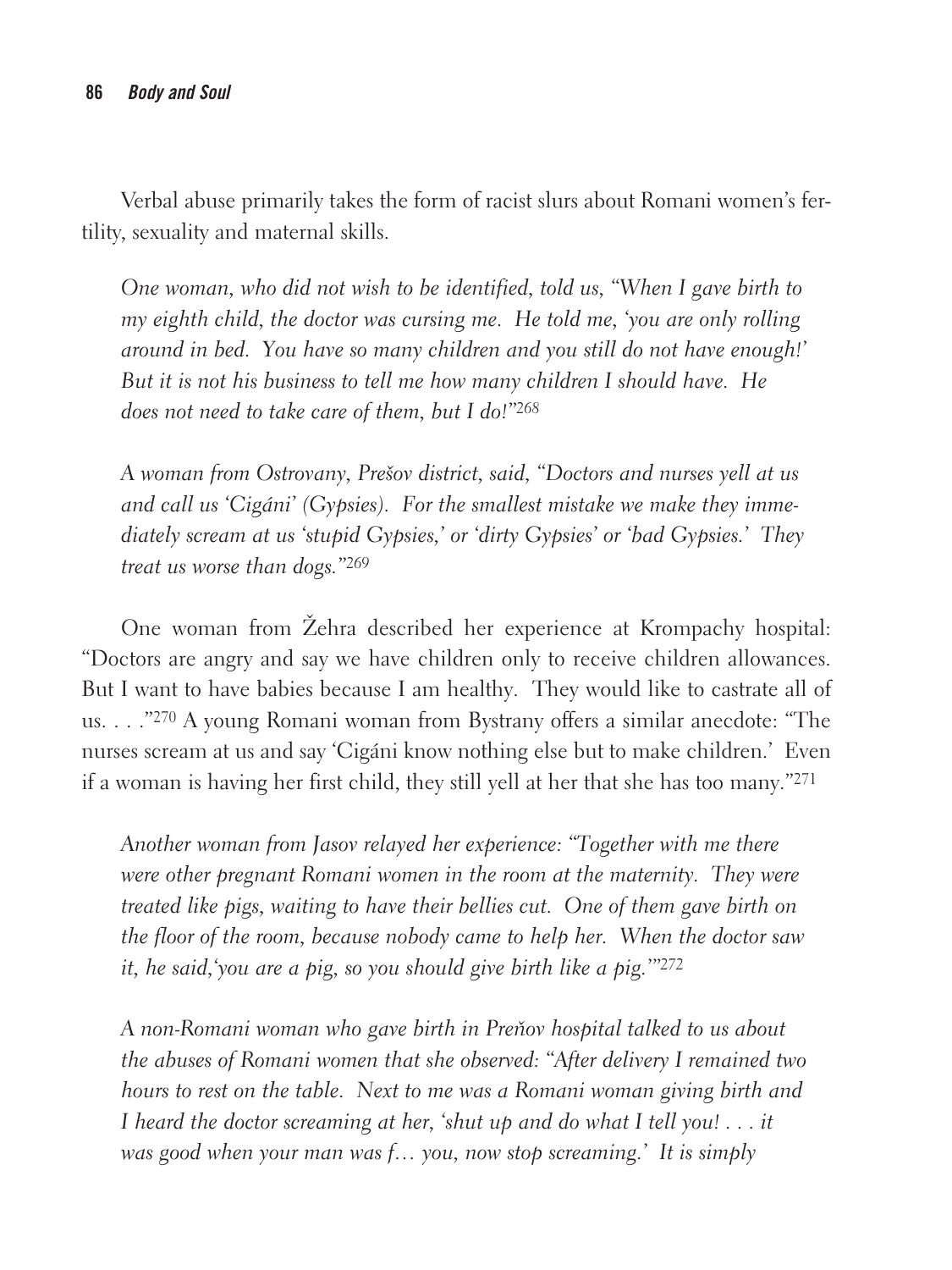unthinkable that a doctor would talk like that to a white woman."273 Another non-Romani woman notes: "When Romani women were in pain, I heard a nurse telling the doctor, 'is just a Gypsy who screams. . . .' Romani women are a priori considered to be bad mothers. . . . The worst is for the Romani girls from orphanages, who do not have family support and nobody to help them. . . . I used to be a social worker in Luník IX and I do not have illusions about their maternal abilities but they definitely do not deserve to be treated like they are."274

Interviews with more than 30 health-care personnel in eastern Slovakia reveal deeply rooted prejudices against Romani women, widespread stereotyping, and hostility. They are seen as troublemakers, as a group causing problems to Slovakia, a nuisance for the health-care system. Roma are labeled as degenerate, less bright, less civilized, and less human. A nurse in the gynecology department of Spišská Nová Ves hospital told the project team that she is very angry with Roma because they "are totally careless, they do not know what to do."275 Another nurse, from Šaca hospital, complained that, "They do not know anything. If I gave birth even 20 years ago, I would remember. They are stupid. . . . Gypsies are coming to our hospital because they want to take advantage of it. This is a private hospital. . . . Everything is paid for by insurance. But they should go to a different hospital. They do not belong here."<sup>276</sup> "They don't know the value of work," said the chief gynecologist of Krompachy hospital.277

Some doctors and nurses expressed their conviction that Romani adults want children only to obtain more money from the state. The chief gynecologist of Krompachy hospital stated that, "[Roma] abuse the system; they just have children to receive more benefits."278 "For those socially inadaptable [referring to Roma] a child is a means for an income," explains the director of Gelnica hospital. "It is very beneficial for them to have a child every year. If a woman starts at age of 15, when she is 30 she already has ten children."279

One doctor declared that Roma abuse the system by deliberately marrying close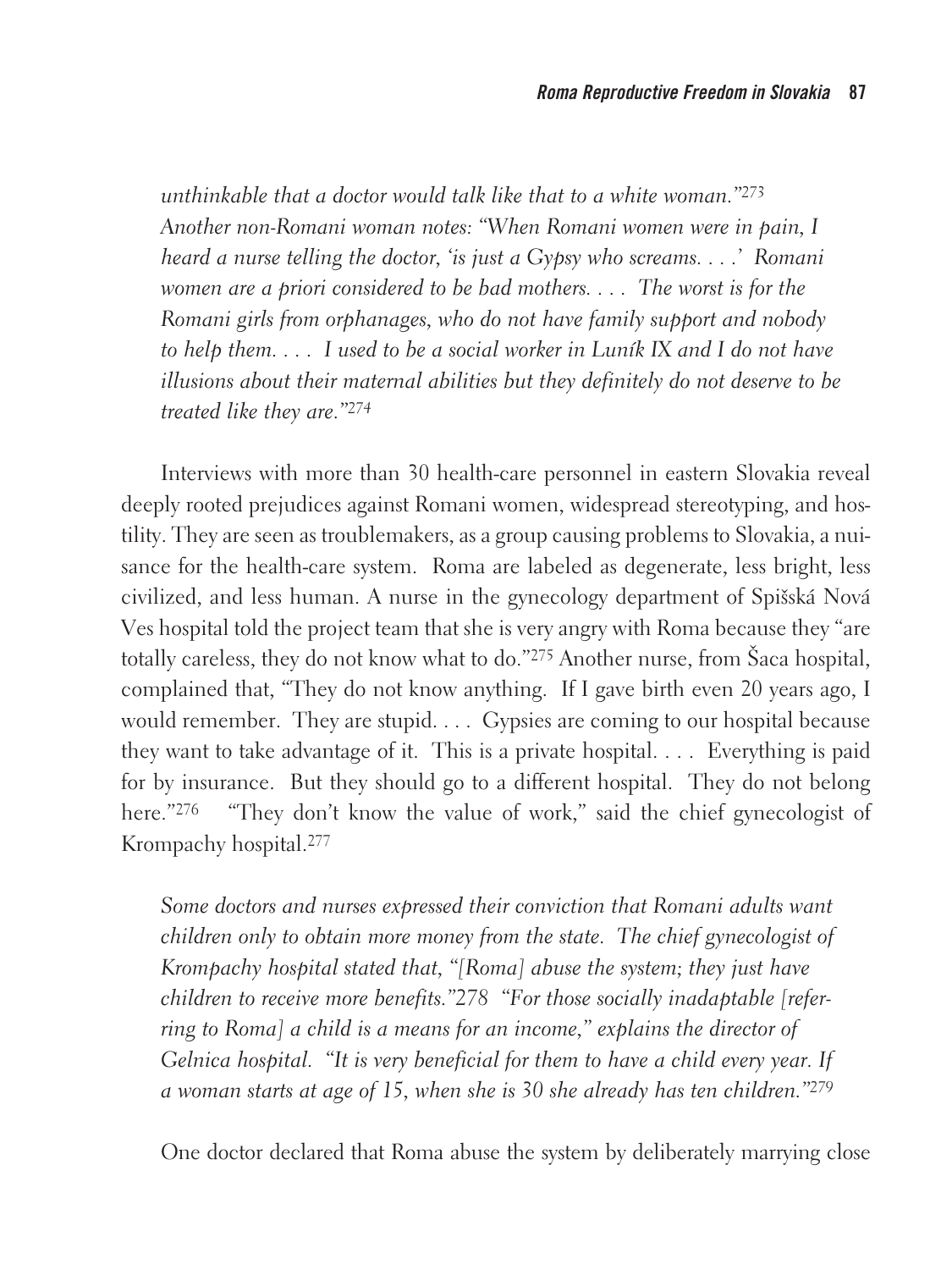relatives to conceive mentally retarded children in order to obtain higher benefits from the Slovak state. The director of Spišská Nová Ves hospital specifically remarked, "Many Roma abuse this practice to purposefully create imbecile children in order to get more money from the state. They know they'll get more money if they have imbecile children, so they intermarry."280 The chief gynecologist of the hospital said, "In my opinion, this is unfavorable. . . . Roma are poor, they don't get good education, parents encourage children to steal, and they teach them to hate white people."281

In contrast, non-Romani women with many children are treated immeasurably better than Romani women and are sometimes even celebrated as heroes. Newspapers frequently carry stories about non-Romani women who have been designated "special mothers" by state officials. In June 2002, a white mother of nine from Humenné won a "special mother" award. A newspaper reported that a goal of the prize was "to award a mother and father as the foundation of the family, to strengthen their position in rearing their children and in particular to affirm the spirit of humanity. . . ."282

Another widespread stereotype about Romani women is that they are bad mothers because they rarely stay in the hospital for the required five days following birth. The reason many of these women leave the hospital so quickly is that many have to return home to take care of their other children.283 Still other women are driven away because of the abuse and hostility they experience in hospitals.284 Roma women also report that sometimes doctors and nurses tell them to leave.285 They return after several days to collect their newborns. Doctors and nurses use this departure as irrefutable evidence that Romani women are 'bad mothers' who are unfit to bear children: "Roma leave [the hospital] early because of insufficient maternal instincts. Even an animal doesn't leave its baby," explains the chief gynecologist of ≤aca hospital.286 At the same time, Romani couples are seen as "promiscuous," and visitors are told detailed stories about Romas' "uncontrolled need for sex" that drives these women to hastily return home immediately after childbirth. Slovak doctors told our fact-finding team, for example, "Mothers frequently leave the hospital without their babies . . . because they have to go home to be available for their husbands. . . . for sex."287

One psychologist offers yet another racist explanation for the behavior of some Romani women following delivery: "It is about the functioning of the health sys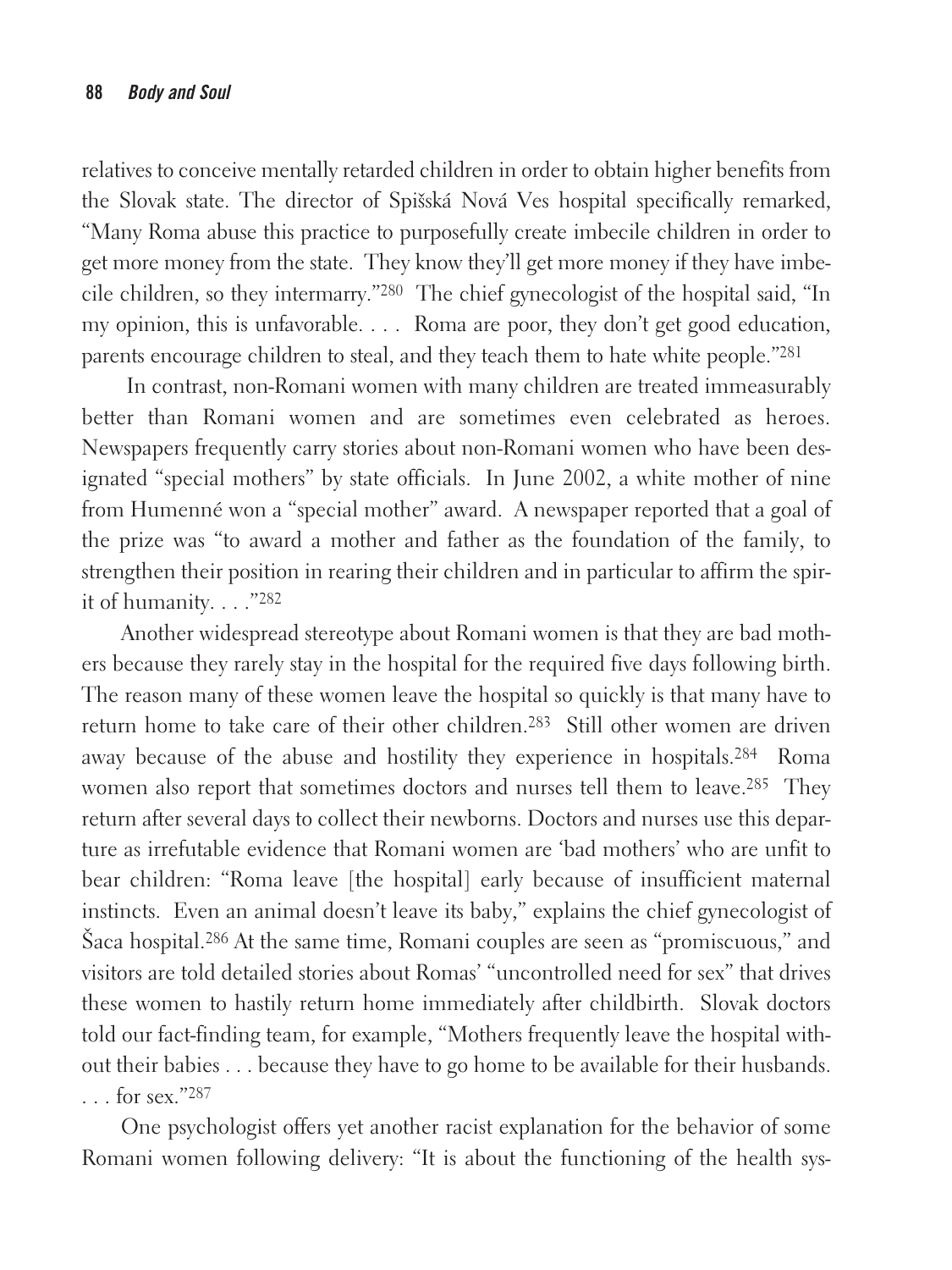tem," says Dr. Sopková, a psychologist and court expert. "White women are more able to 'suffer through' and endure it. Roma 'revolt' and escape. The rule here is that women must remain in the hospital five days after delivery but there is no real [medical] reason for it. I know a doctor who used to release women on the third day in order to return them to their natural environment. Those rules . . . do not respect the needs of children and mothers."288

One 35-year-old non-Romani woman from a town near Bratislava also expressed her desire to leave the unfriendly hospital environment. "I did not feel like a mother. I did not even feel like a human being, although I knew what I wanted. They thought I was crazy and incompetent to make decisions." She also points out that the situation was especially burdensome for Romani women. "There was one Roma woman. She was walking from room to room wanting to talk to someone and was kind of lost. Other women would not talk to her. My roommates, white women, told me do not talk to her because she is a Gypsy, [and] she had not seen the doctor even once during whole pregnancy. . . . I can imagine that in that hostile environment for her, it had to be even worse."289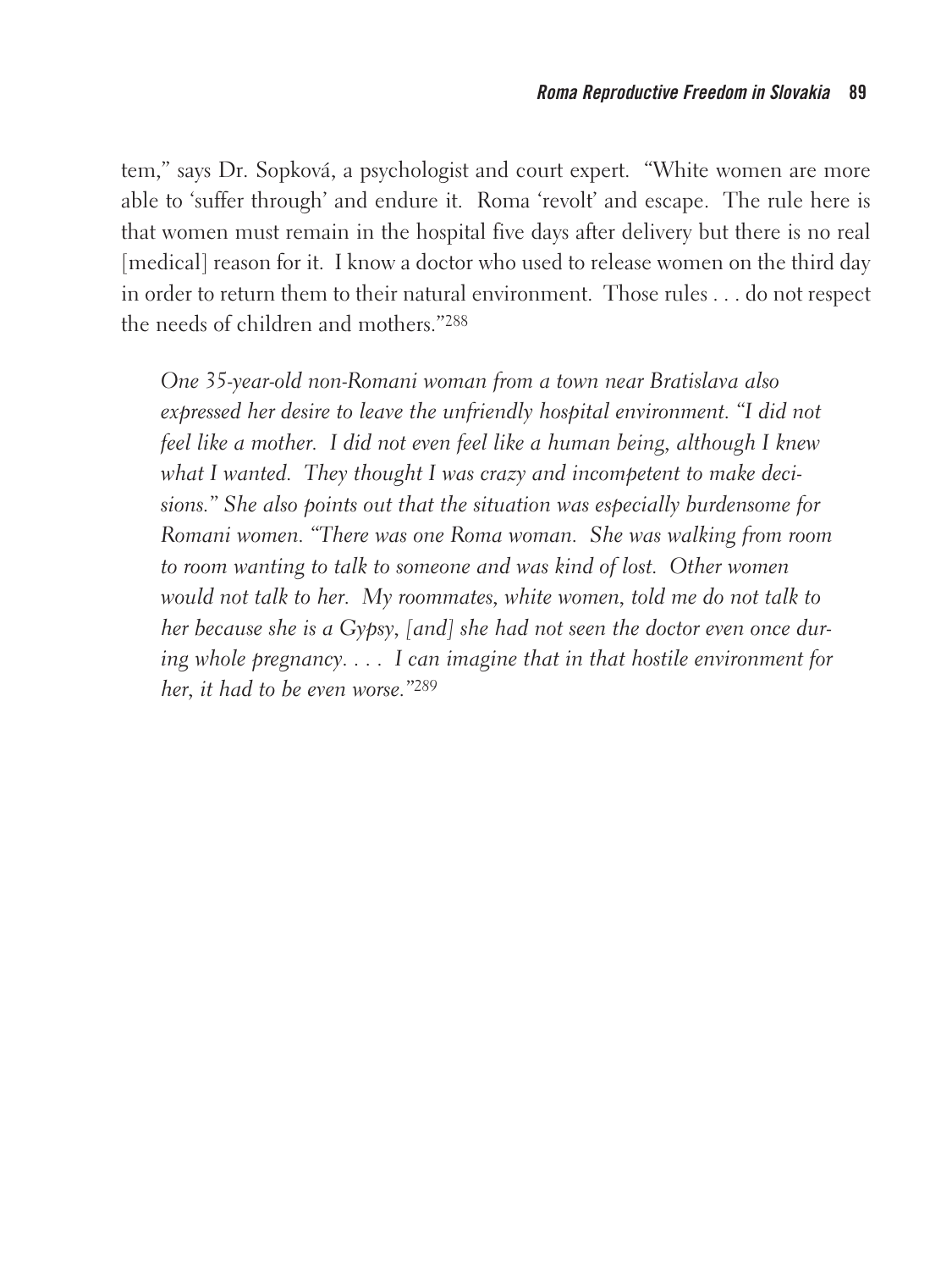

# **Denial of Access to Medical Records**

*It is not possible to show you the files. There is no such right.*

–Director of Krompachy hospital290

*Everyone is entitled to know any information collected about his or her health.* –European Convention on Human Rights

and Biomedicine, 1997, Art.10(2)

During the course of our fact-finding, we encountered several Romani women who expressed an interest in reviewing their medical records to aid them in ascertaining whether they were involuntarily sterilized. Lawyers at Poradna collected dozens of legal authorizations from Romani women who could not travel to the hospitals to view their medical records. In addition, we accompanied three Romani women who wished to see their records. All three have been unable to conceive and were uncertain if they had been sterilized. In two cases, the women were refused access to their own medical records without explanation. In one case, still in the presence of our researchers, the chief gynecologist of Spi≥ská Nová Ves hospital yelled racial epithets at the woman for attempting to see her file and questioned her intellectual ability to understand its contents.291

## **PATIENT'S ACCESS**

Slovak law guarantees patients access to medical records.292 Our fact-finding revealed, however, that patients are routinely denied this right. Although the Health Care Law entered into force in 1994, the Slovak Ministry of Health has yet to issue implementing regulations on access to medical records. In the absence of such guidance, hospitals apply the law in an arbitrary manner, misinterpreting the legal provisions and obstructing or significantly limiting patients' access to their own records.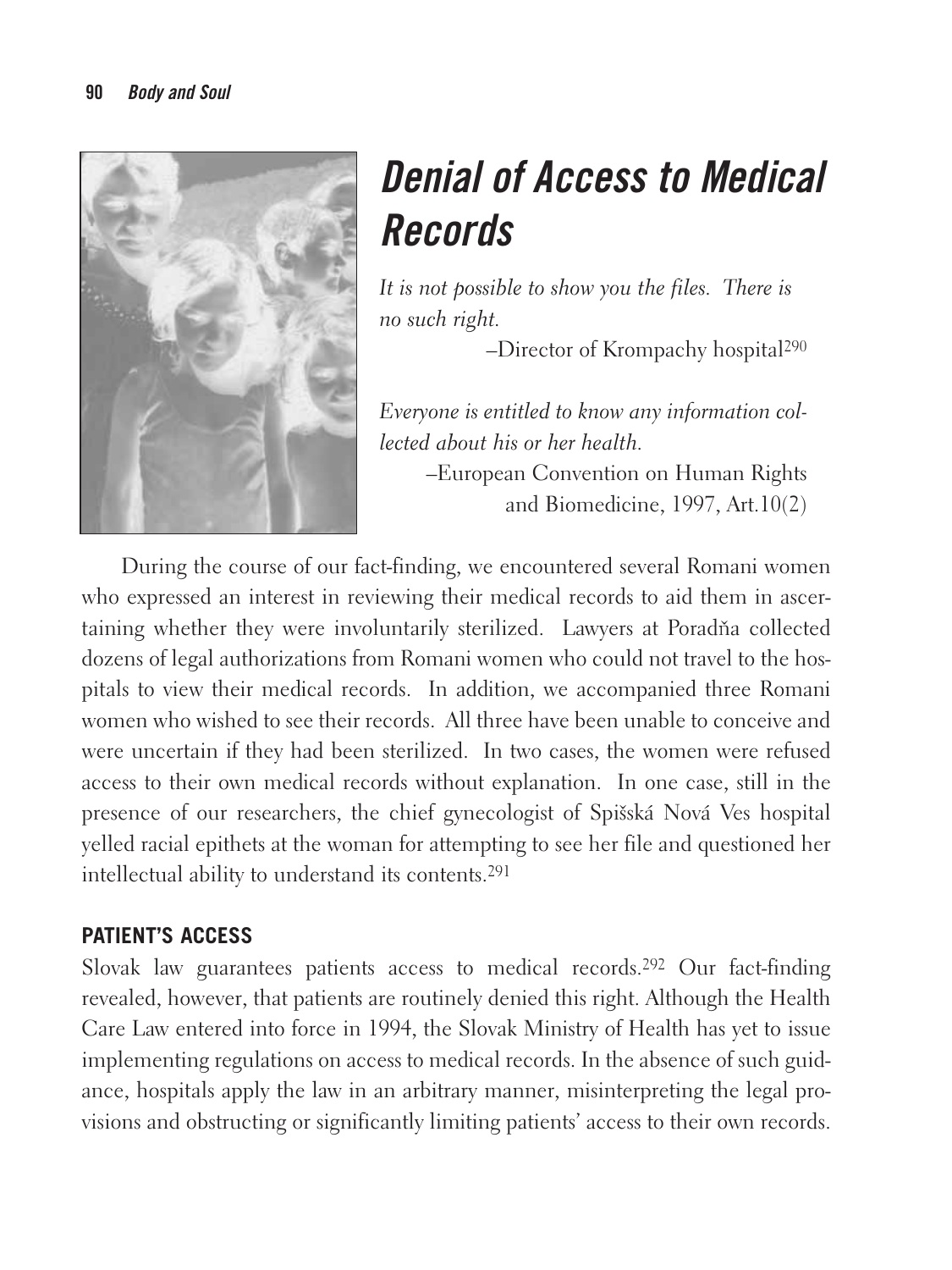The director of Gelnica hospital explained his understanding and interpretation of patients' right to access their records: "Yes, the patient has a right to see her medical record but she should also have a reason. . . . If there is a proper reason for her to see it, she can see it. We have to differentiate. It has to be decided on an individual basis as it could be abused. . . . The patient cannot review it by herself. There must be a hospital staff person present as she could steal something from there. Or rewrite something. The file must be left as it was. Moreover, the patient does not understand what is written there; she cannot even read the handwriting of a doctor. We do not give copies. . . . Anyhow, we do not have any request for copies, neither for seeing files. But if there was, we would ask for a reason."293

Many health-care personnel in eastern Slovakia stated that they had never encountered a situation in which patients requested access to their medical records. A few health-care personnel said that they do not know how to process requests for records because they have never received such requests and are unaware that Slovak law guarantees patients the right to access their records. "There is a lot of law and I do not know which one is the right one. I am not here to study the law; I have to provide health care," declared the chief gynecologist of New Maternity Prešov.<sup>294</sup> Some doctors and hospital administrators suggested that the only means for a patient to obtain a copy of his or her full medical record would be to file a lawsuit against a doctor for medical malpractice or launch a criminal investigation.<sup>295</sup>

Other hospitals suggested that they have unwritten internal rules and procedures for complying with patients' right to see their records. These "rules," however, appear to be ad hoc.

*"We have internal rules on this issue,"* declared the director of Krompachy hospital. *"It is not possible [for you to see them]. The rules are not issued in a written form. I am deciding about rules as I am responsible for this hospital. . . . It is very complicated. They are general rules and special rules. . . . But there is also a problem that someone has to serve you and we are very busy. . . . It is impossible to determine precisely [the procedure] but it depends when our staff has enough time. I do not know how long you should announce*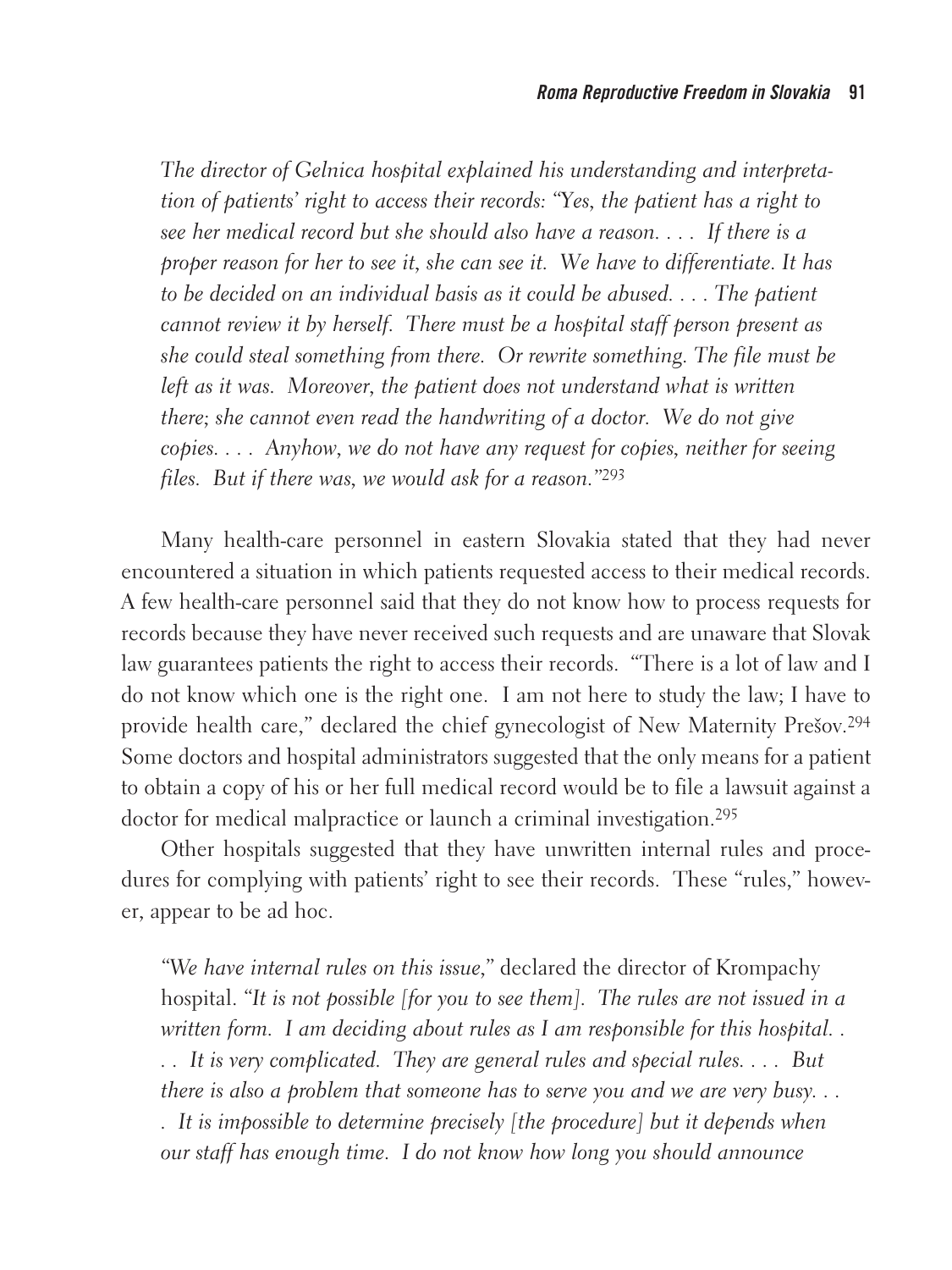#### **92 Body and Soul**

*your visit [in] advance. It really depends. . . . You have to contact me first, then you have to contact the chief doctor and then we will consult and appoint an official who will eventually organize it."*<sup>296</sup>

## **LEGAL COUNSEL'S ACCESS**

Slovak law also allows patients to authorize other people, including lawyers, to access their records.297 In the course of the fact-finding, about 50 Romani women requested that Poradπa's lawyers represent them and granted the lawyers a power-of-attorney to review the records. In 40 of these cases, Poradπa's lawyers were denied access to their Romani clients' records. Only in very few cases, after many attempts and multiple discussions with doctors, hospital lawyers, administrators, and nurses, was access granted. The reasons for the refusals varied, but in many instances the denial was on racial grounds. For example, in ≤aca hospital the nurse refused to look for a record, saying, "I will not look for a file of a Gypsy."298 In the same hospital, the chief gynecologist reacted very negatively to the request: "Here we have our former patient, Gypsy [patient's surname], who now— three years after the treatment decided to complain about the treatment."<sup>299</sup> Similar hesitation on racial grounds was expressed by nurses in Old Maternity Prešov.<sup>300</sup>

In some cases, the hospital's lawyers questioned the validity of the power-of-attorney. ≤aca hospital's lawyer claimed that a two-week-old power-of-attorney was too old therefore was not valid.301 In another hospital, doctors requested the power-of-attorney to be verified by a notary even though there is no such legal requirement. When the notarized power-of-attorney was then presented, the hospital lawyer who originally required it still refused access to the record. "I told you to get the power-ofattorney verified because I thought you would not come back," she stated.302

The lack of a uniform and organized filing system in Slovak hospitals further limits a patient's right to access her medical records. In New Maternity Prešov, the chief nurse apologized for being unable to fulfill the request: "It would be a very daunting and meticulous job because the hospital does not have a proper filing system. The files on birth deliveries are organized according to the day when woman was released from the hospital. If the woman does not remember that date, it is not possible to locate the file even if we know her name and birth date."303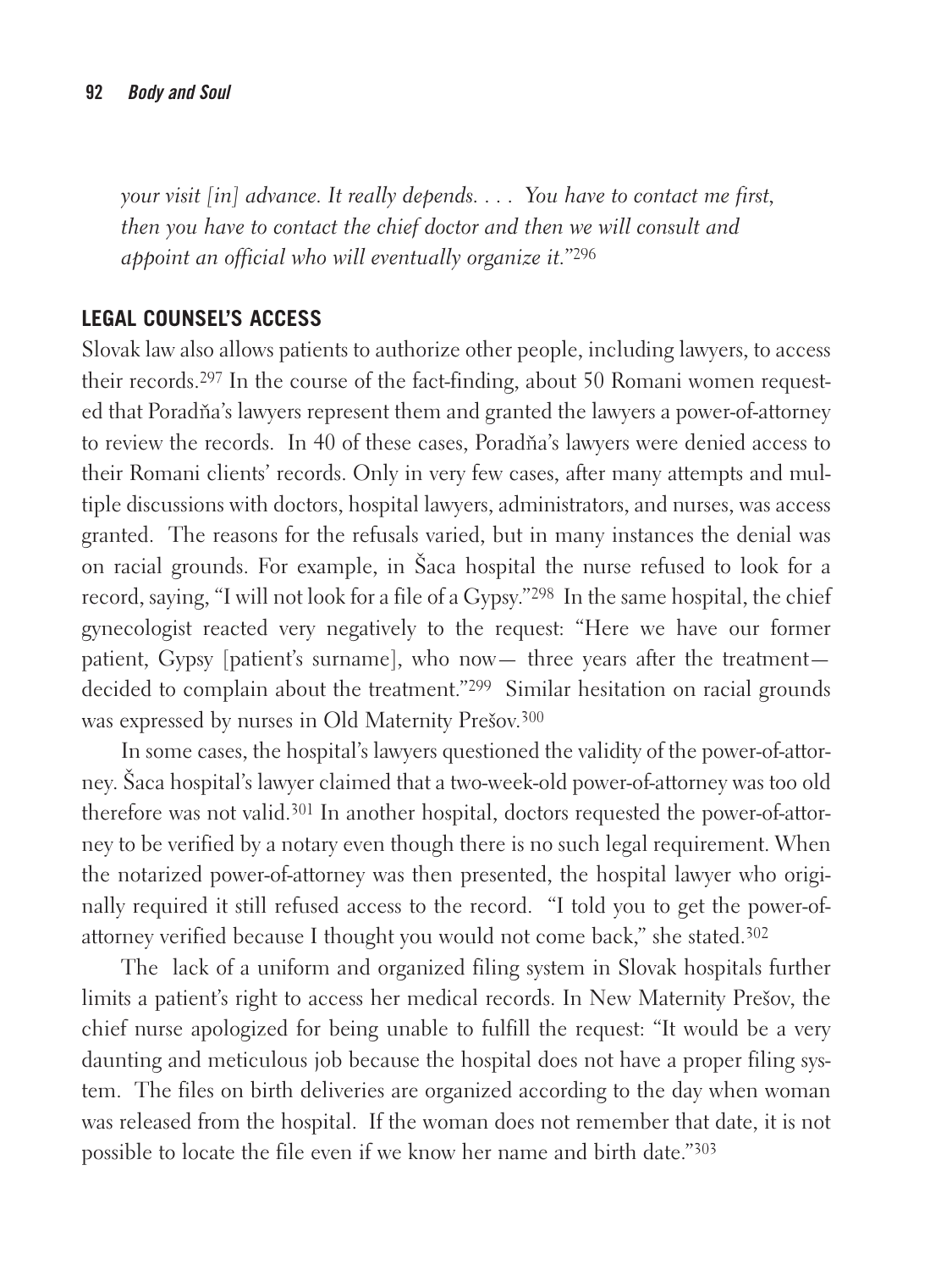#### **GOVERNMENTAL RESPONSE**

To clarify the legal standards on patients' right to authorize attorneys to access their medical records, Poradna's lawyers contacted the Ministry of Health for guidance several times during the fact-finding missions. Ministry of Health officials, however, responded with conflicting interpretations of the law. Initially, officials referred Poradňa's lawyers to the Ministry of Health website, which contained information stating that a patient's lawyer through an authorized power-of-attorney can review his or her client's medical record.304 After being denied files in several hospitals, Poradňa's lawyers again contacted the Ministry of Health and asked it to intervene. The Ministry of Health responded by asking the lawyers to file a complaint directly with the hospital.<sup>305</sup> After Poradňa's lawyers filed complaints with the hospitals,<sup>306</sup> the Ministry of Health backtracked from the information posted on its website, and in a letter to Poradπa's lawyers noted that patients do not have the right to authorize powers-of-attorney for accessing their medical documentation.307 The hospitals responded similarly.<sup>308</sup> Poradňa's lawyers filed an appeal to the decisions of the hospitals with the Ministry of Health. As of December 2002, however, there has been no response.309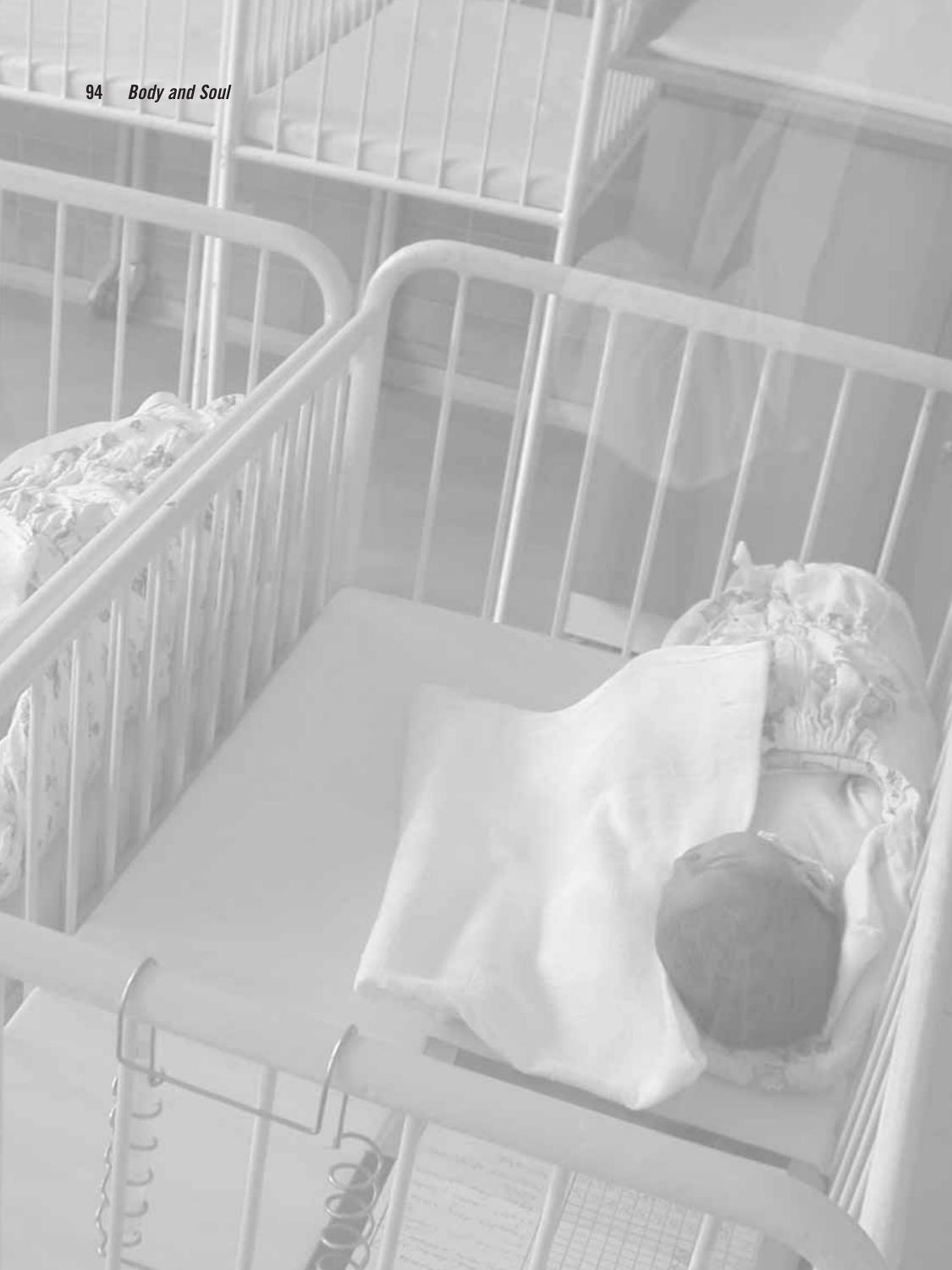## **Legal Standards**

## **INTERNATIONAL AND REGIONAL STANDARDS TO ESTABLISH STATE RESPONSIBILITY**

The findings described in the previous sections indicate serious violations of the human rights, including the reproductive rights, of Romani women that the Slovak government is legally obligated to address. There are numerous international and regional human rights instruments containing the standards with which Slovakia must comply. Slovakia's duties under those instruments include protecting and fulfilling the human rights of all its citizens, in particular those suffering the greatest societal discrimination, such as the Roma. The Slovak government is in violation of human rights standards when its policies or the acts of its agents (including government-employed health-care personnel) violate human rights standards. Moreover, human rights law also requires the Slovak government to take affirmative measures, including adopting and enforcing appropriate laws and policies, to protect its citizens from violations of their human rights by third parties.

This section provides a brief overview of the primary sources for Slovakia's duties under applicable international and regional human rights law and policy. Several of the most significant international treaties that are relevant for this analysis are as follows:

- the International Covenant on Civil and Political Rights (Civil and Political Rights Covenant);<sup>310</sup>
- the International Covenant on Economic, Social and Cultural Rights (Economic, Social and Cultural Rights Covenant);311
- the Convention on the Prevention and Punishment of the Crime of Genocide (Genocide Convention);312
- the Convention on the Elimination of All Forms of Discrimination against Women (CEDAW);<sup>313</sup>
- the Convention on the Elimination of All Forms of Racial Discrimination (Convention against Racial Discrimination);314 and
- the Convention against Torture and Other Cruel, Inhuman or Degrading Treatment or Punishment (Convention against Torture).315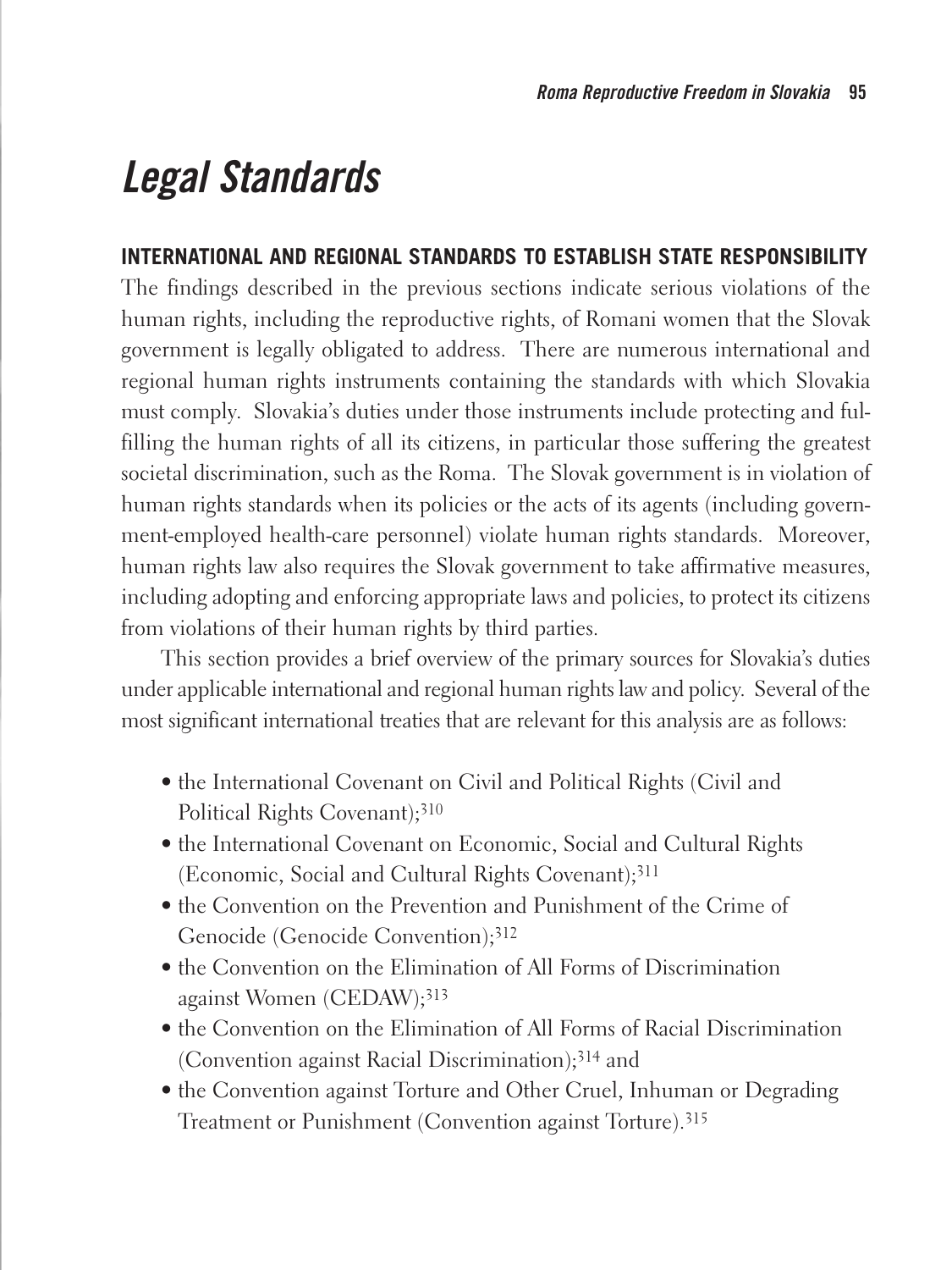#### **Right to be Free from Crimes Against Humanity**

The practice of coercively sterilizing a targeted ethnic or racial group falls under the crime of genocide, regarded as the worst crime under international law. If it were established that the current practice of coercively sterilizing Romani women had been carried out with the "intent to destroy, in whole or in part" a targeted racial group, then the crime of genocide could be applicable. Article II of the Convention on the Prevention and Punishment of the Crime of Genocide (Genocide Convention)362 defines genocide to include the act of "imposing measures intended to prevent births" within a "national, ethnic, racial, or religious group,"363 whether in time of peace or in time of war.  $364$  The Genocide Convention obligates states parties to prevent and punish genocide and imposes criminal responsibility on individuals who commit it, "whether they are constitutionally responsible rulers, public officials or private individuals."365 The International Criminal Court (established by the Rome Statute), which has jurisdiction over genocide and other specific crimes against humanity, as well as the ad hoc International Criminal Tribunals for Rwanda and the Former Yugoslavia, have adopted the Genocide Convention's definition of genocide.366 The Rome Statute of the ICC, as the instrument creating the International Criminal Court, criminalizes, along with genocide, "the most serious crimes of concern to the international community." Of relevance is Article  $7(1)(g)$ , which delineates crimes against humanity to include such crimes as "rape, sexual slavery, enforced prostitution, forced pregnancy, enforced sterilization, or any other form of sexual violence of comparable gravity."<sup>367</sup>

Slovakia has ratified all of these treaties and is therefore legally bound to uphold their provisions.316 Most recently, on April 11, 2002, Slovakia ratified the Rome Statute of the International Criminal Court (Rome Statute of the ICC),<sup>317</sup> thereby pledging its cooperation with the International Criminal Court when its citizens or residents commit the most serious crimes, including genocide and crimes against humanity. In addition, the Universal Declaration of Human Rights (Universal Declaration)<sup>318</sup> is considered an authoritative international human rights instrument, although not a treaty. In order to monitor states' compliance with these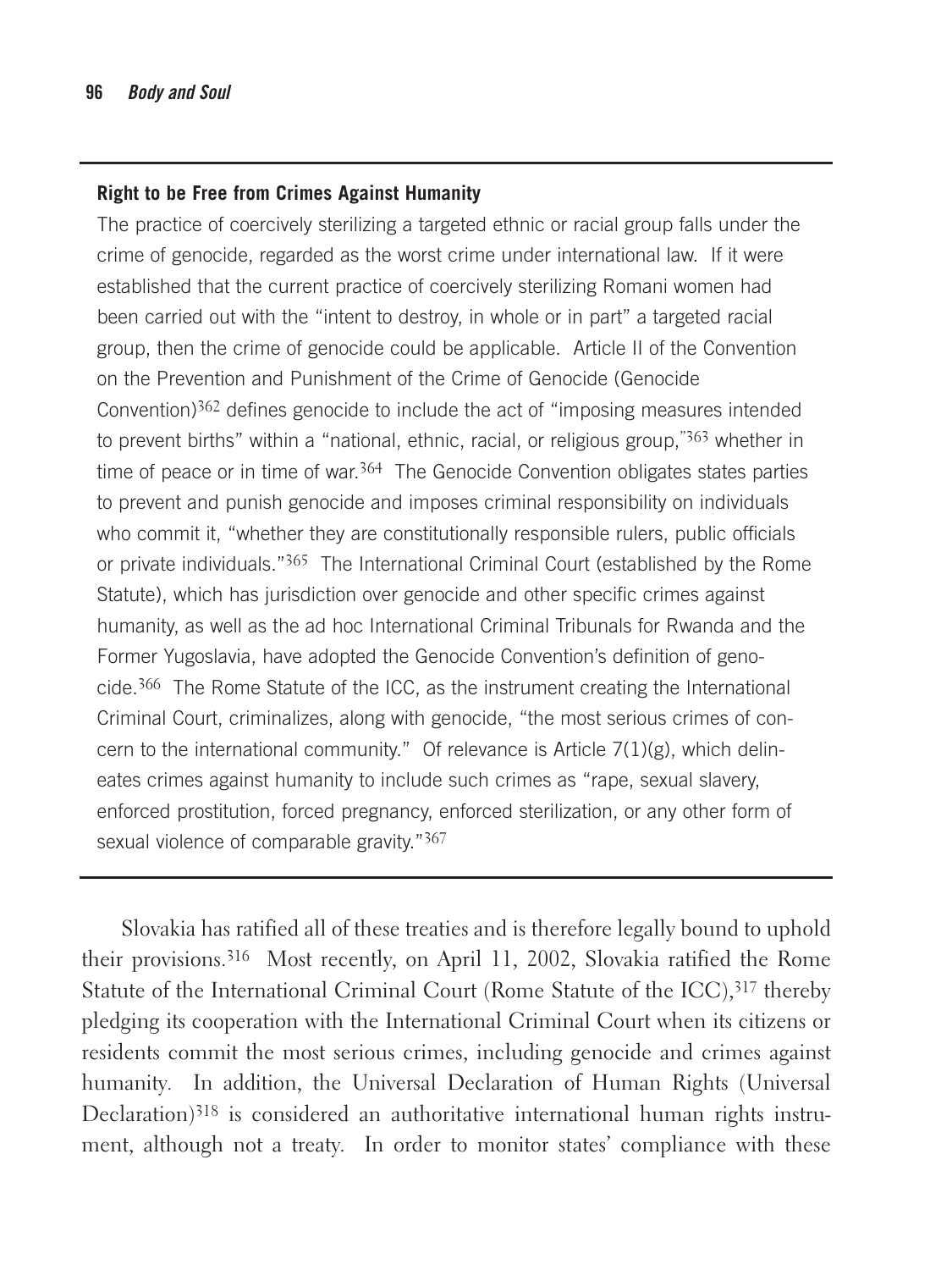treaties, UN committees have been established. These treaty monitoring bodies interpret the treaties and provide guidance to governments in meeting treaty obligations through the bodies' recommendations and comments.

Other international instruments that set human rights standards include the outcome documents of international conferences such as the United Nations International Conference on Population and Development (ICPD),<sup>319</sup> United Nations Fourth World Conference on Women (Beijing Conference)<sup>320</sup> and the World Conference against Racism, Racial Discrimination, Xenophobia and Related Intolerance (WCAR).321 The consensus documents that emerged from these conferences are not legally binding on states. However, by setting forth a detailed, global mandate on a particular issue concerning human development, these consensus documents contribute to advancing and interpreting the human rights standards contained in human rights treaties. Similarly, the declarations, decisions and reports of international bodies such as the United Nations provide important and influential guidance in understanding state obligations under international law. In the area of violence against women, the UN has adopted the following key documents that outline state responsibility: the Declaration on the Elimination of Violence against Women (Declaration on Violence against Women)<sup>322</sup> and the Reports of the Special Rapporteur on Violence against Women.323

In addition to setting the various international standards to which states must adhere, the European system has developed a body of regional standards that apply to Slovakia. The two main intergovernmental bodies within the region consist of the Council of Europe and the European Union (EU).

The Council of Europe was established in 1949 and currently has 44 member states that make several commitments upon gaining membership.<sup>324</sup> Member states of the Council of Europe must accept the principle of the rule of law and must guarantee human rights and fundamental freedoms to everyone under their jurisdiction.325 Among its aims, the Council of Europe seeks to protect human rights, promote the rule of law, find solutions to problems facing European society such as discrimination against minorities, and support legal reform to achieve democratic stability.<sup>326</sup> Slovakia has ratified the following treaties that have been adopted by the Council of Europe system: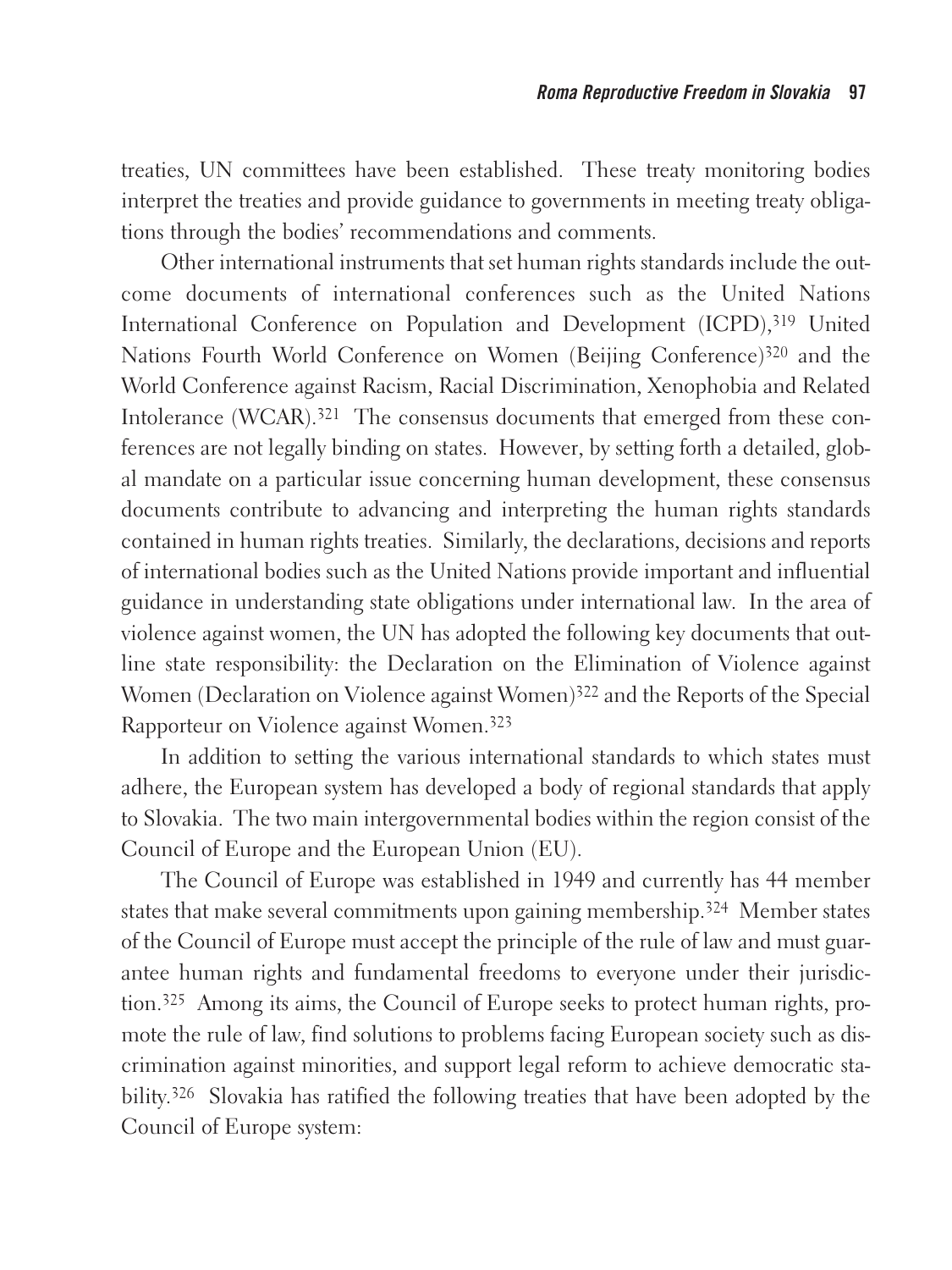- the European Convention on Human Rights and Fundamental Freedoms (European Convention on Human Rights);327
- the Convention for the Protection of Human Rights and Dignity of the Human Being with Regard to the Application of Medicine (European Convention on Human Rights and Biomedicine);328
- the European Convention for the Prevention of Torture and Inhuman or Degrading Treatment or Punishment (European Convention against Torture);<sup>329</sup>
- the European Social Charter330 and the Revised European Social Charter;331 and
- the Framework Convention for the Protection of National Minorities (Framework Convention for Minorities).332

In addition, states and individuals may bring complaints to the European Court of Human Rights, which was established under the European Convention on Human Rights<sup>333</sup> to try violations of the treaty. The Court has developed a substantial body of jurisprudence interpreting human rights law and policy. Another important authority on the scope of states' obligations under the Council of Europe comes from the resolutions and recommendations of the Committee of Ministers, which acts as the Council's decision-making body.334 These recommendations are not binding.335

The EU, distinct from the Council of Europe, is a regional intergovernmental body dedicated to promoting European integration. Its principal objectives consist of the following: establishing European citizenship; ensuring freedom, security and justice; promoting economic and social progress; and asserting Europe's role in the world.336 While Slovakia is not yet a member of the EU, it is currently a candidate country that is scheduled to join the EU in 2004. As a candidate country, it is expected to accept the EU's legal and institutional framework, known as the *acquis*, and implement it nationally.337 Relevant EU treaties include the Treaty on European Union338 (also known as the Maastricht Treaty) and the Treaty of Amsterdam, which amended the former treaty.339 Also of importance is the Charter of Fundamental Rights of the European Union (Charter of Fundamental Rights),340 which has not yet been integrated into EU law and therefore has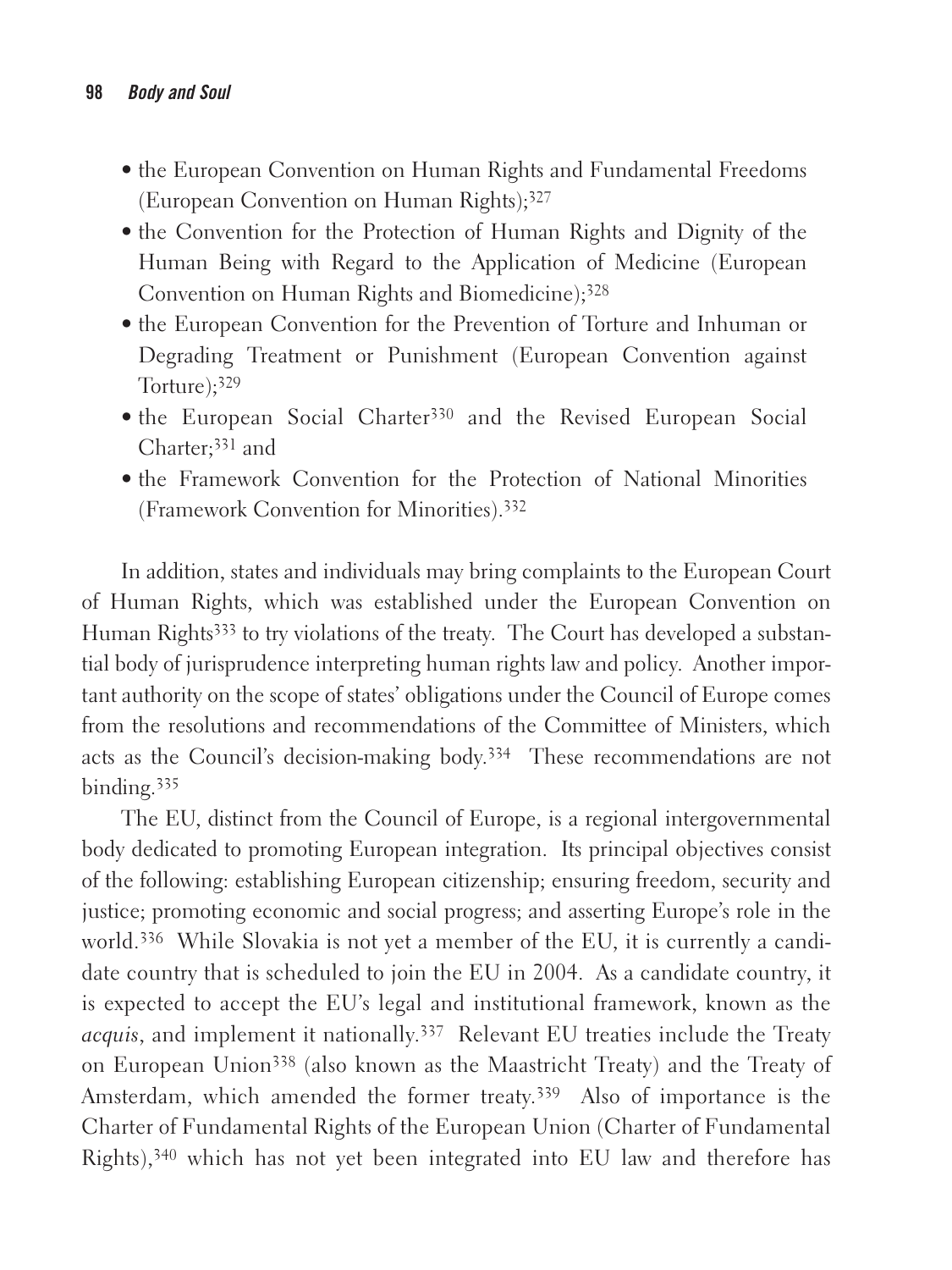inconclusive legal status, but which nonetheless has already begun to influence European human rights law and policy and is expected to play an increasingly significant role.341 The judicial body that decides questions of EU law and policy is the European Court of Justice. The directives, recommendations and reports that come from the main EU bodies—the European Parliament, the Council of the European Union and the European Commission—also play a role in interpreting and applying human rights law and policy.

In addition to the above systems of regional law and policy, several other multilateral institutions in the European region issue policy documents that are instructive in understanding state responsibility in this area. Some of these sources include the reports and summit declarations of the Organization of Security and Cooperation in Europe (OSCE). In the area of health and patients' rights, the World Health Organization (WHO) Regional Office for Europe has developed a Declaration on the Promotion of Patients' Rights in Europe (WHO Declaration on Patients' Rights)<sup>342</sup> that has served as a framework for member states such as Slovakia.343

## **SLOVAKIA'S VIOLATION OF INTERNATIONAL, REGIONAL AND NATIONAL LAWS AND POLICIES**

This section examines the international, regional and national legal standards violated by the Slovak government's provision of reproductive health care for Romani women, specifically including those standards relevant to (1) sterilization practices; (2) failure to provide full and accurate information; (3) discriminatory standards of care; (4) physical and verbal abuse; and (5) insufficient access to medical records. As documented by this report, Slovak government medical personnel are, in most cases, directly involved in the violations. In addition, the Slovak government's problematic policies regarding the Roma have contributed to the violations. Finally, the failure of the Slovak government to regulate the medical profession adequately and investigate and punish violations is also a clear infringement of international, regional and, in some cases, national law.

## **Sterilization Practices**

Slovak doctors' practice of sterilizing Romani women without providing them with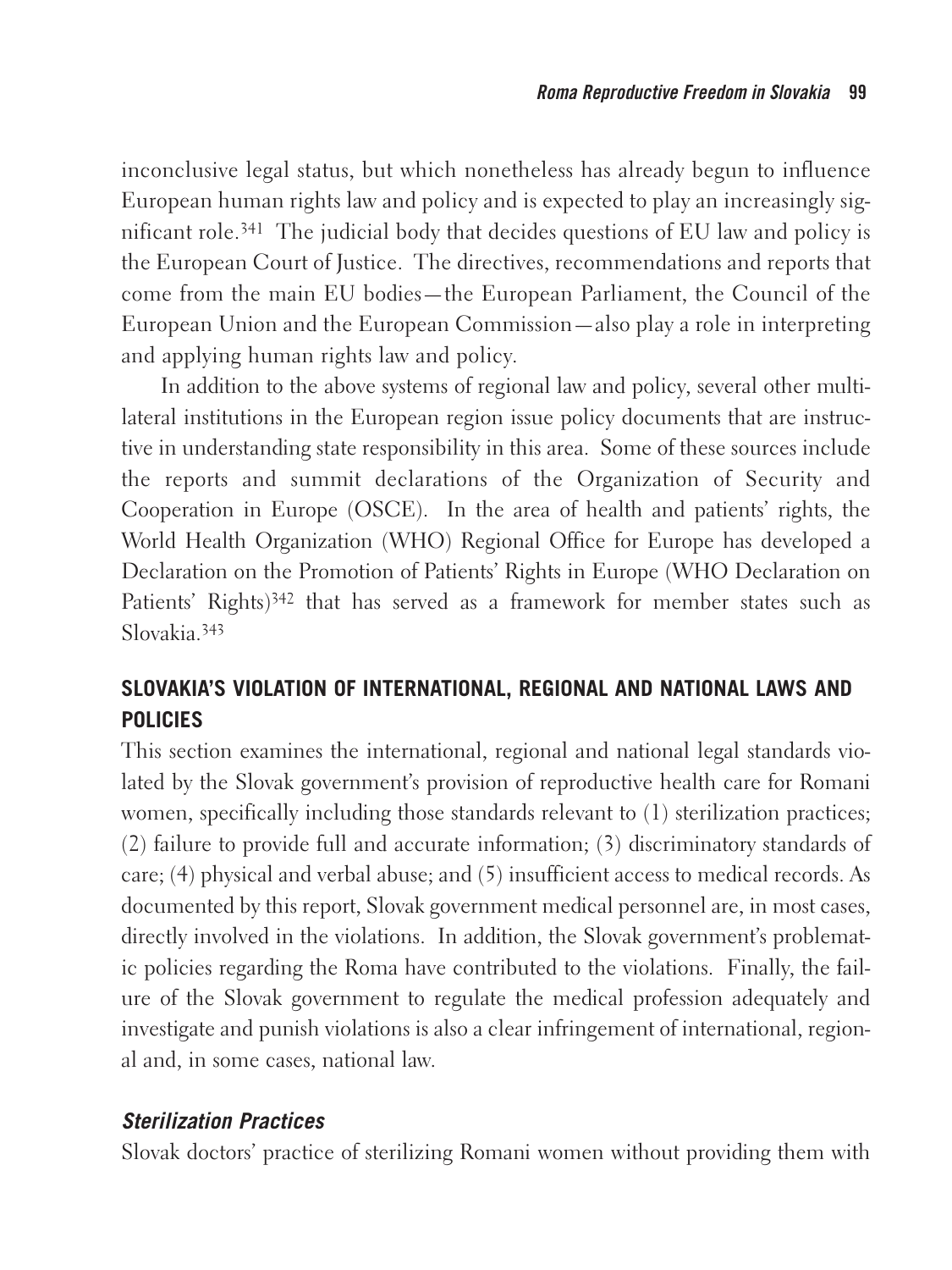truthful and complete information about the reasons for the sterilization and without obtaining their voluntary, informed consent has resulted in the violation of a number of human rights. As previously discussed, women are intimidated into consenting to sterilization under conditions that involve various types of coercion. Hospital personnel request consent at the last minute, without allowing adequate time for thought or discussion, often while the woman is on the delivery table while in pain; after she has been given anesthesia; and without her full understanding of the implications and permanence of the sterilization procedure. In some cases, there were clear-cut cases of forced sterilization, where the patients were not even asked for their consent, but were told or suspected afterward that the sterilization procedure had been performed. Doctors have a professional and legal duty to relay information in a manner that provides women with the opportunity to make an informed choice and that respects their dignity. Based on the findings and research set forth in this report, it is clear that state-employed doctors and other medical personnel have transgressed well-established international and regional human rights standards, with virtually no sanction by appropriate Slovak government officials.

## INTERNATIONAL AND REGIONAL LAW AND POLICY

Coerced sterilization is a violation of various international human rights. This practice violates the principle of informed consent, one of the foundations of the practice of medicine and of the rights of patients. A number of rights support this principle either directly or derivatively, including the right to health, the right to bodily integrity and the right to reproductive self-determination. All of these rights are violated by the policies and practices of Slovak government doctors and other hospital personnel who have failed to promote and protect the reproductive rights of Romani women.

#### Right to Health

International law and policy repeatedly recognize the fundamental right to health.344 This affirmation is reiterated continually throughout regional law and policy as well.<sup>345</sup> Treaty monitoring bodies have expounded on this right at length in their comments, recommendations and observations, and have linked it to issues of con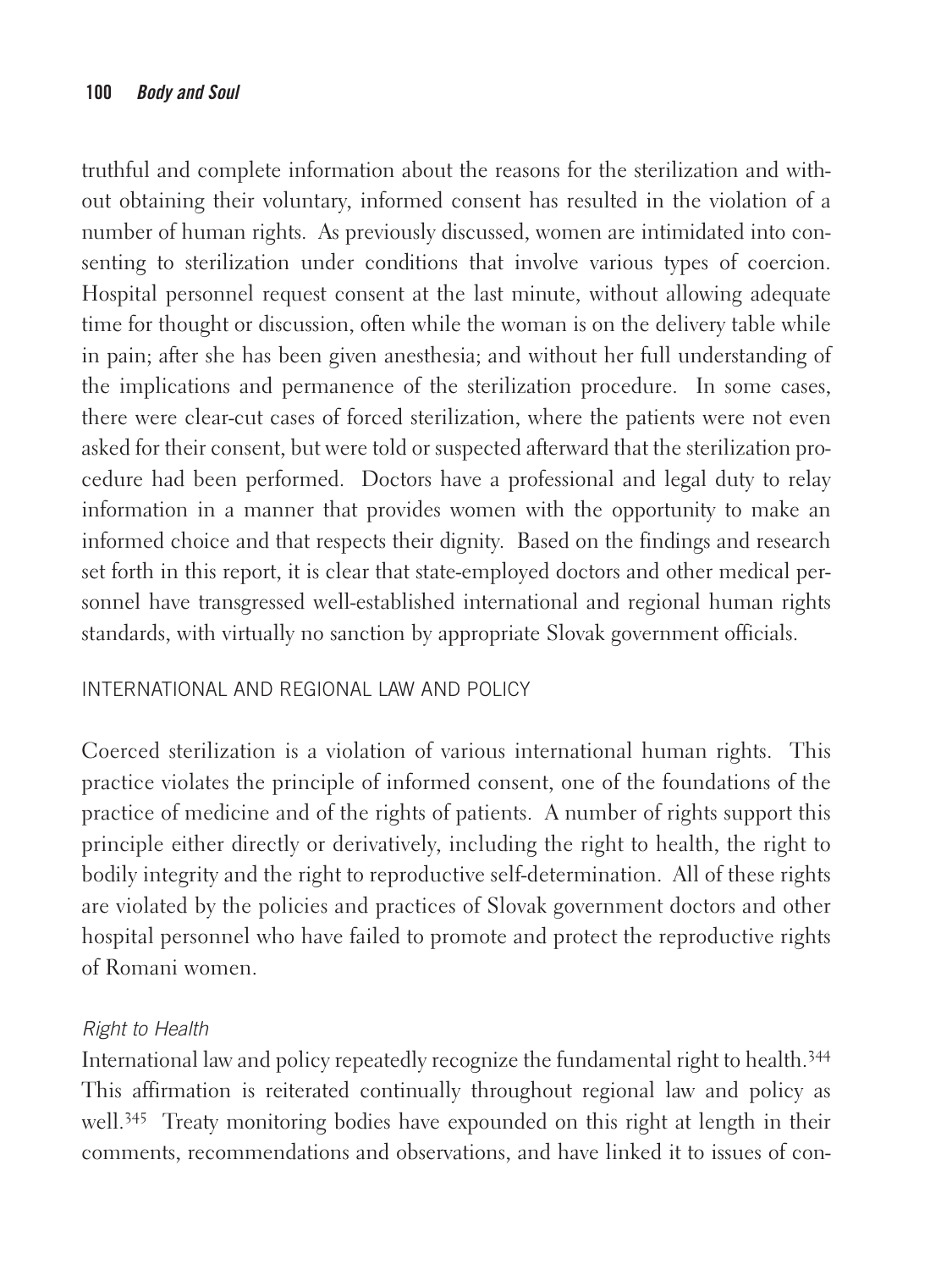sent. In its General Comment No. 14, the Committee on Economic, Social and Cultural Rights explains:

The right to health is not to be understood as a right to be *healthy*. The right to health contains both freedoms and entitlements. The freedoms include the right to control one's health and body, including sexual and reproductive freedom, and the right to be free from interference, such as the right to be free from torture, non-consensual medical treatment and experimentation. By contrast, the entitlements include the right to a system of health protection, which provides equality of opportunity for people to enjoy the highest attainable level of health.346

In its recommendation on Article 12 on health, the CEDAW Committee has described access to quality health services as those ". . . delivered in a way that ensures that a woman gives her fully informed consent, respects her dignity, guarantees her confidentiality and is sensitive to her needs and perspectives. States parties should not permit forms of coercion, such as non-consensual sterilization . . . that violate women's rights to informed consent and dignity."347 In the context of Slovakia, the Committee on the Elimination of Racial Discrimination (CERD) has remarked on the low level of awareness of maternal health suffered by the Roma and recommended that Slovakia pursue measures so that the Roma enjoy the full right to health and health care.348

The ICPD Programme of Action specifically noted the importance of reproductive health care for women:

States should take all appropriate measures to ensure, on a basis of equality of men and women, universal access to health-care services, including those related to reproductive health care, which includes family planning and sexual health. Reproductive health-care programmes should provide the widest range of services without any form of coercion  $\ldots$ <sup>349</sup>

Slovak health-care personnel have blatantly violated the standards set forth above regarding the right to health as well as the codes of professional medical prac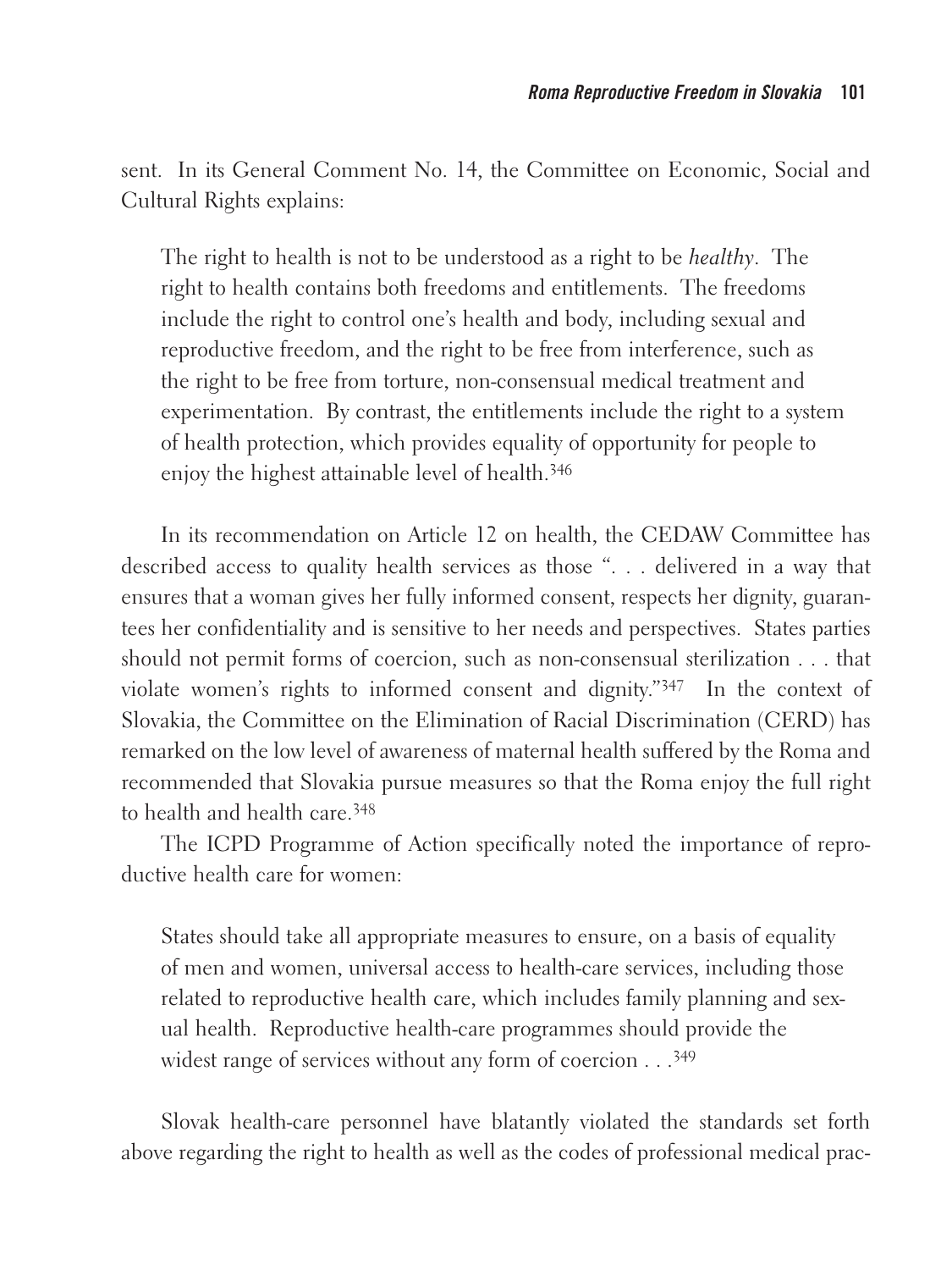tice by refusing to explain their reasons for performing cesareans and sterilizations and by failing to obtain the informed, voluntary consent of the women they sterilize. In addition, doctors in eastern Slovakia have violated their patients' right to health by using outdated medical practices related to cesareans and the sterilization of women who have had multiple C-sections.

## Right to Bodily Integrity

In the case of Romani women who have been coercively sterilized, violation of the standard of informed consent implicates several human rights related to bodily integrity and self-determination. In the international arena, these rights include the right to life, liberty and security and the right not to be subject to torture or other cruel, inhumane or degrading treatment. These rights are guaranteed by several international and regional human rights instruments, including the Universal Declaration, the Civil and Political Rights Covenant, the Convention against Torture, and the European Convention on Human Rights.350 Another significant right is the right to privacy and family life, which is violated when coerced sterilization occurs. This right also finds support in both international and regional law.351

The right to be free from torture and cruel, inhuman, and degrading treatment and punishment is violated absent informed consent during sterilization procedures. The Human Rights Committee, the treaty monitoring body of the Civil and Political Rights Covenant, has specifically noted that forced sterilization would be a practice that violates Article 7, which covers torture or cruel, inhuman or degrading treatment or punishment and free consent to medical and scientific experimentation.352

Among other human rights involving bodily integrity that are applicable here is the right to be free from violence, specifically gender-based violence. In its Declaration on Violence against Women, the UN General Assembly spells out this right and the concomitant duties of the state to take measures to protect women from violence.353 Those policies or practices that constitute violence against women and have an impact on reproductive rights are delineated in a 1999 report to the UN Economic and Social Council by the Special Rapporteur on Violence against Women, which includes a section on forced sterilization. The report explains: "A severe violation of women's reproductive rights, forced sterilization is a method of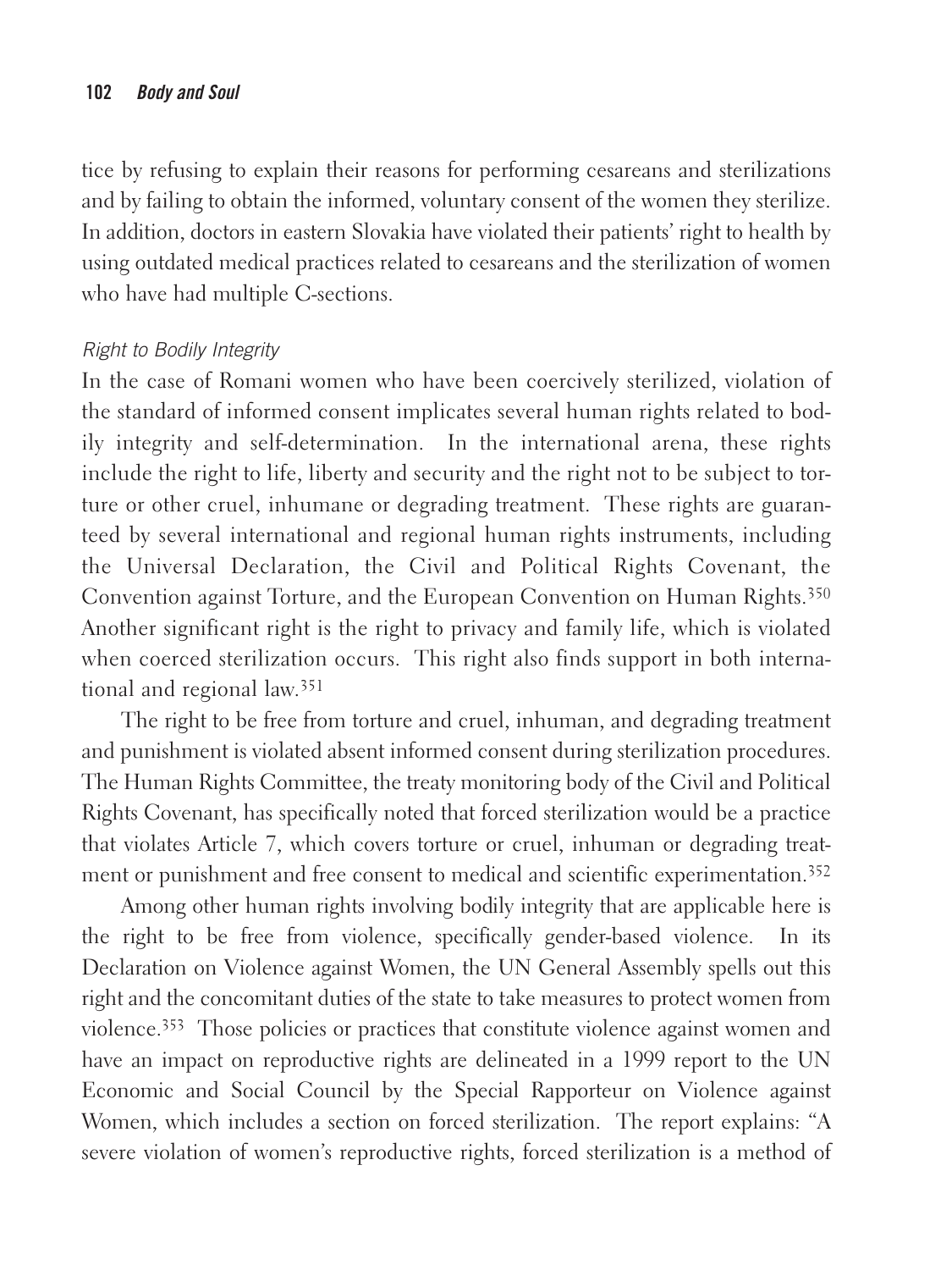medical control of a woman's fertility without the consent of a woman. Essentially involving the battery of a woman—violating her physical integrity and security, forced sterilization constitutes violence against women."354

#### Right to Reproductive Self-Determination

At the core of reproductive rights lies the right to reproductive self-determination. Within international human rights law and policy, this right is defined as the right to decide the number and spacing of one's children and to have the information and means to do so.355 The UN committee that monitors CEDAW has defined the link between involuntary sterilization and this human right: "Compulsory sterilization . . . adversely affects women's physical and mental health, and infringes the right of women to decide on the number and spacing of their children."356 The Committee proceeds to recommend that ". . . [s]tates parties should ensure that measures are taken to prevent coercion in regard to fertility and reproduction, and to ensure that women are not forced to seek unsafe medical procedures . . . because of lack of appropriate services in regard to fertility control. . . ."357 This latter recommendation is particularly relevant to the situation of Romani women in eastern Slovakia as they have been forced into accepting sterilizations that are not medically necessary and could be avoided through awareness and use of other contraceptive methods (see discussion below on "Failure to Provide Full and Accurate Information").

#### Right to Informed Consent

Regional law and policy explicitly endorse the principle of informed consent. Chapter II on "Consent" of the European Convention on Human Rights and Biomedicine sets forth standards for issues of consent and declares the following:

- 1. Any intervention in the health field may only be carried out after the person concerned has given free and informed consent to it.
- 2. This person shall beforehand be given appropriate information as to the purpose and nature of the intervention as well as on its consequences and risks.
- 3. The person concerned may freely withdraw consent at any time.358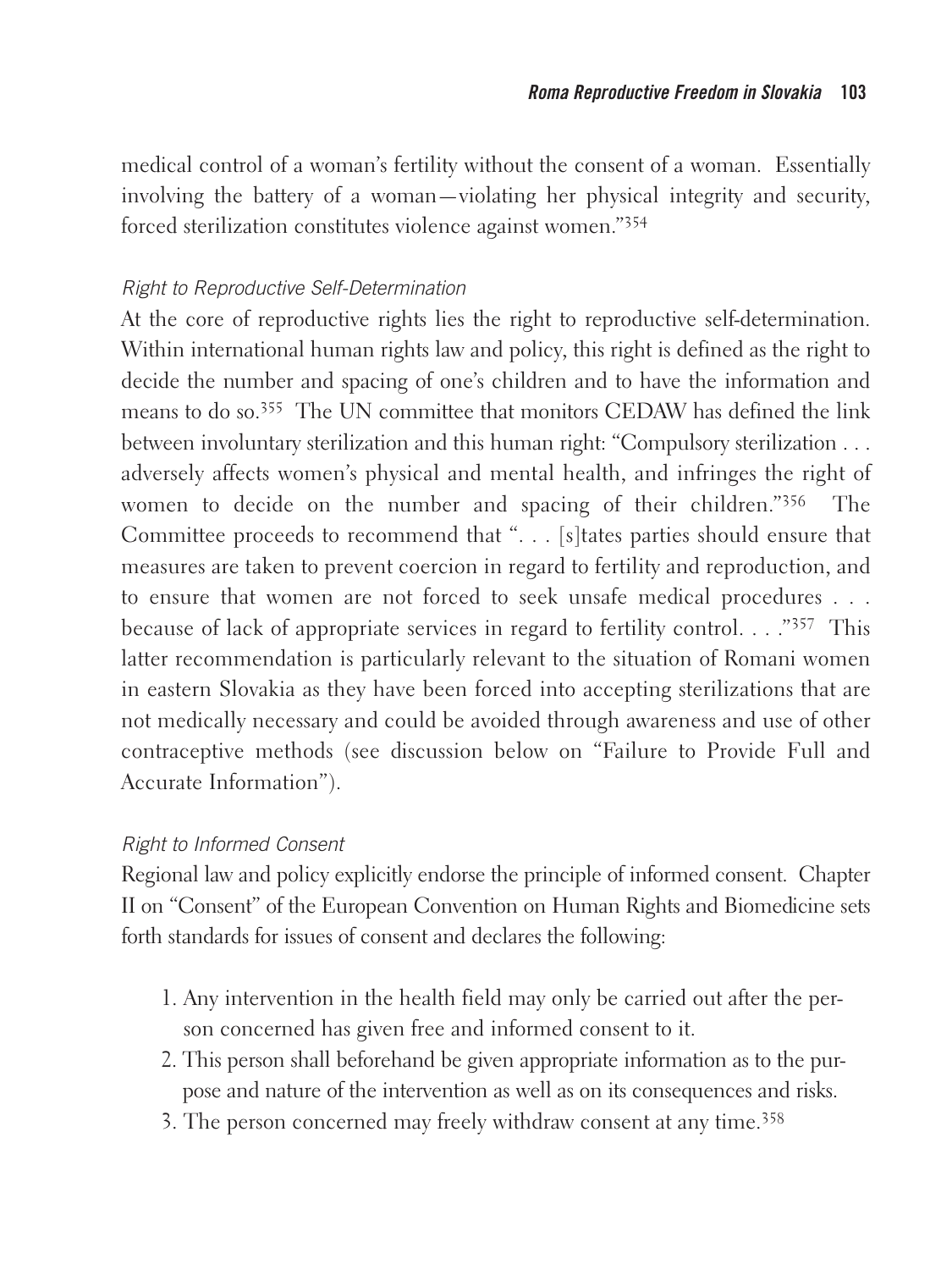#### **104 Body and Soul**

The EU's Charter of Fundamental Rights also promotes the right to "free and informed consent of the person concerned" in the field of medicine.359 In June 2002, the European Parliament voted in support of the Report on Sexual and Reproductive Health and Rights, which urges accession countries "to ensure that women and men can give their fully informed consent on contraceptive use, as well as on fertility awareness methods. . . ."360 The WHO Declaration on Patients' Rights requires informed consent as a prerequisite for any medical intervention and provides that the patient has a right to refuse or halt medical interventions.361

## NATIONAL LAW AND POLICY

By coercively sterilizing Romani women, Slovak health-care providers are violating an entire range of constitutionally protected rights. These rights include the right to health;<sup>368</sup> the protection of parenthood and the right of pregnant women to special care;369 the right to human dignity and protection from illegal intervention in private and family life;370 the prohibition of torture and cruel, inhuman and degrading treatment;371and the right to personal freedom.372 The Constitution's enumeration of these rights lays the foundation for the enactment and implementation of legal measures intended to protect these rights.

## Right to Health

The preamble of the governmental decree on patients' rights (Charter on Patients' Rights) recognizes the right to health care "in cases of disease or its threat. . . ."373 The Health Care Law places perinatal care as part of the primary, secondary and subsequent health-care services.<sup>374</sup> However, Slovakia has no specific reproductive health or family planning policy, nor does the current health policy adequately address women's health needs.<sup>375</sup> Although there has been a governmental family planning information program for Roma,<sup>376</sup> the program appears to have been culturally insensitive.377 The failure to institute effective reproductive health-care laws and policies is a violation of states' duties to ensure access to reproductive health services.

#### Right to Bodily Integrity

Among other laws, the Criminal Code and the Health Care Law, which regulates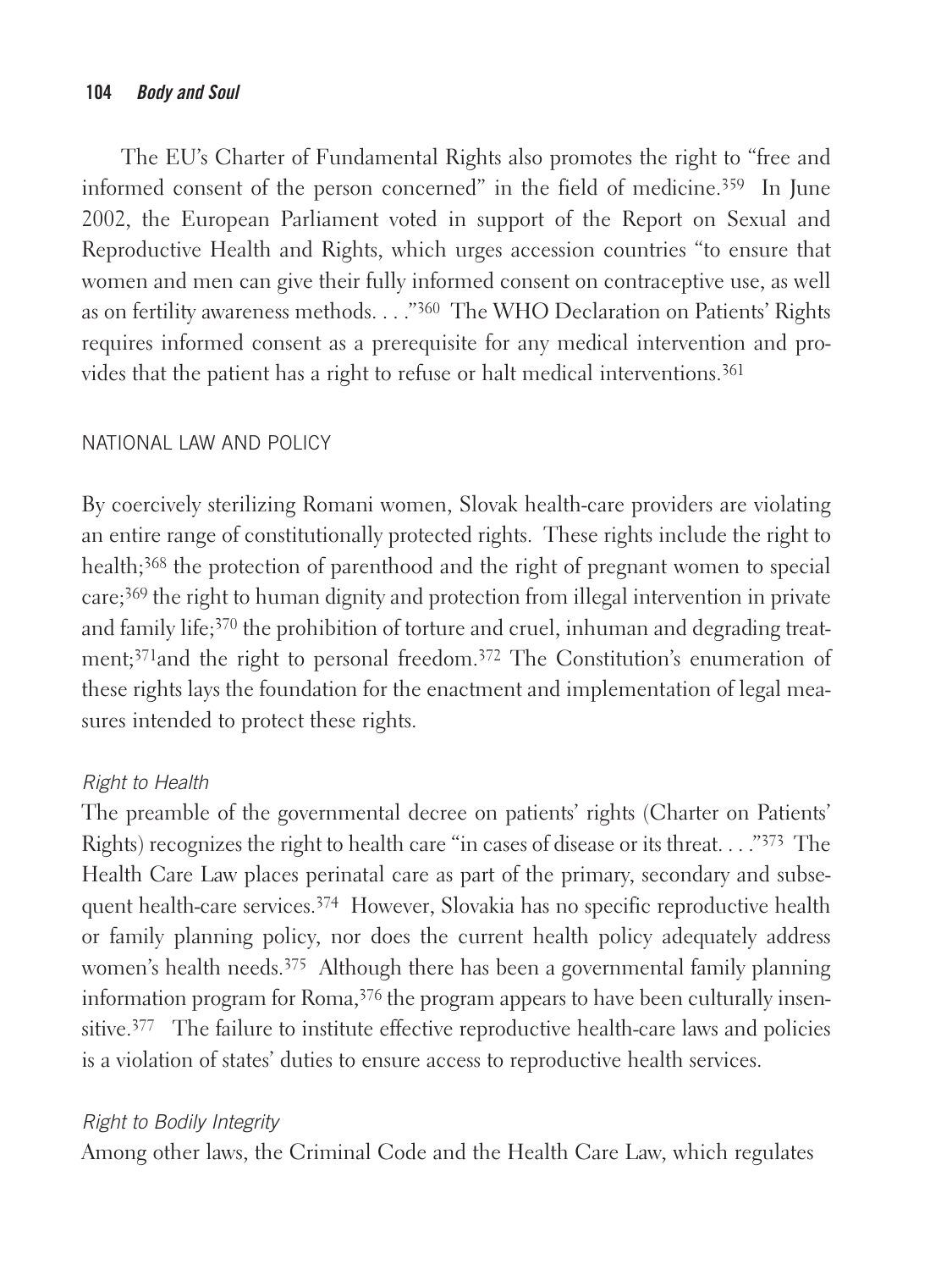the provision of health care including rights and responsibilities of health-care professionals, protect the right to bodily integrity. An intentional act causing injury to health or serious bodily harm is considered a crime under the Criminal Code,<sup>378</sup> punishable by up to two years imprisonment or a fine for injury to health 379 and two to eight years imprisonment for causing serious bodily harm.380 If the act is racially or ethnically motivated, then punishment increases.<sup>381</sup> If there is a grievous harm that leads to damage of an important organ, punishment is up to five years imprisonment;382 if the victim dies as a consequence of this injury, punishment is up to twelve years imprisonment.383

The Criminal Code also punishes acts of negligence by employees, including doctors and other health-care professionals, who through breach of their professional duties and obligations damage the health or cause serious bodily harm or death to another. If the patient is injured or dies because the health-care professional fails to observe regulations governing his or her practice, the penalty ranges from six months to five years imprisonment and may include professional disqualification, depending upon the seriousness of the harm.384

The provision of the Criminal Code covering genocide<sup>385</sup> would also be applicable if it were established that the current practice of coerced and forced sterilization targets Romani women. The definition of genocide in the Slovak Criminal Code follows closely that of the Genocide Convention and defines genocide as having the intention to completely or partially destroy a national, ethnic, racial or religious group through measures including those leading to the prevention of childbearing in such a group.386 Genocide is punishable by twelve to fifteen years imprisonment or by an "exceptional punishment."387

The laws described above could potentially protect women from such violations as forced sterilization, as well as in other areas of reproductive health. In practice, however, criminal adjudication of violations of reproductive rights of women, especially Romani women, have been rare and to date have failed to provide adequate protection. The Slovak government and law enforcement agencies in particular, have shown little interest in properly investigating and prosecuting reproductive rights abuses by doctors against Romani women (see Background section of this report for details on cases concerning allegations of forced sterilization).

The Health Care Law, although recognizing patients' right to bodily integri-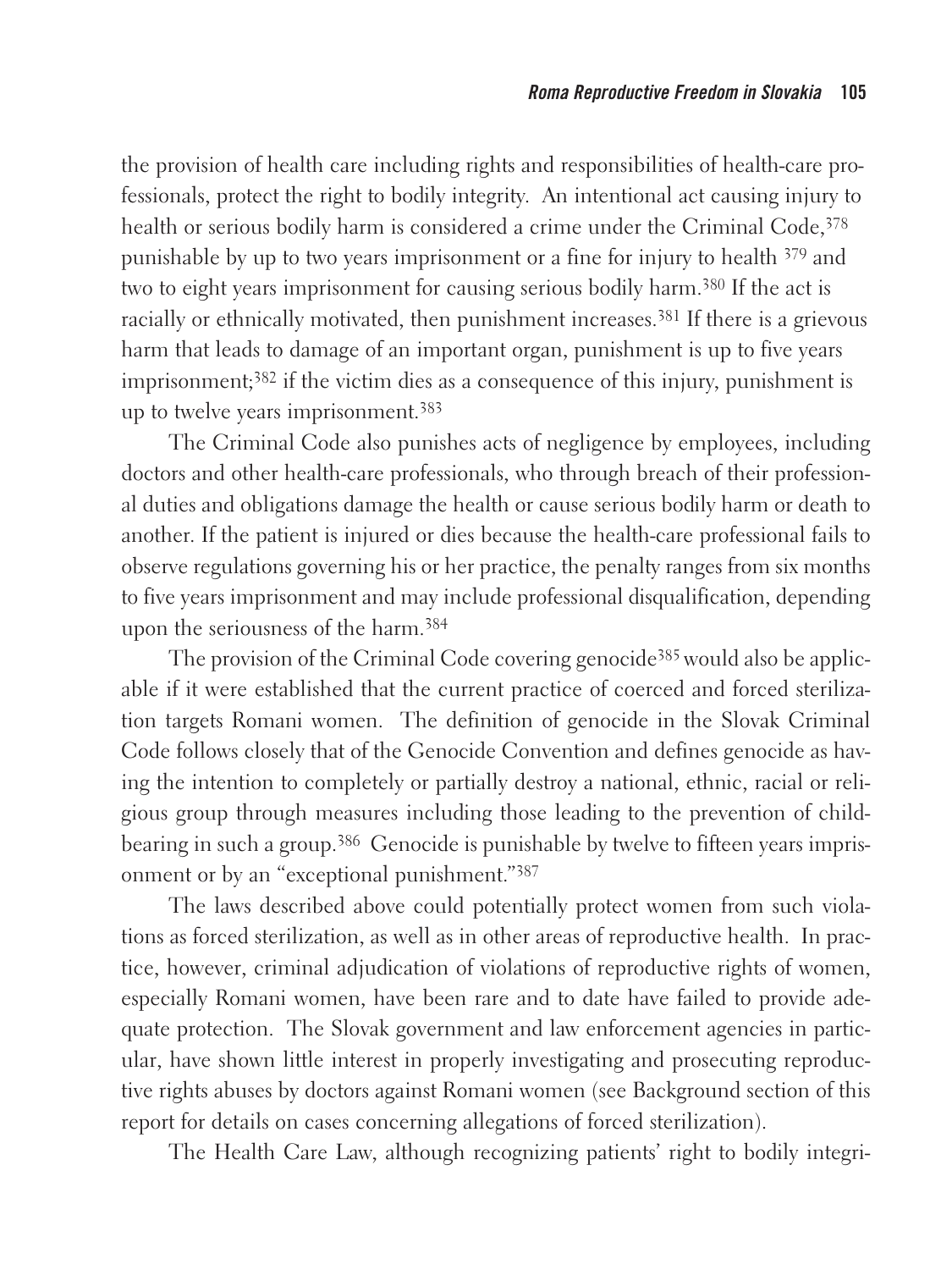ty,388 provides neither clear nor adequate substantive and procedural norms for individuals seeking remedies for violations of their rights by health-care professionals. It grants attending doctors or "special commissions" in hospitals the discretion on deciding the "rights and responsibilities" of their patients in connection with the provision of health care.389 If a patient disagrees with the decision, she can file an appeal with the director of the hospital, whose decision is final.390 The Charter on Patients' Rights provides for a complaint procedure but it only sets forth to whom complaints can be addressed,<sup>391</sup> and does not provide further information on how complaints will be handled.

A patient who is not satisfied with the services of a doctor can also file a complaint with the Medical Chamber of Slovakia. The Chamber is an independent professional association that inter alia decides on disciplinary measures against doctors.392 Generally, there are very few complaints filed with the Chamber. The majority of complaints come from institutions, such as the state prosecutors office, only about 10% are complaints against doctors by patients. The Chamber has the authority to essentially revoke the license of a doctor, but such instances are extremely rare.393

## Right to Reproductive Self-Determination

The right to determine the number and spacing of one's children is central to women's autonomy. The Preamble to Slovakia's Charter on Patients' Rights, a decree promulgated by the Slovak government, recognizes this right by stating that patients' rights are based on "human dignity, self-determination and autonomy."394 However, there is no explicit law guaranteeing women their decision-making autonomy in the area of reproductive health and rights. The lack of explicit national legal and policy instruments to protect these rights negates women's decision-making powers.

## Right to Informed Consent

The right of individuals to make decisions in matters of reproduction and sexuality is directly linked to the right to informed consent. The Health Care Law395 and the Charter on Patients' Rights<sup>396</sup> provide some legal protection for these rights.

The Health Care Law requires doctors to obtain a patient's consent for procedures that may have a substantial impact on a patient's life.397 The law further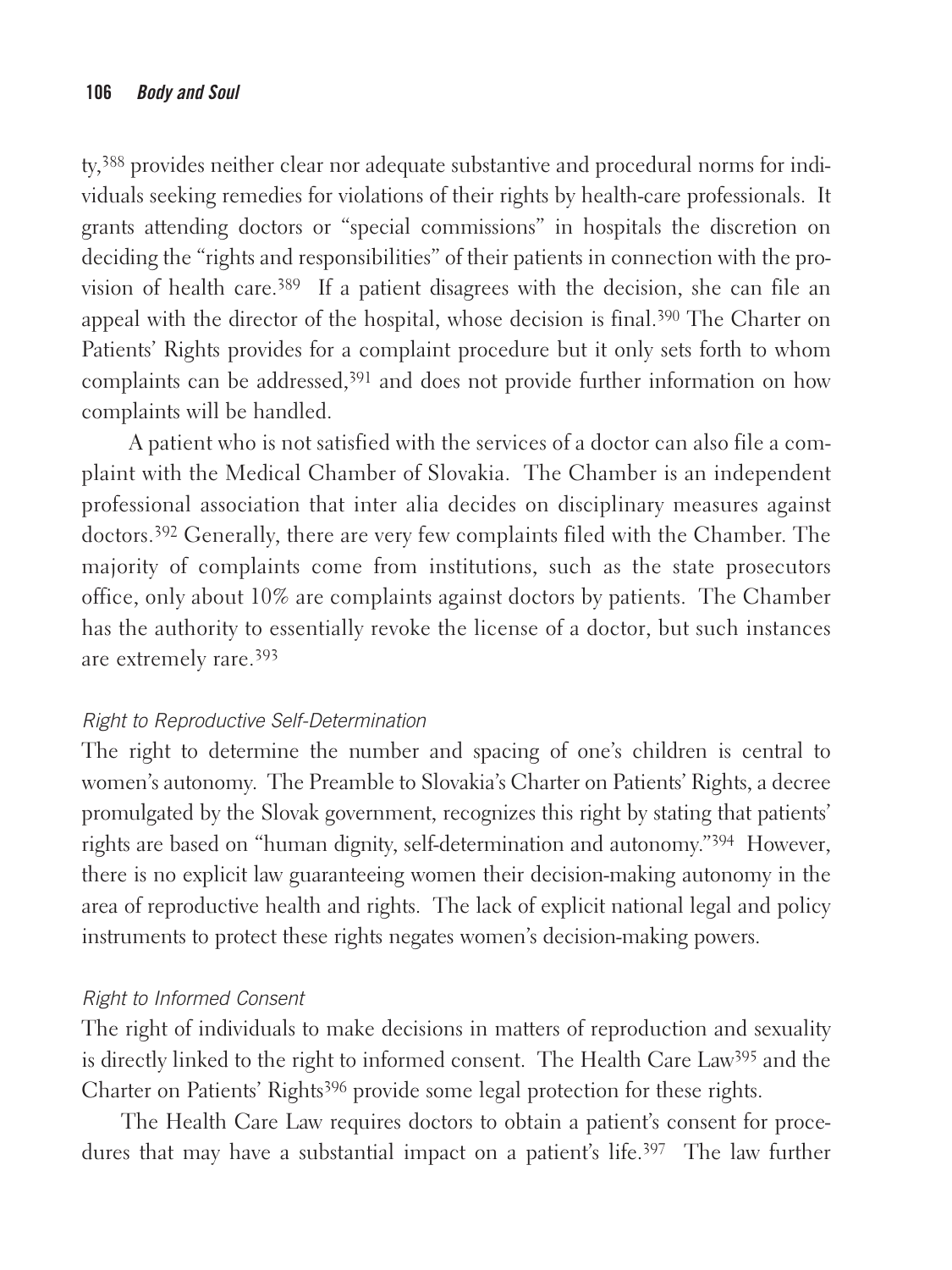requires the consent to be in written form or "in another demonstrable way."398 For minor patients, consent for "interventions that may materially impact patient's further life" must be obtained from her legal guardian upon the recommendation of a group of at least three specialists appointed in advance by the head of the medical institution. Minor patients above the age of 16 who are sufficiently mature to assess the examination and treatment procedure and to make a decision about it must also give their consent to the procedure, together with a legal representative.399 In cases of emergency, no patient consent is required.400

Consent based on coercion and misinformation is not only in violation of the Health Care Law, but also violates the Civil Code, which makes consent invalid if it is obtained under duress or if consent was induced based on an erroneous fact.401 While the above legal framework should provide some protection for ensuring informed consent, our research showed that these provisions are seldom adhered to in the case of the sterilizations of Romani women. The requirements of written or demonstrable consent are repeatedly ignored by doctors who orally tell Romani women that they will be sterilized or have been sterilized after the fact. The approval of specialists or legal guardians is not obtained for minors who are sterilized. Severe conditions of duress, such as obtaining signatures of women in pain, on the delivery table, under anesthesia, or without adequate explanation, also accompany the practice of coerced sterilization.

#### **Failure to Provide Full and Accurate Information**

The Slovak government is obligated under international human rights law to ensure that all Slovak women, including Romani women, are provided with full and accurate information concerning medical procedures and treatments. The government has a special duty to regulate the medical profession, both state-employed and private health-care personnel, given the profession's key role in protecting and ensuring the health and lives of Slovak citizens. Patients have a right to receive and doctors have a duty, both as agents of the state and as medical professionals, to provide full and accurate information about various treatments that are available and suitable to their health status. Many Romani women were not given information as to why either cesareans or sterilizations were being performed. If they were told that sterilization was medically necessary to prevent future pregnancies, they were not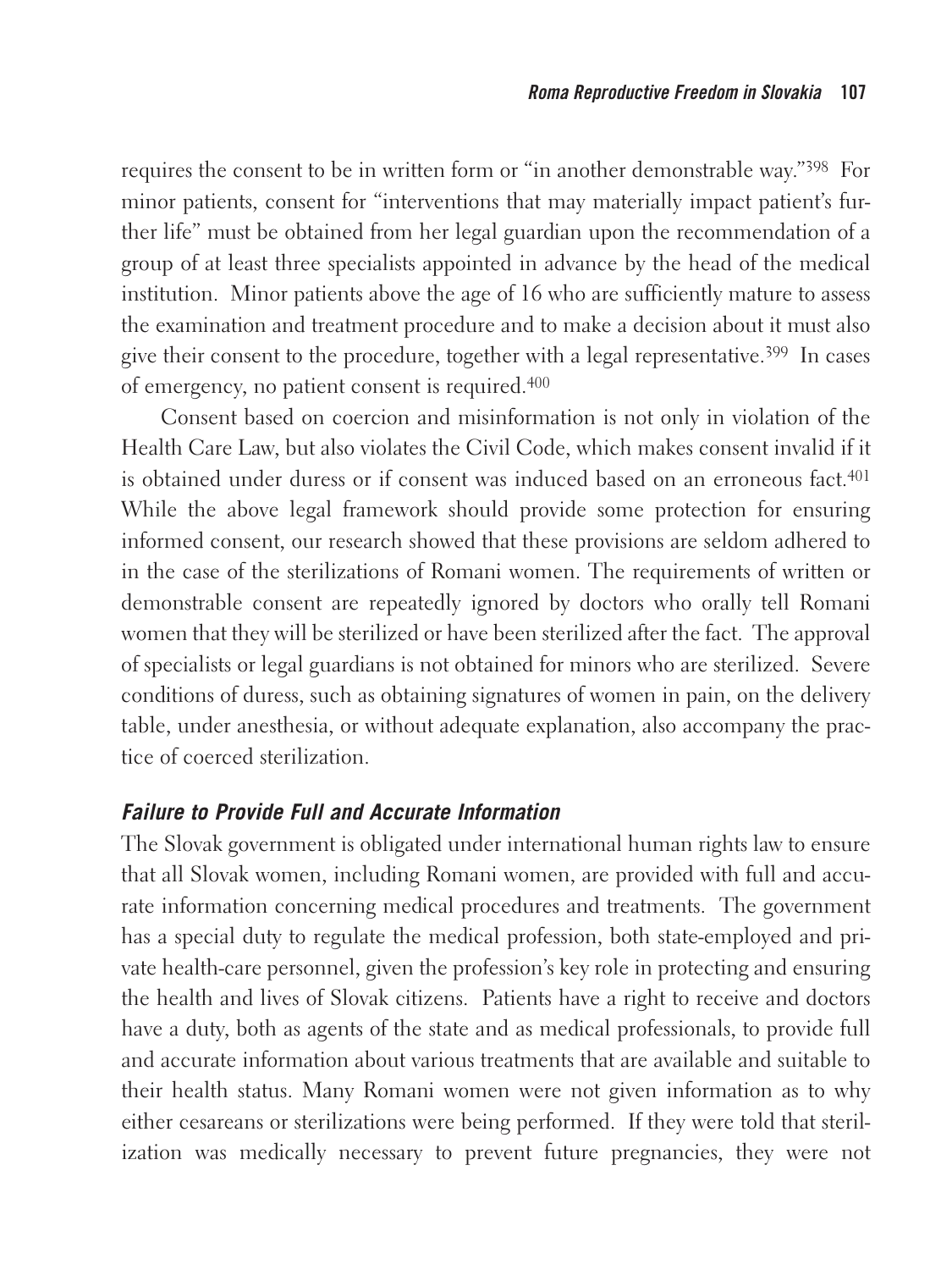#### **108 Body and Soul**

informed about other types of contraceptive methods. Automatically sterilizing Romani women without informing them of the reasons for doing so and of alternative methods to avoid pregnancy constitutes a violation of their right to information.

#### INTERNATIONAL AND REGIONAL LAW AND POLICY

The right to have full and accurate information about one's health status is integral to the enjoyment of other human rights, such as the right to health, self-determination and informed consent. Without knowledge about one's state of health, the exercise of these other rights becomes meaningless.

#### Right to Information

Several provisions in CEDAW endorse the right to information, particularly in matters of family planning. Article 10(h) requires states parties to take measures to guarantee access to ". . . information to help to ensure the health and well-being of families, including information and advice on family planning"; Article 14(2)(b) protects rural women's ". . . access to adequate health-care facilities, including information, counselling and services in family planning"; and Article 16(1)(e) ensures access to the "information, education and means" to enable women to exercise their right to decide the number and spacing of their children.<sup>402</sup> The CEDAW Committee has further elaborated on these rights: "Some reports disclose coercive practices which have serious consequences for women, such as forced . . . sterilization. Decisions to have children or not . . . must not . . . be limited by . . . Government. In order to make an informed decision about safe and reliable contraceptive measures, women must have information about contraceptive measures and their use, and guaranteed access to sex education and family planning services, as provided in article 10(h) of the Convention."403

Regional treaties also promote the right to information in health matters.404 The explanatory report to the European Convention on Human Rights and Biomedicine specifies that the information that patients receive ". . . must be sufficiently clear and suitably worded for the person who is to undergo the intervention."<sup>405</sup> Some Romani women do not understand Slovak or the medical terminology of the doctors and are not provided with translators or comprehensible information. Moreover, ".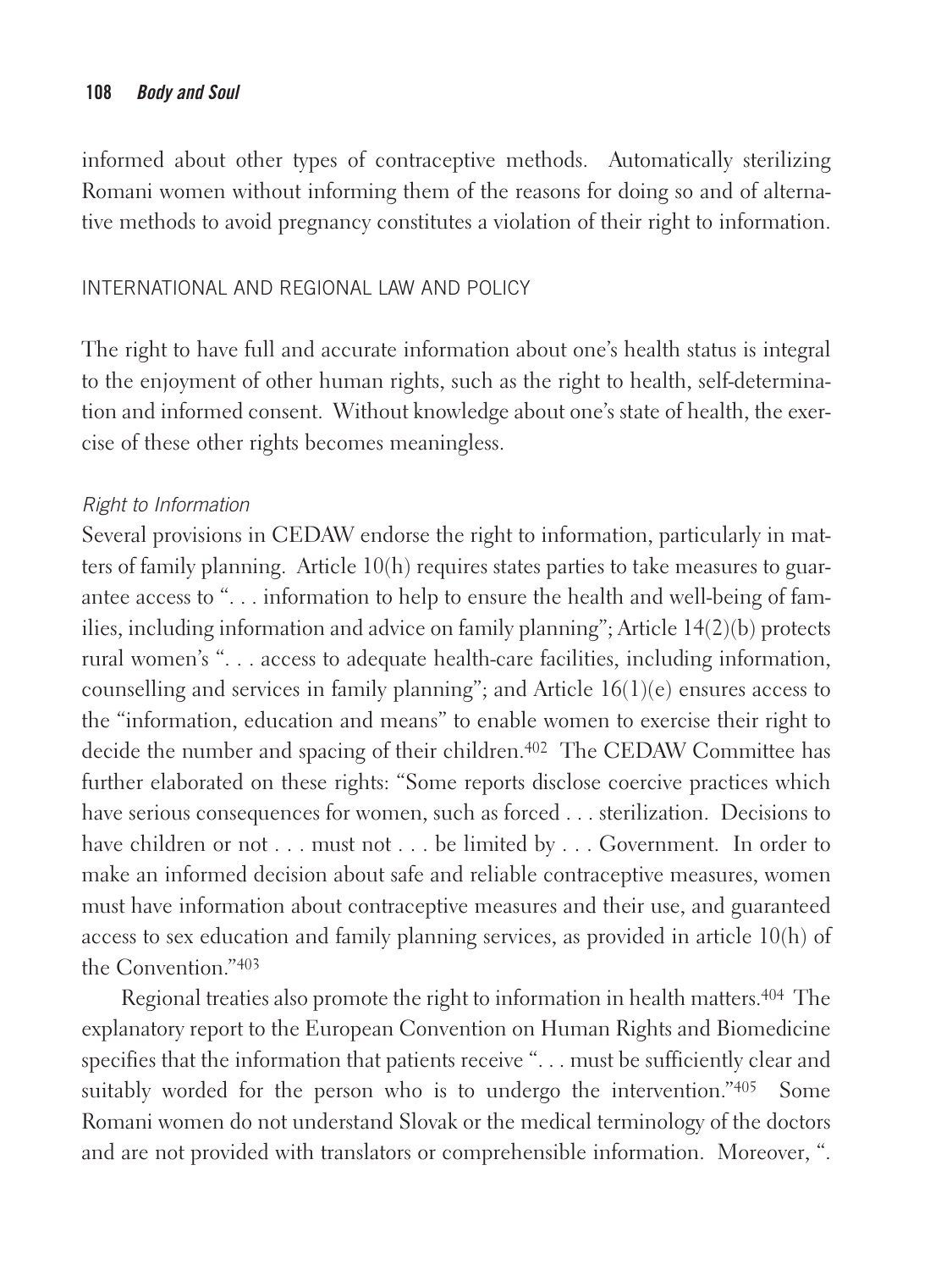. . the patient must be put in a position, through the use of terms he or she can understand, to weigh up the necessity or usefulness of the aim and methods of the intervention against its risks and the discomfort or pain it will cause."406 However, Romani women are generally not given an opportunity to make their own decisions and are instead threatened into agreeing to sterilization or are simply told about the procedures that will be performed on their bodies.

Of particular relevance to the doctors and maternity wards in Slovak hospitals is the resolution by the Council of Europe's Committee of Ministers recommending that member states integrate family planning services, including information and advice, ". . . within the public health system, preferably integrated in the maternal and child health setting [and] in the maternity hospitals . . ." and has urged making ". . . health and social professionals on all levels understand that family planning is a part of general health care and therefore part of their responsibilities. . . ."407 Most Slovak gynecologists at the hospital level place responsibility for information and counseling about family planning at the local level, thereby preventing Romani women who are sterilized in hospitals from receiving the information necessary to make an informed decision. The OSCE has also made recommendations to its member states for improving access to information and services pertaining to reproductive health care, especially in the provision of appropriate information and training to Romani women.408

The International Federation of Gynecology and Obstetrics (FIGO) has considered the special ethical issues involved in sterilization and has issued a statement on this matter that discusses the need for comprehensive information. One of its tenets states the following:

The process of informed choice must precede informed consent to surgical sterilisation. Recognised available alternatives, especially reversible forms of family planning which may be equally effective, must be given due consideration. The physician performing sterilisation has the responsibility of ensuring that the person has been properly counselled concerning the risks and benefits of the procedure and of its alternatives.409

The WHO Declaration on Patients' Rights summarizes the content and meaning of this right: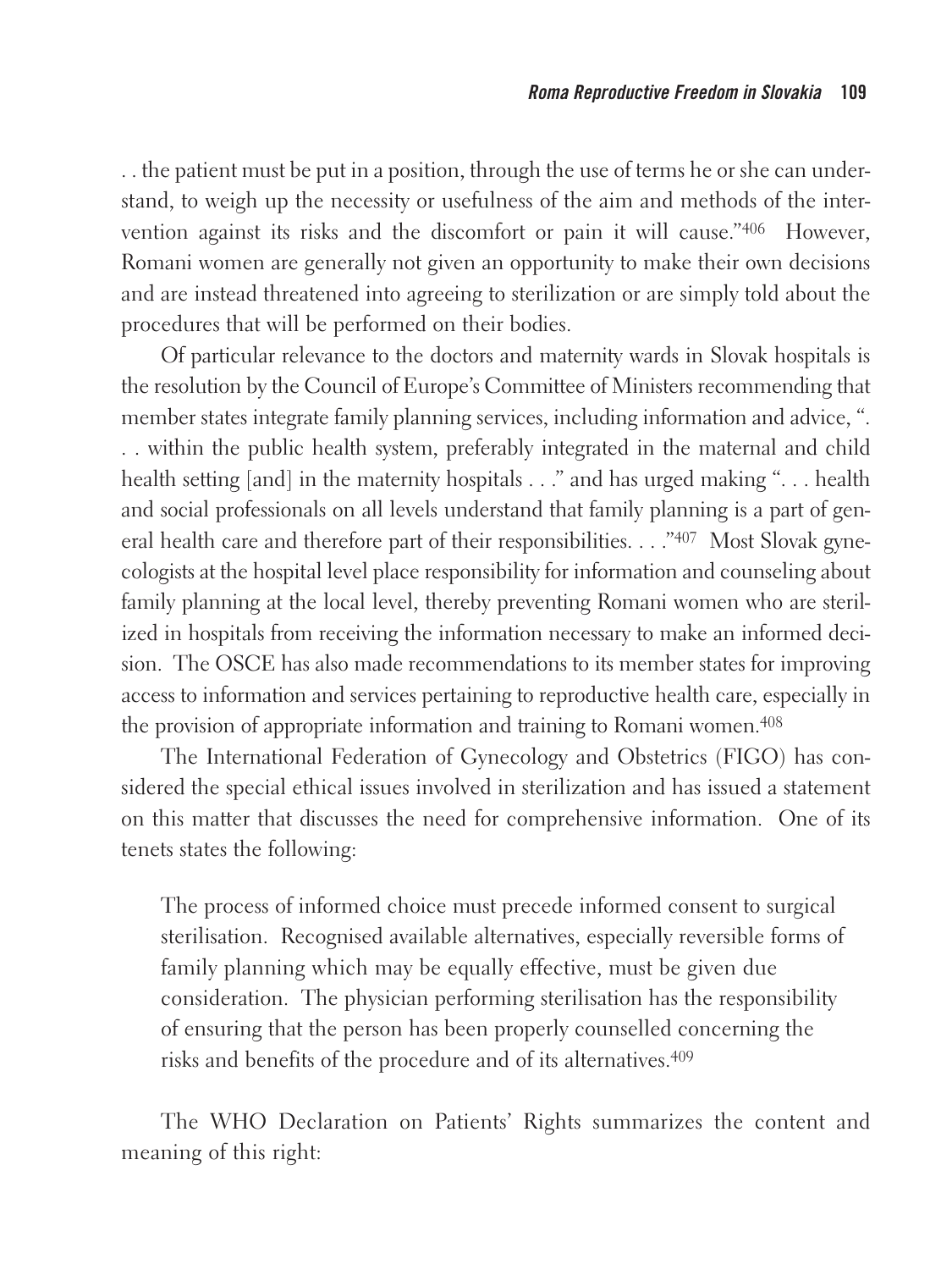Patients have the right to be fully informed about their health status, including the medical facts about their condition; about the proposed medical procedures, together with the potential risks and benefits of each procedure; about alternatives to the proposed procedures, including the effect of nontreatment; and about the diagnosis, prognosis and progress of treatment.410

## NATIONAL LAW AND POLICY

# Right to Information

The provisions of the Health Care Law governing patients' right to information and doctors' obligations to provide information to patients are contradictory. On the one hand, the patient has a right to receive information on the diagnosis, prognosis, treatment, and risks involved in treatment.<sup>411</sup> However, the law does not impose an explicit obligation on doctors to provide patients with full information about their medical condition; it grants the doctor discretion to decide the content of the information for the patient.<sup>412</sup> Doctors are required to provide a "full explanation" only if the medical procedure is considered "serious" or "uncurable [sic]" *and* the patient explicitly requests a "full explanation."413 The Charter on Patient's Rights also grants the right of the patient to be informed but places the onus on the patient to request this information and does not oblige doctors to provide it.414 In addition, even if women were provided with full and accurate information on their reproductive status and the variety of contraceptives available to them to prevent pregnancy, Slovak reproductive health policies fall short—the only contraceptive accessible to lowincome women would be sterilization since it is the only type that is subsidized for women who should not get pregnant because of a medical indication.<sup>415</sup>

# **Discriminatory Standards of Care**

Holding separate hours for Romani women at local gynecologist offices and segregating Romani from non-Romani women in the many maternity wards in eastern Slovak government hospitals violates numerous international and regional human rights instruments, particularly those relating to the right to equality and non-discrimination. Explanations based on hygiene or social status are not adequate justifications for a de facto policy of racial segregation.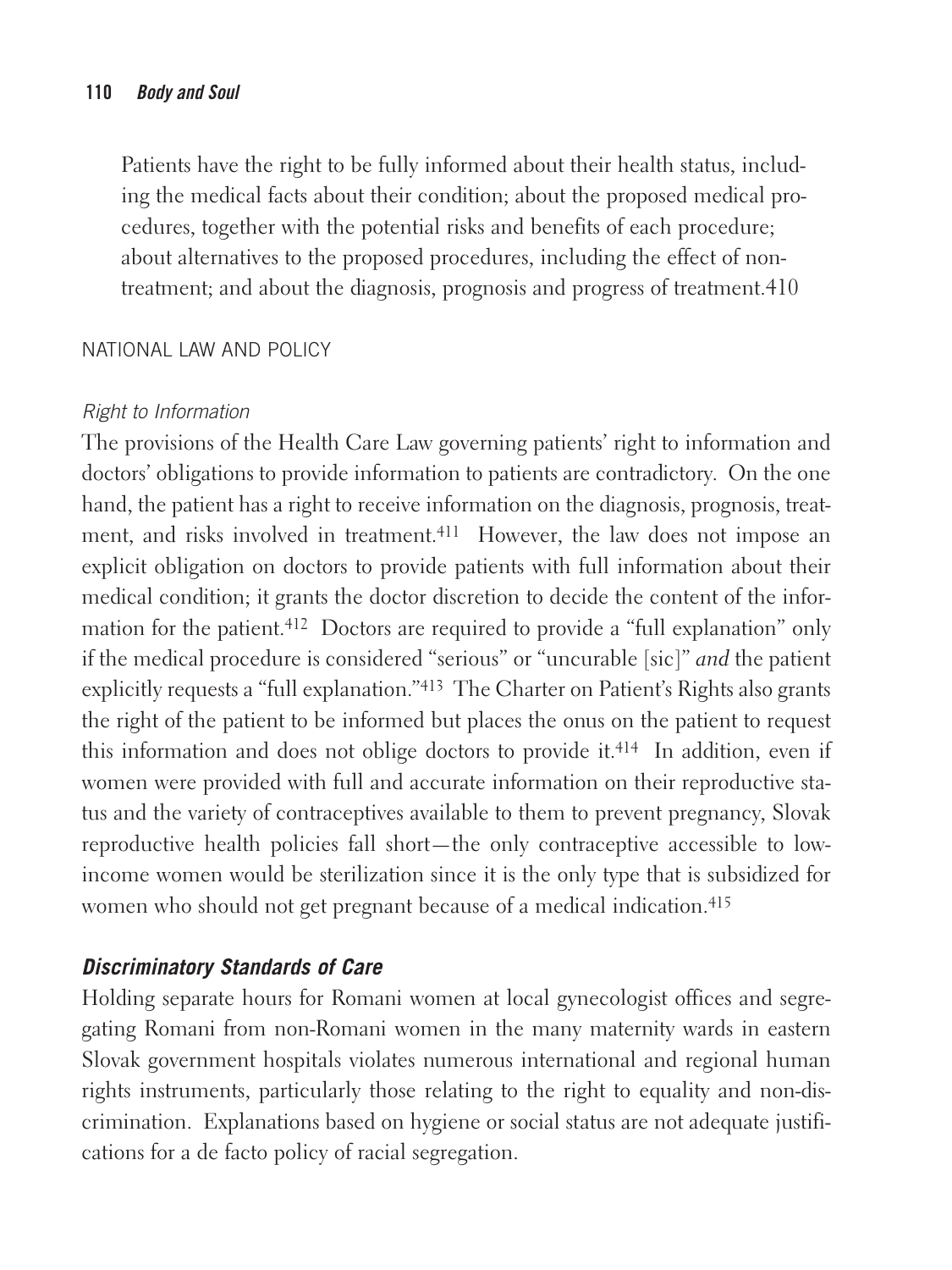## INTERNATIONAL LAW AND POLICY

## Right to Equality and Non-Discrimination

The rights to equality and non-discrimination are the bedrock of human rights doctrine. Discrimination on the basis of race, ethnicity or color is prohibited by the UN Charter416 and multiple human rights instruments.417 However, the seminal treaty in this area is the Convention against Racial Discrimination (CERD), which defines "racial discrimination" as ". . . any distinction, exclusion, restriction or preference based on race, colour, descent, or national or ethnic origin which has the purpose or effect of nullifying or impairing the recognition, enjoyment or exercise, on an equal footing, of human rights and fundamental freedoms in the political, economic, social, cultural or any other field of public life."418 The CERD, the committee that monitors this treaty, has issued a general recommendation focusing on measures for states parties to take to eliminate discrimination against Roma. In the health sector, it recommends that states ". . . ensure Roma equal access to health care . . . and to eliminate any discriminatory practices against them in this field."419 Segregating Romani from non-Romani women represents one of the worst and clearest forms of racial discrimination.

Racial discrimination may be compounded when practiced against women, who have to deal with the double burden of racial and gender discrimination. CERD has acknowledged this disparate effect on women: "The Committee notes that racial discrimination does not always affect women and men equally or in the same way. There are circumstances in which racial discrimination only or primarily affects women, or affects women in a different way, or to a different degree than men . . . Certain forms of racial discrimination may be directed towards women specifically because of their gender, such as . . . the coerced sterilization of indigenous women. . . ."420 The outcome document of the WCAR further acknowledges the duty of states to apply a gender perspective to eradicating racial discrimination.421

A long line of European treaties protects against racial discrimination and upholds equality.422 Of particular importance are the Framework Convention for Minorities and Protocol 12 of the European Convention on Human Rights. The Framework Convention for Minorities requires states parties to "guarantee to persons belonging to national minorities the right of equality before the law and of equal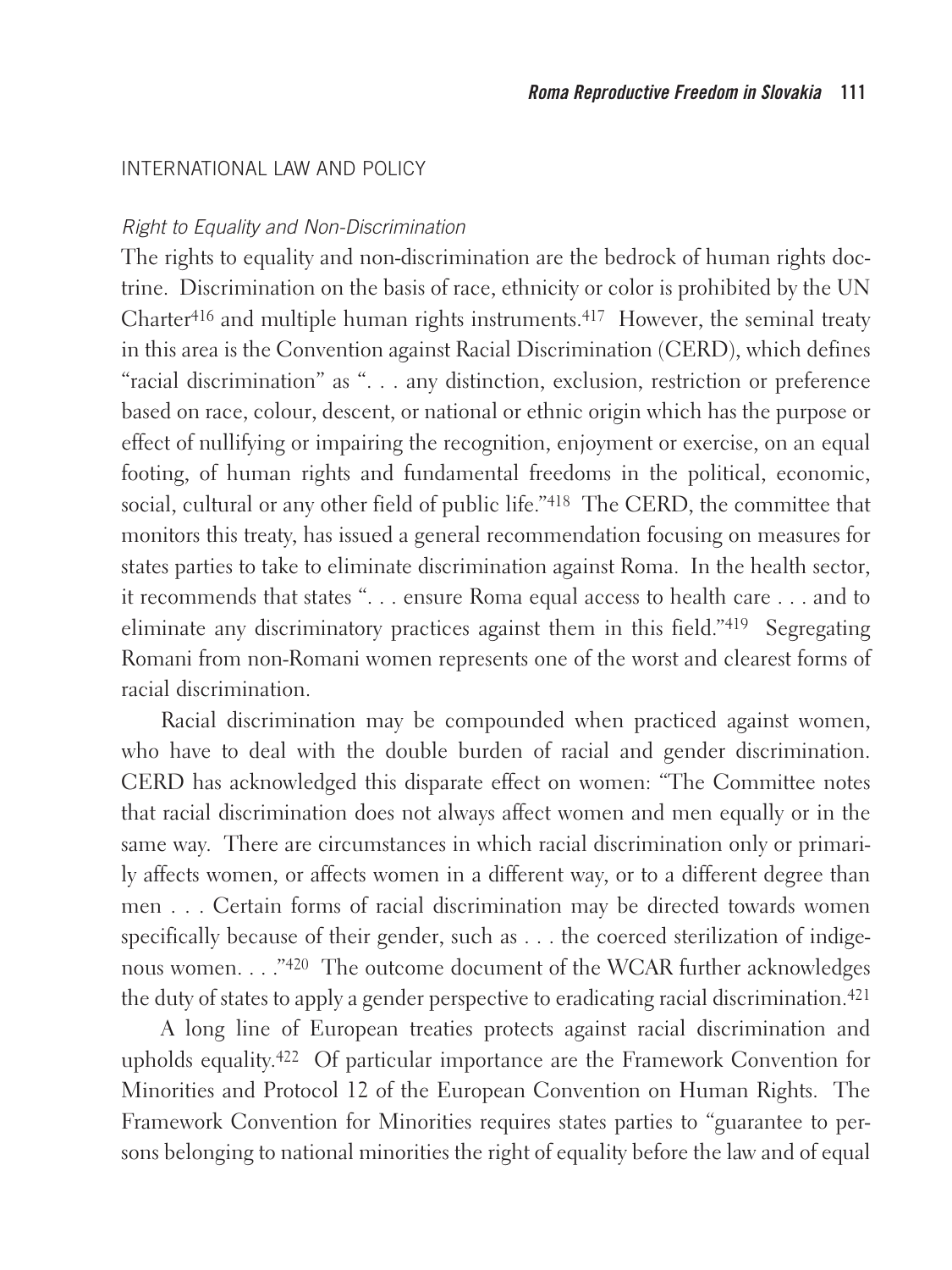protection of the law" and to ". . . take appropriate measures to protect persons who may be subject to threats or acts of discrimination, hostility or violence as a result of their ethnic, cultural, linguistic or religious identity." In its Opinion on Slovakia, the Advisory Committee to the Convention expressed its concern about ". . . *de facto* discrimination in particular against Roma in various fields ranging from health-care facilities to education . . . and considers that the Government should monitor and react to cases of discrimination in a more effective manner."423 Similarly, the Council of Europe's Committee of Ministers also found that Slovakia was lagging in its implementation of the Framework Convention for Minorities with respect to Roma and recommended that Slovakia strengthen and implement its legal guarantees.424 Protocol 12, which has been signed but not ratified by Slovakia, outlines a general prohibition against discrimination with respect to any right set forth by law on the grounds of race.425

A number of provisions found in official EU documents protect against racial discrimination. As a starting point, the EU regards "respect for minorities" as one of the four political criteria for EU accession.<sup>426</sup> Especially significant is the Council of the European Union Directive 2000/43/EC (also known as the Race Directive), which requires member states and candidate countries to pass appropriate legal and policy measures to combat racial or ethnic discrimination and to promote the principle of equal treatment.427 The Race Directive applies to both the public and private sector and includes the field of "social protection, including social security and health care."428 Therefore, health-care personnel at both the hospital and local level should be subject to sanctions for racially motivated discrimination against Romani women. In its 2002 Regular Report on Slovakia's Progress Towards Accession, the EU found that Slovakia continued to face a gap between policy formulation and its implementation on the ground with respect to the Roma minority.429 It found that Roma encountered obstructions in accessing public utilities and social services, and identified health care as an area of particular concern.<sup>430</sup>

The OSCE has issued statements against and findings of discrimination against Roma.431 It has identified widespread discrimination and prejudicial attitudes in the field of health care and urges states to "do much more to ensure adequate housing and good health for Roma, who suffer amongst the worst conditions in Europe," with special attention being given to Romani women.<sup>432</sup> It recommends that "[i]n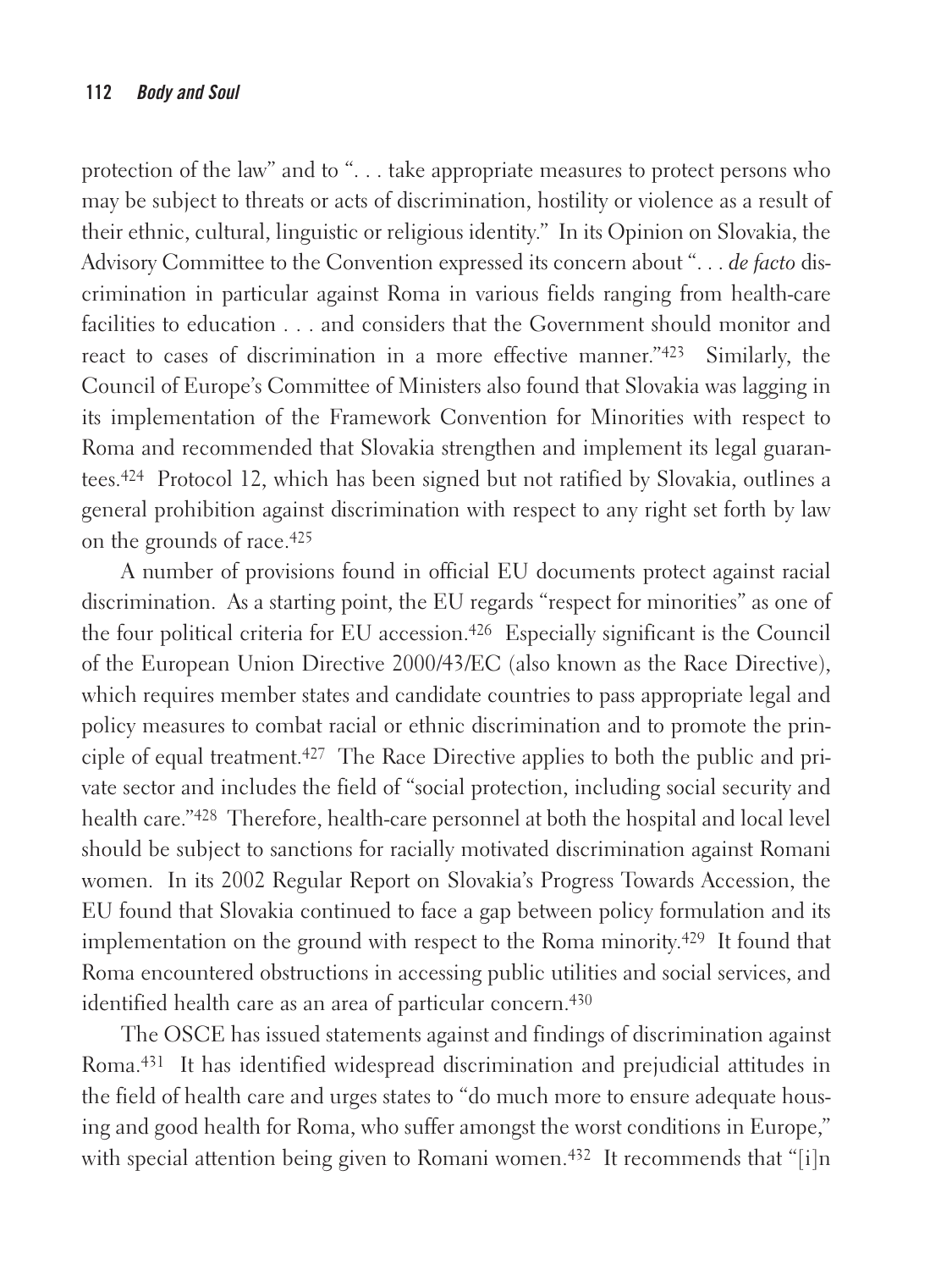order to ensure that Roma enjoy equal access to public health care, efforts should be made to ensure that discrimination in the provision of health services is eliminated at all levels."433

### NATIONAL LAW AND POLICY

#### Right to Equality and Non-Discrimination

The Constitution affirms the principles of equality and guarantees fundamental rights to every person regardless of "sex, race, color of skin, language. . . ."434 While the Charter on Patients' Rights affirms the principle of equality and non-discrimination,435 the Health Care Law does not, leaving in question the commitment of the Slovak government to ensuring health care on a basis of equality and non-discrimination. In addition, while the European Union requires its member and candidate countries to pass specific antidiscrimination legislation, Slovakia has yet to do so.436

Slovakia has established several institutions addressing general issues related to minorities and Roma rights in particular.437 The Office of the Deputy Prime Minister for Human Rights, Minorities and Regional Development has supported the adoption of antidiscrimination legislation and had led the development of a Strategy on Roma (Strategy of the Government of the Slovak Republic for the Solution of the Problems of the Romani National Minority). Within this office is the Plenipotentiary of the Government of the Slovak Republic for Addressing the Issues of Roma. The Plenipotentiary is intended in part to bridge the gap between the government and Romani organizations and to raise issues of concern in the Romani community to the government. It is also mandated in part to coordinate among the relevant ministries the national strategy for the Roma and to mobilize Romani nongovernmental organizations in support of the strategy.438 Coordination among the ministries on Romani issues, however, is weak.<sup>439</sup> The Office however does not have the mandate to investigate claims of discrimination nor to effectively implement the strategy. In addition, the strategy does not clearly and concretely address prevention, prohibition and eradication of discrimination.440

The Parliament approved the institution of an ombudsman for human rights in December 2001. The first ombudsman was appointed in March 2002. The ombudsman has the authority to investigate potential violations by some state agents, includ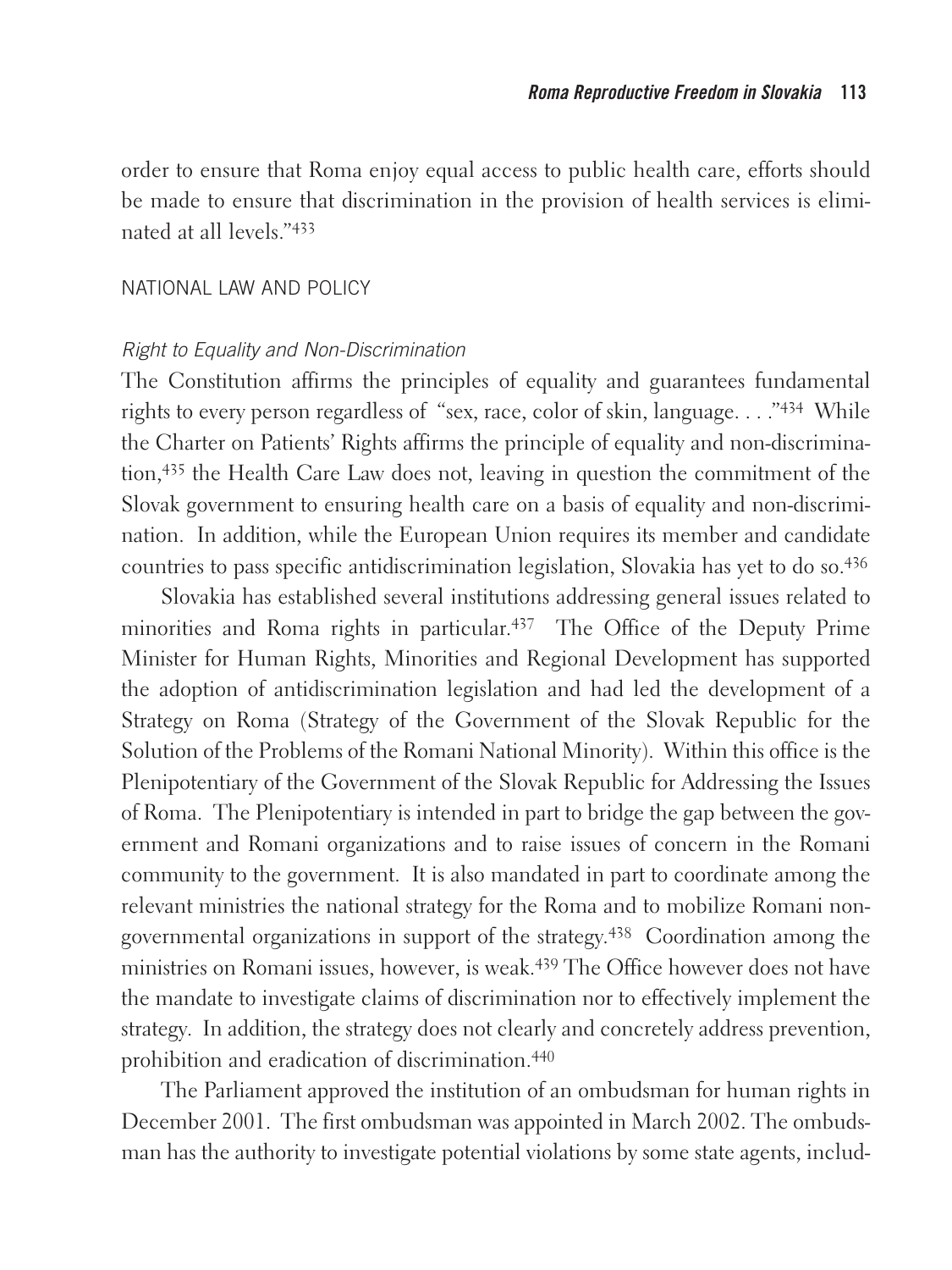ing health-care personnel. The office, however, has no enforcement power. It is too early to assess the effectiveness of the activities of the Ombudsman.441 The 2002–2003 draft action plan for the Prevention of All Forms of Discrimination by the Office of the Deputy Prime Minister includes recommendations to the Ministry of Health to train health-care workers in preventing discrimination and to provide equal treatment to patients.442 This draft action plan does not include any plan for systematically monitoring, investigating or sanctioning cases of discrimination.

While Slovakia is a party to several international and regional treaties that guarantee women's rights and although its constitution secures rights without regard to sex, the country has yet to implement effective institutional mechanisms for the advancement of women. The few women or gender-related structures that are in place are unknown and weak.443 Lacking in Slovakia is a women's commission with adequate resources and power to investigate violations, propose and influence legislation, and pursue remedies.

# **Physical and Verbal Abuse**

The prevalence of physical and verbal abuse against Romani women in government hospitals of eastern Slovakia constitutes a serious breach of the prohibition of inhuman and degrading treatment, as guaranteed by a number of international treaties as well as the Slovak Constitution and other legal provisions.

# INTERNATIONAL AND REGIONAL LAW AND POLICY

# Right to Physical and Psychological Integrity

Verbal and physical abuse results in the infraction of many of the human rights discussed above. Infringement on one's physical and psychological integrity involves violations of several rights that are secured by international and regional law: the right to health; the right to life, liberty, and security of the person; the right to be free from torture and cruel, inhuman and degrading treatment and punishment; and the right to be free from violence.<sup>444</sup> In addition, abuse motivated by one's racial or ethnic origins violates the rights to equality and non-discrimination.445

These rights are interpreted broadly and encompass more than violations of physical integrity. The right to health embraces both physical and mental health.446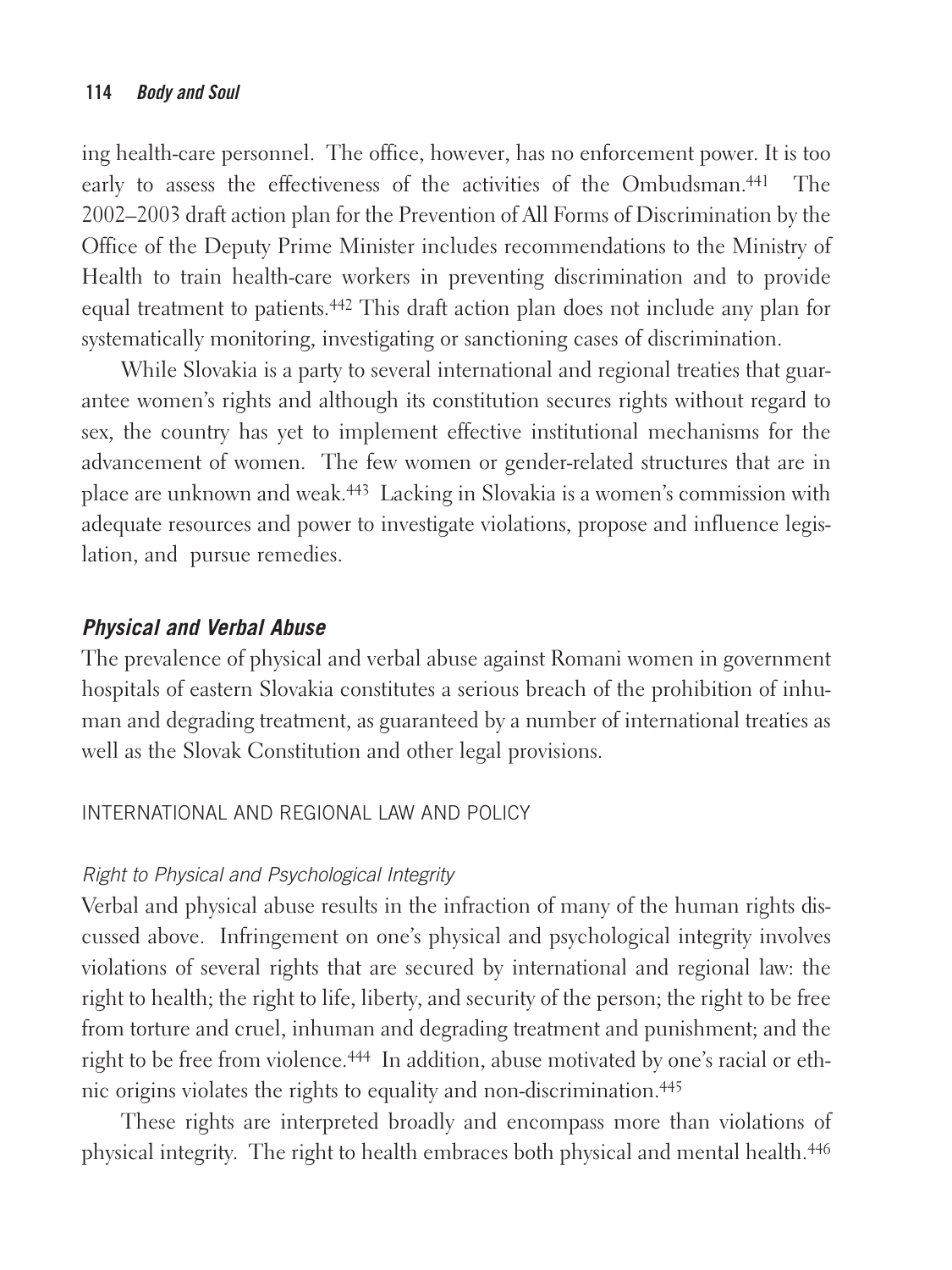The UN Declaration on Violence against Women defines violence as including "physical, sexual and psychological" violence.<sup>447</sup> CERD has specifically noted that speech that is motivated by "racial superiority or hatred" is prohibited under international law and the state has a duty to curtail such abuse.<sup>448</sup> Racial epithets and other verbal abuses by Slovak doctors and nurses fall under this category. The Special Rapporteur on Promotion and Protection of the Right to Freedom of Opinion and Expression has further elaborated as follows:

"63. . . . The Special Rapporteur is aware of, and concerned at, the potential harm, whether psychological or physical, which can result from hate speech, in particular incitement to violence, heightened tensions between groups of different cultural, ethnic, racial and religious identities, and perpetuation of stereotypes.

64. . . . As such, and in accordance with the relevant international standards, the Special Rapporteur wishes to condemn any advocacy of national, racial or religious hatred that constitutes an incitement to discrimination, hostility or violence; such advocacy should be prohibited by law."<sup>449</sup>

# NATIONAL LAW AND POLICY

## Right to Physical and Psychological Integrity

The constitution establishes the right of the individual not to be subject to torture or cruel, inhuman, or humiliating treatment.<sup>450</sup> The Health Care Law implements these rights by requiring doctors, nurses and other health-care professionals to respect the rights of patients to "physical and mental integrity."451

Slovakia's Civil Code also protects the right of the individual to "life and health, civil reputation and human dignity, as well as privacy, name and other personal features."452 Criminal Code provisions discussed above (see section on Coerced, Forced and Suspected Sterilization) also intend to protect the right to physical and psychological integrity. In addition, the Charter on Patients' Rights grants patients the right to be treated with dignity<sup>453</sup> and the right " $\ldots$  to health care marked by high professionalism . . . as well as by a dignified, ethical and human approach."454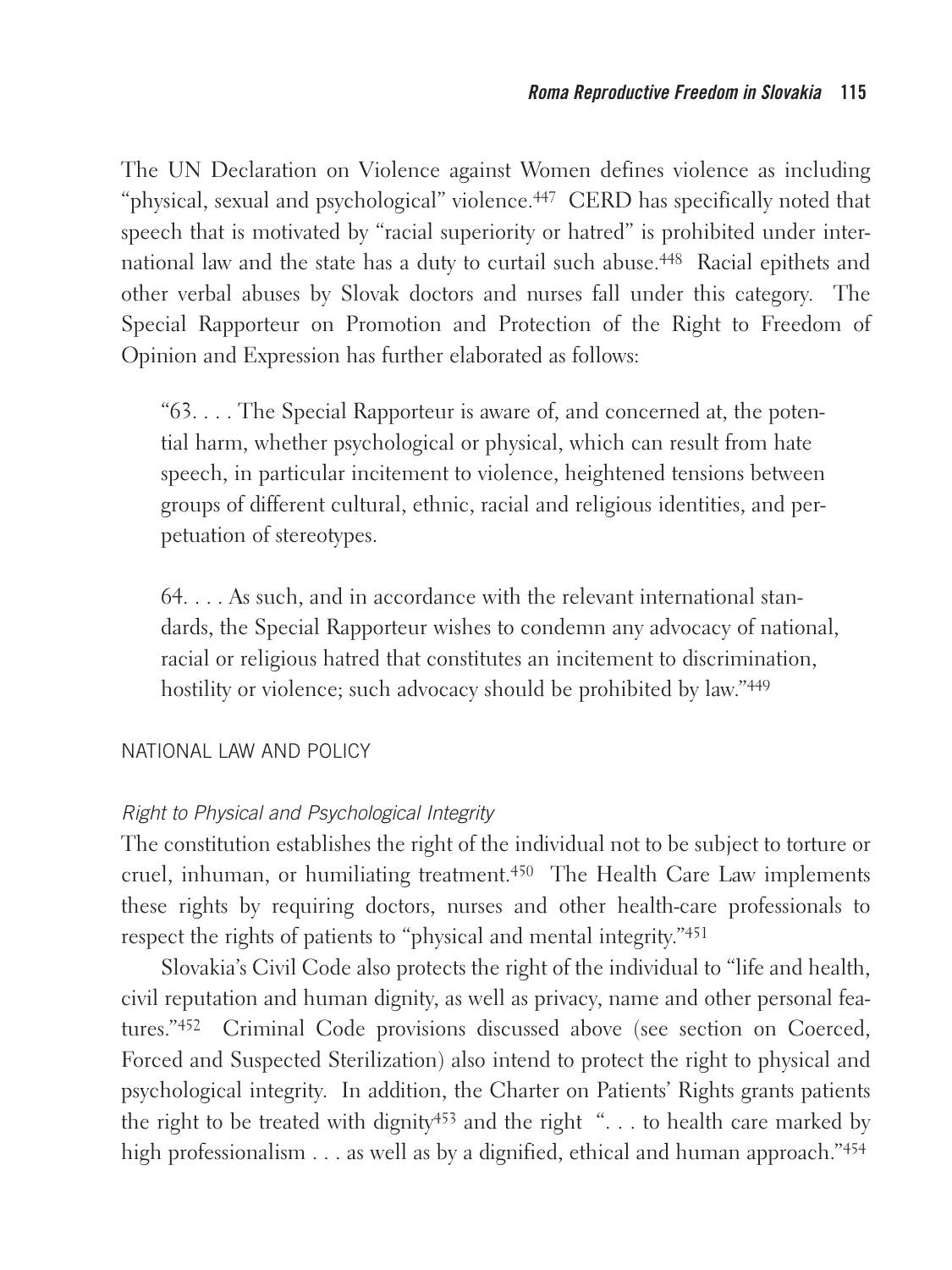# **Insufficient Access to Medical Records**

The hospitals' refusal to allow patients or their legal counsel to access their medical records is in contravention of international and regional law and policy. Even when patients or their attorneys followed the instructions of the law or of the hospital, the hospitals denied access. Moreover, there was no other body to appeal to for any arbitrary or unfair denials of access. To date, the Ministry of Health has refused to intervene and has affirmed the hospitals' right to refuse access.

## INTERNATIONAL AND REGIONAL LAW AND POLICY

### Right to Medical Information

An individual's right to access his or her medical records is essential to notions of autonomy, informed and responsible decision-making, and open and just societies. European law and policy upholds this right to information that is located in one's medical records. Article 10(2) of the European Convention on Human Rights and Biomedicine states that "[e]veryone is entitled to know any information collected about his or her health."455 The explanatory report to this article defines this right to know broadly: ". . . [it] encompasses all information collected about his or her health, whether it be a diagnosis, prognosis or any other relevant fact."456 Romani women who tried to access their records to investigate their reproductive status were turned away. Such refusal by hospital personnel to permit patients to view their own records violates European law.

The right to access one's own medical information is reinforced in the WHO Declaration on Patients' Rights, which declares, "Patients have the right of access to their medical records and technical records and to any other files and records pertaining to their diagnosis, treatment and care and to receive a copy of their own files and records or parts thereof."457 A general right of access to personal data is guaranteed in the Charter of Fundamental Rights, which allows everyone the ". . . right of access to data which has been collected concerning him or her. . . ."458

### Right to Non-Interference in One's Privacy

The right not to be subjected to unlawful interference with one's privacy constitutes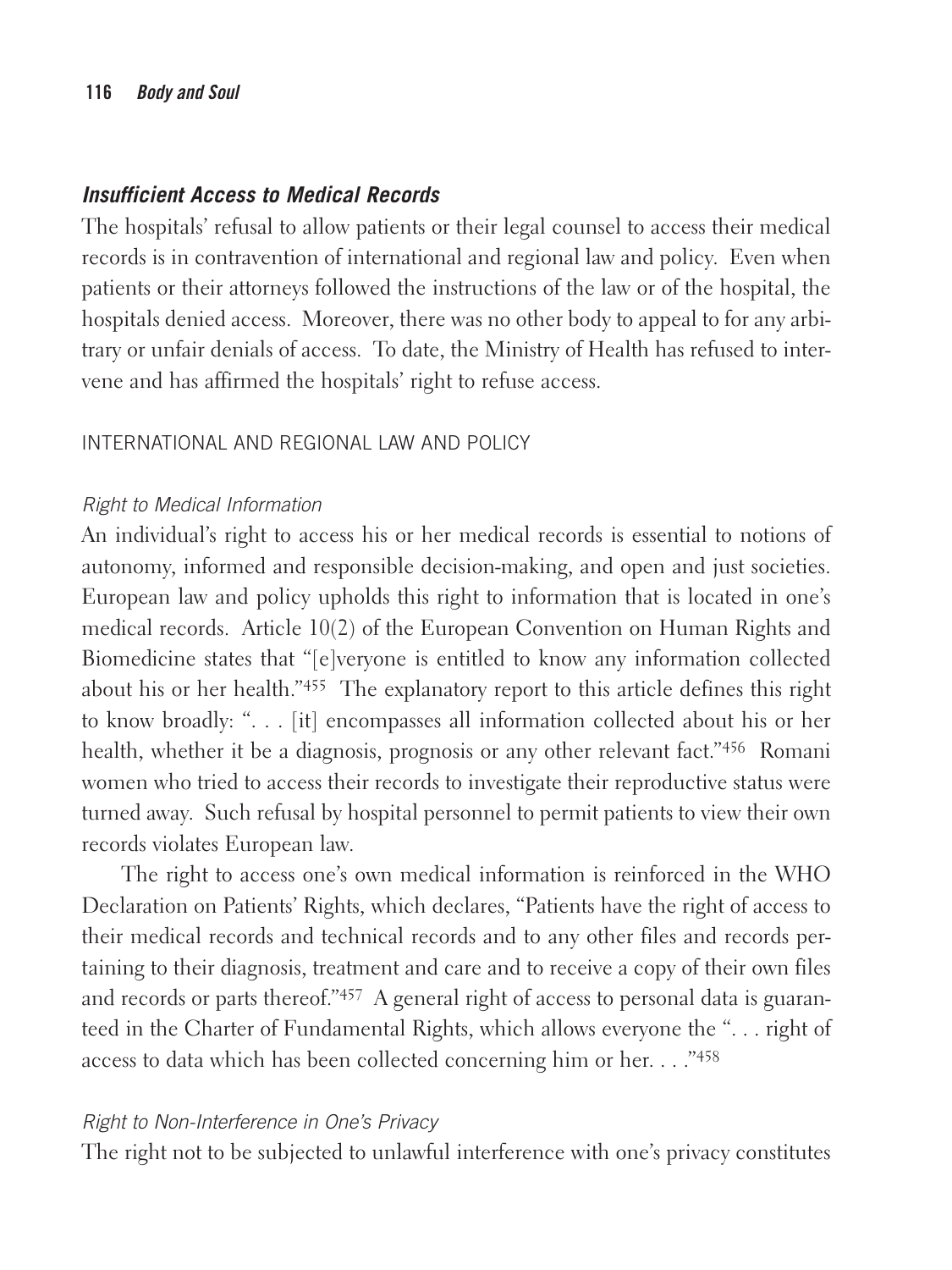another human right that supports the right to access records concerning one's medical treatment and status. Both the Civil and Political Rights Covenant and the Universal Declaration guarantee this right under international law.459 The corresponding regional instrument that protects the right to non-interference in one's private and family life is the European Convention on Human Rights, Article 8.460 The European Court of Human Rights has reviewed cases dealing with access to one's records under Article 8.461 Most recently, the Court decided that refusal by a state to grant full access to an applicant's social service records resulted in an Article 8 violation.462 The Court also concluded that the state failed to fulfill its positive obligation to protect the applicant's private and family life when he had no appeal to an independent body when denied access.463

## NATIONAL LAW AND POLICY

#### Right to Medical Information

Health documentation is recognized in the Health Care Law as an "inseparable part of the provision of health care"464 requiring health-care providers to keep complete written records of patients' health status. 465 Individuals' right to access their medical documentation is governed by Article 16 of the Health Care Law, which states, "Patient, his/her legal representative or a person who has a minor in his/her foster care, shall be entitled to inspect the health documentation and to make extracts of it on the spot . . ."466 A similar right to access medical documentation for patients is expressed in the Charter on Patients' Rights.467 Additionally, patients may be represented by an individual or legal entity—their legal counsel—through awarding a power-of-attorney according to the Civil Code, which lists the criteria for such.468 Certain laws may specifically exclude a possibility of power-of-attorney,469 but these restrictions must be explicitly imposed by the law. Despite the explicit right of patients or their legal counsel to access their records, the legislation lacks procedures for practical implementation of these rights. In addition, hospitals also lack polices governing practical issues of access to medical records. Denying a patient or his or her authorized legal counsel access to medical records also has the effect of limiting an individual's ability to seek redress in cases of potential medical malpractice or criminal acts.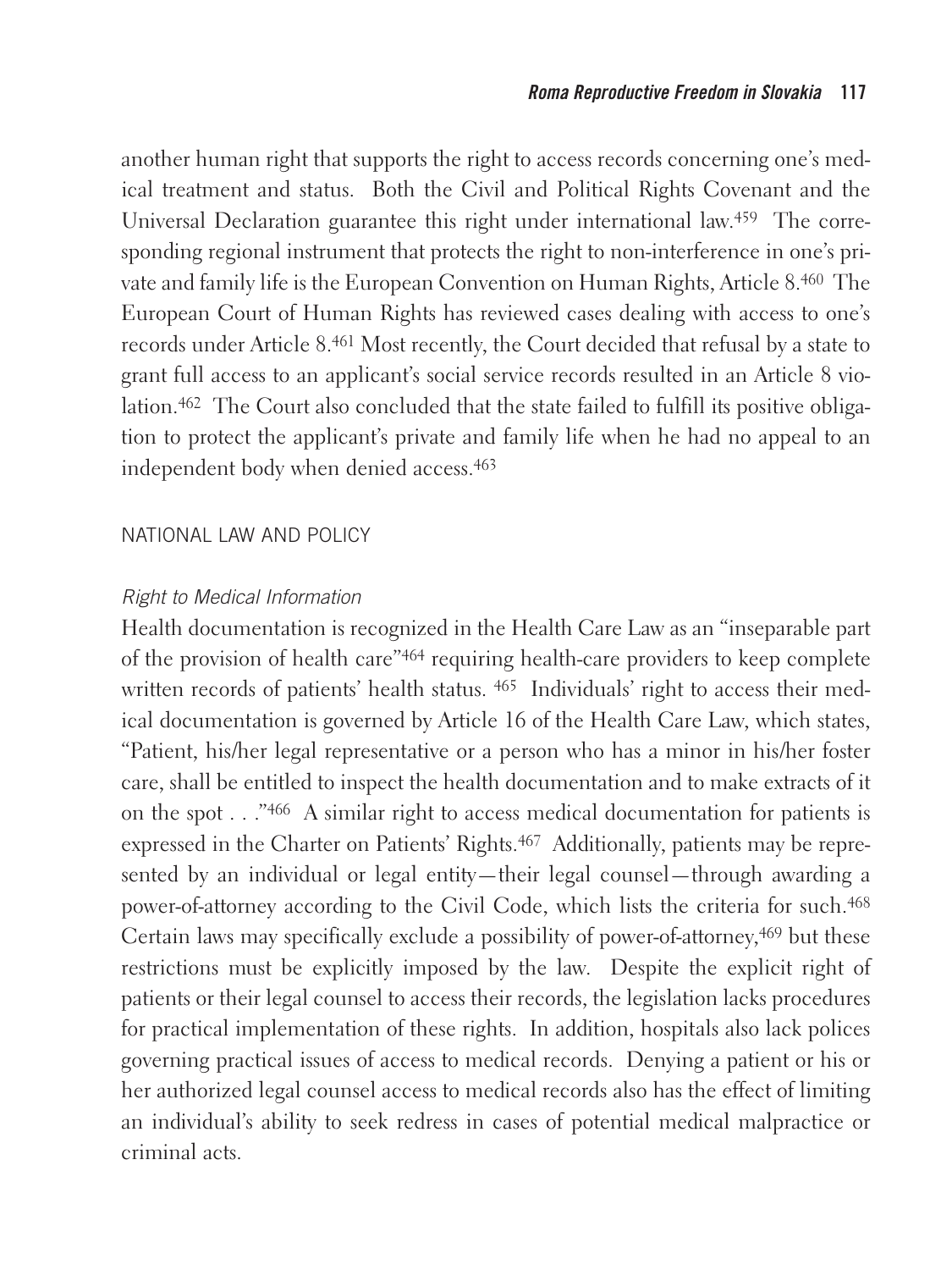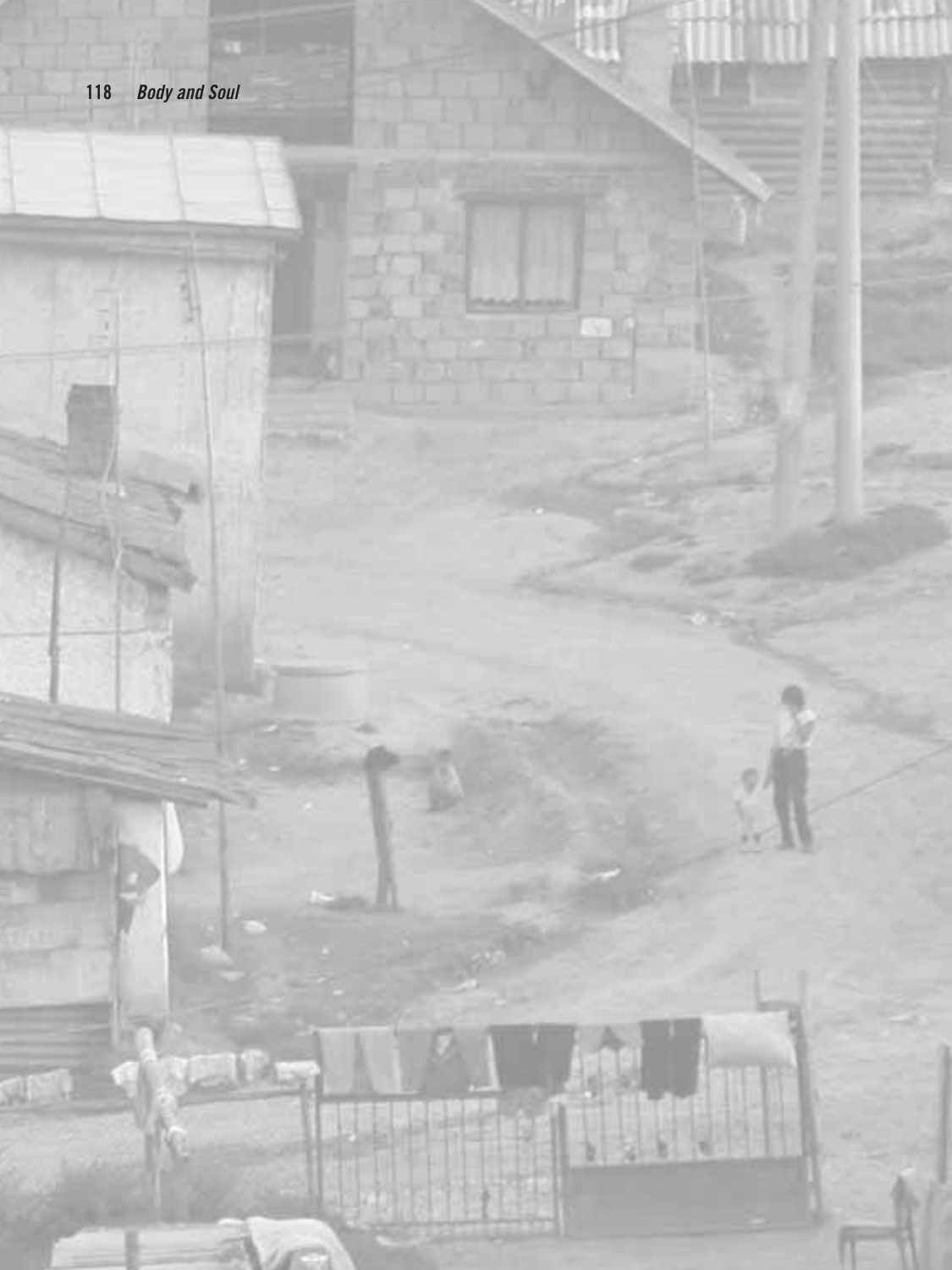# **Conclusion**

The right to have control over one's reproduction is a fundamental human right that has been denied to Romani women in Slovakia. Many Romani women unwittingly become victims of insidious, discriminatory behavior when they seek maternal health care in their public health systems. Their rights to informed consent to sterilization, accurate and comprehensive health information, non-discriminatory health services, and unimpeded access to their medical records have been blatantly violated. Romani women endure severe discrimination that is exacerbated by the intersection of their gender and racial identities. The inevitable results of such oppression are the extensive and unchecked human rights violations against them that are occurring in Slovakia today.

This report has aimed to document the treatment of Romani women seeking reproductive health care. It sets forth the abuses that we uncovered during a roughly three-month fact-finding mission and explains how they violate national, regional and international legal standards. It seeks to inform and suggest recommendations to various national and international actors with the aim of encouraging them to investigate, remedy and eradicate the violations. In the end, this report seeks to be a useful advocacy tool to raise awareness of and thereby change the alarming conditions of Romani women living in Slovakia.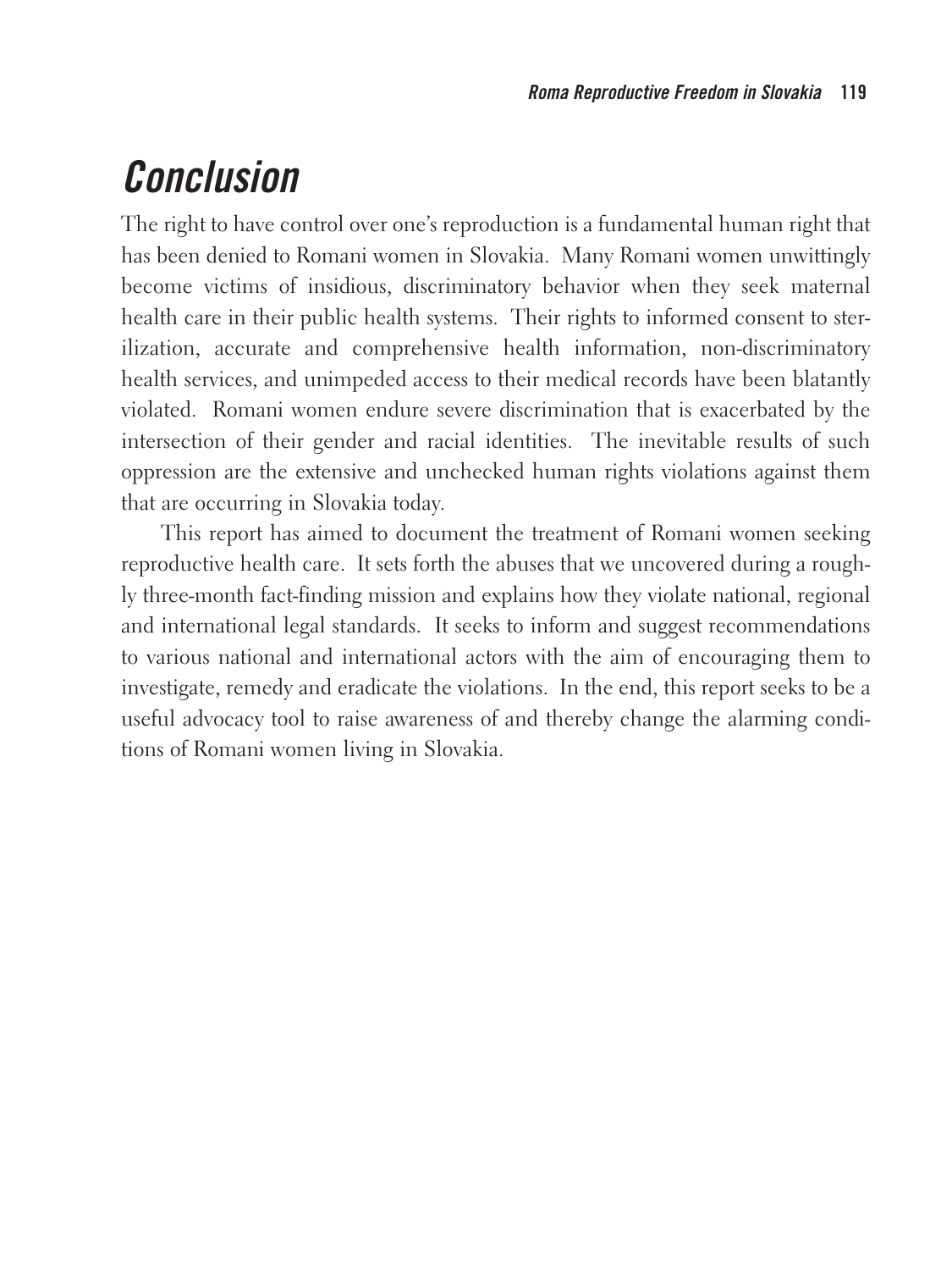#### **Endnotes**

- 1 For the purposes of this report, we generally refer to instances when women were coerced to agree to sterilization as 'coerced sterilization' and instances when women were unaware that they would be sterilized before they underwent the procedure, as 'forced sterilization.'
- 2 For the purposes of this report, we generally refer to instances when women were coerced to agree to sterilization as 'coerced sterilization' and instances when women were unaware that they would be sterilized before they underwent the procedure, as 'forced sterilization.'
- 3 List of settlements: Bačkov, Bystrany, Chmiňany, Chminianske Jakubovany, Dlhé Stráže, Drahňov, Dravce-Bukovinka, Hermanovce ov, Housing site Stará tehelπa in Pre≥ov, Hrabské, Hranovnica, Jabloňov, Jarovnice, Jasov, Kecerovce, Kravany, Kurov, Lenartov, Letanovce, Malcov, Markušovce, Medzev, Ostrovany, Parchovany, Podhorany, Rakúsy, Richnava, Romani ghetto in the Košice City Part Luník IX, Romani ghetto in the Košice City Part Nad jazerom – Golianova street, Romani ghetto in Krompachy city, Švedlár, Romani ghetto in Nálepkovo city, Rudňany, Sačurov, Soľ, Stráne pod Tatrami Svinia, Vtá∞kovce, ∆ehra, Zborov.
- 4 List of hospitals: 1st Gynecological and Obstetrician Clinic of University Teaching Hospital and Medical School of Comenius University (I.Gynekologicko-pôrodnícka klinika FN a LFUK) Bratislava – Zochova street; Hospital of Eastern Slovakia Steel Company (VS∆ Nemocnica, a.s.) Ko≥ice – ≤aca [hereinafter "≤aca hospital"]; Hospital with Health Centre (NsP) Bardejov [hereinafter "Bardejov hospital"]; Hospital with Health Centre (NsP) Gelnica [hereinafter "Gelnica hospital"]; Hospital with Health Centre (NsP) Kežmarok [hereinafter "Kežmarok hospital"]; Hospital with Health Centre (NsP) Krompachy [hereinafter "Krompachy hospital"]; Hospital with Health Centre (NsP) Levoča [hereinafter "Levoča hospital"]; Hospital with Health Centre (NsP) Poprad [hereinafter "Poprad hospital"]; Hospital with Health Centre (NsP) Ružinov – Bratislava [hereinafter "Ružinov Hospital"]; Hospital with Health Centre (NsP) Spišská Nová Ves [hereinafter "Spišská Nová Ves hospital"]; Hospital with Health Centre (NsP) Vranov nad Top∂ou [hereinafter "Vranov hospital"]; 2nd Gynecological and Obstetrician Clinic of Medical School of Pavel Jozef ≤afárik University (II. Gynekologicko-pôrodnícka klinika LF UPJ≤) Ko≥ice – Moyzesova st. [hereinafter "Hospital at Moyzesova st., Košice"]; University Teaching Hospital with Health Centre (FNsP) Košice [hereinafter "UTH Ko≥ice"]; University Teaching Hospital with Health Centre of J.A.Reiman (FNsP J.A. Reimana) Prešov [hereinafter "UTH Prešov] Note: there are two maternity wards in UTH Prešov: Women Department II. Surgerical Monoblock (∆enské oddelenie II. Chir.monoblok) – in this report referred to as "New Maternity Prešov" and Women Department I. Old Maternity (Ženské oddelenie I. Stara pôrodnica) referred to as "Old Maternity Prešov;" and University Teaching Hospital of Luis Pasteur (FN Luisa Pasteura) Košice [hereinafter "Luis Pasteur UTH Košice"].
- 5 See Central Intelligence Agency (CIA), United States of America, The World Factbook 2002: Slovakia, available at http://www.cia.gov/cia/publications/factbook/geos/lo.html (last visited Dec. 3, 2002) [hereinafter THE WORLD FACTBOOK 2002].
- 6 See M. Vasecka, Country Report on Minority Rights in Pre-EU Accession: Slovakia Institute for Public Affairs 3 (2001), available at http://www.ivo.sk/subory/country\_report\_mr.pdf (last visited Dec. 29, 2002).
- 7 See e.g., World Bank, Slovak Republic Living Standards, Employment and Labor Market STUDY 101-103 (2002) [hereinafter WORLD BANK, SLOVAK REPUBLIC LIVING STANDARDS STUDY].
- 8 See THE WORLD FACTBOOK 2002, supra note 5.
- 9 See The Slovak Republic Government Office, Slovakia and European Union, at http://www.vlada.gov.sk/eu/Integracia/en\_vztahy.html (last visited Dec. 28, 2002).
- 10 See European Union, Glossary: Accession Criteria (Copenhagen Criteria), at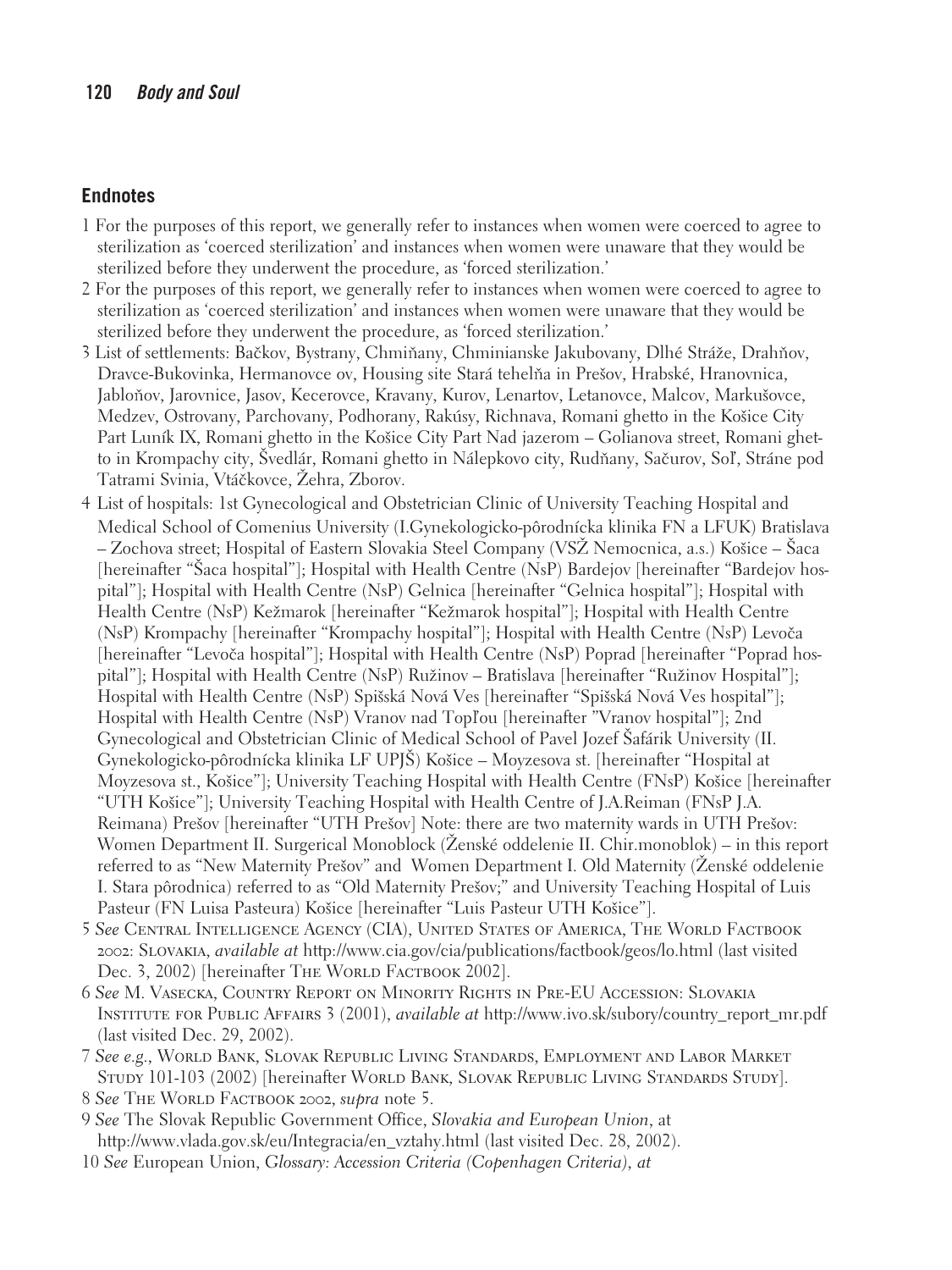http://www.cia.gov/cia/publications/factbook/geos/lo.html (last visited Dec. 29, 2002).

- 11 See id.
- 12 See id.
- 13 See id.
- 14 Press Release, Copenhagen European Council, Presidency Conclusions, SR No. 400/02 (Dec. 12, 2002), available at http://ue.eu.int/pressData/en/ec/73774.pdf (last visited Dec. 29, 2002).
- 15 See THE WORLD FACTBOOK 2002, supra note 5.
- 16 See id.
- 17 See Vasecka, supra note 6, at 3.
- 18 See Dena Ringold, The World Bank, Roma and the Transition in Central and Eastern EUROPE: TRENDS AND CHALLENGES 1, 4 (2002), available at

http://lnweb18.worldbank.org/eca/eca.nsf/Attachments/ROMA+AND+THE+TRANSITION+IN+CE NTRAL+AND+EASTERN+EUROPE:+TRENDS+AND+CHALLENGES/\$File/Roma.pdf (last visited Dec. 3, 2002).

19 Eleonora Sandor, Slovak Population Census 2001: The Politics of Ethnicity, 13 TRANSITION NEWSL. 34, 35 (Jan.-Feb. 2002), available at

http://www.worldbank.org/transitionnewsletter/pdf/JanFeb2002.pdf (last visited Dec. 28, 2002) [hereinafter Sandor].

- 20 See Vasecka, supra note 6, at 4; See also Report on Slovakia's Application for Membership of the European Union and the State of Negotiations, Committee on Foreign Affairs, Human Rights, Common Security and Defence Policy, European Parliament, COM(2000) 711 final at 14 [hereinafter Weirsma Report]; European Roma Rights Center (ERRC), Factsheet: Roma in the Slovak Republic (1999), at http://errc.org/publications/factsheets/slovakrepublic.shtml (last visited Dec. 28, 2002).
- 21 See Sandor, supra note 19, at 34.
- 22 See World Bank, Slovak Republic Living Standards, supra note 7, at 101-103.
- 23 See Organization for Security and Co-operation in Europe (OSCE), Report on the situation of Roma and Sinti in the OSCE Area 125 (2000) [hereinafter OSCE, Report on the situation of Roma]; See Joyce Schoon, Collaboration UNICEF AND Romani CRISS, Improving Primary Health Care: Public Health and Socio-Cultural Research with Roma Communitiesin Romania, Description and Evaluation of the local primary health care projects in Romania para. 5.2 (Bucharest, May 1998) which revealed that in Balta Arsa, Romania Romani women tended to be unaware of the need to modify their lifestyle during pregnancy, including in terms of food, vitamin intake, physical effort and work.
- 24 See OSCE, Report on the situation of Roma, supra note 23, at 125.
- 25 See Open Society Institute (OSI), Monitoring the EU Accession Process: Minority PROTECTION IN SLOVAKIA 448 (2001), available at

http://www.eumap.org/reports/content/10/703/minority\_slovakia.pdf (last visited Dec. 29, 2002) [hereinafter OSI, MINORITY PROTECTION IN SLOVAKIA].

- 26 See Vasecka, supra note 6, at 4-5.
- 27 See World Bank, Slovak Republic Living Standards Study, supra note 7, at 101.
- 28 See id. at 121.
- 29 See id. at 101.
- 30 See Law 52/1998 of the Coll. On Protection of Personal Data in Information Systems, art. 8, paras. 1-2 Zákon o ochrane osobn√ch údajov v informacn√ch systémoch.
- 31 See Ina Zoon, On the Margins: Slovakia-Roma and Public Services in Slovakia 4, 57-58 (2001); See also OSI, MINORITY PROTECTION IN SLOVAKIA, supra note 25, at 448.
- 32 See Zoon, On the Margins: Slovakia, supra note 32, at 58-60.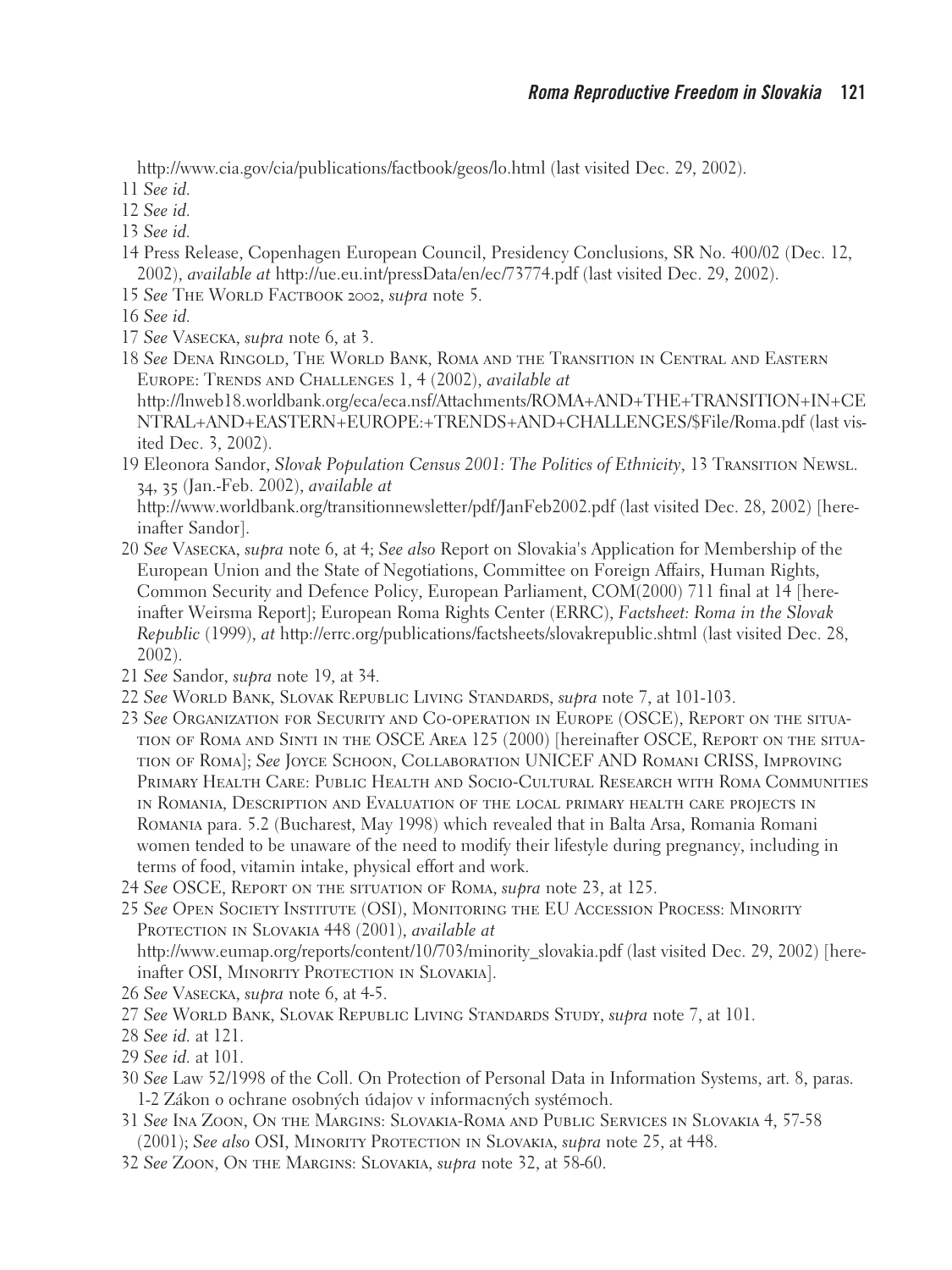- 33 See RINGOLD, supra note 18, at 21; See also OSCE, REPORT ON THE SITUATION OF ROMA, supra note 23, at 125.
- 34 See RINGOLD, supra note 18, at 20–21.
- 35 According to a 1999 UNICEF Report, women's reproductive health status has experienced a decline in all of the former communist states in East Central Europe. See generally UNICEF, THE MONEE project, Regional Monitoring Report, Women in Transition (1999); See also International Helsinki Federation for Human Rights, Women 2000: An Investigation intothe Status of Women's Rights in Central and South-Eastern Europe and the Newly Independent States 400 (2000) [hereinafter Women 2000].
- 36 See WOMEN 2000, supra note 35, at 400; See also group interview, Jasov Settlement, Slovakia (Aug. 27, 2002); See also ZOON, ON THE MARGINS: SLOVAKIA, supra note 31, at 58.
- 37 Historical background and persecution of the Roma in Europe has been well reported in publications by the academics, international agencies and non-governmental organizations. See generally Ringold, supra note 18; Human Rights Watch, Struggling for Ethnic Identity: Czechoslovakia's Endangered Gypsies (1992); OSCE, Report on the situation of Roma, supra note 23; Marcia Rooker, International Supervision of Protection of Romany People in Europe (2002).
- 38 See 2002 Regular Report on Slovakia's Progress Towards Accession 31 (2002), available at http://europa.eu.int/comm/enlargement/report2002/sk\_en.pdf (last visited Dec. 16, 2002) [hereinafter 2002 Regular Report].
- 39 See OSCE, REPORT ON THE SITUATION OF ROMA, supra note 23, at 120; See also WORLD BANK, SLOVAK REPUBLIC LIVING STANDARDS STUDY, supra note 7, at 106-107.
- 40 See Zoon, On the Margins: Slovakia, supra note 31, at 5.
- 41 See European Commission against Racism and Intolerance (ECRI), Council of Europe, SECOND REPORT ON SLOVAKIA,  $\blacklozenge$  33 (2000) [hereinafter ECRI, SECOND REPORT].
- 42 See Bureau of Democracy, Human Rights, and Labor, U.S. Dep't of State, Slovak Republic COUNTRY REPORT ON HUMAN RIGHTS PRACTICES FOR 2001 § 5 (2002), available at http://www.state.gov/g/drl/rls/hrrpt/2001/eur/8338.htm (last visited Dec. 16, 2002) [hereinafter U.S. STATE DEP'T, SLOVAK REPUBLIC HUMAN RIGHTS REPORT 2001]; See also WORLD BANK, SLOVAK REPUBLIC LIVING STANDARDS STUDY, supra note 7, at 105; ECRI, SECOND REPORT, supra note 41, 33.
- 43 See World Bank, Slovak Republic Living Standards Study, supra note 7, at 105.
- 44 See U.S. State Dep't, Slovak Republic Human Rights Report 2001, supra note 42, § 2(d); See also OSI, MINORITY PROTECTION IN SLOVAKIA, supra note 25, at 455.
- 45 See OSI, Minority Protection in Slovakia, supra note 25, at 455, citing Project on Ethnic Relations, Political Participation and the Roma in Hungary and Slovakia, 3-4 July 1998, Kosice, Slovakia.
- 46 See European Roma Rights Center (ERRC), Discrimination in the Slovak Judicial System, 1 Roma RIGHTS 106, 106-108 (2002) [hereinafter ERRC, Discrimination in the Slovak Judicial System]; See also U.S. STATE DEP'T, SLOVAK REPUBLIC HUMAN RIGHTS REPORT 2001, supra note 42, § 5.
- 47 See id.; See generally EUROPEAN ROMA RIGHTS CENTER (ERRC), TIME OF THE SKINHEADS: DENIAL and Exclusion of Romani in Slovakia (1997).
- 48 See generally OSI, MINORITY PROTECTION IN SLOVAKIA, supra note 25.
- 49 See id. at 432; See also U.S. STATE DEP'T, SLOVAK REPUBLIC HUMAN RIGHTS REPORT 2001, supra note 42, § 5.
- 50 See ZOON, ON THE MARGINS: SLOVAKIA, supra note 31, at 1-2; See also U.S. STATE DEP'T, SLOVAK REPUBLIC HUMAN RIGHTS REPORT 2001, supra note 42, § 5.
- 51 See OSI, MINORITY PROTECTION IN SLOVAKIA, supra note 25, at 433, citing to Documentation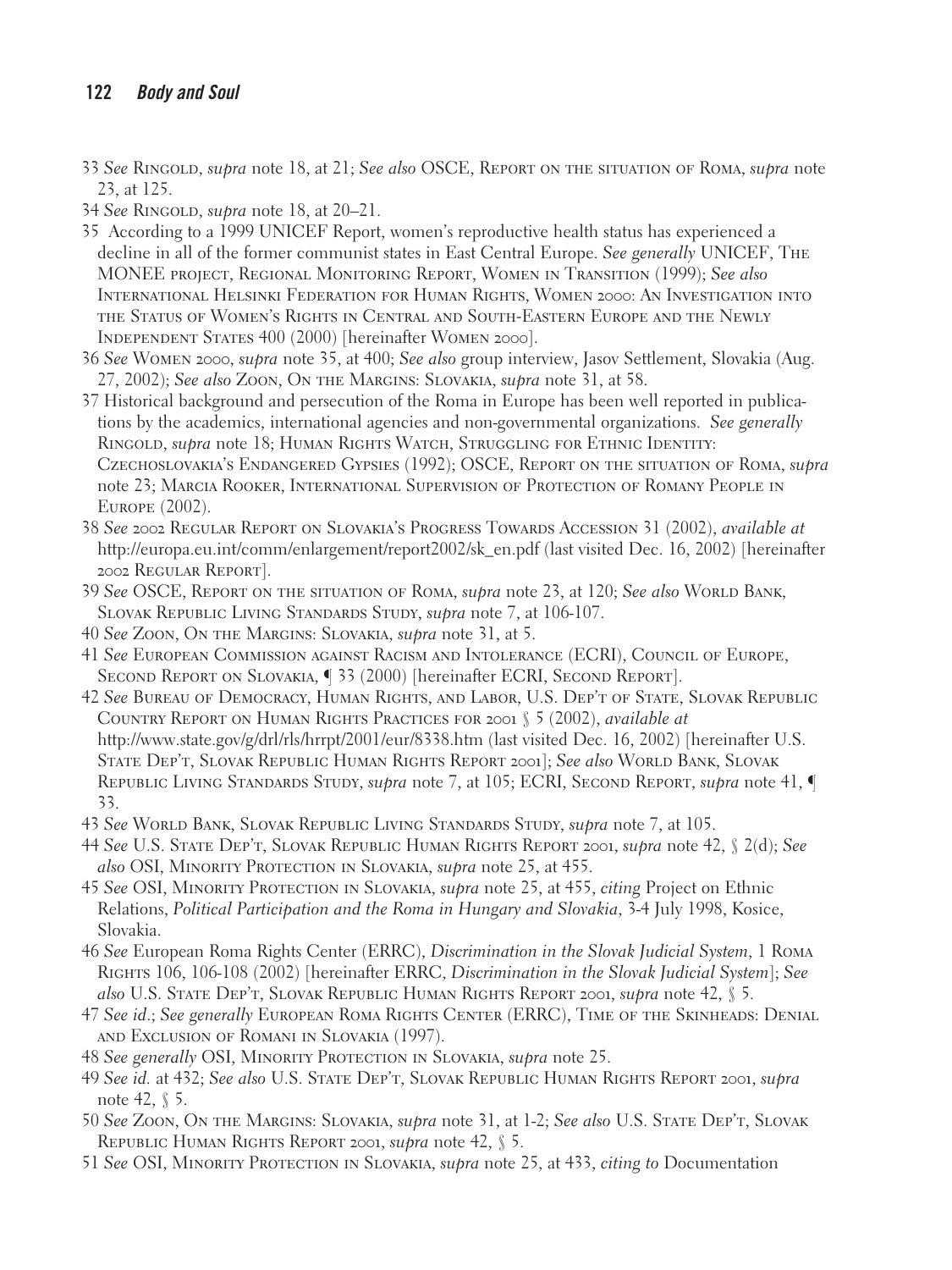Centre for Research of the Slovak Society, DCVSS survey, 1995.

52 See id., citing to NARODNA OBRODA 2 (Dec. 28, 1999) and SME 2 (Dec. 28, 1999).

- 54 See Harold Tanner, The Roma Persecution, at http://www.geocities.com/Paris/5121/porraimos.htm (last visited Dec. 30, 2002).
- 55 See United States Holocaust Memorial Museum, Germany 1933-1936, at http://www.ushmm.org/olympics/zca005.htm (last visited Dec. 30, 2002); See also United States Holocaust Memorial Museum, Foundations of Nazi Racism, at http://www.ushmm.org/outreach/racischr.htm (last visited Dec. 30, 2002).
- 56 See United States Holocaust Memorial Museum, Genocide of European Roma, at http://www.ushmm.org/topics/article.php?ModuleId=10005219 (last visited Dec. 16, 2002); See generally David M. Crowe, A History of the Gypsies of Eastern Europe and Russia (1994); Ian
- Hancock, The Pariah Syndrome: An Account of Gypsy Slavery and Persecution (1987).
- 57 See generally Crowe, supra note 56; Isabel Fonseca, Bury Me Standing: The Gypsies and their JOURNEY (1995); ANGUS FRASER, THE GYPSIES (1992); HANCOCK, supra note 56.
- 58 See RUBEN PELLAR AND ZYBNĚK ANDRŠ, STATISTICAL EVALUATION OF THE CASES OF SEXUAL Sterilization of Romani Women in (East) Slovakia-Appendix to the "Report on the Examination in the Problematics of Sexual Sterilization of Romanies in Czechoslovakia" 6 hereinafter PELLAR & ANDRŠ].
- 59 See HRW, CZECHOSLOVAKIA'S ENDANGERED GYPSIES, supra note 37, at 20, citing to Material Designated for the Deliberation of the Governmental Commission of the Slovak Socialist Republic for Question of Gypsy Inhabitants [Material urceny na rokovanie Komisie Vlady SSR pre otazky ciganskych obyvatelov] No. SKC 6406/77 (1977).
- 60 See id. at 20.
- 61 See id.
- 62 The term "Gypsy" is often used as a derogatory term by non-Roma.
- 63 See id. at 20-21, citing to Material Designated for the Deliberation of the Governmental Commission of the Slovak Socialist Republic for Question of Gypsy Inhabitants [Material urceny na rokovanie Komisie Vlady SSR pre otazky ciganskych obyvatelov] No. SKC 6406/77 (1977).
- 64 See id. at 145-146, citing to Public Notice 151/152 of the Ministry of Health and Social Affairs of the Czech Socialist Republic paras. 31 & 31 (Sept. 8, 1988).
- 65 Id. at 146, citing to para. 35.
- 66 See id. at 21.
- 67 See id. at 146, citing to Public Notice 151/152 of the Ministry of Health and Social Affairs of the Czech Socialist Republic paras. 31(3) (Sept. 8, 1988).
- 68 See PELLAR & ANDRŠ, supra note 58, at 6.

70 See HRW, Czechoslovakia's Endangered Gypsies, supra note 37, at 29-30, citing Dr. Polsuch and Dr. Polsluchova, The Problems of Planned Parenthood among Gypsy Fellow-citizens in the Eastern Slovakian Region, 39 ZDRAVOTNICKA PRACOVNICE 220, 220-223 (1989).

- 72 See Závazné nariadenie o sterilizácii [Sterilization Regulation], Reg. No. 4 582/1972-B/1, 9/1972 Coll.LL, art. 5(1) (Apr. 14, 1972) [hereinafter STERILIZATION REGULATION].
- 73 See HRW, Czechoslovakia's Endangered Gypsies, supra note 37, at 22.
- 74 See id.
- 75 See id.
- 76 See id. at 29.
- 77 See id. at 32.

<sup>53</sup> See id. at 434.

<sup>69</sup> See id.

<sup>71</sup> See id.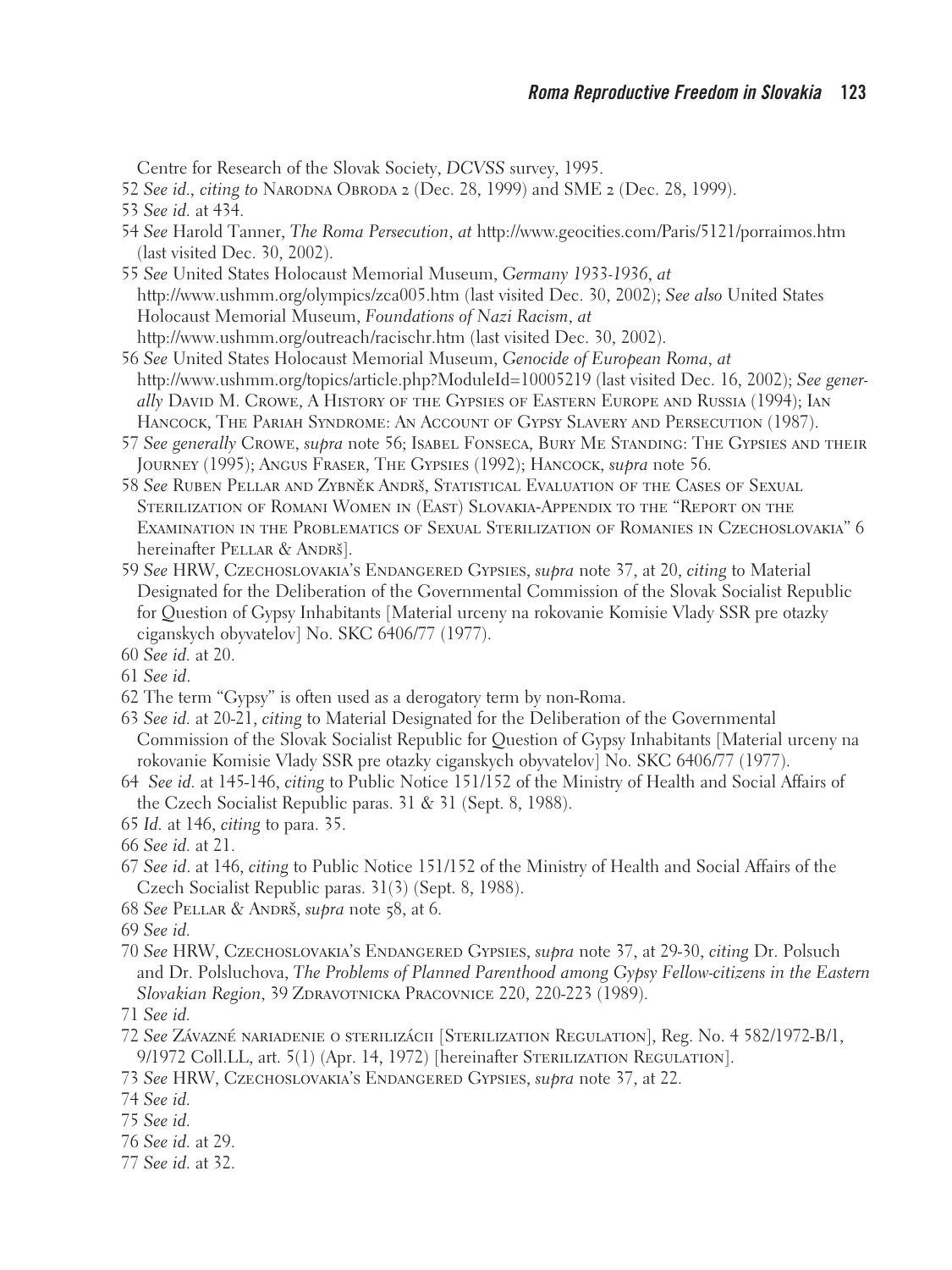## **124 Body and Soul**

78 See id. at 20.

- 79 Charter 77 in 1990, document On Sterilization of Roma Women, Document of the Charter 77, No. 3/1990 from Jan. 28,1990 (signed by spokesmen of Charter 77 Miroslav Lehky et al.); See also HRW, Czechoslovakia's Endangered Gypsies, supra note 37, at 20.
- 80 Charter 77 in 1990, document On Sterilization of Roma Women, Document of the Charter 77, No. 3/1990 from Jan. 28,1990 (signed by spokesmen of Charter 77 Miroslav Lehky et al.).
- 81 See the Decree of the General State prosecutor of the Slovak Republic, No. III/2 Gn 482/90 from 16 Jan. 1991, signed by JUDr. Magyašiová, General State Prosecutor of the Slovak Republic.
- 82 See HRW, Czechoslovakia's Endangered Gypsies, supra note 37, at 33.
- 83 See id. at 33- 34, citing to Decision Number CSV:VV 47/1991, District Examining Office of the Police Corps of the Slovak Republic, Presov, Sept. 30, 1991.
- 84 See Posting of JUDr. Ján Hrubala, hrubala@changenet.sk, to Public Interest Law Network Listserv (Aug. 14, 2002), available at http://www.pili.org/lists/piln/archives/msg00959.html (last visited Dec. 30, 2002).
- 85 See id.
- 86 Relevant provisions of the law were abolished by Decree No. 590/1990 of the Coll.L., Decree of the Ministry of Labor and Social Affairs of the Slovak Republic from 20 December 1990, On the Amendment and Modification of the Decree of the Ministry of Health and Social Affairs of Slovak Socialistic Republic No. 151/1988 of the Coll.L. as Subseqently Amended (Vyhláska Ministerstva práce a sociálnych vecí Slovenskej republiky z 20. decembra 1990 o zmene a doplnení vyhlásky Ministerstva zdravotníctva a sociálnych vecí Slovenskej socialistickej republiky 151/1988 Zb.), available at
- http://www.mvcr.cz/sbirka/1990/sb099-90.pdf (last visited Jan. 3, 2003).
- 87 See Michal Vašečka, Roma, in SLOVAKIA 2001: A GLOBAL REPORT ON THE STATE OF SOCIETY 149,163 (2002); See also Slovak Roma organization mistrusts media tycoon party's promises, Bratislava Radio Slovensko in Slovak, Jul. 21, 2002.
- 88 See e.g., Časovaná demografická bomba? [Demographic Time Bomb?] 8 TýžDENÍK O EKONOMIKE, POLITIKE A SPOLOČNOSTI [On Economics, Politics and Society] 22 (Nov. 25, 2002).
- 89 See Zoon, On the Margins: Slovakia, supra note 31, at 67, citing to Ministry of Health of the Slovak Republic, Position Paper on the Working Draft of the Document National Strategy of Sustainable Development in the SR (Oct. 16, 2000).
- 90 See OSI, MINORITY PROTECTION IN SLOVAKIA, supra note 25, at 437, citing C. Togneri, Racial Beatings Increase, 6 SLOVAK SPECTATOR (Dec. 2000 – Jan. 2001).
- 91 See id.
- 92 Coalition With HZDS Minus Meciar Possible, Says Fico, THE GUIDE TO THE SLOVAK REPUBLIC, at http://www.slovakia.org/news/0105-4.htm (last visited on Jan. 2, 2003).
- 93 See Parliamentary Press No. 60/2002, the Law of the SNC that is Amending and Modifying the Law No. 195/1998 of the Coll. – the Law on Social Assistance as Subsequently Amended, and the Law No. 125/1998 of the Coll. – Law on Life Minimum and that is Establishing Amounts for the Purposes of State Social Allowances Pursuant of the Law No. 439/2000 of the Coll, available at http://www.nrsr.sk/zakony/3\_3citanie/3\_0060z.doc (last visited Dec. 3, 2002).
- 94 See Steven Erlanger, The Gypsies of Slovakia: Despised and Despairing, N.Y. Times, Apr. 13, 2000, at A10.
- 95 Interview with Alexandra, Jasov settlement, Slovakia (Aug. 8, 2002).
- 96 Romani women do not Want to Give Birth But Children Make Their Living, PRAVDA, Feb. 6, 2002.
- 97 See generally ZOON, ON THE MARGINS: SLOVAKIA, supra note 31.
- 98 See id. at 68.
- 99 See email from Anna-Maija Toukarri, Finish refugee lawyer, to Christina Zampas, Legal Adviser,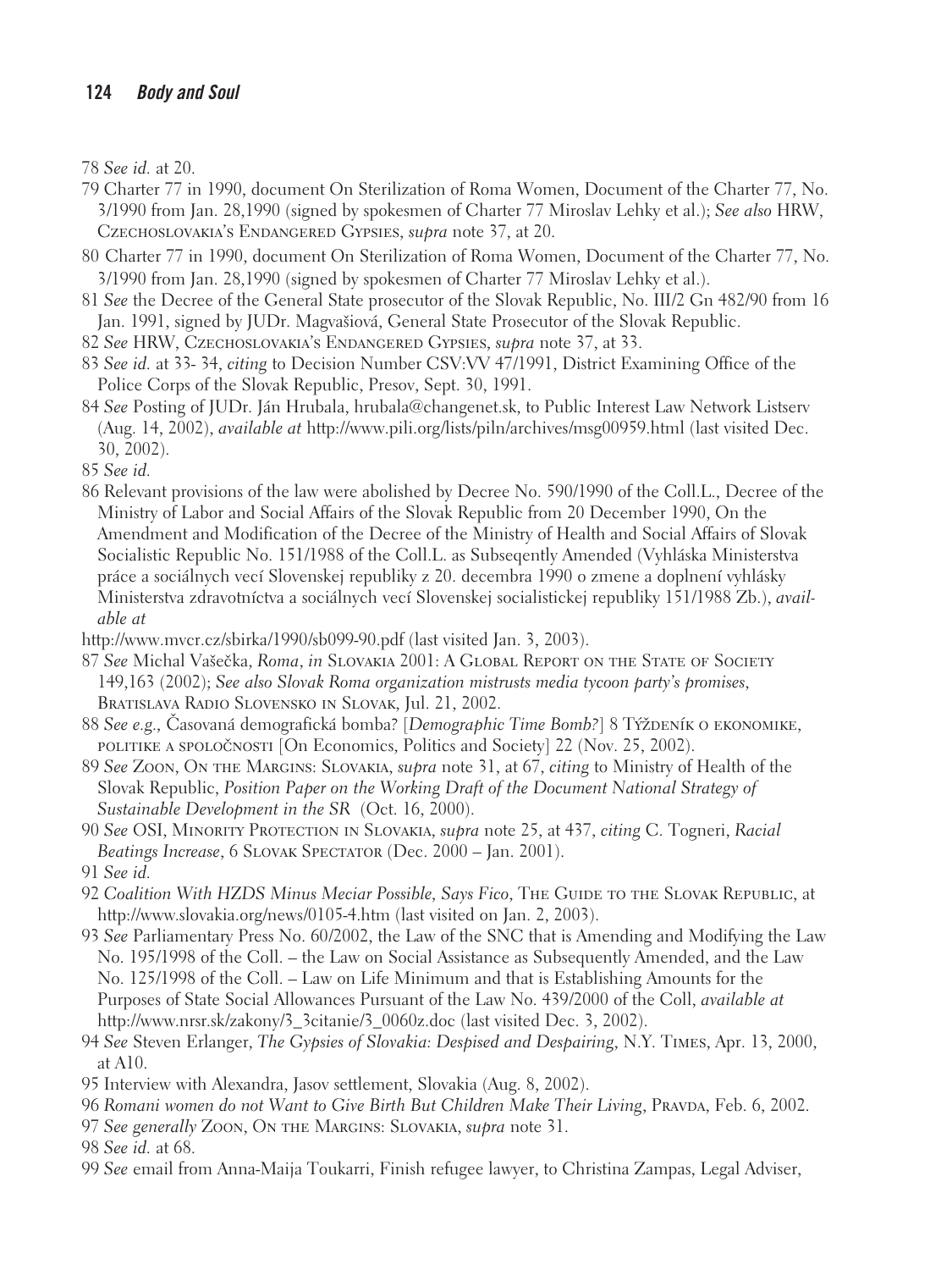Center for Reproductive Rights (June 20, 2002) (on file with CRR).

- 100 See Press Release, Office of the Deputy Prime Minister for Human Rights, Minorities and Regional Development (Nov. 14, 2001); See also Ed Holt, Rights-Slovakia: Dispute Over Sterilization of Roma Women, Inter Press Service, Nov. 23, 2001.
- 101 See interview with JUDr. Segeš, Director of department for criminality, and JUDr. Džurná, department of violent criminality, Office of the General Prosecutor, ∆upné nám, Bratislava, Slovakia (Oct. 8, 2002).

102 The terms "cesarean birth," "cesarean delivery," "cesarean section," and "C-section" may be used to describe the delivery of a fetus through a surgical incision of the anterior uterine wall. "Cesarean section" is a tautology; as both words connote incision. Therefore, cesarean birth, cesarean delivery, and C-section are preferable terms and will be used in this report. See OBSTETRICS, NORMAL AND PROBLEM PREGNANCIES 561 (Steven G. Gabbe et al. eds., 3rd ed. 1996) [hereinafter Obstetrics, Normal and Problem Pregnancies].

103 See id.

- 104 See Williams Obstetrics 509 (F. Gary Cunningham, et al. eds., 20th ed. 1997) [hereinafter WILLIAMS OBSTETRICS].
- 105 See id. at 510-11.
- 106 Interview with Dr. Jacques Milliez, Chief of Gynecology and Obstetrics, St. Antoine Hospital, Paris, France (Oct. 4, 2002).
- 107 See WILLIAMS OBSTETRICS, supra note 104, at 515.
- 108 See Obstetrics, Normal and Problem Pregnancies, supra note 102, at 575.

109 See Williams Obstetrics, supra note 104, 515; See also interview with Dr. Lotti Helstrom, Director, Reproductive Health Unit in the Dept. of Women's Health, Karolinska Hospital, Stockholm, Sweden, (Aug 21. 2002); Telephone interview with Dr. Chuck DeProsse, retired professor of obstetrics and gynecology, University of Iowa (Oct. 9, 2002); Interview with Dr. Jacques Milliez, supra note 106.

- 110 See Obstetrics, Normal and Problem Pregnancies, supra note 102, at 575.
- 111 Interview with Dr. Jacques Milliez, supra note 106.
- 112 See Williams Obstetrics, supra note 104, at 773.

113 See id.

114 See e.g., interview with Prof. MUDr. Miroslav Borovský, DrSc., the chief of 1st Gynecological and Obstetrician clinic of the University Teaching Hospital and Medical School of Comenius University, Bratislava, Slovakia (Oct.8, 2002); interview with MUDr. Bardošová, 1st Gynecological and Obstetrician clinic of the University Teaching Hospital and Medical School of Comenius University, Bratislava, Slovakia (Oct. 8, 2002).

115 See Williams Obstetrics, supra note 104, at 511.

- 117 See id. at 511-512.
- 118 See e.g., interview with Dr. Lotti Helstrom, supra note 109; Telephone interview with Dr. Chuck DeProsse, supra note 109; Interview with Dr. Jacques Milliez, supra note 106.
- 119 See Obstetrics, Normal and Problem Pregnancies, *supra* note 102, at 606, *citing* to American College of Obstetricians and Gynecologists, Vaginal Delivery After Previous Cesarean Birth, PRACTICE PATTERNS, No. 1 (Aug. 1995).
- 120 "The most common cause of uterine rupture is separation of a previous cesarean sect scar." WILLIAMS OBSTETRICS, *supra* note 104, at 772.
- 121 See Alan Guttmacher Institute (AGI), Facts in Brief: Contraceptive Use (1999), *available at* http://www.guttmacher.org/pubs/fb\_contr\_use.html (last visited Dec. 6, 2002). Twenty-eight percent of users worldwide choose tubal sterilization as their contraceptive method, as compared to 27% who

<sup>116</sup> See id.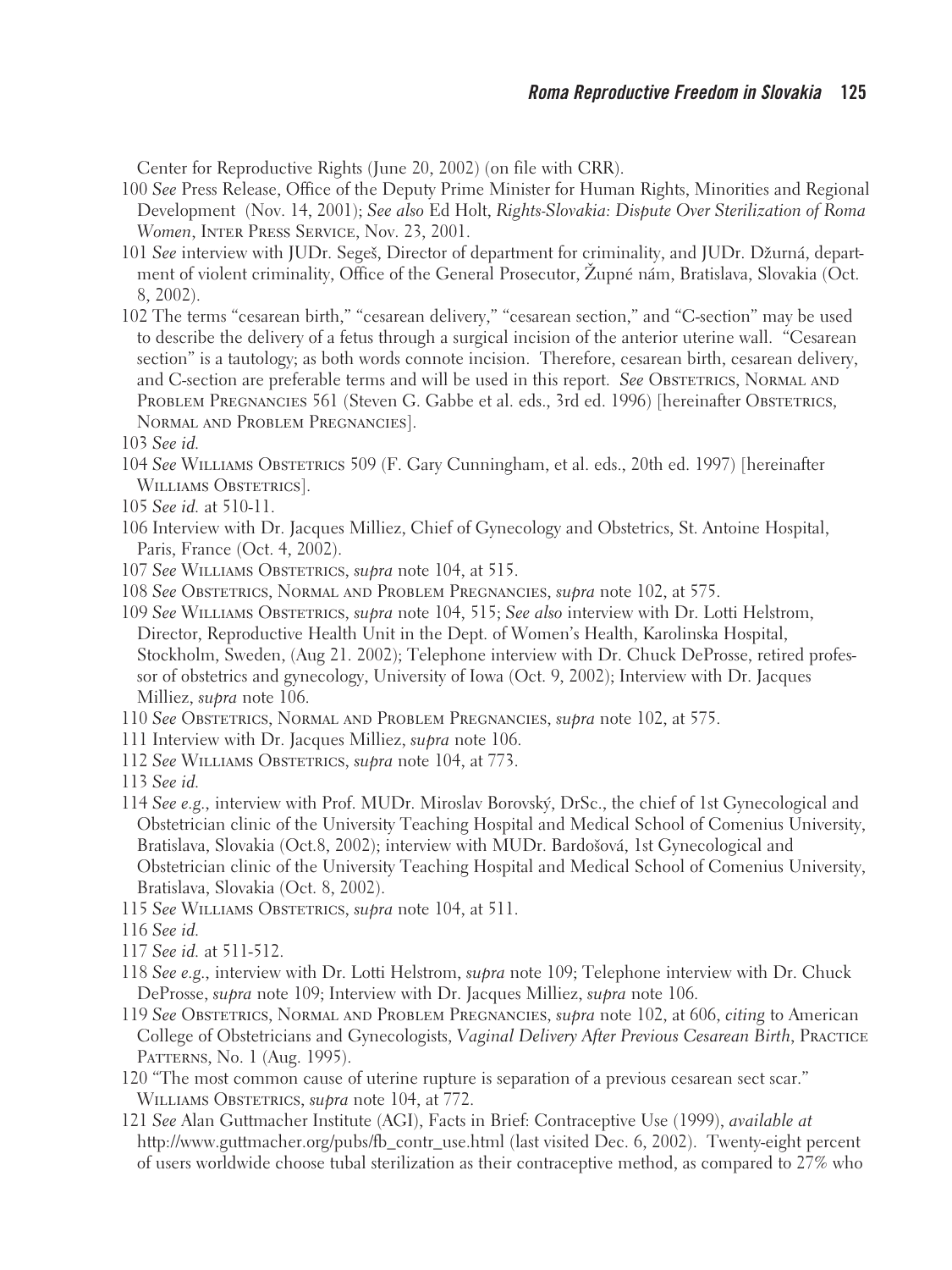use the birth control pill and 20% who use condoms.

- 122 See Obstetrics, Normal and Problem Pregnancies, supra note 102, at 703.
- 123 See id. at 704.
- 124 See id.
- 125 See id.
- 126 See id.; See also WILLIAMS OBSTETRICS, supra note 104, at 1378.
- 127 See WILLIAMS OBSTETRICS, supra note 104, at 1380; See also Obstetrics, NORMAL AND PROBLEM PREGNANCIES, *subra* note 102, at 704.
- 128 See Obstetrics, Normal and Problem Pregnancies, supra note 102, at 704.
- 129 See EngenderHealth, Contraceptive Sterilization: Global Issues and Trends 7 (2002).
- 130 See interview with Dr. Lotti Helstrom, supra note 109.
- 131 Id.
- 132 See U.S. BUREAU OF THE CENSUS, WORLD POPULATION PROFILE: 1998 tbl. A-11 (1999), available at http://www.census.gov/ipc/prod/wp98/wp98.pdf (last visited Dec. 3, 2002).
- 133 See Slovak Sterilization law Z-4 582/1972 of 1972, annex XIV.
- 134 See id.
- 135 See interview with Agáta, Svinia Settlement, Slovakia (Aug. 10, 2002).
- 136See HRW, Czechoslovakia's Endangered Gypsies, supra note 37, at 21.
- 137 Interview with Dr. Strýčková, Gynecologist, Prešov, Slovakia (Oct. 14, 2002).
- 138 See interview with Dr. Peter Jankech, Administrator and Director, Spišská Nová Ves hospital, Spi≥ská Nová Ves, Slovakia (Sept. 2, 2002).
- 139 See interview with Dr. Gejza Papp, Director and Chief Gynecologist, Gelnica hospital, Gelnica, Slovakia (Sept. 5, 2002).
- 140 See interview with Dr. Marian Celovský, Gynecologist, Gynecology department of UTH Košice, Slovakia (Aug. 26, 2002).
- 141 See e.g., interview with Dr. ≤tefan Pitko, Director of Gynecology, Spi≥ská Nová Ves hospital, Spi≥ská Nová Ves, Slovakia (Sept. 2, 2002); interview with Dr. Marián Celovsk√, supra note 140.
- 142 Interview with Stela, Letanovce Settlement, Slovakia (Oct. 13, 2002).

143 Id.

- 144 Interview with Petra, Zabíjanec- Rudπany settlement, Slovakia (Sept. 2, 2002). Referring to her delivery Spi≥ská Nová Ves Hospital.
- 145 See interview with Valika, Letanovce settlement, Slovakia (Aug. 14, 2002).
- 146 Sterilization Regulation, supra note 72.
- 147 See e.g., interview with Dr. Tóth, Chief Gynecologist, Luis Pasteur UTH Košice, Slovakia (Aug. 26, 2002); interview with Dr. Štefan Pitko, supra note 141; interview with Dr. Ján Králik, Krompachy hospital, Krompachy, Slovakia (Sept. 3, 2002); interview with MUDr. Gejza Papp, supra note 139; interview with MUDr. Martin Kopaničák, Head of Gynecology, Kežmarock Hospital, Slovakia (Sept. 5, 2002); interview with MUDr. Bardošová, *supra* note 114; Prof. MUDr. Miroslav Borovský DrSc., supra note 114; MUDr. Kozolková, Ružinov hospital, Bratislava, Slovakia (Oct. 10, 2002).
- 148 See interview with Dr. Martin Kopaničák, supra note 147.
- 149 See interviews with Roma women Oct. 13-17, 2002.
- 150 See Law 52/1998 of the Coll. On Protection of Personal Data in Information Systems, art. 8, paras. 1-2. Zákon o ochrane osobných údajov v informacných systémoch.
- 151 Interview with anonymous woman, ≤vedlár settlement, Slovakia (Oct. 17, 2002).
- 152 Interview with O∂ga, Jarovnice settlement, Slovakia (Aug. 11, 2002).
- 153 Id.
- 154 See interview with ≤arlota, Zborov settlement, Slovakia (Oct. 16, 2002).

155 Id.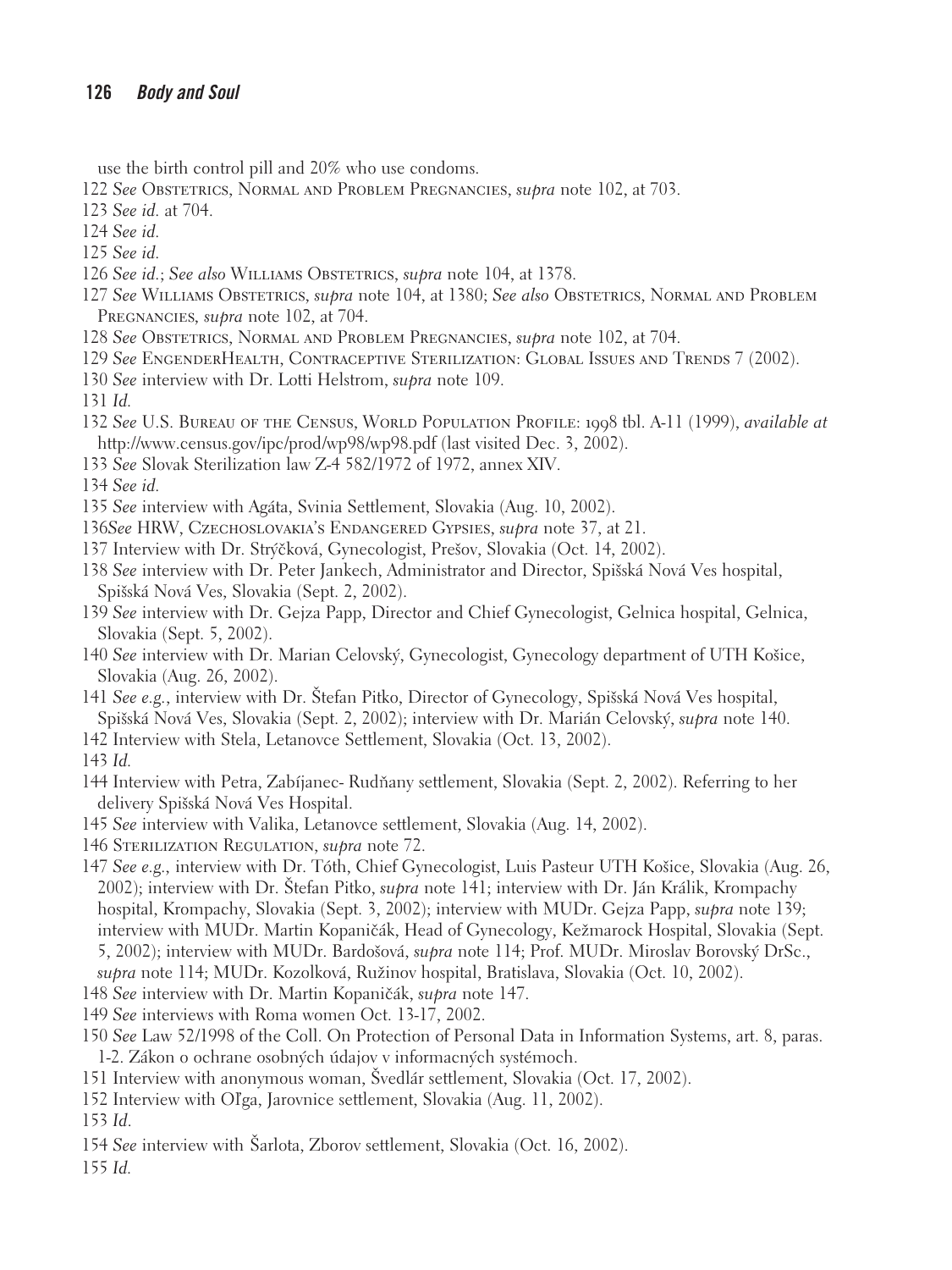156 Id.

157 See interview with Katarína, ∆ehra settlement, Slovakia (Sept. 1, 2002).

158 See interview with Edita, Rudπany settlement, Slovakia (Aug. 29, 2002).

159 Interview with Nata≥a, Bystrany settlement, Slovakia (Aug. 13, 2002).

160 Id.

- 161 See e.g., interview with Klaudia, ∆ehra settlement, Slovakia, (Aug. 12, 2002); interview with Kamila, Žehra settlement, Slovakia (Aug. 12, 2002); interview with Nataša, *supra* note 159; interview with Gizela, Bystrany settlement, Slovakia (Aug. 13, 2002); interview with Al beta, Bystrany settlement, Slovakia (Aug. 13, 2002); interview with Beáta, Bystrany settlement, Slovakia (Aug. 13, 2002); interview with Ľubica, Bystrany settlement, Slovakia (Aug. 13, 2002); interview with Petra, *supra* note 144; interview with Jana, Richnava settlement, Slovakia (Oct. 16, 2002); interview with Sonia, Rrichnava settlement, Slovakia (Oct. 16, 2002).
- 162 See e.g., interview with Erika, Bystrany settlement, Slovakia (Aug. 13, 2002); interview with Nataša, supra note 159; interview with Beáta, supra note 161; interview with Jana, supra note 161; interview with Sonia, *subra* note 161.
- 163 See interview with Beáta, *supra* note 161.
- 164 See e.g., interview with Kamila, supra note 161; interview with Petra, supra note 144; interview with Sonia, *subra* note 161.
- 165 See e.g., interview with Kamila, supra note 161; interview with Erika, supra note 162; interview with Petra, *supra* note 144; interview with Nataša, *supra* note 159.
- 166 See e.g., interview with Erika, supra note 162; interview with Petra, supra note 144; interview with Barbora, Letanovce settlement, Slovakia (Aug. 14, 2002).
- 167 Interview with Petra, supra note 144.
- 168 Interview with Sandra, Richnava settlement, Slovakia (Oct. 16, 2002).
- 169 Interview with anonymous woman (age 28), Marku≥ovce settlement, Slovakia (Sept. 1, 2002).
- 170 Interview with Izabela, Drahπov settlement, Slovakia (Oct. 15, 2002).
- 171 Currency conversions were processed at www.xe.com on Jan 2, 2003.
- 172 Interview with Izabela, supra note 170.
- 173 Interview with Laura, Letanovce settlement, Slovakia (Aug. 14, 2002).
- 174 Interview with Sabína, Bystrany settlement, Slovakia (Sept. 3, 2002).
- 175 Id.
- 176 Id.
- 177 See e.g., Sterilization Regulation, supra note 72, art. 7; Zákon o ochrane zdravia ∂udu [Law on Health], 20/1966 Coll.LL, art. 13 (1966) [hereinafter Law on Health].
- 178 Interview with Michaela, Romany ghetto in Krompachy city, Slovakia (Oct. 16, 2002). 179 Id.
- 180 Interview with ∆ofia, Rudπany settlement, Slovakia (Aug. 29, 2002).
- 181 Sterilization Regulation, supra note 72.
- 182 Law on Health, supra note 177, art. 27 (1966).
- 183 Zákon o zdravotnej starostlivosti [Health Care Act], 277/1994 Coll.LL (1994) [hereinafter Health Care Act].
- 184 STERILIZATION REGULATION, *supra* note 72, Appendix: The List of Indications that can be reason for performing sterilization, XIV Gynecology and Obstetrics Indications.
- 185 Id. art. 5(1)(b).
- 186 Id. art. 6.
- 187 Id. art. 8.
- 188 Id. art. 9.
- 189 Id. art. 10.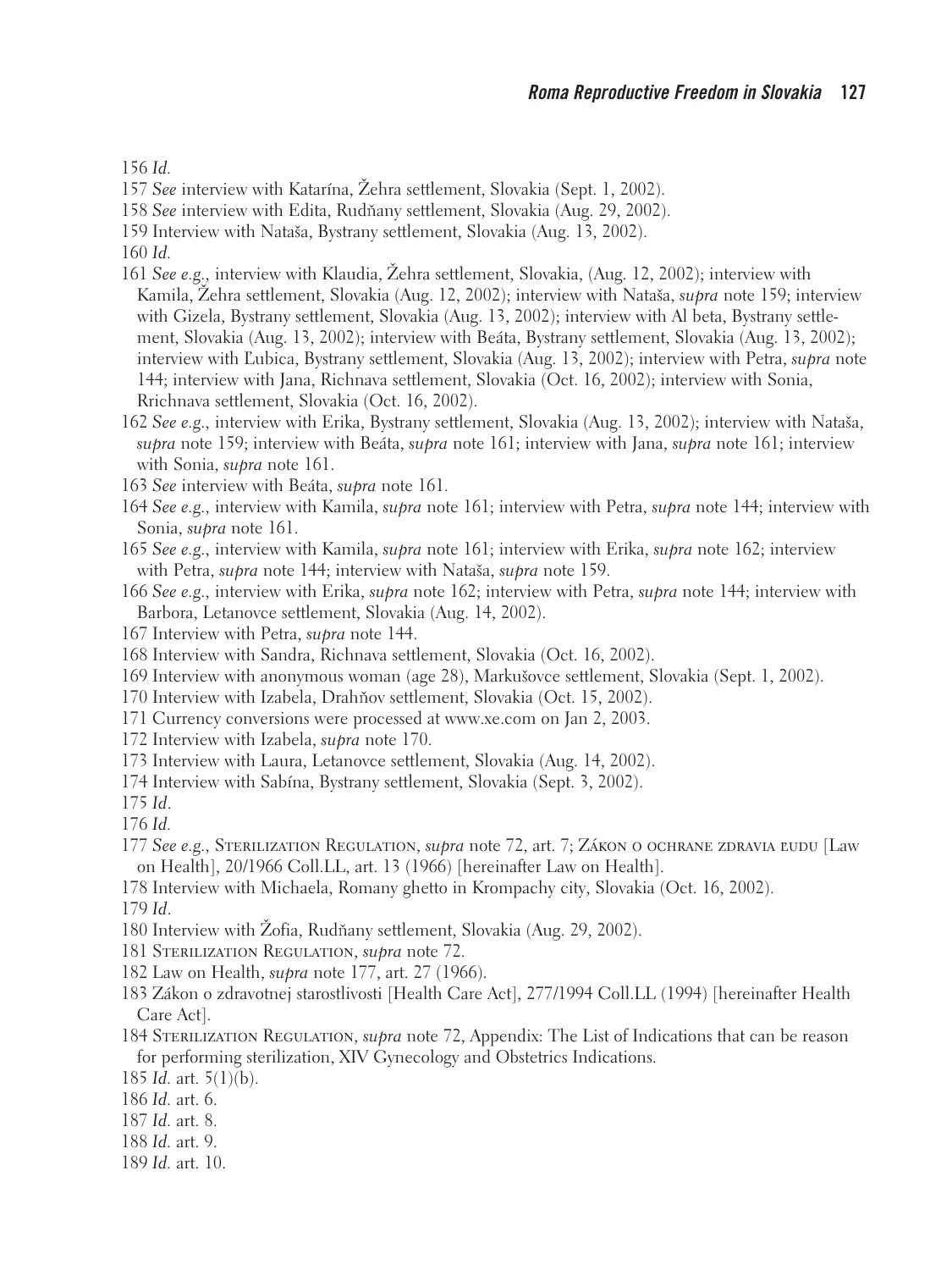- 190 Id. art. 11.
- 191 Id. art. 7.
- 192 Id. art. 11.
- 193 See interviews with Prof. Dr. Ján Štencl, CSc., President, Slovak Health University, Bratislava, Slovakia (Oct 11, 2002) and Prof. Dr. Štefan Lukačín, UTH Košice (Aug. 26, 2002).
- 194 See e.g., interview with Dr. Martin Kopaničák, supra note 147; interview with MUDr. Tóth, supra note 147.
- 195 See interview with Prof. Dr. Ján Štencl, *supra* note 193.
- 196 See interview with Prof. Dr. Štefan Lukačín, supra note 193.
- 197 STERILIZATION REGULATION, supra note 72, appendix XIV, para. 1.
- 198 See Interview with Dr. Ján Králik, supra note 147.
- 199 See email from Viera Kusendova, Poradňa, to Christina Zampas, Legal Adviser, Center for Reproductive Rights (Dec. 13, 2001) (on file with CRR).
- 200 See id.
- 201 See id.
- 202 Interview with Alisa, Romani ghetto in Nálepkovo city, Slovakia, (Oct. 17, 2002)
- 203 See email from Viera Kusendova, supra note 199.
- 204 Interview with Klára, Hermanovce settlement, Slovakia (Aug. 10, 2002).
- 205 See email from Viera Kusendova, supra note 199.
- 206 Interview with anonymous woman (age 24), Strané pod Tatrami settlement, Slovakia (Sept. 5, 2002).
- 207 See interview with Viera, Bratislava, Slovakia (Oct. 10, 2002).
- 208 Interview with Judita, Jarovnice settlement, Slovakia (Aug. 29, 2002).
- 209 See Obstetrics, Normal and Problem Pregnancies, supra note 102, at 704.
- 210 See e.g., interview with Renata, Lenartov settlement, Slovakia (Oct. 16, 2002); interview with Martina, Jarovnic settlement, Slovakia (Aug. 29, 2002); interview with Zita, Jarovnice settlement, Slovakia (Aug. 29, 2002); interview with Brigita, Svinia settlement, Slovakia (Aug. 31, 2002); interview with Marcela, Zehra settlement, Slovkia (Sept. 1, 2002); interview with Anna, Markušovce settlement, Slovakia (Sept. 1, 2002).

211 See id.

- 212 See e.g., interview with Dr. Tóth, *supra* note 147; interview with Dr. Ján Králik, *supra* note 147; interview with Dr. Stefan Pitko, *supra* note 141; interview with MUDr. Gejza Papp, *supra* note 139.
- 213 See interview with Dr. Martin Kopaničák, supra note 147.
- 214 See interview with MUDr. Gejza Papp, supra note 139.
- 215 See id.
- 216 See interview with Dr. Marian Celovský, supra note 140.
- 217 See id.
- 218 See interview with Dr. Miroslav Oleár, Chief of Gynecology, Poprad hospital, Slovakia (Sept. 4, 2002).
- 219 See interview with MUDr. Gejza Papp, supra note 139.
- 220 2002 Regular Report, supra note 38, at 31-32.
- 221 Interview with Alexandra, Richnava, Slovakia (Oct. 16, 2002).
- 222 See interview with Izabela, *supra* note 170, speaking of Kralovsky Chlmec hospital.
- 223 See e.g., interviews in Jasov Settlement, Slovakia (Aug. 8, 2002); group interview in Vtáčkovce Settlement, Slovakia (Aug. 9, 2002); group interview with four women, Kecerovce, Slovakia (Aug. 9, 2002); interviews in Svinia Settlement, Slovakia (Aug. 10, 2002); interviews in Hermanovce Settlement, Slovakia (Aug. 10, 2002); interviews in Jarovnice Settlement, Slovakia (Aug. 11, 2002); interviews in ∆ehra Settlement, Slovakia (Aug. 12, 2002); interviews in Chminianske Jakubovany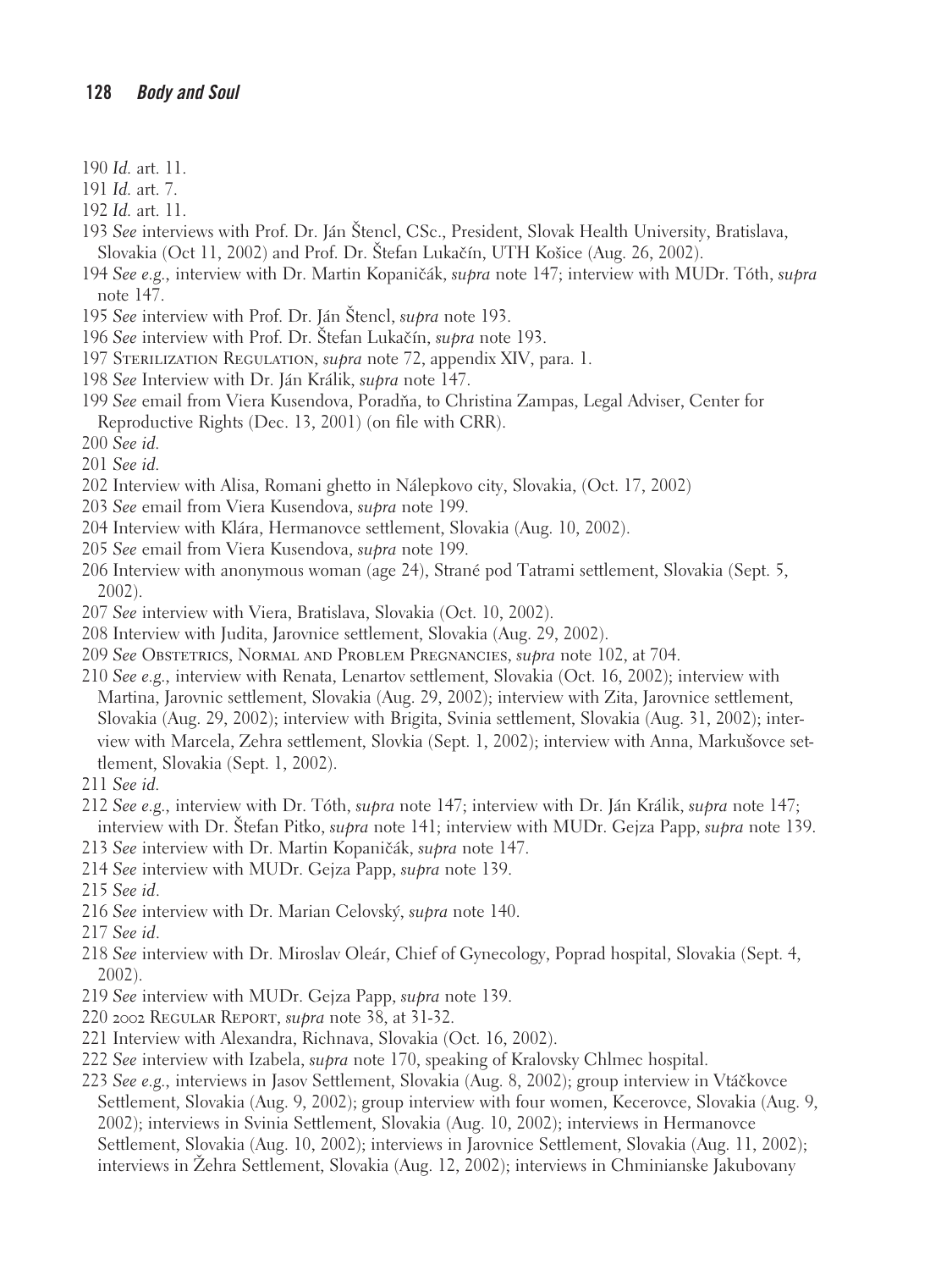Settlement, Slovakia (Aug. 12, 2002); interviews in Bystrany Settlement, Slovakia (Aug. 13, 2002); group interview in Rudπany Settlement, Slovakia (Aug. 13, 2002); interviews in Letanovce Settlement, Slovakia (Aug. 14, 2002); interviews in Luník IX Settlement, Slovakia (Aug. 26, 2002); interviews in Nad jazerom – Golianova street Romani ghetto, Slovakia (Aug. 27, 2002); interviews in Jasov Settlement, Slovakia (Aug. 27, 2002); interviews in Stara Teheleπa, Slovakia (Aug. 30, 2002); interviews in Bystrany Settlement, Slovakia (Sept. 3, 2002); Interviews in Medzev Settlment, Slovakia (Sept. 6, 2002); interviews in Kravany Settlement, Slovakia (Oct 15, 2002); interviews in So∂ Settlement (Oct 15, 2002); interview with Izabela, *subra* note 170; interviews in Zborov Settlement (Oct. 16, 2002); interviews in Lenartov Settlement, Slovakia (Oct. 16, 2002); interviews in Richnava

Settlement (Oct. 16, 2002); interviews in ≤vedlár Settlement, Slovakia (Oct. 17, 2002).

- 224 See interview with anonymous woman (27), Medzev, Slovakia (Sept. 6, 2002).
- 225 See visit to ≤aca hospital, Ko≥ice -≤aca, Slovakia (Aug. 27, 2002) (on file with CRR).
- 226 Interview with Zora, Svinia, Slovakia (Aug. 10, 2002).
- 227 Interview with Mariana at Belgian Red Cross, Stara Teheleπa, Pre≥ov, Slovakia (Aug. 30, 2002).
- 228 See group interview, Bystrany Settlement, Slovakia (Aug. 13, 2002).
- 229 See group interview, Bystrany Settlement, Slovakia (Sept. 3, 2002).
- 230 See interview with Lenka, Prešov, Slovakia (Aug. 30, 2002).
- 231 Interview with Dr. Ján Králik, supra note 147.
- 232 Interview with Dr. Štefan Pitko, *supra* note 141.
- 233 See Jožo T. Schön, Cigánske izby" v pôrodniciach [Black Rooms in White Maternities], NÁRODNÁ Obroda (Feb. 26, 2002), available at http://www.narodnaobroda.sk/20020226/01\_002.html (last visited Dec. 27, 2002).
- 234 "We do not segregate Roma from non-Roma but we have to respect the intimacy of white woman. Roma sometimes want to be only with Roma and we respect this, and we also have to respect the intimacy of white women, not just Roma." See interview with MUDr. Dušan Frič, Chief Gynecologist, Šaca hospital, Košice- Šaca, Slovakia (Aug. 27, 2002).
- 235 See interview with Dr. Peter Jankech, supra note 138.
- 236 See Schön, supra note 233.

237 Id.

- 238 See OSI, Minority Protection in Slovakia, supra note 25, at 449.
- 239 See group interview with four women, Kecerovce, Slovakia (Aug. 9, 2002).
- 240 Interview with Judita, supra note 208 [New Maternity Ward, Prešov].
- 241 Interview with Alena, Richnava Settlement, Slovakia (Oct. 16, 2002).
- 242 Interview with Lydia, Svinia Settlement, Slovakia (Aug. 10, 2002).
- 243 Interview with Milena, ∆ehra Settlement, Slovakia (Aug. 12, 2002).
- 244 See interview with MUDr. Dušan Frič, supra note 234.
- 245 See e.g., group interview with four women, Kecerovce Settlement, Slovakia (Aug. 9, 2002); group interview, ∆ehra Settlement, Slovakia (Aug. 12, 2002); interview with Klaudia, supra note 161; interview with Ida, Rudňany Settlement, Slovakia (Aug. 13, 2002); Interview with anonymous woman (24), Luník IX, Slovakia (Aug. 26, 2002); interview with anonymous woman (six children), Nad Jazerom – Golianova street Romani ghetto, Slovakia (Aug. 27, 2002); interview with two men, Nad Jazerom – Golianova street Romani ghetto, Slovakia (Aug. 27, 2002); group interview, Jasov Settlement, Slovakia (Aug., 27, 2002); interview with Judita, *supra* note 208; group interview, Markušovce Settlement, Slovakia (Sept. 1, 2002); interview with anonymous woman (24), Strané pod Tatrami Settlement, Slovakia (Sept. 5, 2002); group interview, Medzev Settlement, Slovakia (Sept. 6, 2002); group interview, Bačkov Settlement, Slovakia (Oct. 15, 2002); group interview, Drahňov Settlement, Slovakia (Oct. 15, 2002); interview with anonymous woman (28), So∂ Settlement,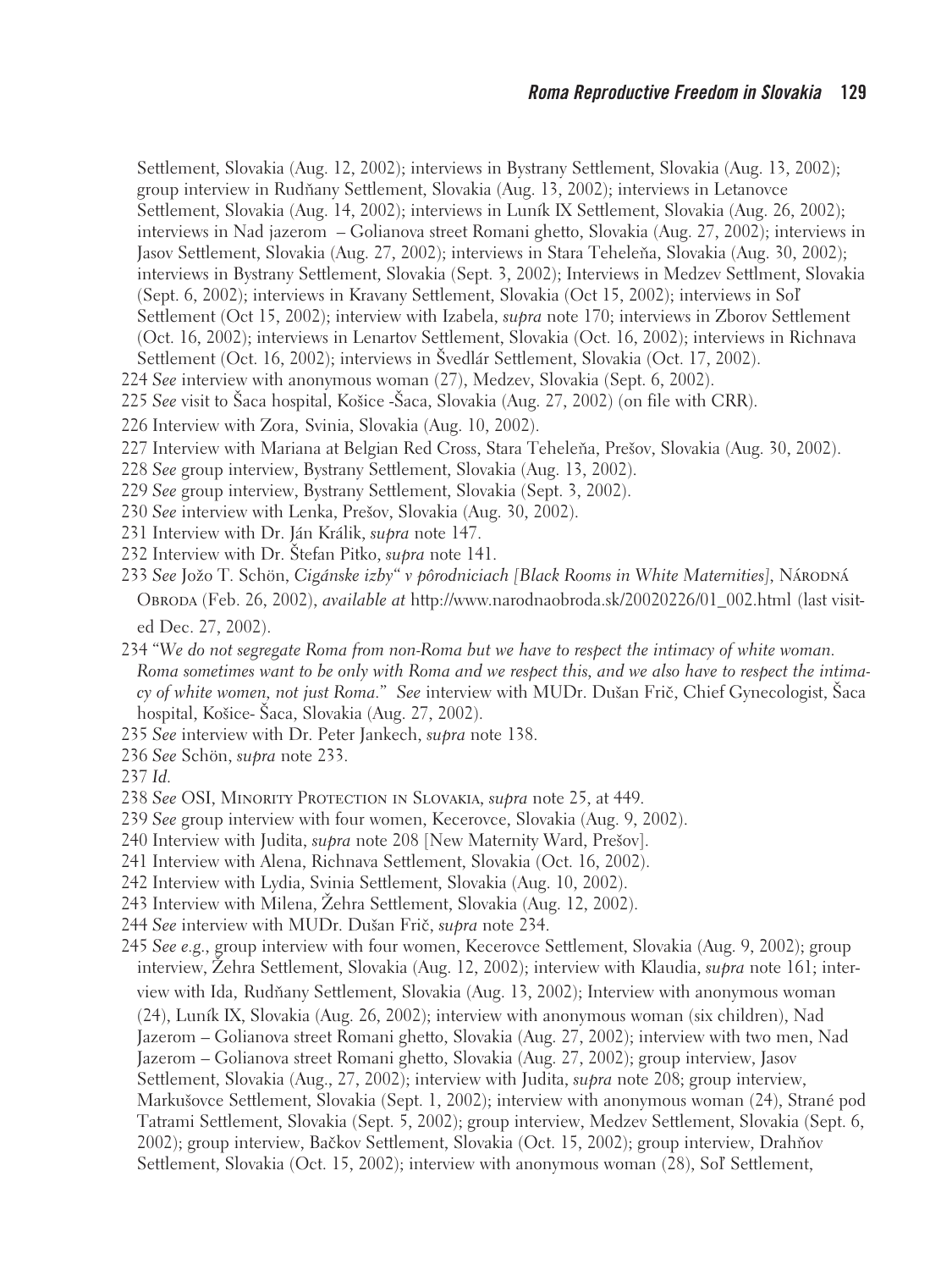- Slovakia (Oct. 15, 2002); group interview, Sačurov Settlement, Slovakia (Oct. 15, 2002).
- 246 Interview with Aranka, ∆ehra Drevník Settlement, Slovakia (Aug. 12, 2002).
- 247 See group interview, Drahπov Settlement, Slovakia (Oct. 15, 2002).
- 248 See group interview, Nad jazerom Golianova street Romani ghetto, Slovakia (Aug. 27, 2002).
- 249 Interview with Ida, supra note 245.
- 250 See interview with Dr. Ján Králik, supra note 147.
- 251 See group interview with four women, Kecerovce, Slovakia (Aug. 9, 2002).
- 252 See group interview, Jasov Settlement, Slovakia (Aug. 8, 2002).
- 253 See interview with Estera, Luník IX Settlement, Slovakia (Aug. 26, 2002).
- 254 See group interview, Luník IX Settlement, Slovakia (Aug. 26, 2002).
- 255 See group interview, Jasov Settlement, Slovakia (Aug. 8, 2002).
- 256 See group interview with four women, Kecerovce Settlement, Slovakia (Aug. 9, 2002).
- 257 See e.g., group interview, Jasov Settlement, Slovakia (Aug. 8, 2002); interview with Miriama, Jasov Settlement, Slovakia (Aug. 8, 2002); group interview with four women, Kecerovce Settlement, Slovakia (Aug. 9, 2002); interview with Dagmara, Chmiπany Settlement, Slovakia (Aug. 10, 2002); interview with Diana, Svinia Settlement, Slovakia (Aug. 10, 2002); interview with Radka, Jarovnice Settlement, Slovakia (Aug. 11, 2002); group interview, Jarovnice Settlement (Aug. 11, 2002); group interview, ∆ehra Settlement, Slovakia (Aug. 12, 2002); interview with anonymous woman (22), Chminianske Jakubovany Settlment, Slovakia (Aug. 12, 2002); interview with anonymous woman (pregnant), Nad jazerom – Golianova street Romani ghetto, Slovakia (Aug. 27, 2002); interview with anonymous woman (8 children), Nad jazerom – Golianova street Romani ghetto, Slovakia (Aug. 27, 2002); interview with Zita, *supra* note 210; interview with anonymous woman, Sol<sup>7</sup> Settlement, Slovakia (Oct. 15, 2002); group interview, Drahπov Settlement, Slovakia (Oct. 15, 2002); interview with Izabela, *supra* note 170.
- 258 See interview with Lenka, supra note 230.
- 259 See group interview, Ostrovany Settlement, Slovakia (Aug. 30, 2002).
- 260 Interview with Lujza, Ráko≥ Settlement, Slovakia (Aug. 9 2002).
- 261 See group interview, Sačurov Settlement, Slovakia (Oct. 15, 2002).
- 262 Interview with Linda, Letanovce Settlement, Slovakia (Aug. 14, 2002).
- 263 See interview with anonymous woman (discussing her daughter's experience), Nad jazerom Golianova street Romani ghetto, Slovakia (Aug. 27, 2002).
- 264 Interview with Dagmara, *supra* note 257.
- 265 See interview with Laco Ïurkovič, Director, People against Racism, Bratislava, Slovakia (Oct. 10, 2002).
- 266 See group interview, Rudπany Settlement, Slovakia (Aug. 13, 2002).
- 267 See interview with anonymous woman (six children), Nad jazerom Golianova street Romani ghetto, Slovakia (Aug. 27, 2002).
- 268 See interview with anonymous woman (31), Chminianske Jakubovany Settlement, Slovakia (Aug. 12 2002).
- 269 See group interview, Ostravany Settlement, Slovakia (Aug. 30, 2002).
- 270 See group interview, ∆ehra Drevník Settlement, Slovakia (Aug. 12, 2002).
- 271 See interview with young woman, Bystrany Settlement, Slovakia (Sept. 3, 2002).
- 272 See testimony of anonymous women from Jasov during training session in Košice, Slovakia (Oct. 19, 2002).
- 273 See interview with Lenka, supra note 230.
- 274 See interview with an activist from the non-governmental organization FENESTRA, Košice, Slovakia (Sept. 6, 2002).
- 275 See interview with Zuzana Kandríkova, Nurse, Gynecology and Obstetrics Department, Spišská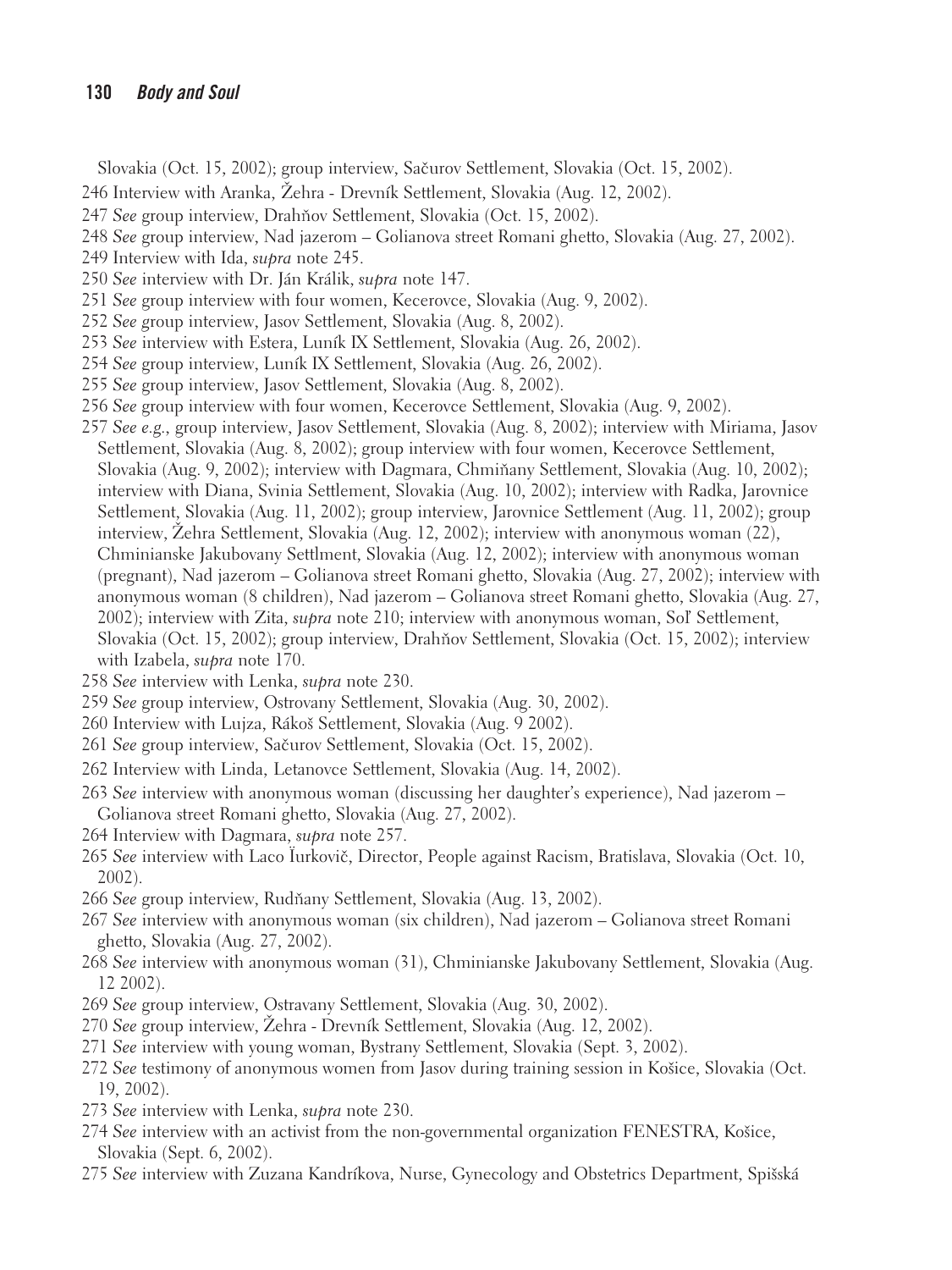Nová Ves hospital, Spi≥ská Nová Ves, Slovakia (Sept 2, 2002).

- 276 See discussion with Adela Olšavská, Chief Nurse, Gynecology Department, Šaca hospital, Košice -≤aca, Slovakia (Aug. 27, 2002).
- 277 Interview with Dr. Ján Králik, supra note 147.

278 Id.

- 279 Interview with MUDr. Gejza Papp, supra note 139.
- 280 Interview with Dr. Peter Jankech, *supra* note 138.
- 281 Interview with MUDr. Štefan Pitko, *subra* note 141.
- 282 See Štefan Frimer, Emília Ondičová, matka deviatich detí, si sem-tam aj pomýli ich mená (Emilia Ondi∞ova, Mother of 9 Children Sometimes Confuses Their Names) Korzár (June 3, 2002), available at
	- http://www.cassovia.sk/korzar/archiv/clanok.php3?sub=3.6.2002/711Z&title=Em%EDlia%20Ondicov %E1%2C%20matka%20deviatich%20det%ED%2C%20si%20semtam%20aj%20pom%FDli%20ich%2 0men%E1%0D%0A (last visited Dec. 28, 2002).
- 283 See interview with anonymous woman (pregnant), Nad jazerom Golianova street Romani ghetto, Slovakia (Aug. 27, 2002).
- 284 See interview with anonymous woman (six children), Nad jazerom Golianova street Romani ghetto, Slovakia (Aug. 27, 2002); See also interview with Lujza, Rákoš Settlement, Slovakia (Aug. 9 2002).
- 285 See group interview, Jasov Settlement, Slovakia (Aug. 27, 2002); See also interview with anonymous woman (28), Markušovce Settlement, Slovakia (Sept. 1, 2002).
- 286 See interview with Dr. Dušan Frič, supra note 234.
- 287 See interview with Dr. Štefan Pitko, *subra* note 141.
- 288 Interview with Dr. Eva Sopková, ProFamilia, Humenné, Slovakia (Oct. 15, 2002).
- 289 See interview with non-Romani woman (35), Bratislava, Slovakia (Oct. 10, 2002).
- 290 Discussion with Dr. Miroslav Kraus, Director, Krompachy hospital, Slovakia (Sept. 3, 2002).
- 291 Incident in Spi≥ská Nová Ves hospital, 3 September 2002. In the presence of several witnesses MUDr. Pitko, chief gynecologist, said that he would show the file only to another doctor and would prevent anyone else, even the patient, from taking notes from it aside from another doctor.
- 292 See Health Care Act, supra note 183, § 16 (1994); Charta práv pacienta v Slovenskej republike [Charter on Patients Rights'], Governmental Decree No. 326, arts. 3.4–3.6 (2001).
- 
- 293 Interview with MUDr. Gejza Papp, supra note 139.
- 294 Discussion with Dr. Kyselý, Chief, New Maternity Prešov, Prešov (Aug. 28, 2002).
- 295 See interview with MUDr. Kozolková, supra note 147.
- 296 Discussion with Dr. Kraus, supra note 290.
- 297 Občiansky zákoník [Civ. Code], art. 31.
- 298 Discussion with Adela Olšavská, supra note 276.
- 299 Discussion with Dr. Dušan Frič, supra note 234.
- 300 Visit to Old Maternity Pre≥ov, Pre≥ov (Aug. 30, 2002).
- 301 Discussion with JUDr. Podolsk√, ≤aca hospital, Ko≥ice -≤aca (Aug. 27, 2002).
- 302 Discussion with JUDr. Anna Krajπáková, lawyer of Spi≥ská Nová Ves hospital (Sept. 3, 2002).
- 303 Discussion with nurse, New Maternity Prešov l, Prešov (Aug. 28, 2002).
- 304 Telephone interview with Mr. Citany, Lawyer, Legal Department, Ministry of Health (Aug. 28, 2002); Ministry of Health, Na čo sa pýtate? [Frequently Asked Questions],
- at http://www.health.gov.sk/tlac/faq01.html (last visited Dec. 28, 2002).
- 305 Telephone interview with Marcela Bôžiková, Director, Legislation Department, Ministry of Health (Sept. 3, 2002).
- 306 Complaints were filed with New Maternity Pre≥ov; Old Maternity Pre≥ov; Krompachy hospital;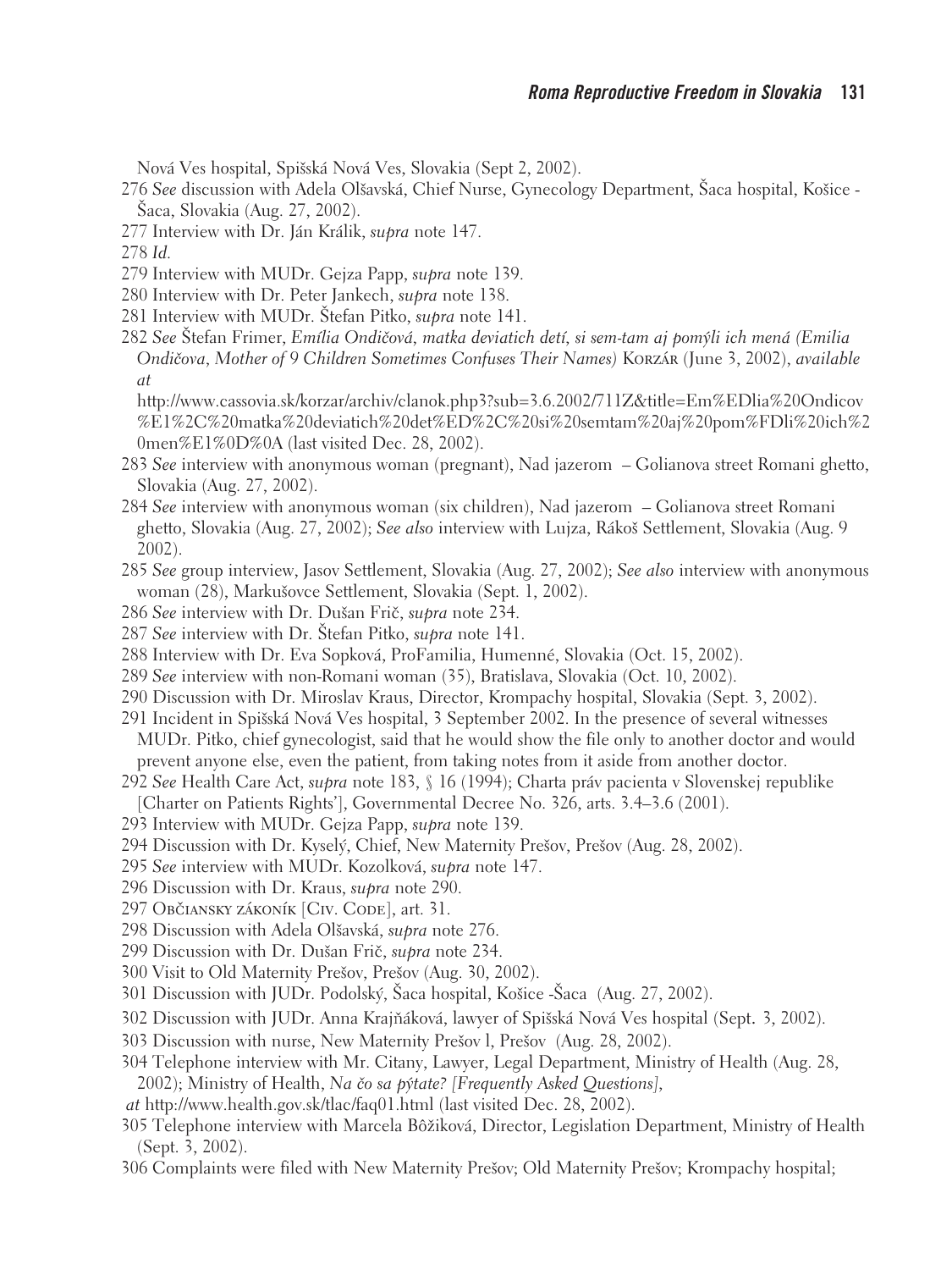Saca hospital; and UTH Košice (on file with CRR and Poradňa).

- 307 Letter from JUDr. Marecela Bôžiková, Director, Legislation Department, Ministry of Health, File No. SSSZ/4196/2002/)L/Mo. (Oct. 11, 2002).
- 308 Letter from Dr. Miroslav Kraus, Director, Krompachy hospital, File No. sekr./234, 101/2002 (Oct. 25, 2002) (on file with CRR and Poradňa); Letter from Dr. Peter Biroš, Director, UTH Prešov, File No. St. 8/2002, (Oct. 11 2002) (on file with CRR and Poradπa).
- 309 An appeal was filed with the Ministry of Health on Nov. 1, 2002 (on file with CRR and Poradπa).
- 310 International Covenant on Civil and Political Rights, adopted Dec. 16, 1966, G.A. Res. 2200A (XXI), U.N. GAOR, 21st Sess., Supp. No. 16, at 52, U.N. Doc. A/6316 (1966), 999 U.N.T.S. 171 (entered into force Mar. 23, 1976) [hereinafter Civil and Political Rights Covenant].
- 311 International Covenant on Economic, Social and Cultural Rights, G.A. Res. 2200A (XXI), U.N. GAOR, Supp. No. 16, at 49, U.N. Doc A/6316 (1966), 999 U.N.T.S. 3 (entered into force Jan. 3, 1976, ratified by Slovakia May 28, 1993) [hereinafter Economic, Social and Cultural Rights Covenant].
- 312 Convention on the Prevention and Punishment of the Crime of Genocide, Dec. 9, 1948, G.A. Res. 260A (III), U.N. Doc. A/810 (1948), 78 U.N.T.S. 277 (entered into force Jan 12, 1951) [Convention on Genocide].
- 313 Convention on the Elimination of All Forms of Discrimination against Women, adopted Dec. 18, 1979, G.A. Res. 34/180, U.N. GAOR, 34th Sess., Supp. No. 46, at 193, U.N. Doc. A/34/46 (1979) (entered into force Sept. 3, 1981, ratified by Slovakia May 28, 1993) [hereinafter CEDAW].
- 314 International Convention on the Elimination of All Forms of Racial Discrimination, 660 U.N.T.S. 195, (entered into force Jan. 4, 1969, ratified by Slovakia May 28, 1993) [hereinafter Convention against Racial Discrimination].
- 315 Convention against Torture and Other Cruel, Inhuman or Degrading Treatment or Punishment, adopted Dec. 10, 1984, G.A. Res. 39/46, U.N. GAOR, 39th Sess., Supp. No. 51, at 197, U.N. Doc. A/39/51 (1984), 1465 U.N.T.S. 85 (entered into force June 26, 1987) [hereinafter Convention against Torture].
- 316 Slovakia ratified the Civil and Political Rights Covenant, the Economic, Social and Cultural Rights Covenant, CEDAW, the Convention against Racial Discrimination and the Convention against Torture, and Convention on Genocide on May 28, 1993. See OFFICE OF THE HIGH COMMISSIONER for Human Rights, Status of the Ratification of International Human Rights Treaties 7 (2002), available at http://www.unhchr.ch/pdf/report.pdf (last visited Dec. 27, 2002); See also Status of the Convention on the Prevention and Punishment of the Crime of Genocide: Report of the Secretary-General, U.N. GAOR, 56th Sess., Agenda Item 132(a), U.N. Doc A/546/177 (Aug. 15, 2001).
- 317 Rome Statute of the International Criminal Court, adopted July 17, 1998, United Nations Diplomatic Conference of Plenipotentiaries on the Establishment of an International Criminal Court, Rome, Italy, June 15–July 17, 1998, U.N. Doc. A/CONF.183/9 (1998) reprinted in 37 I.L.M. 1002 (entered into force July 1, 2002) [hereinafter Rome Statute of the International Criminal Court]. Slovakia ratified the Rome Statute on Apr. 11, 2002. See United Nations Treaty Collection, 10. Rome Statute of the International Criminal Court, at http://untreaty.un.org/ENGLISH/bible/englishinternetbible/partI/chapterXVIII/treaty10.asp (last visited Dec. 27, 2002).
- 318 Universal Declaration of Human Rights, adopted Dec. 10, 1948, G.A. Res. 217A (III), at 71, art. 25, U.N. Doc. A/810 (1948) [hereinafter Universal Declaration].
- 319 Programme of Action of the International Conference on Population and Development, Cairo, Egypt, Sept. 5-13, 1994, Principle 8, U.N. Doc. A/CONF.171/13/Rev.1 (1995) [hereinafter ICPD Programme of Action].
- 320 Beijing Declaration and the Platform for Action, Fourth World Conference on Women, Beijing, China, Sept. 4-15, 1995, ¶ 91, U.N. Doc. A/CONF.177/20 (1995) [hereinafter Beijing Declaration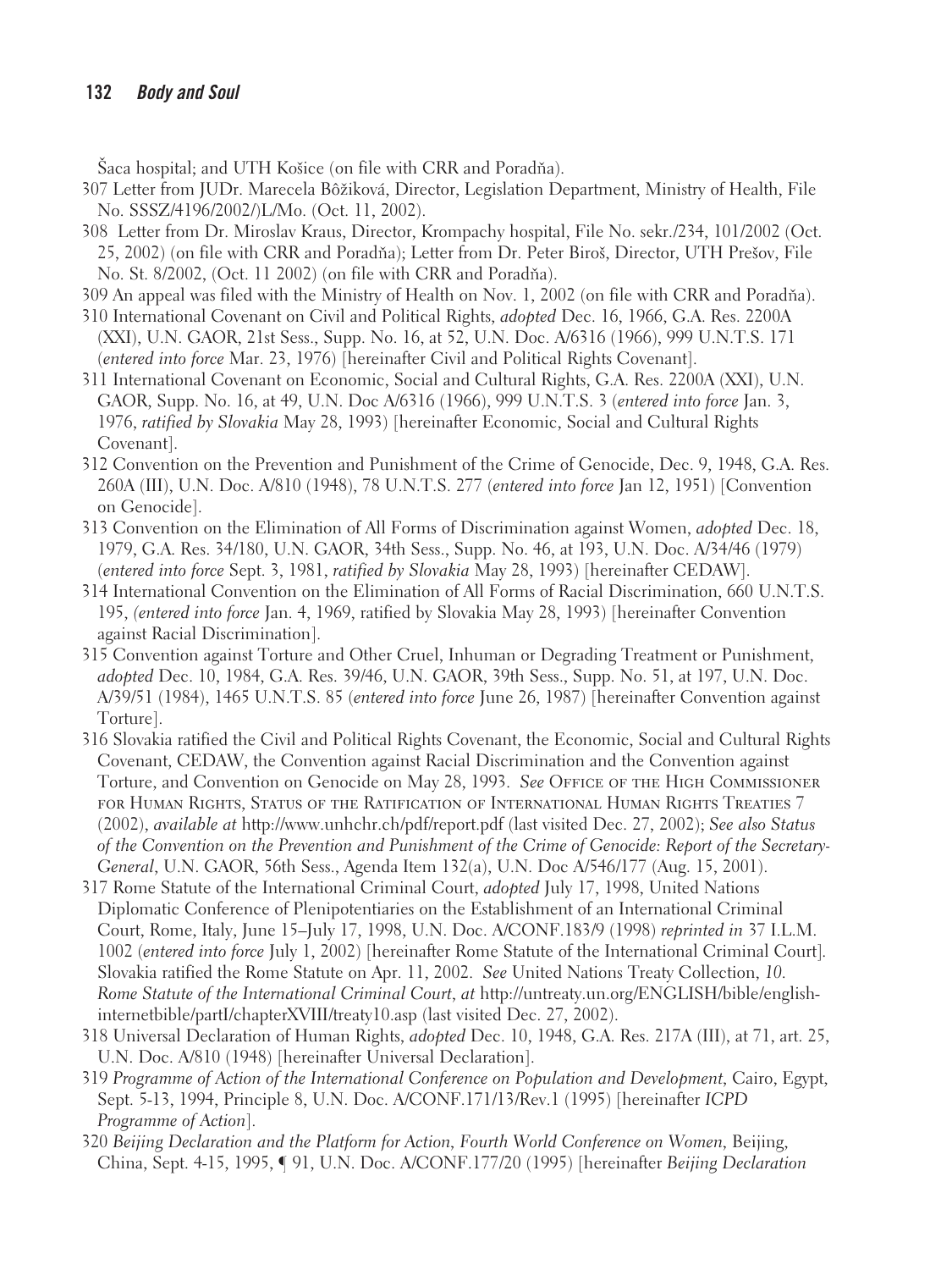and Platform for Action].

- 321 Programme of Action, Final Report of the World Conference against Racism, Racial Discimination, Xenophobia, and Related Intolerance, Durban, Aug. 31–Sept. 8, 2001, ¶ 69, U.N. Doc. A/CONF.189/12 (2001) [hereinafter WCAR Programme of Action].
- 322 Declaration on the Elimination of Violence against Women, G.A. Res. 48/104, U.N. GAOR, 48th Sess., Supp. No. 49, at 217, U.N. Doc. A/48/49 (1993) [hereinafter Declaration on Violence against Women].
- 323 See e.g., Report of the Special Rapporteur on Violence against Women, its Causes and Consequences, Commission on Human Rights, 55th Sess., Provisional Agenda Item 12 (a), U.N. Doc. E/CN.4/1999/68/Add.4 (1999).
- 324 See Council of Europe, The Council of Europe in Brief, at http://www.coe.int/T/E/Communication\_and\_Research/Contacts\_with\_the\_public/About\_Council\_o f\_Europe/An\_overview/ (last visited Jan. 4, 2003) [hereinafter Council of Europe, in Brief].
- 325 See Council of Europe, Overview, at

http://www.coe.int/T/E/Communication\_and\_Research/Contacts\_with\_the\_public/About\_Council\_o f\_Europe/An\_overview/ (last visited Dec. 27, 2002) [hereinafter Council of Europe, Overview]. 326 See id.

The overview states that the Council's aims are:

- "- to protect human rights, pluralist democracy and the rule of law;
	- to promote awareness and encourage the development of Europe's cultural identity and diversity;
	- to seek solutions to problems facing European society (discrimination against minorities, xenophobia, intolerance, environmental protection, human cloning, Aids, drugs, organised crime, etc.); - to help consolidate democratic stability in Europe by backing political, legislative and constitutional reform.'
- 327 Convention for the Protection of Human Rights and Fundamental Freedoms, ETS No. 5, 213 U.N.T.S. 222 (entered into force Sept. 3, 1953, as amended by Protocols Nos. 3, 5, 8, 11, which entered into force Sept. 21 1970, Dec. 20, 1971, Jan. 1, 1990, and Nov. 1, 1998) [hereinafter European Convention on Human Rights]. Slovakia ratified the European Convention on Human Rights on Mar. 18, 1992, and it entered into force for Slovakia on Jan. 1, 1993. See Treaty Office, Council of Europe, Convention for the Protection of Human Rights and Fundamental Freedoms: Chart of Signatures and Ratifications, at

http://conventions.coe.int/Treaty/EN/searchsig.asp?NT=005&CM=8&DF=27/12/02 (last visited Dec. 27, 2002).

328 Convention for the Protection of Human Rights and Dignity of the Human Being with Regard to the Application of Biology and Medicine, April 4, 1997, E.T.S. 164, (entered into force Dec. 1, 1999) [hereinafter European Convention on Human Rights and Biomedicine]. Slovakia ratified the European Convention on Human Rights and Biomedicine on Jan. 15, 1998 and it entered into force for Slovakia on Dec. 15, 1999. See Treaty Office, Council of Europe, Convention for the Protection of Human Rights and Dignity of the Human Being with Regard to the Application of Biology and Medicine: Chart of Signatures and Ratifications, at

http://conventions.coe.int/Treaty/EN/searchsig.asp?NT=164&CM=8&DF=27/12/02 (last visited Dec. 27, 2002).

329 European Convention for the Prevention of Torture and Inhuman or Degrading Treatment or Punishment, Nov. 26, 1987, E.T.S. 126 (entered into force February 1, 1989) [hereinafter the European Convention against Torture]. Slovakia ratified the European Convention against Torture on May 11, 1994 and it entered into force for Slovakia on Sept. 1, 1994. See Treaty Office, Council of Europe, European Convention for the Prevention of Torture and Inhuman or Degrading Treatment or Punishment: Chart of Signatures and Ratifications, at http://conventions.coe.int/Treaty/EN/search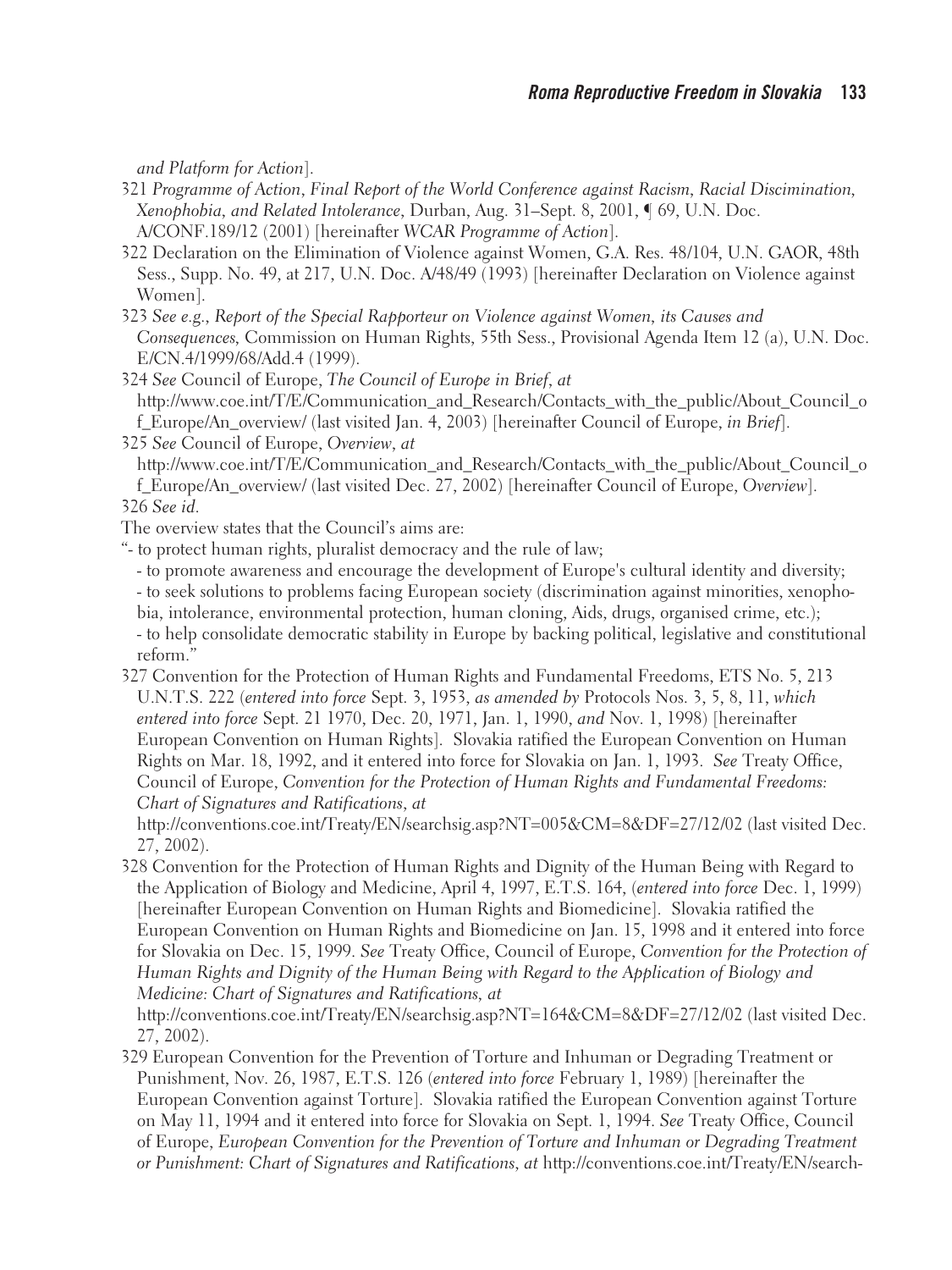sig.asp?NT=126&CM=8&DF=27/12/02 (last visited Dec. 27, 2002).

- 330 European Social Charter, E.T.S. 35, 529 U.N.T.S. 89 (entered into force Feb. 26, 1965). Slovakia ratified the European Social Charter on June 22, 1998, and it entered into force for Slovakia on July 21, 1998. See Treaty Office, Council of Europe, European Social Charter: Chart of Signatures and Ratifications, at http://conventions.coe.int/Treaty/EN/searchsig.asp?NT=035&CM=8&DF=27/12/02 (last visited Dec. 27, 2002).
- 331 Protocol Amending the European Social Charter, Oct. 21, 1991, E.T.S. 142 (not yet in force) [hereinafter Revised European Social Charter]. Slovakia ratified the Revised Social Charter on June 22, 1998, but it has not yet entered into force. See Treaty Office, Council of Europe, Protocol Amending the European Social Charter: Chart of Signatures and Ratifications, at http://conventions.coe.int/Treaty/EN/searchsig.asp?NT=142&CM=8&DF=27/12/02 (last visited Dec. 27, 2002).
- 332 Framework Convention for the Protection of National Minorities, Feb. 1, 1995, E.T.S. 157 (entered into force Feb. 1, 1998). Slovakia ratified the Convention on Sept. 14, 1995 and it entered into force for Slovakia on February 1, 1998. See Treaty Office, Council of Europe, Framework Convention for the Protection of National Minorities: Chart of Signatures and Ratifications, at http://conventions.coe.int/Treaty/EN/searchsig.asp?NT=157&CM=8&DF=27/12/02 (last visited Dec. 27, 2002).
- 333 European Convention on Human Rights, *supra* note 327, § 2.
- 334 See Council of Europe, Committee of Ministers, at
- http://www.coe.int/t/E/Committee\_of\_Ministers/Home/General\_Information/About\_the\_C.M/aboutc m.asp (last visited Dec. 27, 2002).
- 335 See id.
- 336 See European Union, The European Union at a Glance, at http://europa.eu.int/abc-en.htm (last visited Dec. 27, 2002).
- 337 See European Union, Agenda 2000—Commission Opinion on Slovakia's Application for MEMBERSHIP OF THE EUROPEAN UNION, § B.3, E.U. Doc. DOC/97/20 (1997), available at http://europa.eu.int/comm/enlargement/dwn/opinions/slovakia/sk-op-en.pdf (last visited Dec. 27, 2002).
- 338 Treaty of the European Union, Feb. 7, 1992, 1992 O.J. (C 191) 1.
- 339 Treaty of Amsterdam amending the Treaty on European Union, the Treaties establishing the European Communities and Certain Related Acts, Oct. 2, 1997, 1997 O.J. (C 340) 1 [hereinafter Treaty of Amsterdam].
- 340 Charter of Fundamental Rights of the European Union, *proclaimed by the Commission Dec.* 7, 2000, 2000 O.J. (C 364) 1 [hereinafter Charter of Fundamental Rights].
- 341 See European Union, About the Charter: Weighing up the Charter's Impact, at http://europa.eu.int/comm/justice\_home/unit/charte/en/about-status.html (last visited Dec. 27, 2002); See also European Union, About the Charter: Legal Status: Giving the Charter Teeth, at http://europa.eu.int/comm/justice\_home/unit/charte/en/about-impact.html (last visited Dec. 27, 2002).
- 342 Regional Office for Europe, World Health Organization (WHO), A Declaration on the Promotion of Patients' Rights in Europe, European Consultation on the Rights of Patients, Mar. 28-30, 1994, arts, 3.1–3.2, WHO Doc. EUR/ICP/HLE 121 (1994) [hereinafter WHO, Declaration on Patients' Rights].
- 343 Slovakia is a member of the World Health Organization. See Regional Office for Europe, World Health Organization, Member States, at http://www.who.dk/AboutWHO/About/MH (last visited Dec. 27, 2002).
- 344 See e.g., Universal Declaration, supra note 318, art. 25; CEDAW, supra note 313, arts.  $10(h)$ , 12,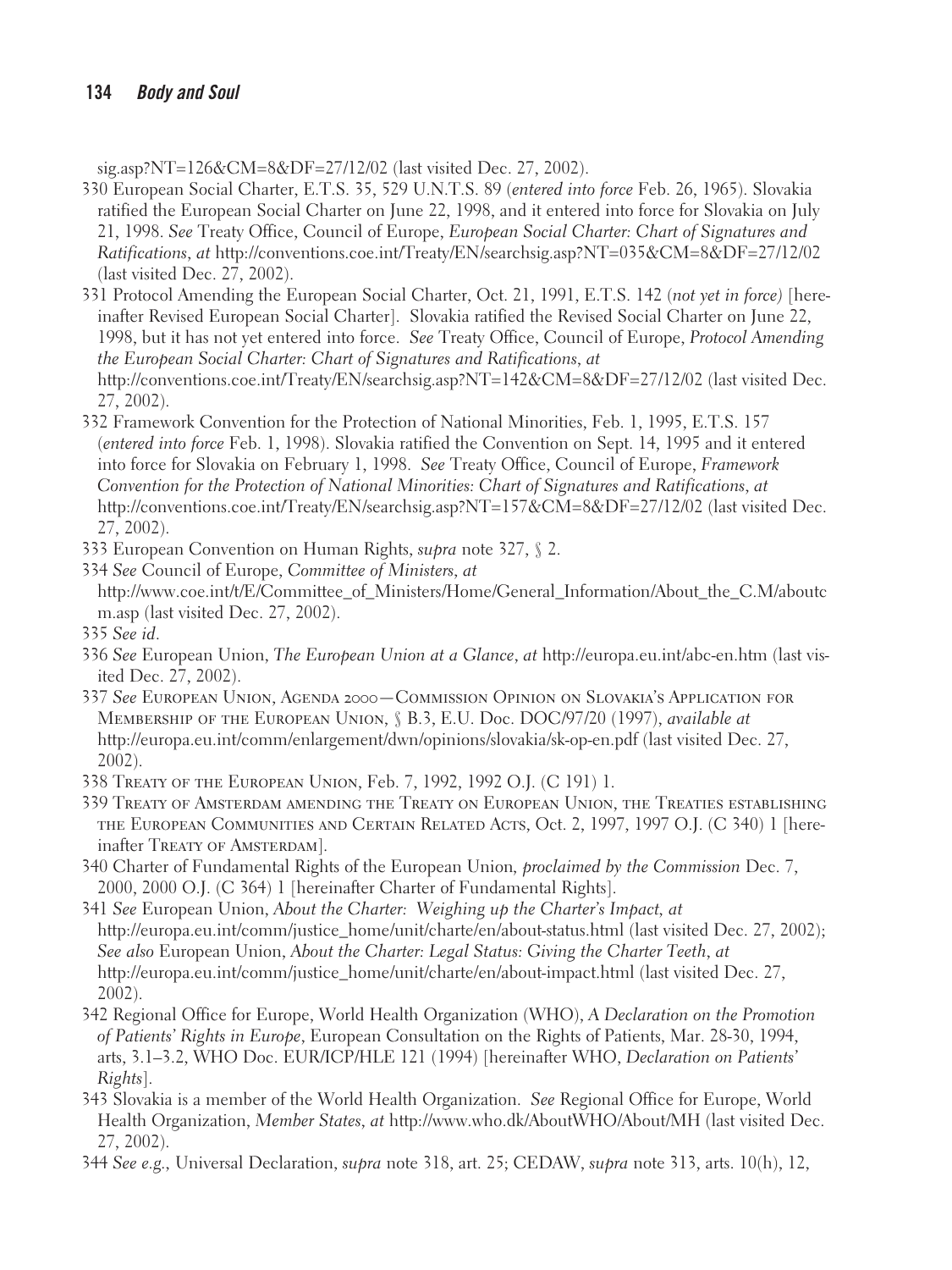14.2(b); Convention against Racial Discrimination, supra note 314, art. 5(e)(iv); Economic, Social and Cultural Rights Covenant, *supra* note 311, art. 1; ICPD Programme of Action, supra note 319, Principle 8: Beijing Declaration and Platform for Action, supra note 320, 191.

- 345 See Revised European Social Charter, *supra* note 331, arts. 11, 13; European Convention on Human Rights and Biomedicine, *supra* note 328, art. 3; TREATY OF AMSTERDAM, *supra* note 339, art. 2.26; Charter of Fundamental Rights  $\mathfrak{supra}$  note 340, art. 35; Report on Sexual and Reproductive Health and Rights, Eur. Parl. Doc. A5-0023/2002 (June 6, 2002).
- 346 Committee on Economic, Social and Cultural Rights, General Comment 14: The Right to the Highest Attainable Standard of Health (Art. 12) (22nd Sess., 2000), in Compilation of General Comments and General Recommendations by Human Rights Treaty Bodies, at 90, ¶ 8, U.N. Doc. HRI/GEN/1/Rev.5 (2001) [hereinafter CESCR, General Comment 14].
- 347 Committee on the Elimination of Discrimination against Women, General Recommendation 24: Women and Health (20th Sess., 1999), in Compilation of General Comments and General Recommendations by Human Rights Treaty Bodies, at 244, ¶ 22, U.N. Doc. HRI/GEN/1/Rev.5  $(2001)$ .
- 348 Concluding Observations of the Committee on the Elimination of Racial Discrimination: Slovakia, 57th Sess., ¶ 14, U.N. Doc. CERD/C/304/Add.110 (2001).
- 349 ICPD Programme of Action, supra note 319, principle 8.
- 350 Universal Declaration, supra note 318, arts. 3, 5; Civil and Political Rights Covenant, supra note 310, arts.  $6-7$ , 9; European Convention on Human Rights, supra note 327, arts.  $2-3$ , 5; Convention against Torture, *supra* note 315, preamble.
- 351 See e.g., Universal Declaration, supra note 318, arts. 12, 16.1; Civil and Political Rights Covenant, subra note 310, art. 17; European Convention on Human Rights, supra note 327, arts. 8, 12; European Convention on Human Rights and Biomedicine, supra note 328, art. 10.1.
- 352 Human Rights Committee, General Comment 28: Equality of Rights Between Men and Women (Art. 3) (68th Sess., 2000), in Compilation of General Comments and General Recommendations by Human Rights Treaty Bodies, at 168, ¶ 11, U.N. Doc. HRI/GEN/1/Rev.5 (2001).
- 353 Declaration on Violence against Women, supra note 322.
- 354 Report of the Special Rapporteur on Violence against Women, its Causes and Consequences, Commission on Human Rights, 55th Sess., Provisional Agenda Item 12 (a), ¶ 51, U.N. Doc. E/CN.4/1999/68/Add.4 (1999).
- 355 See e.g., CEDAW, supra note 313, art 16.1(e); Beijing Platform for Action, supra note 320, para 96; ICPD Programme of Action, supra note 319, para 7.3.
- 356 Committee on the Elimination of Discrimination against Women, General Recommendation 19: Violence against Women (11th Sess., 1992), in Compilation of General Comments and General Recommendations by Human Rights Treaty Bodies, at 216, ¶ 22, U.N. Doc. HRI/GEN/1/Rev.5 (2001) [hereinafter CEDAW Committee, General Recommendation 19].
- 357 Id. ¶ 24(m).
- 358 European Convention on Human Rights and Biomedicine, supra note 328, art. 5.
- 359 Charter of Fundamental Rights, supra note 340, art. 3.2.
- 360 Report on Sexual and Reproductive Health and Rights, supra note 345,  $\P$  T(3).
- 361 WHO, Declaration on Patients' Rights, supra note 342, arts, 3.1–3.2; see generally id., arts. 2–3.
- 362 Convention on Genocide, supra note 312.
- $363$  Id.  $2(d)$ .
- 364 Id. art. 1.
- 365 Id. arts. 1,4.
- 366 Rome Statute of the ICC, supra note 317, art. 6; Statute of the International Criminal Tribunal for the Former Yugoslavia, established by S.C. Res. 827, U.N. SCOR, 48th Sess., art. 4.2, U.N. Doc.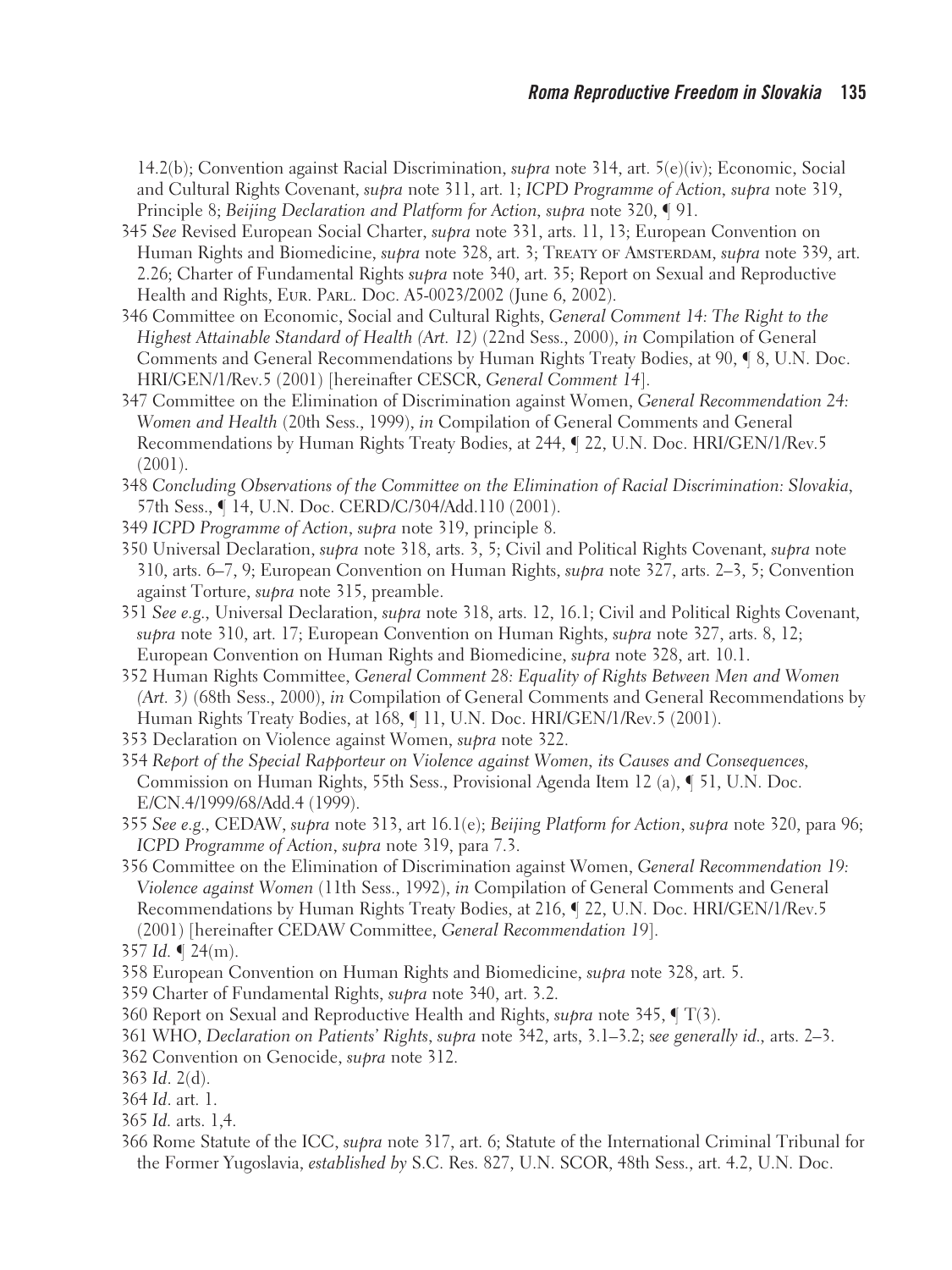S/RES/827 (1992), as amended by Res. 1411 (2002); International Criminal Tribunal for Rwanda, established by S.C. Res. 955, U.N. SCOR, 49th Sess., art. 2, U.N. Doc. S/RES/955 (1994).

- 367 Rome Statute of the ICC, supra note 317, art.  $7(1)(g)$ .
- 368 Ústava Slovenskej republiky [Slovk. Const.], art. 40 [hereinafter Slovk. Const.].

369 *Id.* arts. 41(1)–41(2).

370 Id. art. 19(2).

371 Id. art. 16(2).

372 Id. art. 17.

- 373 Charter on Patients' Rights, supra note 292, Preamble.
- 374 Health Care Act, *supra* note 188, § 20a.
- 375 Policy Statement of the Government of the Slovak Republic, Chapter on Social Affairs: Healthcare.
- 376 See Ministry of Health, Preparing Roma citizens for marriage and family planning 1999-2000, available at

http://www.government.gov.sk/INFOSERVIS/DOKUMENTY/ROMSTRAT/en\_rs\_subor\_ob7.shtml (last visited Jan. 7, 2003); See also interview with Jana Kviečinská and Kinga Novotná, Slovak Office of Deputy Prime Minister for Human rights, Minorities and Regional Development (Oct.11, 2002), Bratislava referring to program in Lunik IX.

- 377 See interview with Jana Kviečinská and Kinga Novotná, Slovak Office of Deputy Prime Minister for Human rights, Minorities and Regional Development (Oct.11, 2002).
- 378 Trestn√ zákon [Crim. Code] arts. 221–222.
- 379 Id. art. 222, ¶ 1.
- 380 Id. art. 222.
- 381 Up to three years for intentional injury to health that is racially or ethnically motivated. Id. art. 221, ¶ 2(b). Up to 10 years if causes serious bodily harm that is racially or ethnically motivated. Id. art. 222,  $\P$  2(b).
- 382 Id. art. 221, ¶ 3.
- 383 Id.
- 384 Id. arts. 223–224.
- 385 Id. art. 259.
- 386 Id. art. 259, ¶ 1(b).
- 387 Id. art. 259, 1 1(d).
- 388 Health Care Act, supra note 183, § 6(2)(a).
- 389 Id. § 77(1).

390 Id. § 77(2).

391 Charter on Patients' Rights, supra note 292, arts. 9.2.

392 See Law 219/2002 of the Coll. On the Profession of the Medical Doctor, on Slovak Medical Chamber, art. 13 (Mar. 2002). Zákon 219/2002 Z.z., o povolaní lekára, o Slovenskej lekárskej komore, o povolaní zubného lekára, o Slovenskej komore zubn√ch lekárov a o zmene a doplnení niektor√ch zákonov.

- 393 See interview with Dr. Mario Moro, Board of Directors, Slovak Medical Chamber and President of Trvana Regional Chamber, Bratislava, Slovakia (Oct. 10, 2002).
- 394 Charter on Patients' Rights, supra note 292, Preamble.
- 395 Health Care Act, *supra* note 183, § 13.
- 396 Charter on Patients' Rights, *supra* note 292.
- 397 Health Care Act, supra note 183, § 13(2).
- 398 Id.
- 399 Id. § 13(5).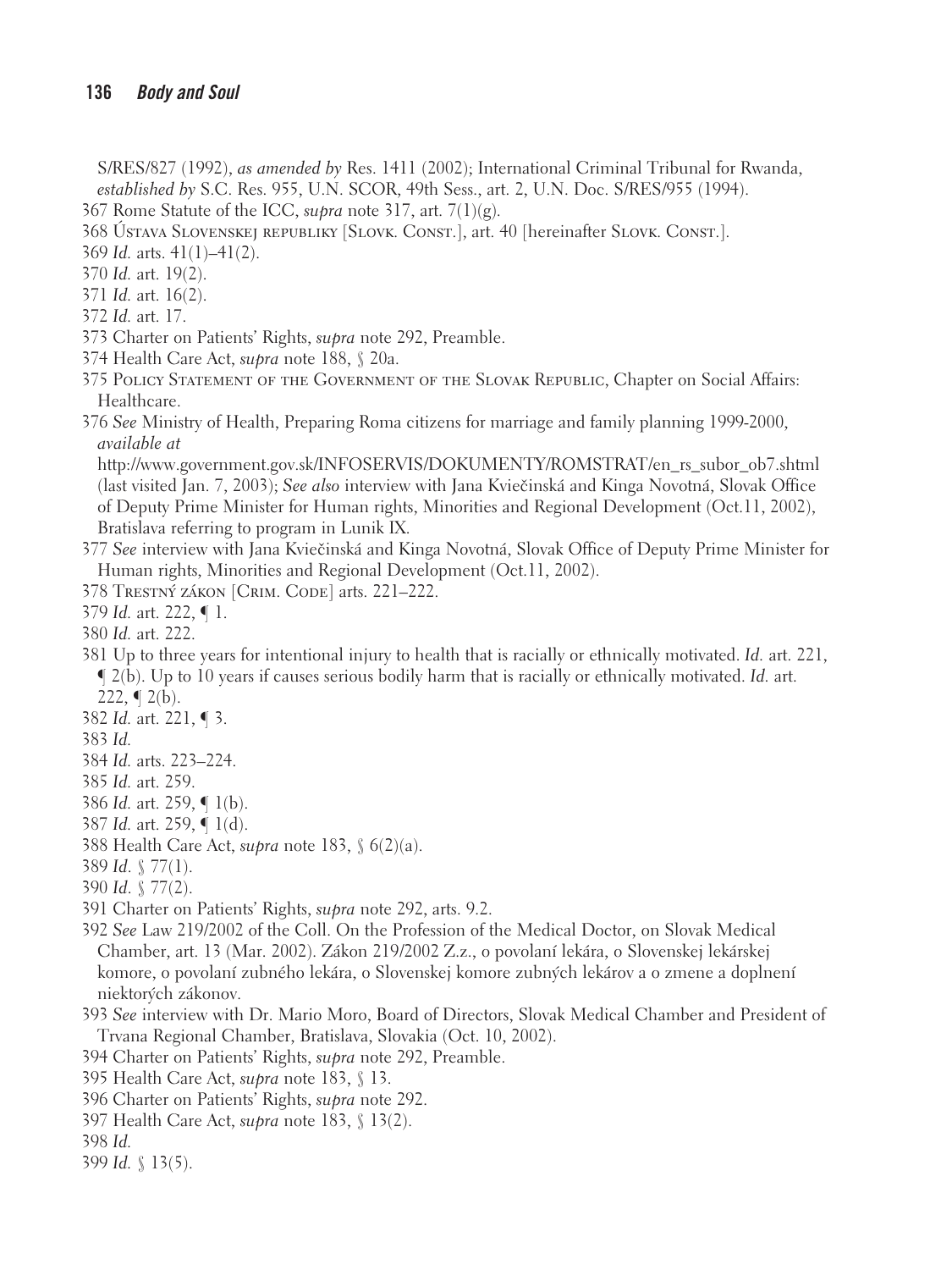400 Id. § 13(6).

401 Občiansky zákoník [Civ. Code], art. 49a.

- 402 CEDAW, supra note 313, arts. 10(h), 14(2)(b), 16(1)(e); See also ICPD Programme of Action, supra note 319, ¶ 7.2–7.3; Beijing Platform for Action, supra note 320, ¶ 94–96.
- 403 Committee on the Elimination of Discrimination against Women, General Recommendation 21: Equality in Marriage and Family Relations (13th Sess., 1994), in Compilation of General Comments and General Recommendations by Human Rights Treaty Bodies, at 222,  $\P$  22, U.N. Doc. HRI/GEN/1/Rev.5 (2001).
- 404 See e.g., European Social Charter, supra note 330, art. 11.2; Revised European Social Charter, supra note 331, art. 11; European Convention on Human Rights and Biomedicine, *supra* note 328, arts. 10.2–10.3.
- 405 Council of Europe, Convention for the Protection of Human Rights and Dignity of the Human Being with Regard to the Application of Biology and Medicine: Convention on Human Rights and Biomedicine: Explanatory Report ¶ 36 (1996) [hereinafter Explanatory Report on the Convention on Human Rights and Biomedicine], available at

http://conventions.coe.int/Treaty/en/Reports/Html/164.htm (last visited Dec. 24, 2002). 406 Id. ¶ 36.

407 Committee of Ministers, Council of Europe, Resolution on Family Planning Programs, 284th mtg. of the Ministers' Deputies,  $\int \int \Pi(B)(v)$ ,  $\Pi(C)(i)$ , Res. (78)10 (1978), *available at* 

http://www.social.coe.int/en/cohesion/fampol/resol/family/res(78)10.htm (last visited Dec. 24, 2002). 408 OSCE, Report on the Situation of Roma, supra note 23, at 129.

- 409 International Federation of Gynecology and Obstetrics, Ethical Considerations in Sterilization, at Specific Ethical Considerations,  $\oint$  6, *at* http://www.figo.org/default.asp?id=6097 (last visited Dec. 23, 2002).
- 410 WHO, Declaration on Patients' Rights, supra note 342, art 2.2.
- 411 Health Care Act, *supra* note 183, § 6(2)(b).
- 412 Id. § 15(1).
- 413 Id. § 15(3).
- 414 Charter on Patients' Rights, supra note 292, arts. 3.1, 3.5.
- 415 See Law 98/1995 of the Coll. On Medical Order as Subsequently Amended and the Regulation of the Ministry of Health of the Slovak Republic. Opatrenie Ministerstva zdravotníctva Slovenskej republiky z 30. júla 2002, ktorým sa vydáva zoznam liečiv a liekov uhrádzaných alebo čiastocne uhrádzanych na základe zdravotného poistenia, available at http://www.health.gov.sk/farmacia/kategorizacia\_text.html (last visited Jan. 2, 2003). In contrast, sterilizations for medical reasons are covered by insurance .See Law 98/1995 of the Coll. On Medical Order as Subsequently Amended, art. 34, para. 2(a). Zákon o Liečebnom poriadku, *available at* www.health.gov.sk/download/slp\_zak\_liecebny\_poriadok.pdf (last visited Jan. 2, 2003).
- 416 Charter of the United Nations (as amended), June 26, 1945, 59 Stat. 1031, T.S. No. 993, 3 Bevans 1153, art. 1.3.
- 417 Universal Declaration, supra note 318, art. 2; Civil and Political Rights Covenant, supra note 310, art. 2; Economic, Social, and Cultural Rights Covenant, supra note 311, art. 2.2.
- 418 Convention against Racial Discrimination, supra note 314, art 1.1.
- 419 Committee on the Elimination of Racial Discrimination, General Recommendation XXVII: Discrimination against Roma (57th Sess., 2000), in Compilation of General Comments and General Recommendations by Human Rights Treaty Bodies, at 196, ¶ 33, U.N. Doc. HRI/GEN/1/Rev.5  $(2001)$ .
- 420 Committee on the Elimination of Racial Discrimination, General Recommendation XXV: Gender Related Dimensions of Racial Discrimination (56th Sess., 2000), in Compilation of General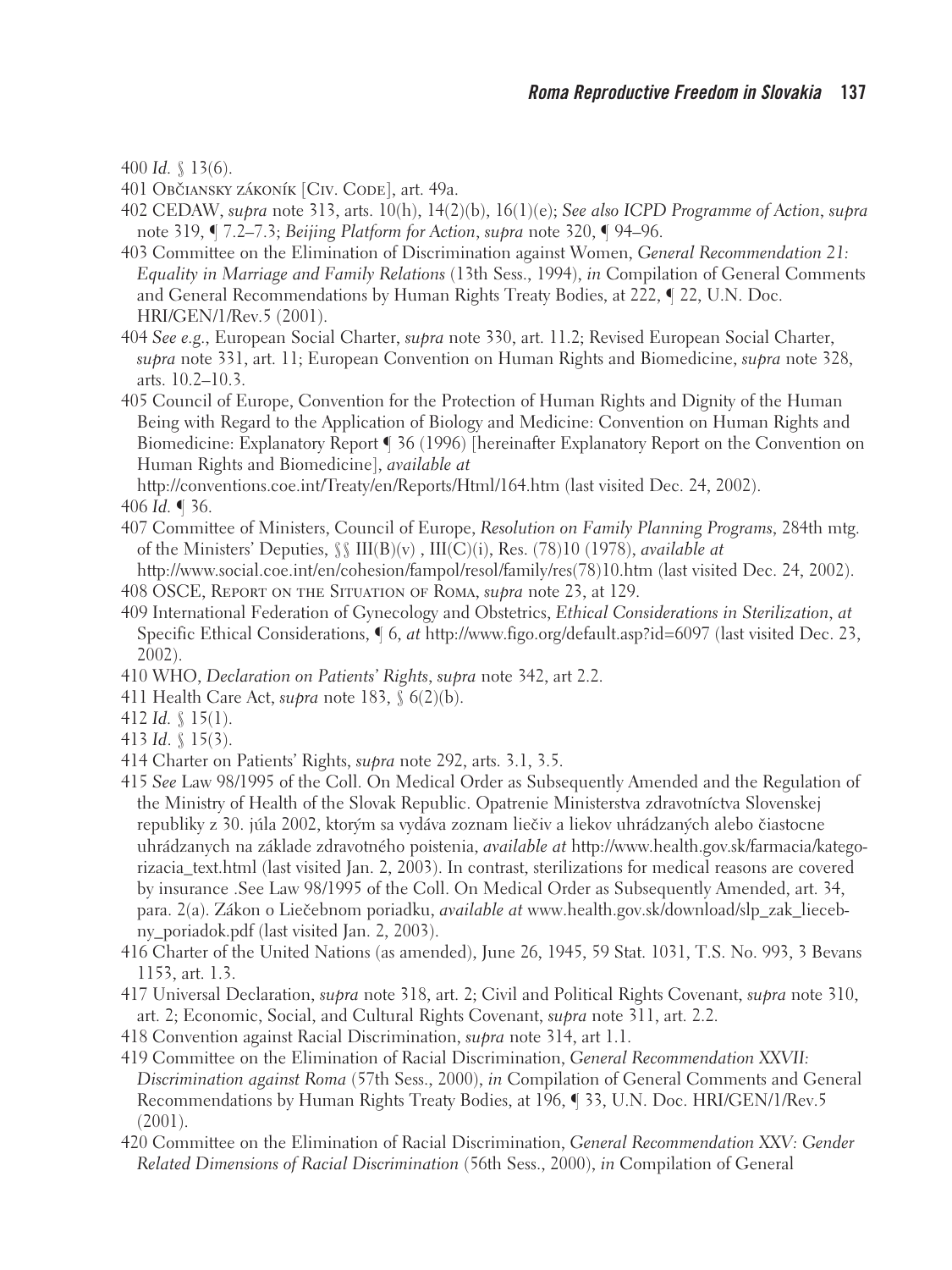Comments and General Recommendations by Human Rights Treaty Bodies, at 194,  $\P$  1–2, U.N. Doc. HRI/GEN/1/Rev.5 (2001).

421 WCAR Programme of Action, subra note 321, 169.

422 Framework Convention for the Protection of National Minorities, supra note 332, arts. 4, 6; European Convention on Human Rights and Biomedicine, supra note 328, art. 11; European Convention on Human Rights, supra note 327, art. 14; Protocol No. 12 to the Convention for the Protection of Human Rights and Fundamental Freedoms, Nov. 4, 2000, art. 1, E.T.S. 177 (not yet in force) [hereinafter Protocol No. 12 to the European Convention on Human Rights]; Steering Committee for Human Rights, Council of Europe, Protocol No. 12 to the Convention for the Protection of Human Rights and Fundamental Freedoms: Explanatory Report,  $\P$  22, 28 (2000) [hereinafter Explanatory Report on Protocol No. 12], *available at* 

http://conventions.coe.int/treaty/en/Reports/Html/177.htm (last visited Dec. 24, 2002); Revised European Social Charter, *supra* note 331, part V, art. E; TREATY OF AMSTERDAM, *supra* note 339, art. 2.7.

- 423 Advisory Committee on the Framework Convention for the Protection of National Minorities, Council of Europe, Opinion on Slovakia, ¶ 18, ACFC/INF/OP/I(2001)1 (Sept. 22, 2000).
- 424 Committee of Ministers, Council of Europe, Resolution on the Implementation of the Framework Convention for the Protection of National Minorities by Slovakia, 773rd mtg of the Ministers' Deputies, ¶ 1–2, ResCMN(2001) 5 (Nov. 21, 2001).
- 425 Protocol No. 12 to the European Convention on Human Rights, *supra* note 422, art. 1.
- 426 See European Union, Glossary: Accession Criteria (Copenhagen Criteria), at http://europa.eu.int/scadplus/leg/en/cig/g4000a.htm (last visited Dec. 29, 2002). The other three Copenhagen Criteria are: are stability of institutions guaranteeing democracy, the rule of law, and human rights.
- 427 Council Directive 2000/43/EC, arts. 1–2, 2000 O.J. (L 180) 22.
- 428 Id. art. 3.1(e).
- 429 2002 Regular Report, supra note 38, at 31, § B.1.2.
- 430 Id.
- 431 Organization for Security and Co-operation in Europe (OSCE), Istanbul Summit Declaration, ¶ 31 OSCE Doc. SUM.DOC/2/99 (Nov. 19, 1999); OSCE, Report on the Situation of Roma, supra note 23.
- 432 OSCE, Report on the Situation of Roma, supra note 23, at 7.
- 433 Id. at 129.
- 434 Slovk. Const., supra note 368, arts. 12(1)–12(2).
- 435 Charter on Patients' Rights, supra note 292, arts. 1.2, 2.
- 436 2002 Regular Report, supra note 38, at 31, § B.1.2.
- 437 See OSI, Minority Protection in Slovakia, supra note 25, at 476.
- 438 See Slovak Republic Government Office, at http://www.government.gov.sk/english/ (last visited Jan. 3, 2002).
- 439 See 2002 Regular Report, supra note 38, at 31.
- 440 See Strategy of the Government of the Slovak Republic for the Solution of the Problems of the Roma National Minority, available at http://www.government.gov.sk/INFOSERVIS/DOKUMEN-TY/ROMSTRAT/en\_romstrategia.shtml (last visited Jan. 6, 2002).
- 441 See generally, Verejn√ ochranca práv, at http://www.verejnyochrancaprav.gov.sk (last visited Jan.3, 2003).
- 442 Law 207/2002, Resolution of the Government of Slovakia, Concerning the draft Action Plan for the Prevention of Discrimination, Racism, Xenophobia, Anti-Semitism and Other Forms of Expressions of Intolerance for the Period 2002-2003, para 2.6 (Mar. 2002).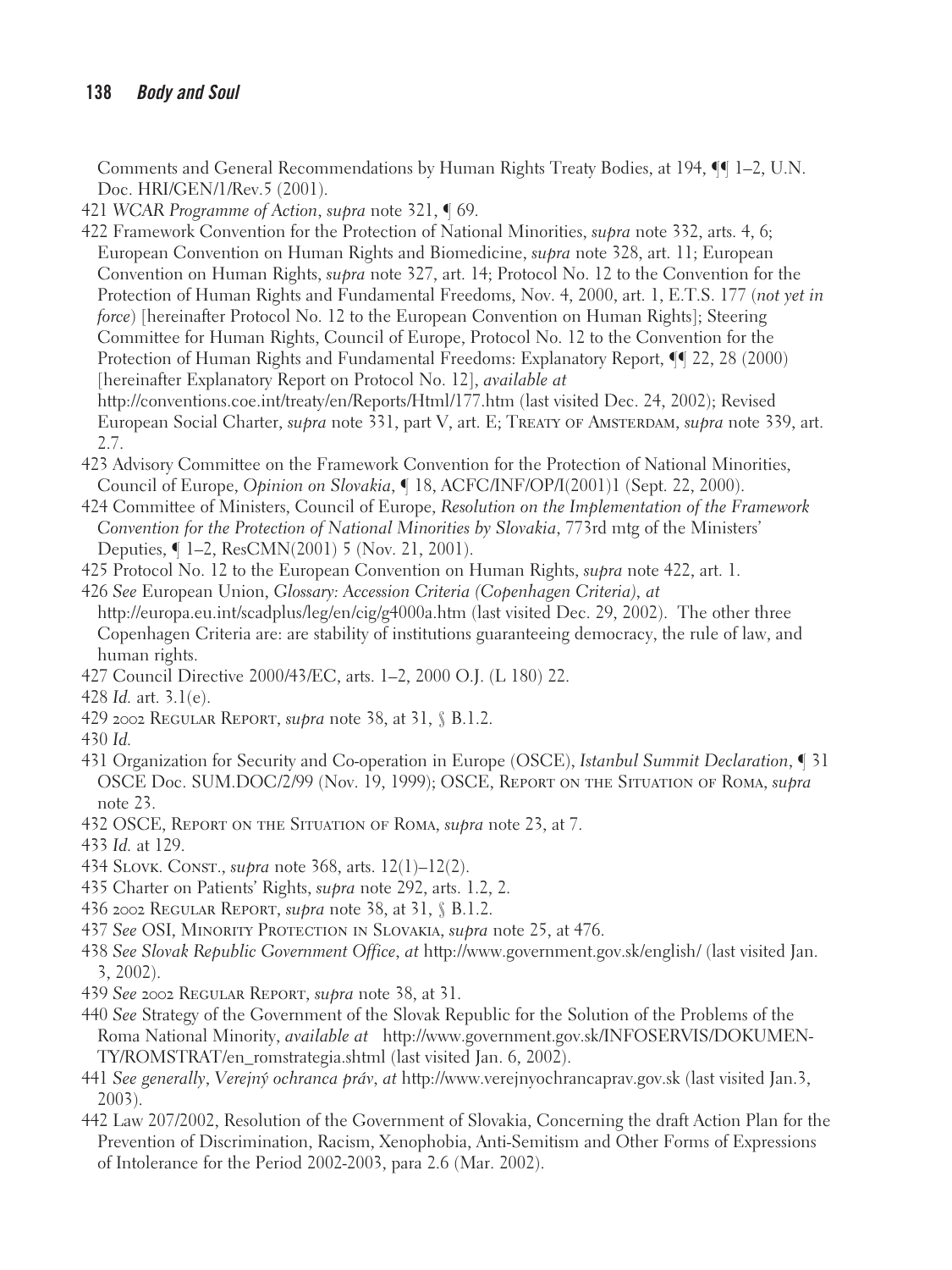443 See Women 2000, supra note 35, at 394.

- 444 See e.g., Universal Declaration, supra note 318, arts. 3, 5, 25; CEDAW, supra note 313, arts. 10(h), 12, 14.2(b); Convention against Racial Discrimination, *subra* note 314, art.  $5(e)(iv)$ ; Economic, Social and Cultural Rights Covenant, *supra* note 311, art. 12; Civil and Political Rights Covenant, supra note 310, arts. 6–7, 9; ICPD Programme of Action, supra note 319, Principle 8; Beijing Platform for Action, supra note 320,  $\P$  91; European Convention on Human Rights, supra note 327, arts. 2–3, 5; European Social Charter, supra note 330, arts. 11, 13; Revised European Social Charter, supra note 331, arts. 11, 13; European Convention on Human Rights and Biomedicine, *subra* note 328, art. 3; Treaty of Amsterdam, supra note 339, art. 2.26; Charter of Fundamental Rights, supra note 340, art. 35; Report on Sexual and Reproductive Health and Rights, *supra* note 345.
- 445 See e.g., Universal Declaration, *supra* note 318, art. 2; Civil and Political Rights Covenant, *supra* note 310, art. 2; Economic, Social, and Cultural Rights Covenant, supra note 311, art. 2.2; Convention against Racial Discrimination, supra note 314, art 1.1; WCAR Programme of Action, supra note 321, <sup>*(*69</sup>; Framework Convention for the Protection of National Minorities, supra note 332, arts. 4, 6; European Convention on Human Rights and Biomedicine, supra note 328, art. 11; European Convention on Human Rights, supra note 327, art. 14; Protocol No. 12 to the European Convention on Human Rights, *supra* note 422, art. 1; Revised European Social Charter, *supra* note 331, part V, art. E; Treaty of Amsterdam, supra note 339, art. 2.7; Council Directive 2000/43/EC, arts. 1–3, 2000 O.J. (L 180) 22.
- 446 Economic, Social and Cultural Rights Covenant, supra note 311, art. 12.1
- 447 Declaration on Violence against Women, supra note 322, art. 2(c).
- 448 Committee on the Elimination of Racial Discrimination, General Recommendation XV: Article 4 of the Convention (42nd Sess., 1993) in Compilation of General Comments and General Recommendations by Human Rights Treaty Bodies, at 184, ¶¶ 2–4, U.N. Doc. HRI/GEN/1/Rev.5  $(2001)$ .
- 449 Report of the Special Rapporteur on the Promotion and Protection of the Right to Freedom of Opinion and Expression, Commission on Human Rights, 58th. Sess., Provisional Agenda Item 11(c), ¶¶ 63-64, U.N. Doc. E/CN.4/2002/75 (2002).
- 450 Slovk. Const., supra note 368, art. 16(2).
- 451 Health Care Act, supra note 183, § 6(2)(a).
- 452 Občiansky zákoník [Civ. Code], art. 11.
- 453 Charter on Patients' Rights, supra note 292, arts. 1.1, 7.2 .
- 454 Id. art. 2.9.
- 455 European Convention on Human Rights and Biomedicine, supra note 328, art 10.2.
- 456 Explanatory Report on the Convention on Human Rights and Biomedicine, *supra* note 405,  $\triangleleft$  66.
- 457 WHO, Declaration on Patients' Rights, supra note 342, art 4.4.
- 458 Charter of Fundamental Rights, supra note 340, art. 8.2. A number of international and regional instruments ensure access to data that is computerized, automated, or processed, particularly in the context of medical data. See Guidelines for the Regulation of Computerized Personal Data Files, G.A. Res. 45/95, U.N. GAOR, 45th Sess., 68th Plenary Mtg., U.N. Doc. A/RES/45/95 (Dec. 14, 1990); Recommendation No. R(97)5 of the Committee of Ministers to Member States on the Protection of *Medical Data*, 584th mtg of Ministers' Deputies,  $\frac{6}{3}$  8.1–8.2, Rec. No. R(97)5 (Feb. 13, 1997); Council Directive 95/46/EC on the Protection of Individuals with Regard to Processing of Personal Data and on the Free Movement of Such Data,  $\int$  IV, art. 10(c),  $\int$  V, art 12(a), 1995 O.J. (L 281) 31. One can argue that this principle, which protects individuals whose data is kept in processed form, would also provide protection to individuals with data in manual form.
- 459 Civil and Political Rights Covenant, supra note 310, art. 17; Universal Declaration, supra note 318, art. 12; See also Human Rights Committee, General Comment 16: Article 17 (32nd Sess., 1988), in